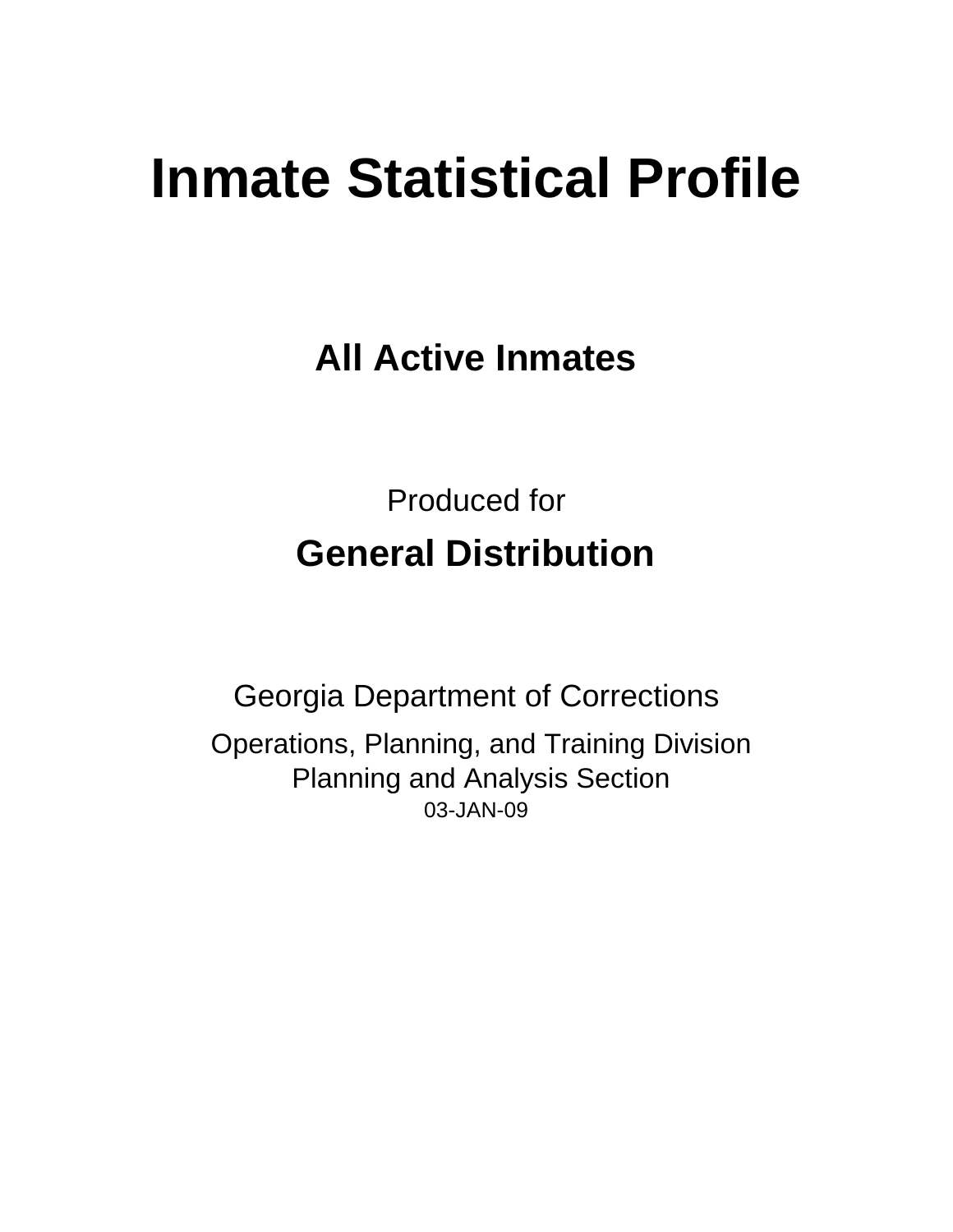**Contents** 

**All Active Inmates**

Produced for **General Distribution**

# Table of Contents

| <b>Demographic information</b>                                       |  |
|----------------------------------------------------------------------|--|
| 5 Current age, broken out in ten year age groups                     |  |
| 6 Race group                                                         |  |
| 7 Hispanic Origin                                                    |  |
| 8 Marital status, self-reported at entry to prison                   |  |
| 9 Number of children, self-reported at entry to prison               |  |
| 10 Religious affiliation, self-reported at entry to prison           |  |
| 11 Home county - self-reported at entry to prison                    |  |
| 16 Environment to age 16, self-reported at entry to prison           |  |
| 17 Guardian status to age 16, self-reported at entry to prison       |  |
| 18 Employment status before prison, self-reported at entry to prison |  |
| 19 Age at admission                                                  |  |
| 21 Age at release                                                    |  |
| 22 Height, measured at entry to prison                               |  |
| 24 Weight, measured at entry to prison                               |  |
| 26 Military service                                                  |  |
| <b>Correctional information</b>                                      |  |
| 27 Type of admission to prison                                       |  |
| 28 Current / last security status                                    |  |
| 29 Current / last institution type                                   |  |
| 30 Institution type - transitional centers                           |  |
| Institution type - mental hospitals<br>31                            |  |
| 32 Institution type - county prisons                                 |  |
| 33 Institution type - state prisons                                  |  |
| 35 Institution type - private prisons                                |  |
| 36 Institution type - prison annexes                                 |  |
| Institution type - pre-release centers<br>37                         |  |
| 38 Institution type - inmate boot camp                               |  |
| 39 Number of disciplinary reports                                    |  |
| 40 Number of transfers                                               |  |
| 41 Number of escapes                                                 |  |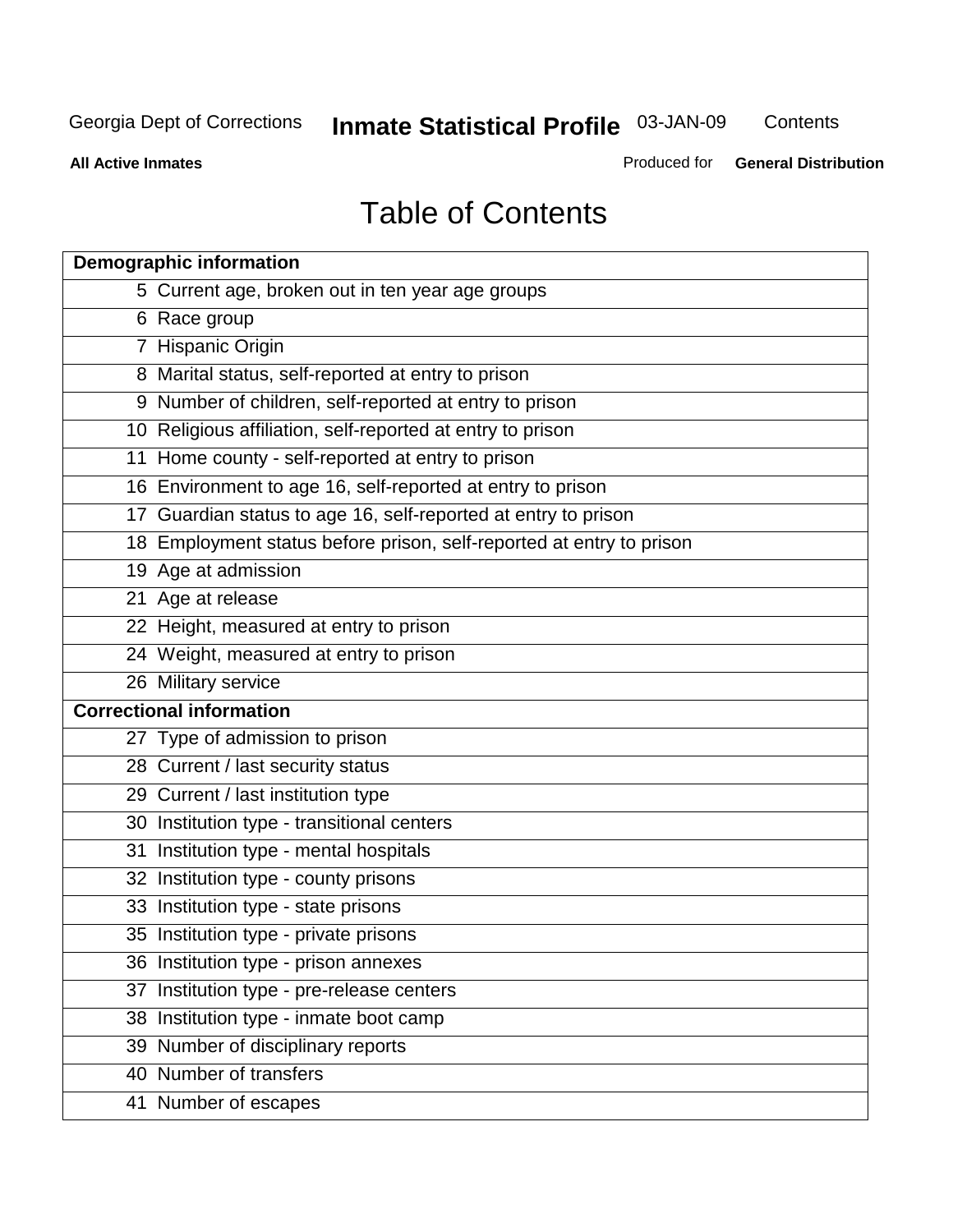**Contents** 

**All Active Inmates**

Produced for **General Distribution**

# Table of Contents

| <b>Correctional information</b>                                  |
|------------------------------------------------------------------|
| 42 Probable future release type of still active inmates          |
| 43 Actual release type                                           |
| 44 Time served in current (or last) institution                  |
| Educational, psychological and physical information              |
| 45 Highest grade level attained                                  |
| 46 Culture fair IQ scores                                        |
| 47 Wide Range Achievement Test (WRAT) reading score              |
| 48 Wide Range Achievement Test (WRAT) math score                 |
| 49 Wide Range Achievement Test (WRAT) spelling score             |
| 50 Scope of substance abuse - summary                            |
| 51 Scope of substance abuse - detail                             |
| 52 Current / last mental health treatment level                  |
| 53 PULHESDWIT medical scale - 'P' overall condition ('P'hysical) |
| 54 PULHESDWIT medical scale - 'U' upper body                     |
| 55 PULHESDWIT medical scale - 'L' lower body                     |
| 56 PULHESDWIT medical scale - 'H' hearing                        |
| 57 PULHESDWIT medical scale - 'E' vision                         |
| 58 PULHESDWIT medical scale -'S' psychiatric                     |
| 59 PULHESDWIT medical scale - 'D' dental                         |
| 60 PULHESDWIT medical scale - 'W' work ability                   |
| 61 PULHESDWIT medical scale - 'I' impairment                     |
| 62 PULHESDWIT medical scale - 'T' transportability               |
| 63 Criminality in family, self-reported                          |
| 64 Alcoholism in family, self-reported                           |
| 65 Drug abuse in family, self-reported                           |
| 66 Subjected to frequent beatings, self-reported                 |
| 67 Father absent during inmate's childhood                       |
| 68 Mother absent during inmate's childhood                       |
| <b>Crimes and criminal history information</b>                   |
| 69 Number of prior Georgia incarcerations                        |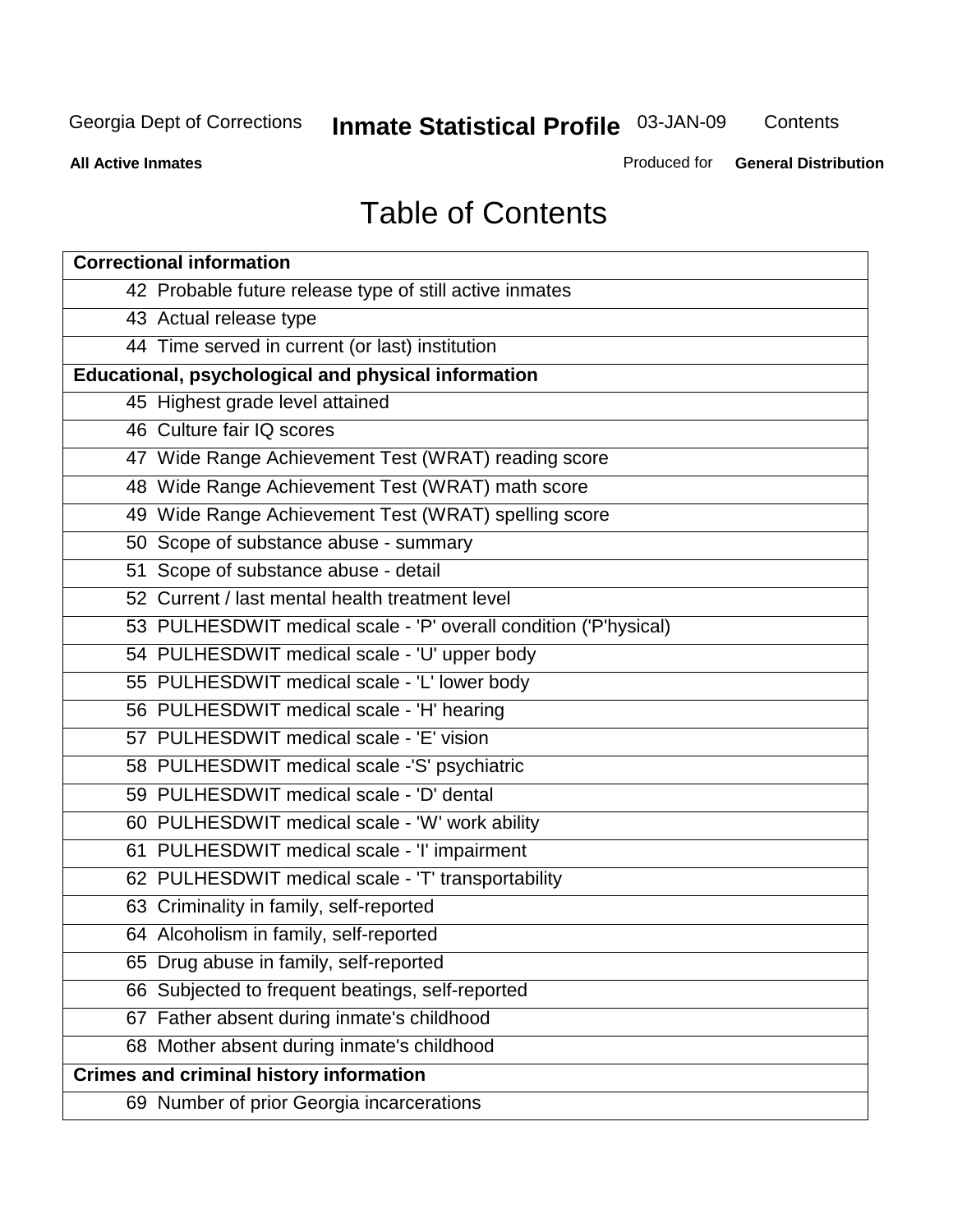**Contents** 

**All Active Inmates**

Produced for **General Distribution**

# Table of Contents

| <b>Crimes and criminal history information</b>                 |
|----------------------------------------------------------------|
| 70 Prison sentence in years                                    |
| 71 Primary offense, broken out into felonies vs misdemeanors   |
| 72 Primary offense, broken out into six broad crime categories |
| 73 Primary offense, detailed offense code                      |
| 81 County of conviction of primary offense                     |
| 86 Circuit of conviction of primary offense                    |
| 88 Years served (jail + prison) in this incarceration          |
| <b>Medical information</b>                                     |
| 89 Results of most recent HIV test                             |
| 90 Results of most recent tuberculosis test                    |
| 91 Results of most recent syphilis test                        |
| 92 Results of most recent Hepatitis-C test                     |
| 93 Results of most recent pregnancy test                       |
| 94 Results of most recent diabetes test                        |
| 95 Results of most recent hypertension test                    |
| 96 Results of most recent asthma test                          |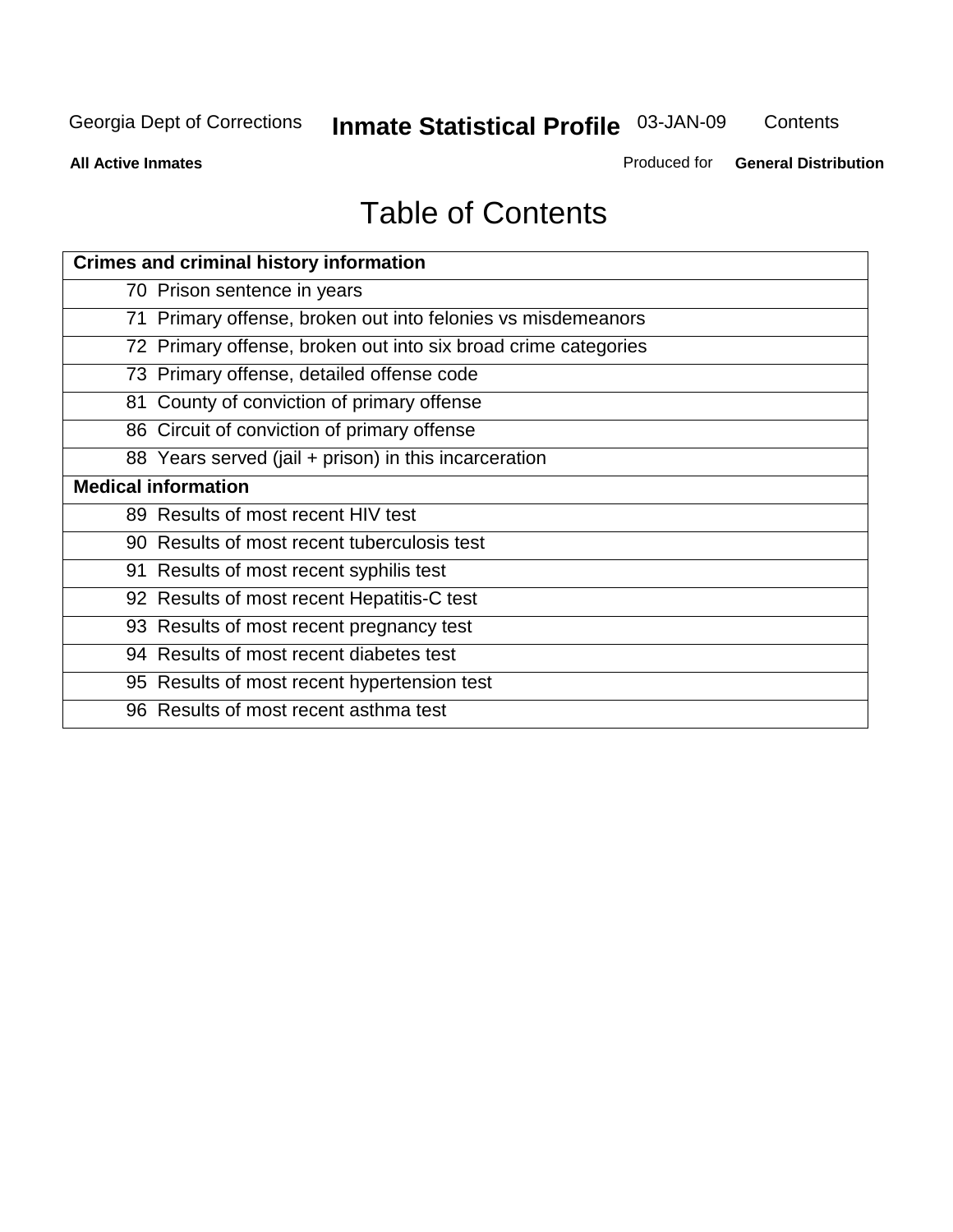#### **All Active Inmates**

#### Produced for **General Distribution**

### Current age, broken out in ten-year age groups

|                          |              | <b>Male</b> |        |              | <b>Female</b> |       |              | <b>Total</b>  |
|--------------------------|--------------|-------------|--------|--------------|---------------|-------|--------------|---------------|
| <b>Current Age</b>       | <b>Count</b> | Col %       | Row %  | <b>Count</b> | Col %         | Row % | <b>Total</b> | Col %         |
| <b>Teens (1-19)</b>      | 989          | $2.02\%$    | 96.11% | 40           | 1.08%         | 3.89% | 1,029        | 1.95%         |
| <b>Twenties (20-29)</b>  | 15,344       | 31.30%      | 93.76% | 1,022        | 27.68%        | 6.24% |              | 16,366 31.04% |
| <b>Thirties (30-39)</b>  | 14,392       | 29.36%      | 92.01% | 1,250        | 33.86%        | 7.99% |              | 15,642 29.67% |
| <b>Forties (40-49)</b>   | 11,681       | 23.83%      | 92.06% | 1,007        | 27.28%        | 7.94% |              | 12,688 24.07% |
| <b>Fifties (50-59)</b>   | 5,189        | 10.58%      | 94.29% | 314          | 8.50%         | 5.71% | 5,503        | 10.44%        |
| <b>Sixties (60-69)</b>   | 1,219        | 2.49%       | 96.21% | 48           | 1.30%         | 3.79% | 1,267        | 2.40%         |
| Seventy + (70 and above) | 213          | 0.43%       | 95.09% | 11           | 0.30%         | 4.91% | 224          | 0.42%         |
| <b>Total Reported</b>    | 49,027       | 100%        | 93.00% | 3,692        | 100%          | 7.00% | 52,719       | 100%          |

| $N$ nt $\mathbf{I}$<br><b>Construction Construction</b><br>rted<br>keno |                          |       |         |
|-------------------------------------------------------------------------|--------------------------|-------|---------|
| <b>Fotal</b>                                                            | 10 N 27<br>45<br>49.VZ 1 | 3,692 | --<br>. |

| Mean<br>(average)       | 36.36 | 36.55 | 36.38 |
|-------------------------|-------|-------|-------|
| Median (middle)         | 35    | 36    | 35    |
| Mode<br>(most frequent) | 28    | 30    | 28    |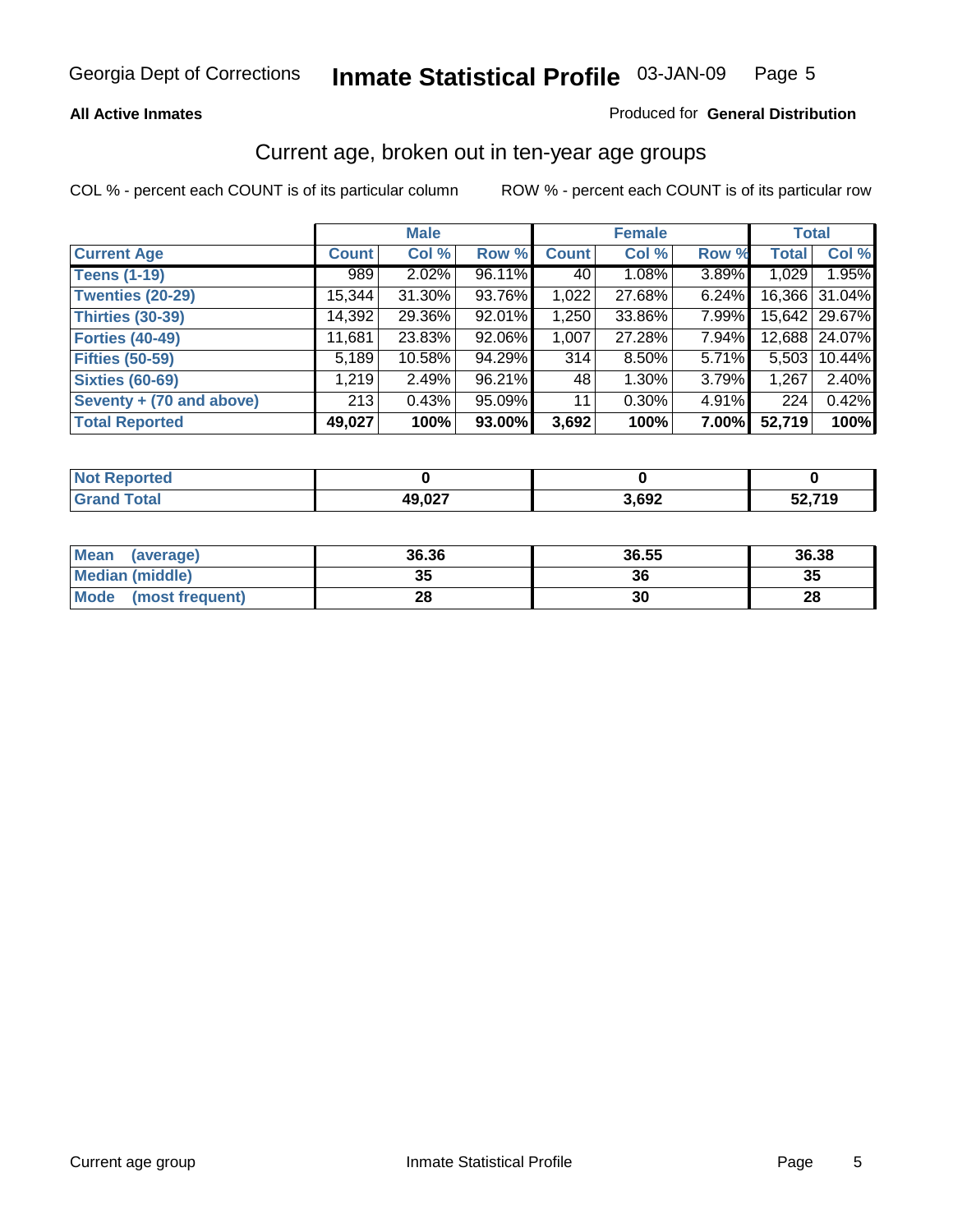**All Active Inmates**

#### Produced for **General Distribution**

# Race group

|                       |              | <b>Male</b> |                    |          | <b>Female</b> |           |        | <b>Total</b> |
|-----------------------|--------------|-------------|--------------------|----------|---------------|-----------|--------|--------------|
| <b>Race Group</b>     | <b>Count</b> | Col %       | <b>Row % Count</b> |          | Col %         | Row %     | Total  | Col %        |
| <b>White</b>          | 17,698       | 36.27%      | 89.97%             | 1,974    | 53.60%        | 10.03%    | 19,672 | 37.49%       |
| <b>Black</b>          | 30,972       | 63.47%      | 94.80%             | ا 698. ا | 46.10%        | $5.20\%$  | 32,670 | 62.25%       |
| <b>Indian</b><br>3    | 68           | $.14\%$     | 97.14%             | 2        | .05%          | $2.86\%$  | 70     | .13%         |
| <b>Asian</b>          | 57           | .12%        | 86.36%             |          | .24%          | $13.64\%$ | 66     | .13%         |
| <b>Total Reported</b> | 48,795       | 100%        | 92.98%             | 3,683    | 100%          | 7.02%     | 52,478 | 100%         |

| າາາ<br>ZJZ |       | 241        |
|------------|-------|------------|
| 10 N 27    | 3,692 | ,710<br>-2 |

|  | $Mc$ | Black | White<br>$ -$ | 21904<br>DIACK |
|--|------|-------|---------------|----------------|
|--|------|-------|---------------|----------------|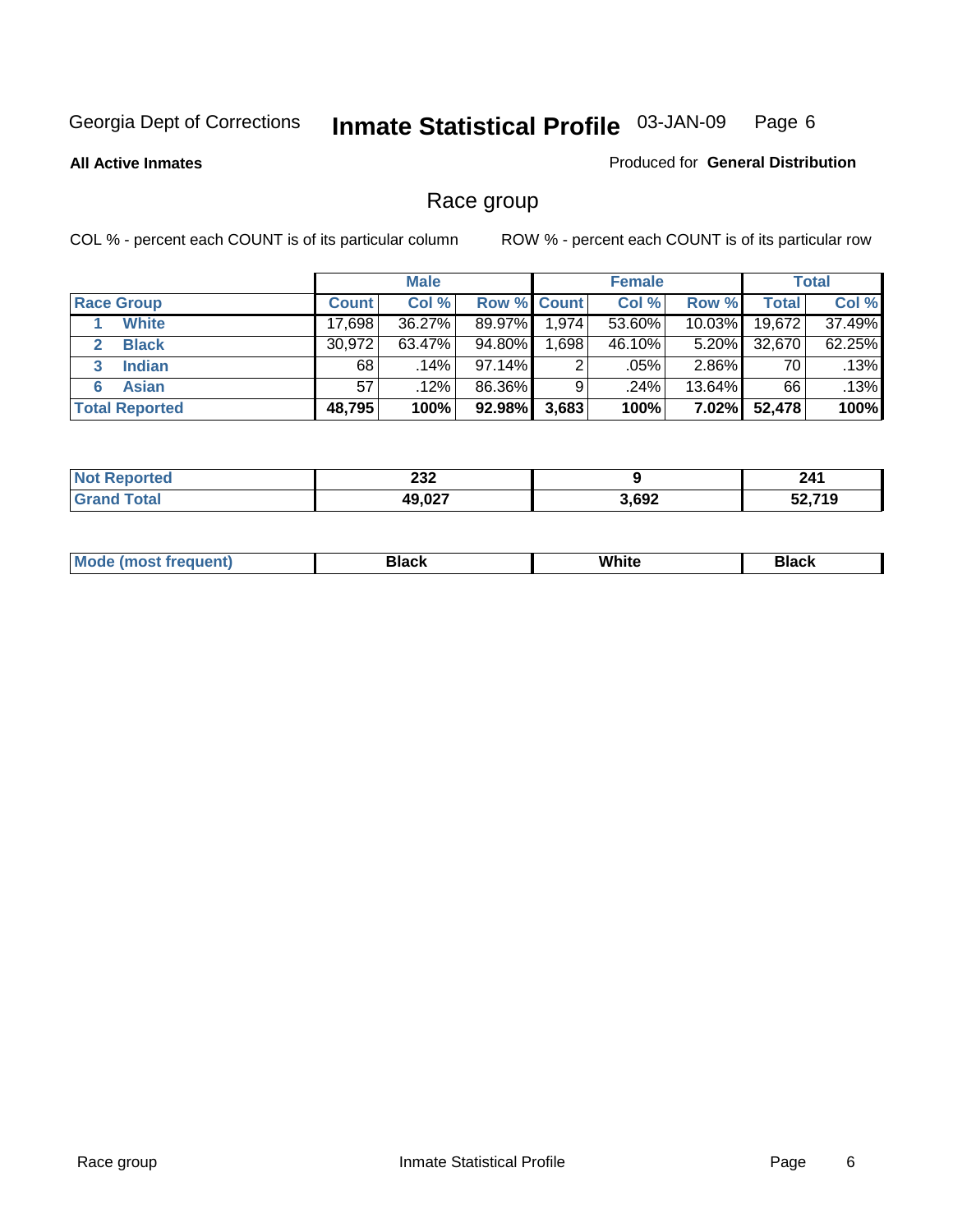**All Active Inmates**

Produced for **General Distribution**

### Hispanic Origin

COL % - percent each COUNT is of its particular column ROW % - percent each COUNT is of its particular row

|                        |              | <b>Male</b> |                    |       | <b>Female</b> |          |        | <b>Total</b> |
|------------------------|--------------|-------------|--------------------|-------|---------------|----------|--------|--------------|
| <b>Hispanic Origin</b> | <b>Count</b> | Col %       | <b>Row % Count</b> |       | Col %         | Row %    | Total  | Col %        |
| <b>Non Hispanic</b>    | 46,645       | 95.14%      | 92.87% 3.581       |       | $96.99\%$     | 7.13%    | 50,226 | 95.27%       |
| <b>Hispanic</b>        | 2,382        | 4.86%       | 95.55%             | 111   | $3.01\%$      | $4.45\%$ | 2,493  | 4.73%        |
| <b>Total Reported</b>  | 49,027       | 100%        | 93%                | 3,692 | 100%          | 7%       | 52,719 | 100%         |

**An inmate is counted as Hispanic if** 

**(a) he self-reported as Hispanic during the diagnostic process, or** 

**(b) his primary language is Spanish, or** 

**(c) he claimed birth or citizenship in Spain or a Latin American country, or** 

**(d) he had a common Spanish surname such as Lopez or Garcia**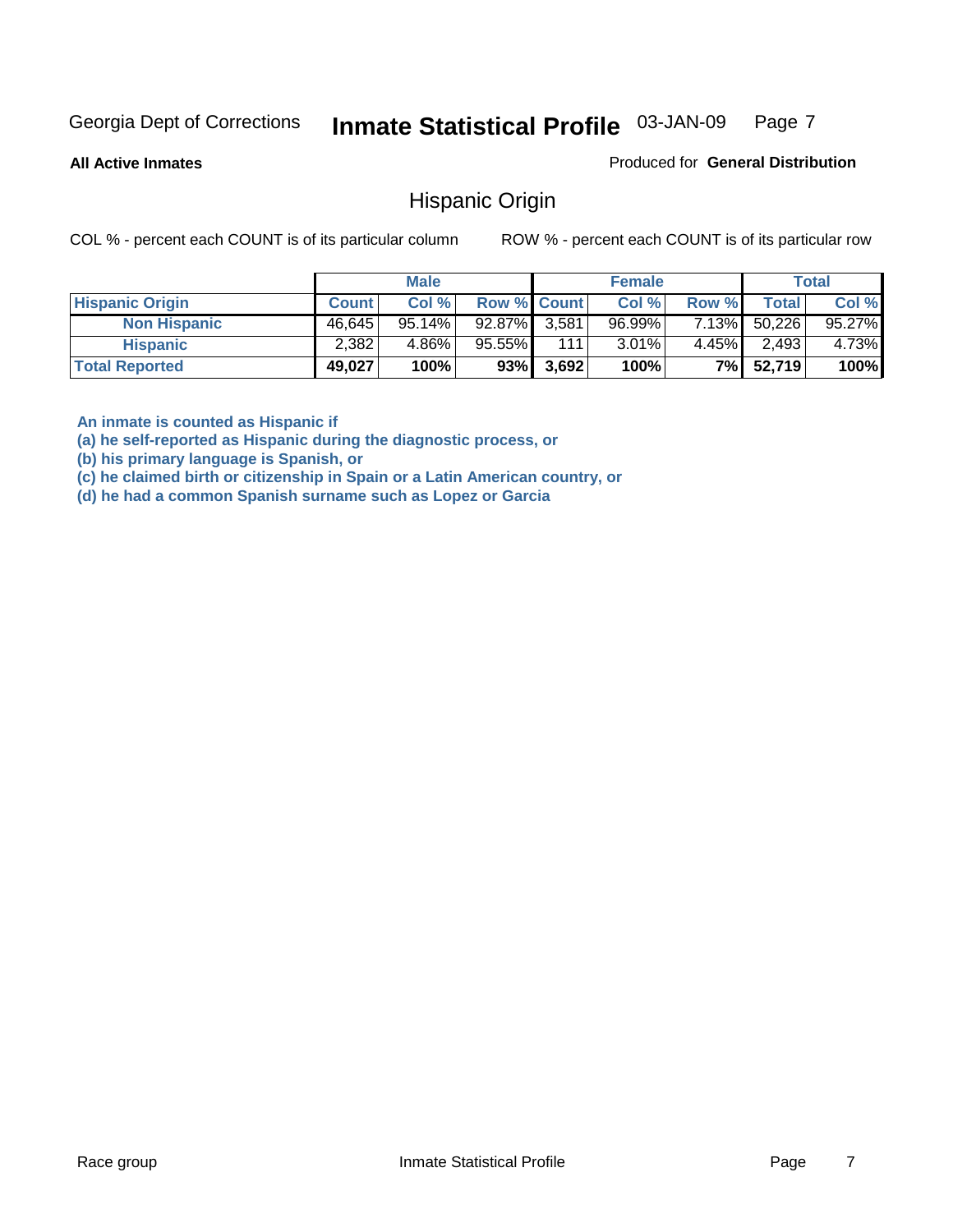**All Active Inmates**

#### Produced for **General Distribution**

# Marital status, self-reported at entry to prison

|                                | <b>Male</b>  |           |        | <b>Female</b> |        |        | <b>Total</b> |        |
|--------------------------------|--------------|-----------|--------|---------------|--------|--------|--------------|--------|
| <b>Marital Status</b>          | <b>Count</b> | Col %     | Row %  | <b>Count</b>  | Col %  | Row %  | <b>Total</b> | Col %  |
| <b>Single</b>                  | 29,336       | $61.93\%$ | 94.44% | 1,727         | 48.73% | 5.56%  | 31,063       | 61.01% |
| <b>Married</b><br>$\mathbf{2}$ | 5,950        | 12.56%    | 91.57% | 548           | 15.46% | 8.43%  | 6,498        | 12.76% |
| <b>Separated</b><br>3          | 2,550        | 5.38%     | 86.06% | 413           | 11.65% | 13.94% | 2,963        | 5.82%  |
| <b>Divorced</b><br>4           | 5,679        | 11.99%    | 90.31% | 609           | 17.18% | 9.69%  | 6,288        | 12.35% |
| <b>Widowed</b><br>5            | 579          | 1.22%     | 79.86% | 146           | 4.12%  | 20.14% | 725          | 1.42%  |
| <b>Common Law</b><br>6         | 3,277        | 6.92%     | 97.01% | 101           | 2.85%  | 2.99%  | 3,378        | 6.63%  |
| <b>Total Reported</b>          | 47,371       | 100%      | 93.04% | 3,544         | 100%   | 6.96%  | 50,915       | 100%   |

| NO | 656                      | 148   | .804 |
|----|--------------------------|-------|------|
|    | 10.02T<br>ו שטוי<br>$ -$ | 3,692 | .719 |

|  | <b>Mo</b><br>(most frequent) | 71 C |  | <b>Rinale</b> |  |
|--|------------------------------|------|--|---------------|--|
|--|------------------------------|------|--|---------------|--|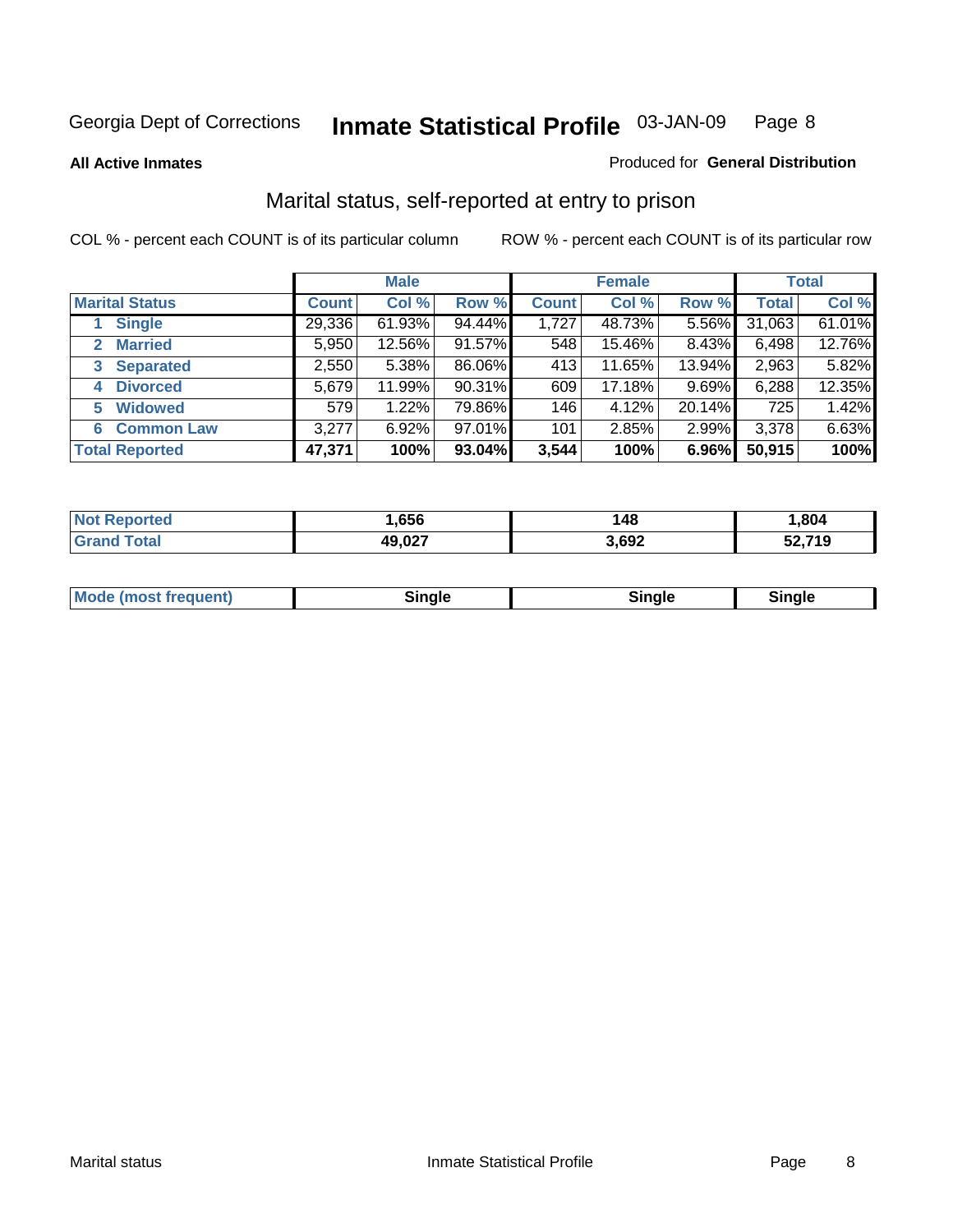#### **All Active Inmates**

#### Produced for **General Distribution**

# Number of children, self reported at entry to prison

|                           |              | <b>Male</b> |        |              | <b>Female</b> |        | <b>Total</b> |        |
|---------------------------|--------------|-------------|--------|--------------|---------------|--------|--------------|--------|
| <b>Number of Children</b> | <b>Count</b> | Col %       | Row %  | <b>Count</b> | Col %         | Row %  | <b>Total</b> | Col %  |
| $\bf{0}$                  | 19,956       | 41.17%      | 95.80% | 874          | 23.75%        | 4.20%  | 20,830       | 39.94% |
|                           | 10,812       | 22.31%      | 94.21% | 664          | 18.04%        | 5.79%  | 11,476       | 22.01% |
| $\overline{2}$            | 8,130        | 16.77%      | 90.29% | 874          | 23.75%        | 9.71%  | 9,004        | 17.27% |
| 3                         | 4,887        | 10.08%      | 87.82% | 678          | 18.42%        | 12.18% | 5,565        | 10.67% |
| 4                         | 2,488        | 5.13%       | 88.45% | 325          | 8.83%         | 11.55% | 2,813        | 5.39%  |
| 5                         | 1,159        | 2.39%       | 88.81% | 146          | 3.97%         | 11.19% | 1,305        | 2.50%  |
| $6\phantom{a}$            | 542          | 1.12%       | 87.56% | 77           | 2.09%         | 12.44% | 619          | 1.19%  |
| 7                         | 253          | 0.52%       | 91.67% | 23           | 0.63%         | 8.33%  | 276          | 0.53%  |
| 8                         | 115          | 0.24%       | 92.74% | 9            | 0.24%         | 7.26%  | 124          | 0.24%  |
| 9                         | 54           | 0.11%       | 93.10% | 4            | 0.11%         | 6.90%  | 58           | 0.11%  |
| 10                        | 30           | 0.06%       | 85.71% | 5            | 0.14%         | 14.29% | 35           | 0.07%  |
| Over 10                   | 45           | 0.09%       | 97.83% |              | 0.03%         | 2.17%  | 46           | 0.09%  |
| <b>Total Reported</b>     | 48,471       | 100%        | 92.94% | 3,680        | 100%          | 7.06%  | 52,151       | 100.0% |

| 555    | . .  | 567           |
|--------|------|---------------|
| 10.00c | ,692 | 740<br>54.718 |

| <b>Mean</b><br>(average) | ∣.34 | 1.98 | .38 |
|--------------------------|------|------|-----|
| <b>Median (middle)</b>   |      |      |     |
| Mode<br>(most frequent)  |      |      |     |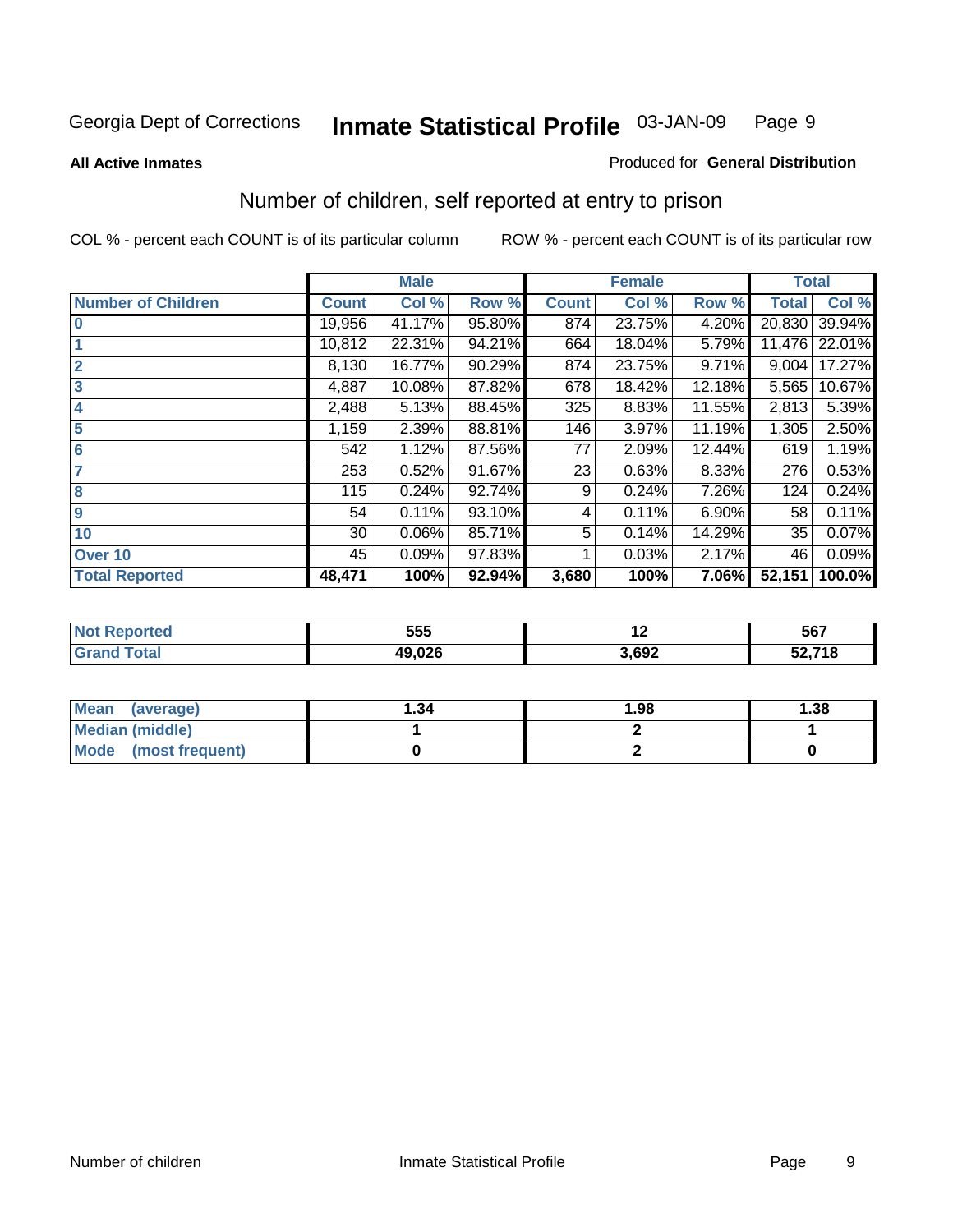#### **All Active Inmates**

#### Produced for **General Distribution**

# Religious affiliation, self-reported at entry to prison

|                  |                              | <b>Male</b>  |        |         |                 | <b>Female</b> |        | <b>Total</b>    |        |
|------------------|------------------------------|--------------|--------|---------|-----------------|---------------|--------|-----------------|--------|
|                  | <b>Religious Affiliation</b> | <b>Count</b> | Col %  | Row %   | <b>Count</b>    | Col %         | Row %  | <b>Total</b>    | Col %  |
| 1                | <b>Islam</b>                 | 1,408        | 3.34%  | 97.98%  | $\overline{29}$ | .83%          | 2.02%  | 1,437           | 3.15%  |
| $\overline{2}$   | <b>Catholic</b>              | 2,153        | 5.11%  | 92.96%  | 163             | 4.69%         | 7.04%  | 2,316           | 5.08%  |
| 3                | <b>Baptist</b>               | 19,401       | 46.05% | 91.08%  | 1,901           | 54.66%        | 8.92%  | 21,302          | 46.71% |
| 4                | <b>Methodist</b>             | 858          | 2.04%  | 86.40%  | 135             | 3.88%         | 13.60% | 993             | 2.18%  |
| 5                | <b>EpiscopIn</b>             | 64           | .15%   | 91.43%  | 6               | .17%          | 8.57%  | 70              | .15%   |
| 6                | <b>Presbytrn</b>             | 102          | .24%   | 94.44%  | 6               | .17%          | 5.56%  | 108             | .24%   |
| 7                | <b>Chc Of God</b>            | 487          | 1.16%  | 89.19%  | 59              | 1.70%         | 10.81% | 546             | 1.20%  |
| 8                | <b>Holiness</b>              | 1,556        | 3.69%  | 78.39%  | 429             | 12.33%        | 21.61% | 1,985           | 4.35%  |
| $\boldsymbol{9}$ | <b>Jewish</b>                | 52           | .12%   | 98.11%  |                 | .03%          | 1.89%  | 53              | .12%   |
| 10               | <b>Anglican</b>              | 10           | .02%   | 90.91%  |                 | .03%          | 9.09%  | 11              | .02%   |
| 11               | <b>Grk Orthdx</b>            | 4            | .01%   | 66.67%  | $\overline{2}$  | .06%          | 33.33% | 6               | .01%   |
| 12               | <b>Hindu</b>                 | 7            | .02%   | 100.00% |                 |               |        | 7               | .02%   |
| 13               | <b>Buddhist</b>              | 49           | .12%   | 92.45%  | 4               | .12%          | 7.55%  | $\overline{53}$ | .12%   |
| 14               | <b>Taoist</b>                | 5            | .01%   | 100.00% |                 |               |        | 5               | .01%   |
| 15               | <b>Shintoist</b>             | 4            | .01%   | 100.00% |                 |               |        | 4               | .01%   |
| 16               | <b>Seven D Ad</b>            | 131          | .31%   | 94.93%  | $\overline{7}$  | .20%          | 5.07%  | 138             | .30%   |
| 17               | <b>Jehovah Wt</b>            | 429          | 1.02%  | 92.46%  | 35              | 1.01%         | 7.54%  | 464             | 1.02%  |
| 18               | <b>Latr Day S</b>            | 52           | .12%   | 94.55%  | $\overline{3}$  | .09%          | 5.45%  | 55              | .12%   |
| 20               | <b>Other Prot</b>            | 7,117        | 16.89% | 92.95%  | 540             | 15.53%        | 7.05%  | 7,657           | 16.79% |
| 96               | <b>None</b>                  | 8,242        | 19.56% | 98.13%  | 157             | 4.51%         | 1.87%  | 8,399           | 18.42% |
|                  | <b>Total Reported</b>        | 42,131       | 100%   | 92.37%  | 3,478           | 100%          | 7.63%  | 45,609          | 100%   |

| ırtec | 896,ز  | ົາ4<br>Z 14 | 7 11 N<br>1 V |
|-------|--------|-------------|---------------|
|       | 49,027 | 3,692       | 52.719<br>JZ, |

|  | Mode (m.<br>iost frequent) | 3aptist | Baptist | <b>Baptist</b> |
|--|----------------------------|---------|---------|----------------|
|--|----------------------------|---------|---------|----------------|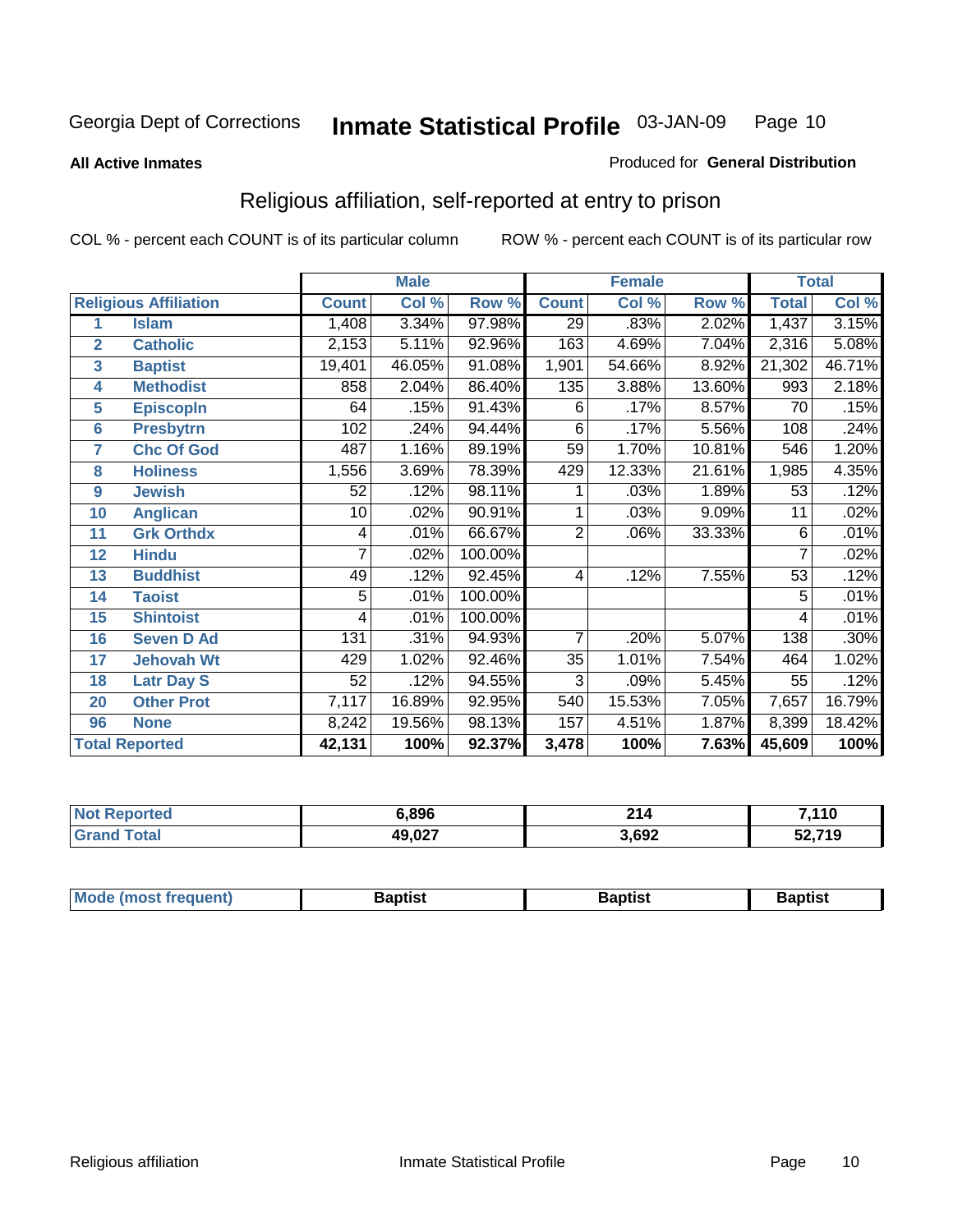**All Active Inmates**

#### Produced for **General Distribution**

# Home county, self-reported at entry to prison

|                |                      |                  | <b>Male</b> |        |                  | <b>Female</b> |        | <b>Total</b>     |       |
|----------------|----------------------|------------------|-------------|--------|------------------|---------------|--------|------------------|-------|
|                | <b>Home County</b>   | <b>Count</b>     | Col %       | Row %  | <b>Count</b>     | Col %         | Row %  | <b>Total</b>     | Col % |
| $\overline{1}$ | <b>Appling</b>       | 101              | .22%        | 96.19% | 4                | .11%          | 3.81%  | 105              | .21%  |
| $\overline{2}$ | <b>Atkinson</b>      | 41               | .09%        | 97.62% | $\mathbf{1}$     | .03%          | 2.38%  | $\overline{42}$  | .08%  |
| 3              | <b>Bacon</b>         | 60               | .13%        | 96.77% | $\overline{2}$   | .06%          | 3.23%  | $\overline{62}$  | .12%  |
| 4              | <b>Baker</b>         | 9                | .02%        | 90.00% | $\mathbf{1}$     | .03%          | 10.00% | 10               | .02%  |
| 5              | <b>Baldwin</b>       | 293              | .63%        | 96.07% | $\overline{12}$  | .34%          | 3.93%  | 305              | .61%  |
| $6\phantom{a}$ | <b>Banks</b>         | $\overline{47}$  | .10%        | 92.16% | 4                | .11%          | 7.84%  | $\overline{51}$  | .10%  |
| $\overline{7}$ | <b>Barrow</b>        | $\overline{249}$ | .53%        | 91.54% | $\overline{23}$  | .65%          | 8.46%  | $\overline{272}$ | .54%  |
| 8              | <b>Bartow</b>        | 500              | 1.07%       | 87.87% | 69               | 1.96%         | 12.13% | 569              | 1.14% |
| 9              | <b>Ben Hill</b>      | $\overline{211}$ | .45%        | 92.54% | $\overline{17}$  | .48%          | 7.46%  | 228              | .46%  |
| 10             | <b>Berrien</b>       | $\overline{75}$  | .16%        | 94.94% | 4                | .11%          | 5.06%  | 79               | .16%  |
| 11             | <b>Bibb</b>          | 1,167            | 2.51%       | 94.57% | 67               | 1.90%         | 5.43%  | 1,234            | 2.46% |
| 12             | <b>Bleckley</b>      | 77               | .17%        | 91.67% | $\overline{7}$   | .20%          | 8.33%  | 84               | .17%  |
| 13             | <b>Brantley</b>      | 49               | .11%        | 92.45% | 4                | .11%          | 7.55%  | $\overline{53}$  | .11%  |
| 14             | <b>Brooks</b>        | $\overline{63}$  | .14%        | 95.45% | $\overline{3}$   | .09%          | 4.55%  | 66               | .13%  |
| 15             | <b>Bryan</b>         | 94               | .20%        | 94.00% | $\overline{6}$   | .17%          | 6.00%  | 100              | .20%  |
| 16             | <b>Bulloch</b>       | 350              | .75%        | 93.58% | $\overline{24}$  | .68%          | 6.42%  | $\overline{374}$ | .75%  |
| 17             | <b>Burke</b>         | 198              | .43%        | 97.06% | $\overline{6}$   | .17%          | 2.94%  | $\overline{204}$ | .41%  |
| 18             | <b>Butts</b>         | 133              | .29%        | 93.66% | $\overline{9}$   | .26%          | 6.34%  | $\overline{142}$ | .28%  |
| 19             | <b>Calhoun</b>       | 40               | .09%        | 97.56% | $\mathbf{1}$     | .03%          | 2.44%  | $\overline{41}$  | .08%  |
| 20             | <b>Camden</b>        | 113              | .24%        | 94.17% | $\overline{7}$   | .20%          | 5.83%  | 120              | .24%  |
| 21             | <b>Candler</b>       | 89               | .19%        | 91.75% | $\overline{8}$   | .23%          | 8.25%  | $\overline{97}$  | .19%  |
| 22             | <b>Carroll</b>       | 548              | 1.18%       | 90.13% | 60               | 1.70%         | 9.87%  | 608              | 1.21% |
| 23             | <b>Catoosa</b>       | 197              | .42%        | 89.14% | $\overline{24}$  | .68%          | 10.86% | $\overline{221}$ | .44%  |
| 24             | <b>Charlton</b>      | $\overline{42}$  | .09%        | 97.67% | 1                | .03%          | 2.33%  | 43               | .09%  |
| 25             | <b>Chatham</b>       | 2,222            | 4.77%       | 95.16% | 113              | 3.21%         | 4.84%  | 2,335            | 4.66% |
| 26             | <b>Chattahoochee</b> | $\overline{21}$  | .05%        | 87.50% | 3                | .09%          | 12.50% | 24               | .05%  |
| 27             | <b>Chattooga</b>     | $\overline{219}$ | .47%        | 92.02% | $\overline{19}$  | .54%          | 7.98%  | 238              | .48%  |
| 28             | <b>Cherokee</b>      | $\overline{370}$ | .79%        | 88.31% | 49               | 1.39%         | 11.69% | 419              | .84%  |
| 29             | <b>Clarke</b>        | 441              | .95%        | 94.43% | $\overline{26}$  | .74%          | 5.57%  | 467              | .93%  |
| 30             | <b>Clay</b>          | $\overline{20}$  | .04%        | 90.91% | $\overline{2}$   | .06%          | 9.09%  | $\overline{22}$  | .04%  |
| 31             | <b>Clayton</b>       | 1,322            | 2.84%       | 93.36% | $\overline{94}$  | 2.67%         | 6.64%  | 1,416            | 2.83% |
| 32             | <b>Clinch</b>        | 42               | .09%        | 95.45% | 2                | .06%          | 4.55%  | 44               | .09%  |
| 33             | <b>Cobb</b>          | 2,156            | 4.63%       | 92.02% | $\overline{187}$ | 5.31%         | 7.98%  | 2,343            | 4.68% |
| 34             | <b>Coffee</b>        | 217              | .47%        | 91.56% | 20               | .57%          | 8.44%  | 237              | .47%  |
| 35             | <b>Colquitt</b>      | $\overline{302}$ | .65%        | 93.21% | $\overline{22}$  | .62%          | 6.79%  | 324              | .65%  |
| 36             | <b>Columbia</b>      | 169              | .36%        | 88.95% | 21               | .60%          | 11.05% | 190              | .38%  |
| 37             | <b>Cook</b>          | 114              | .24%        | 90.48% | $\overline{12}$  | .34%          | 9.52%  | 126              | .25%  |
| 38             | <b>Coweta</b>        | 443              | .95%        | 92.29% | $\overline{37}$  | 1.05%         | 7.71%  | 480              | .96%  |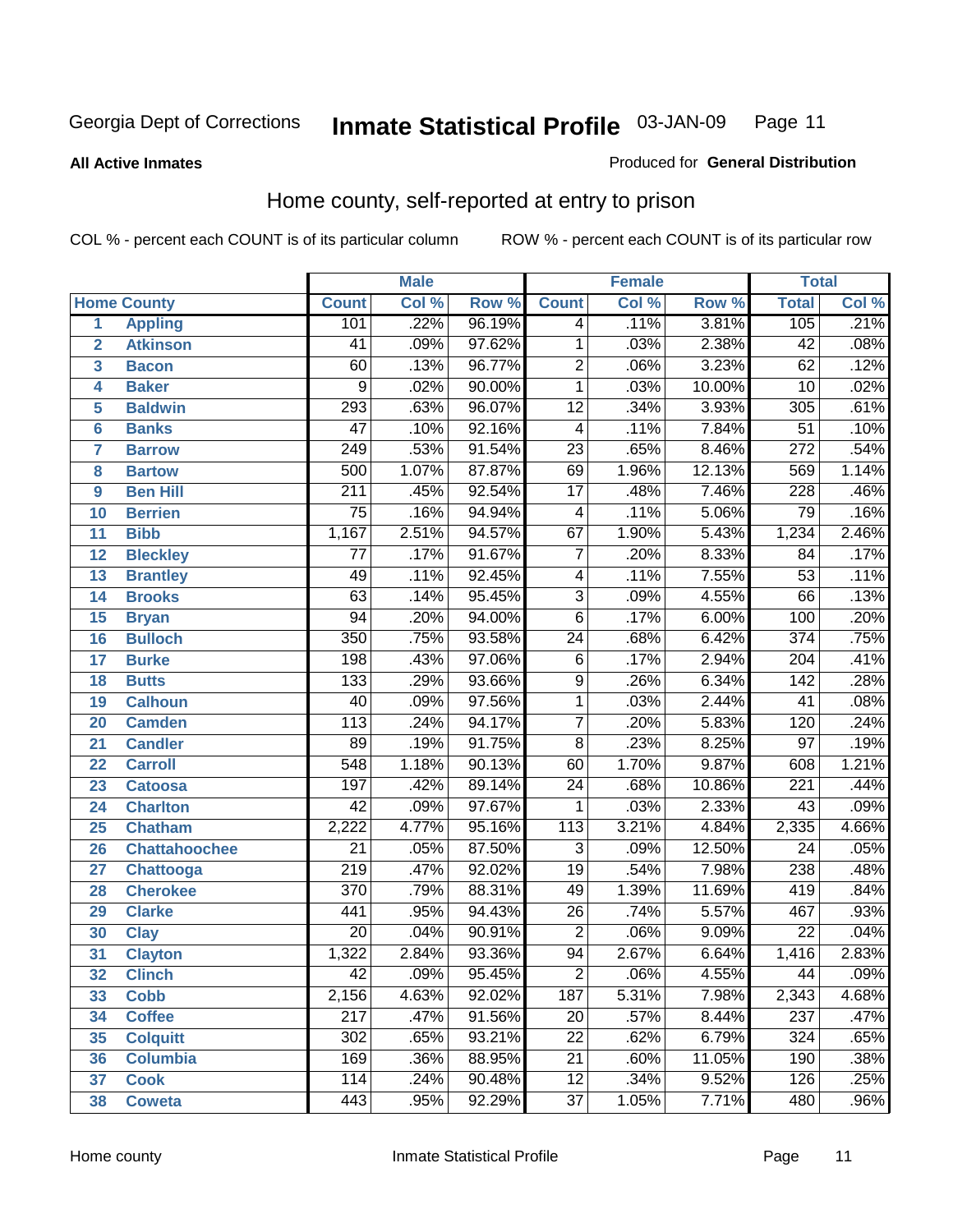#### **All Active Inmates**

#### Produced for **General Distribution**

# Home county, self-reported at entry to prison

|                 |                    |                  | <b>Male</b> |         |                  | <b>Female</b> |                  | <b>Total</b>     |         |
|-----------------|--------------------|------------------|-------------|---------|------------------|---------------|------------------|------------------|---------|
|                 | <b>Home County</b> | <b>Count</b>     | Col %       | Row %   | <b>Count</b>     | Col %         | Row <sup>%</sup> | <b>Total</b>     | CoI%    |
| 39              | <b>Crawford</b>    | $\overline{24}$  | .05%        | 85.71%  | 4                | .11%          | 14.29%           | $\overline{28}$  | $.06\%$ |
| 40              | <b>Crisp</b>       | $\overline{243}$ | .52%        | 96.05%  | $\overline{10}$  | .28%          | 3.95%            | 253              | .51%    |
| 41              | <b>Dade</b>        | 67               | .14%        | 93.06%  | 5                | .14%          | 6.94%            | $\overline{72}$  | .14%    |
| 42              | <b>Dawson</b>      | $\overline{82}$  | .18%        | 94.25%  | $\overline{5}$   | .14%          | 5.75%            | $\overline{87}$  | .17%    |
| 43              | <b>Decatur</b>     | $\overline{246}$ | .53%        | 94.62%  | $\overline{14}$  | .40%          | 5.38%            | 260              | .52%    |
| 44              | <b>Dekalb</b>      | 2,459            | 5.28%       | 94.00%  | $\overline{157}$ | 4.46%         | 6.00%            | 2,616            | 5.22%   |
| 45              | <b>Dodge</b>       | $\overline{137}$ | .29%        | 91.33%  | $\overline{13}$  | .37%          | 8.67%            | 150              | .30%    |
| 46              | <b>Dooly</b>       | $\overline{81}$  | .17%        | 93.10%  | $\overline{6}$   | .17%          | 6.90%            | $\overline{87}$  | .17%    |
| 47              | <b>Dougherty</b>   | 937              | 2.01%       | 95.03%  | 49               | 1.39%         | 4.97%            | 986              | 1.97%   |
| 48              | <b>Douglas</b>     | 623              | 1.34%       | 90.68%  | 64               | 1.82%         | 9.32%            | 687              | 1.37%   |
| 49              | <b>Early</b>       | 69               | .15%        | 97.18%  | $\overline{2}$   | .06%          | 2.82%            | $\overline{71}$  | .14%    |
| 50              | <b>Echols</b>      | $\overline{8}$   | .02%        | 88.89%  | $\overline{1}$   | .03%          | 11.11%           | 9                | .02%    |
| $\overline{51}$ | <b>Effingham</b>   | 146              | .31%        | 92.99%  | $\overline{11}$  | .31%          | 7.01%            | 157              | .31%    |
| 52              | <b>Elbert</b>      | 135              | .29%        | 96.43%  | $\overline{5}$   | .14%          | 3.57%            | 140              | .28%    |
| 53              | <b>Emanuel</b>     | 150              | .32%        | 94.94%  | $\overline{8}$   | .23%          | 5.06%            | 158              | .32%    |
| 54              | <b>Evans</b>       | 83               | .18%        | 97.65%  | $\overline{2}$   | .06%          | 2.35%            | 85               | .17%    |
| 55              | <b>Fannin</b>      | $\overline{84}$  | .18%        | 93.33%  | $\overline{6}$   | .17%          | 6.67%            | $\overline{90}$  | .18%    |
| 56              | <b>Fayette</b>     | $\overline{141}$ | .30%        | 89.81%  | $\overline{16}$  | .45%          | 10.19%           | 157              | .31%    |
| 57              | <b>Floyd</b>       | $\overline{714}$ | 1.53%       | 90.15%  | $\overline{78}$  | 2.21%         | 9.85%            | 792              | 1.58%   |
| 58              | <b>Forsyth</b>     | 175              | .38%        | 84.95%  | $\overline{31}$  | .88%          | 15.05%           | 206              | .41%    |
| 59              | <b>Franklin</b>    | 133              | .29%        | 91.72%  | $\overline{12}$  | .34%          | 8.28%            | 145              | .29%    |
| 60              | <b>Fulton</b>      | 5,573            | 11.97%      | 95.20%  | 281              | 7.98%         | 4.80%            | 5,854            | 11.68%  |
| 61              | Gilmer             | 89               | .19%        | 92.71%  | 7                | .20%          | 7.29%            | 96               | .19%    |
| 62              | <b>Glascock</b>    | $\overline{10}$  | .02%        | 100.00% |                  |               |                  | $\overline{10}$  | .02%    |
| 63              | <b>Glynn</b>       | $\overline{352}$ | .76%        | 94.12%  | $\overline{22}$  | .62%          | 5.88%            | $\overline{374}$ | .75%    |
| 64              | <b>Gordon</b>      | 259              | .56%        | 88.70%  | $\overline{33}$  | .94%          | 11.30%           | 292              | .58%    |
| 65              | <b>Grady</b>       | 194              | .42%        | 95.10%  | 10               | .28%          | 4.90%            | $\overline{204}$ | .41%    |
| 66              | <b>Greene</b>      | $\overline{98}$  | .21%        | 93.33%  | $\overline{7}$   | .20%          | 6.67%            | 105              | .21%    |
| 67              | <b>Gwinnett</b>    | 1,591            | 3.42%       | 93.04%  | 119              | 3.38%         | 6.96%            | 1,710            | 3.41%   |
| 68              | <b>Habersham</b>   | 109              | .23%        | 95.61%  | 5                | .14%          | 4.39%            | 114              | .23%    |
| 69              | <b>Hall</b>        | 643              | 1.38%       | 91.47%  | 60               | 1.70%         | 8.53%            | $\overline{703}$ | 1.40%   |
| 70              | <b>Hancock</b>     | 56               | .12%        | 96.55%  | 2                | .06%          | 3.45%            | 58               | .12%    |
| 71              | <b>Haralson</b>    | $\overline{123}$ | .26%        | 88.49%  | $\overline{16}$  | .45%          | 11.51%           | 139              | .28%    |
| 72              | <b>Harris</b>      | $\overline{92}$  | .20%        | 90.20%  | 10               | .28%          | 9.80%            | 102              | .20%    |
| 73              | <b>Hart</b>        | $\overline{91}$  | .20%        | 91.92%  | $\overline{8}$   | .23%          | 8.08%            | $\overline{99}$  | .20%    |
| 74              | <b>Heard</b>       | 66               | .14%        | 86.84%  | $\overline{10}$  | .28%          | 13.16%           | $\overline{76}$  | .15%    |
| 75              | <b>Henry</b>       | 461              | .99%        | 89.69%  | $\overline{53}$  | 1.50%         | 10.31%           | 514              | 1.03%   |
| 76              | <b>Houston</b>     | 539              | 1.16%       | 93.58%  | $\overline{37}$  | 1.05%         | 6.42%            | $\overline{576}$ | 1.15%   |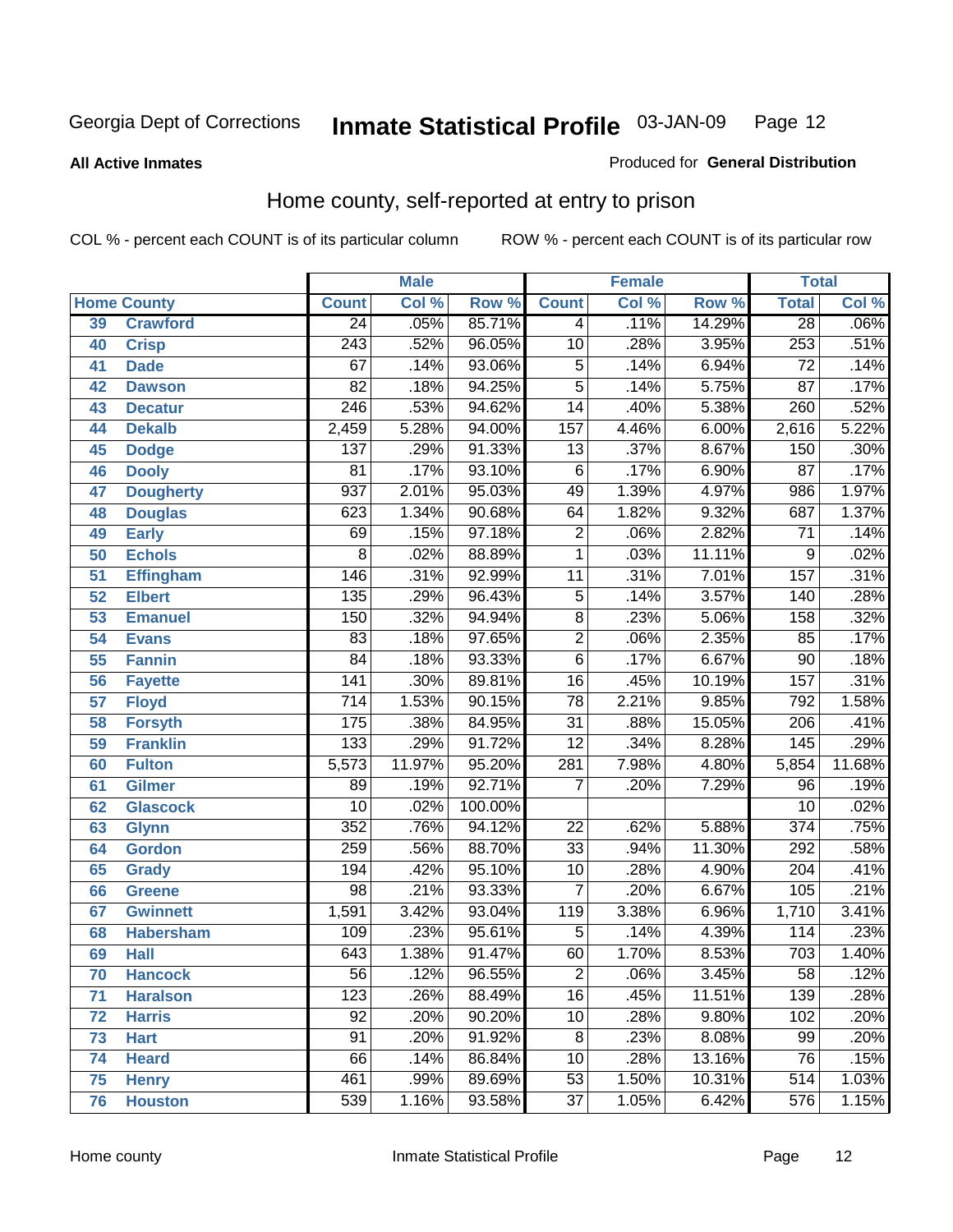#### **All Active Inmates**

#### Produced for **General Distribution**

# Home county, self-reported at entry to prison

|                 |                    |                  | <b>Male</b> |        |                 | <b>Female</b> |        | <b>Total</b>     |                            |
|-----------------|--------------------|------------------|-------------|--------|-----------------|---------------|--------|------------------|----------------------------|
|                 | <b>Home County</b> | <b>Count</b>     | Col %       | Row %  | <b>Count</b>    | Col %         | Row %  | <b>Total</b>     | $\overline{\text{Col }^9}$ |
| $\overline{77}$ | <b>Irwin</b>       | 64               | .14%        | 95.52% | $\overline{3}$  | .09%          | 4.48%  | 67               | .13%                       |
| 78              | <b>Jackson</b>     | 194              | .42%        | 91.94% | $\overline{17}$ | .48%          | 8.06%  | $\overline{211}$ | .42%                       |
| 79              | <b>Jasper</b>      | 63               | .14%        | 95.45% | 3               | .09%          | 4.55%  | 66               | .13%                       |
| 80              | <b>Jeff Davis</b>  | $\overline{73}$  | .16%        | 94.81% | $\overline{4}$  | .11%          | 5.19%  | $\overline{77}$  | .15%                       |
| 81              | <b>Jefferson</b>   | 114              | .24%        | 94.21% | $\overline{7}$  | .20%          | 5.79%  | 121              | .24%                       |
| 82              | <b>Jenkins</b>     | $\overline{72}$  | .15%        | 93.51% | $\overline{5}$  | .14%          | 6.49%  | $\overline{77}$  | .15%                       |
| 83              | <b>Johnson</b>     | $\overline{45}$  | .10%        | 93.75% | $\overline{3}$  | .09%          | 6.25%  | 48               | .10%                       |
| 84              | <b>Jones</b>       | 64               | .14%        | 96.97% | $\overline{2}$  | .06%          | 3.03%  | 66               | .13%                       |
| 85              | <b>Lamar</b>       | $\overline{73}$  | .16%        | 96.05% | $\overline{3}$  | .09%          | 3.95%  | $\overline{76}$  | .15%                       |
| 86              | <b>Lanier</b>      | $\overline{27}$  | .06%        | 84.38% | $\overline{5}$  | .14%          | 15.63% | $\overline{32}$  | .06%                       |
| 87              | <b>Laurens</b>     | $\overline{308}$ | .66%        | 93.62% | $\overline{21}$ | .60%          | 6.38%  | 329              | .66%                       |
| 88              | <b>Lee</b>         | $\overline{68}$  | .15%        | 97.14% | $\overline{2}$  | .06%          | 2.86%  | $\overline{70}$  | .14%                       |
| 89              | <b>Liberty</b>     | 262              | .56%        | 93.57% | $\overline{18}$ | .51%          | 6.43%  | 280              | .56%                       |
| 90              | <b>Lincoln</b>     | $\overline{33}$  | .07%        | 97.06% | 1               | .03%          | 2.94%  | $\overline{34}$  | .07%                       |
| 91              | Long               | $\overline{37}$  | .08%        | 88.10% | $\overline{5}$  | .14%          | 11.90% | $\overline{42}$  | .08%                       |
| 92              | <b>Lowndes</b>     | 480              | 1.03%       | 93.02% | $\overline{36}$ | 1.02%         | 6.98%  | 516              | 1.03%                      |
| 93              | <b>Lumpkin</b>     | 89               | .19%        | 89.00% | $\overline{11}$ | .31%          | 11.00% | 100              | .20%                       |
| 94              | <b>Macon</b>       | $\overline{78}$  | .17%        | 93.98% | $\overline{5}$  | .14%          | 6.02%  | 83               | .17%                       |
| 95              | <b>Madison</b>     | $\overline{94}$  | .20%        | 89.52% | $\overline{11}$ | .31%          | 10.48% | 105              | .21%                       |
| 96              | <b>Marion</b>      | $\overline{44}$  | .09%        | 93.62% | $\overline{3}$  | .09%          | 6.38%  | $\overline{47}$  | .09%                       |
| 97              | <b>Mcduffie</b>    | 152              | .33%        | 95.00% | $\overline{8}$  | .23%          | 5.00%  | 160              | .32%                       |
| 98              | <b>Mcintosh</b>    | $\overline{69}$  | .15%        | 97.18% | $\overline{2}$  | .06%          | 2.82%  | $\overline{71}$  | .14%                       |
| 99              | <b>Meriwether</b>  | 184              | .40%        | 92.00% | $\overline{16}$ | .45%          | 8.00%  | 200              | .40%                       |
| 100             | <b>Miller</b>      | $\overline{29}$  | .06%        | 96.67% | $\mathbf{1}$    | .03%          | 3.33%  | $\overline{30}$  | .06%                       |
| 101             | <b>Mitchell</b>    | 169              | .36%        | 90.86% | $\overline{17}$ | .48%          | 9.14%  | 186              | .37%                       |
| 102             | <b>Monroe</b>      | 111              | .24%        | 92.50% | 9               | .26%          | 7.50%  | 120              | .24%                       |
| 103             | <b>Montgomery</b>  | $\overline{46}$  | .10%        | 90.20% | $\overline{5}$  | .14%          | 9.80%  | 51               | .10%                       |
| 104             | <b>Morgan</b>      | 85               | .18%        | 92.39% | $\overline{7}$  | .20%          | 7.61%  | $\overline{92}$  | .18%                       |
| 105             | <b>Murray</b>      | $\overline{210}$ | .45%        | 91.30% | $\overline{20}$ | .57%          | 8.70%  | 230              | .46%                       |
| 106             | <b>Muscogee</b>    | 1,540            | 3.31%       | 93.85% | 101             | 2.87%         | 6.15%  | 1,641            | 3.28%                      |
| 107             | <b>Newton</b>      | 470              | 1.01%       | 89.35% | $\overline{56}$ | 1.59%         | 10.65% | 526              | 1.05%                      |
| 108             | <b>Oconee</b>      | 45               | .10%        | 91.84% | 4               | .11%          | 8.16%  | 49               | .10%                       |
| 109             | <b>Oglethorpe</b>  | $\overline{52}$  | .11%        | 89.66% | $\overline{6}$  | .17%          | 10.34% | $\overline{58}$  | .12%                       |
| 110             | <b>Paulding</b>    | $\overline{227}$ | .49%        | 89.72% | $\overline{26}$ | .74%          | 10.28% | 253              | .51%                       |
| 111             | <b>Peach</b>       | 135              | .29%        | 96.43% | $\overline{5}$  | .14%          | 3.57%  | 140              | .28%                       |
| 112             | <b>Pickens</b>     | $\overline{98}$  | .21%        | 88.29% | $\overline{13}$ | .37%          | 11.71% | 111              | .22%                       |
| 113             | <b>Pierce</b>      | 64               | .14%        | 91.43% | $\overline{6}$  | .17%          | 8.57%  | 70               | .14%                       |
| 114             | <b>Pike</b>        | $\overline{56}$  | .12%        | 91.80% | $\overline{5}$  | .14%          | 8.20%  | 61               | .12%                       |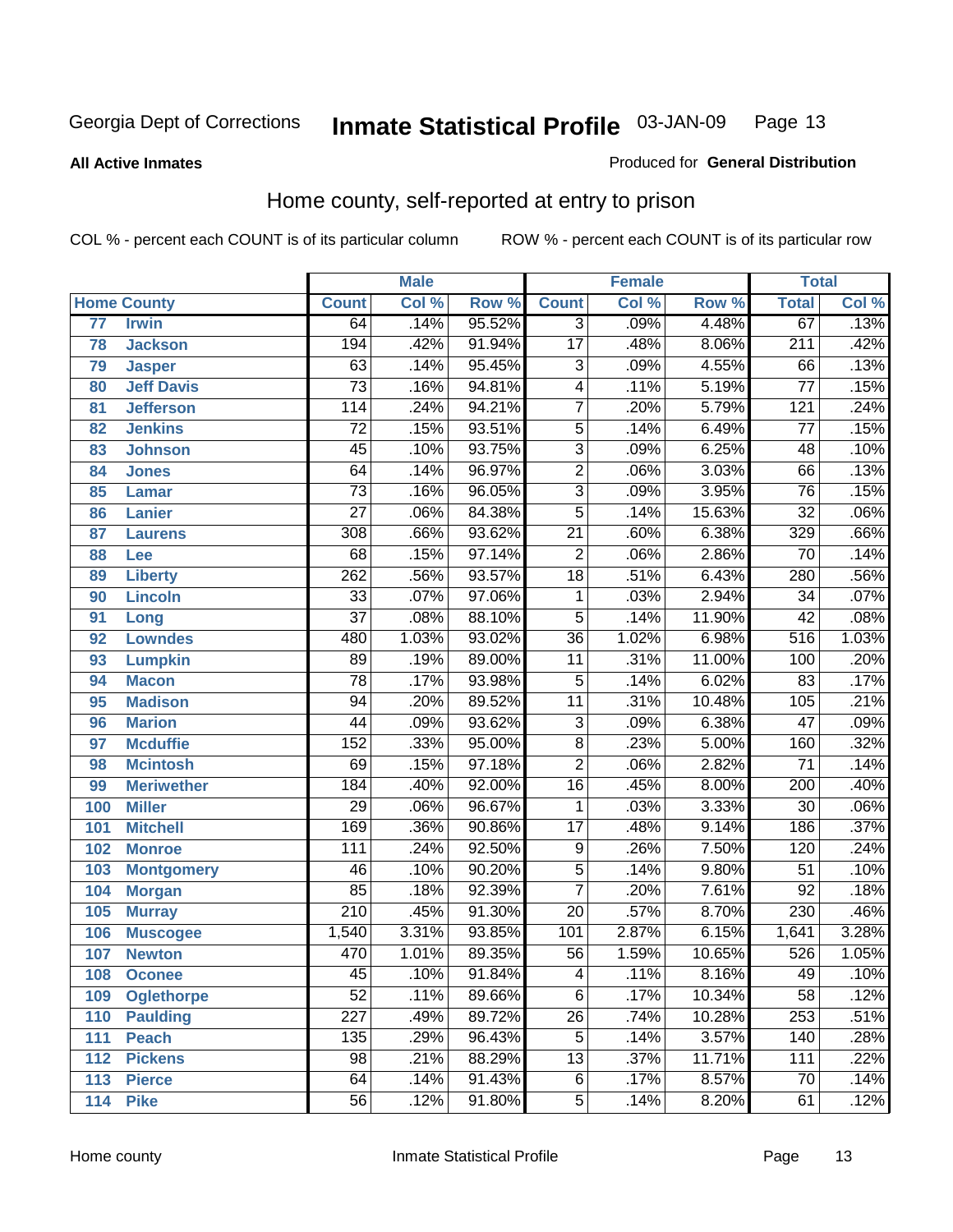#### **All Active Inmates**

#### Produced for **General Distribution**

# Home county, self-reported at entry to prison

|     |                    |                  | <b>Male</b> |         |                         | <b>Female</b> |        | <b>Total</b>     |                            |
|-----|--------------------|------------------|-------------|---------|-------------------------|---------------|--------|------------------|----------------------------|
|     | <b>Home County</b> | <b>Count</b>     | Col %       | Row %   | <b>Count</b>            | Col %         | Row %  | <b>Total</b>     | $\overline{\text{Col }^9}$ |
| 115 | <b>Polk</b>        | 191              | .41%        | 89.25%  | $\overline{23}$         | .65%          | 10.75% | 214              | .43%                       |
| 116 | <b>Pulaski</b>     | $\overline{81}$  | .17%        | 86.17%  | $\overline{13}$         | .37%          | 13.83% | $\overline{94}$  | .19%                       |
| 117 | <b>Putnam</b>      | 119              | .26%        | 95.20%  | 6                       | .17%          | 4.80%  | 125              | .25%                       |
| 118 | Quitman            | $\overline{13}$  | .03%        | 92.86%  | 1                       | .03%          | 7.14%  | 14               | .03%                       |
| 119 | <b>Rabun</b>       | $\overline{58}$  | .12%        | 92.06%  | $\overline{5}$          | .14%          | 7.94%  | 63               | .13%                       |
| 120 | <b>Randolph</b>    | $\overline{45}$  | .10%        | 91.84%  | $\overline{4}$          | .11%          | 8.16%  | 49               | .10%                       |
| 121 | <b>Richmond</b>    | 1,686            | 3.62%       | 94.08%  | 106                     | 3.01%         | 5.92%  | 1,792            | 3.58%                      |
| 122 | <b>Rockdale</b>    | 334              | .72%        | 91.01%  | $\overline{33}$         | .94%          | 8.99%  | 367              | .73%                       |
| 123 | <b>Schley</b>      | $\overline{24}$  | .05%        | 96.00%  | 1                       | .03%          | 4.00%  | $\overline{25}$  | .05%                       |
| 124 | <b>Screven</b>     | $\overline{96}$  | .21%        | 92.31%  | 8                       | .23%          | 7.69%  | 104              | .21%                       |
| 125 | <b>Seminole</b>    | $\overline{57}$  | .12%        | 89.06%  | $\overline{7}$          | .20%          | 10.94% | 64               | .13%                       |
| 126 | <b>Spalding</b>    | 501              | 1.08%       | 92.10%  | 43                      | 1.22%         | 7.90%  | 544              | 1.09%                      |
| 127 | <b>Stephens</b>    | 167              | .36%        | 92.27%  | $\overline{14}$         | .40%          | 7.73%  | 181              | .36%                       |
| 128 | <b>Stewart</b>     | $\overline{33}$  | .07%        | 94.29%  | $\overline{2}$          | .06%          | 5.71%  | $\overline{35}$  | .07%                       |
| 129 | <b>Sumter</b>      | $\overline{221}$ | .47%        | 94.44%  | $\overline{13}$         | .37%          | 5.56%  | 234              | .47%                       |
| 130 | <b>Talbot</b>      | $\overline{50}$  | .11%        | 92.59%  | 4                       | .11%          | 7.41%  | $\overline{54}$  | .11%                       |
| 131 | <b>Taliaferro</b>  | $\overline{9}$   | .02%        | 100.00% |                         |               |        | 9                | .02%                       |
| 132 | <b>Tattnall</b>    | 140              | .30%        | 89.74%  | $\overline{16}$         | .45%          | 10.26% | 156              | .31%                       |
| 133 | <b>Taylor</b>      | $\overline{75}$  | .16%        | 92.59%  | $\overline{6}$          | .17%          | 7.41%  | $\overline{81}$  | .16%                       |
| 134 | <b>Telfair</b>     | 114              | .24%        | 90.48%  | $\overline{12}$         | .34%          | 9.52%  | 126              | .25%                       |
| 135 | <b>Terrell</b>     | $\overline{75}$  | .16%        | 96.15%  | $\overline{3}$          | .09%          | 3.85%  | 78               | .16%                       |
| 136 | <b>Thomas</b>      | 285              | .61%        | 91.94%  | $\overline{25}$         | .71%          | 8.06%  | $\overline{310}$ | .62%                       |
| 137 | <b>Tift</b>        | 278              | .60%        | 96.53%  | $\overline{10}$         | .28%          | 3.47%  | 288              | .57%                       |
| 138 | <b>Toombs</b>      | $\overline{261}$ | .56%        | 91.90%  | $\overline{23}$         | .65%          | 8.10%  | 284              | .57%                       |
| 139 | <b>Towns</b>       | $\overline{27}$  | .06%        | 90.00%  | $\overline{3}$          | .09%          | 10.00% | $\overline{30}$  | .06%                       |
| 140 | <b>Treutlen</b>    | 66               | .14%        | 98.51%  | 1                       | .03%          | 1.49%  | 67               | .13%                       |
| 141 | <b>Troup</b>       | 595              | 1.28%       | 89.61%  | 69                      | 1.96%         | 10.39% | 664              | 1.33%                      |
| 142 | <b>Turner</b>      | $\overline{72}$  | .15%        | 97.30%  | $\overline{2}$          | .06%          | 2.70%  | $\overline{74}$  | .15%                       |
| 143 | <b>Twiggs</b>      | 44               | .09%        | 91.67%  | $\overline{\mathbf{4}}$ | .11%          | 8.33%  | 48               | .10%                       |
| 144 | <b>Union</b>       | 64               | .14%        | 83.12%  | $\overline{13}$         | .37%          | 16.88% | $\overline{77}$  | .15%                       |
| 145 | <b>Upson</b>       | 198              | .43%        | 93.84%  | $\overline{13}$         | .37%          | 6.16%  | $\overline{211}$ | .42%                       |
| 146 | <b>Walker</b>      | 313              | .67%        | 93.43%  | 22                      | .62%          | 6.57%  | 335              | .67%                       |
| 147 | <b>Walton</b>      | $\overline{295}$ | .63%        | 92.19%  | $\overline{25}$         | .71%          | 7.81%  | 320              | .64%                       |
| 148 | <b>Ware</b>        | 293              | .63%        | 93.31%  | $\overline{21}$         | .60%          | 6.69%  | 314              | .63%                       |
| 149 | <b>Warren</b>      | 44               | .09%        | 91.67%  | 4                       | .11%          | 8.33%  | 48               | .10%                       |
| 150 | <b>Washington</b>  | 125              | .27%        | 91.91%  | $\overline{11}$         | .31%          | 8.09%  | 136              | .27%                       |
| 151 | <b>Wayne</b>       | 161              | .35%        | 90.45%  | $\overline{17}$         | .48%          | 9.55%  | 178              | .36%                       |
|     | 152 Webster        | $\overline{6}$   | .01%        | 100.00% |                         |               |        | 6                | .01%                       |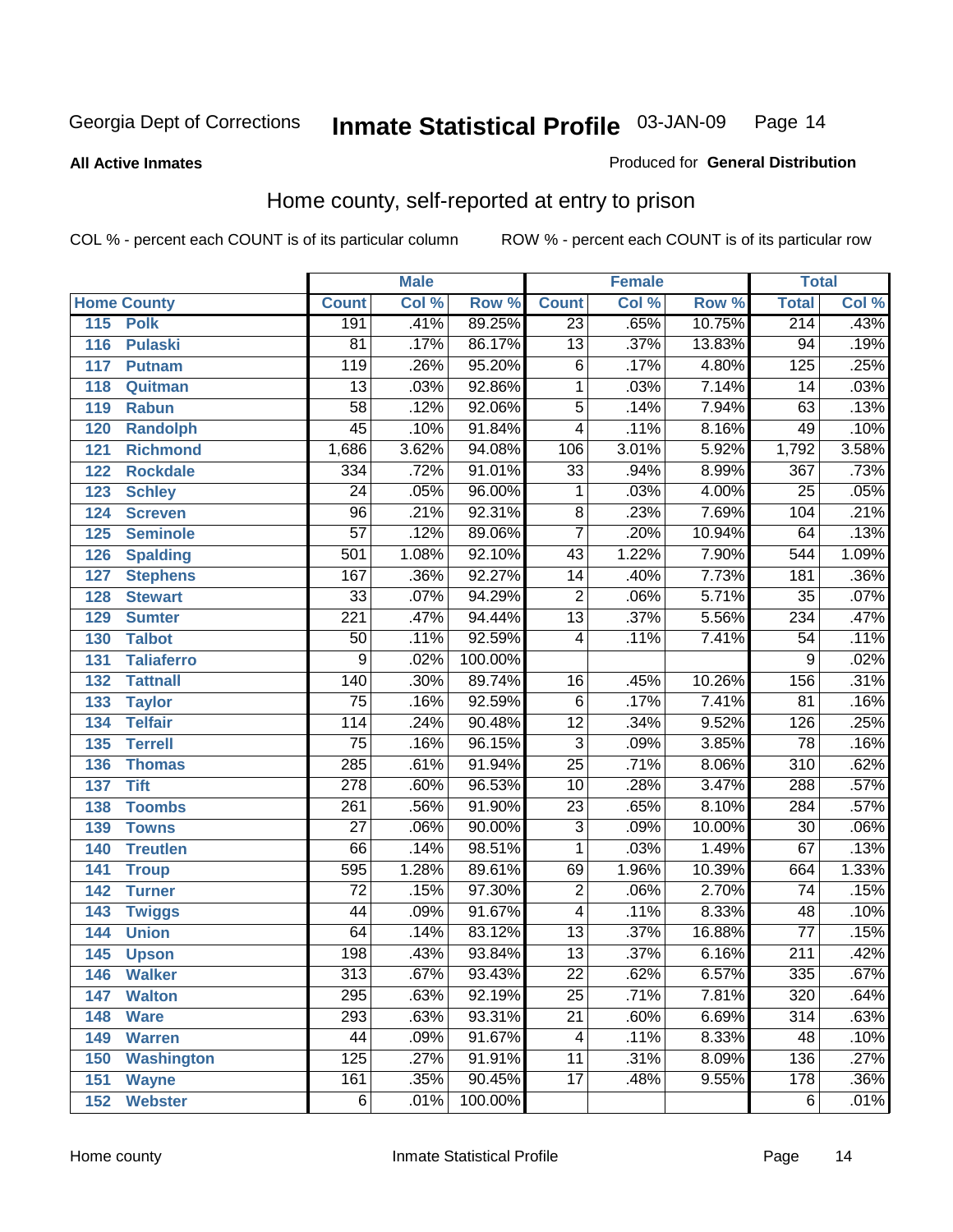**All Active Inmates**

#### Produced for **General Distribution**

# Home county, self-reported at entry to prison

|                    |                      |                 | <b>Male</b> |        |              | <b>Female</b> |        | <b>Total</b> |         |
|--------------------|----------------------|-----------------|-------------|--------|--------------|---------------|--------|--------------|---------|
| <b>Home County</b> |                      | <b>Count</b>    | Col %       | Row %  | <b>Count</b> | Col %         | Row %  | <b>Total</b> | Col %   |
| 153                | <b>Wheeler</b>       | $\overline{25}$ | .05%        | 86.21% | 4            | .11%          | 13.79% | 29           | $.06\%$ |
| 154                | <b>White</b>         | 72              | .15%        | 84.71% | 13           | $.37\%$       | 15.29% | 85           | .17%    |
| 155                | <b>Whitfield</b>     | 561             | 1.20%       | 89.47% | 66           | 1.87%         | 10.53% | 627          | 1.25%   |
| 156                | <b>Wilcox</b>        | 58              | .12%        | 93.55% | 4            | .11%          | 6.45%  | 62           | .12%    |
| 157                | <b>Wilkes</b>        | 66              | .14%        | 95.65% | 3            | .09%          | 4.35%  | 69           | .14%    |
| 158                | <b>Wilkinson</b>     | 71              | .15%        | 92.21% | 6            | .17%          | 7.79%  | 77           | .15%    |
| 159                | <b>Worth</b>         | 102             | .22%        | 92.73% | 8            | .23%          | 7.27%  | 110          | .22%    |
| 160                | <b>Unknown</b>       | 2,494           | 5.35%       | 92.10% | 214          | 6.07%         | 7.90%  | 2,708        | 5.41%   |
|                    | <b>Total Rported</b> | 46,576          | 100%        | 92.97% | 3,523        | 100%          | 7.03%  | 50,099       | 100%    |

| ported<br>'NI | 451<br>2.TV          | 169  | 2,620       |
|---------------|----------------------|------|-------------|
| . Gr          | <b>007</b><br>49,027 | ,692 | .2740<br>ាម |

| <b>Mode</b> | ---<br>.tor | <b>ulton</b> | . |
|-------------|-------------|--------------|---|
|             |             |              |   |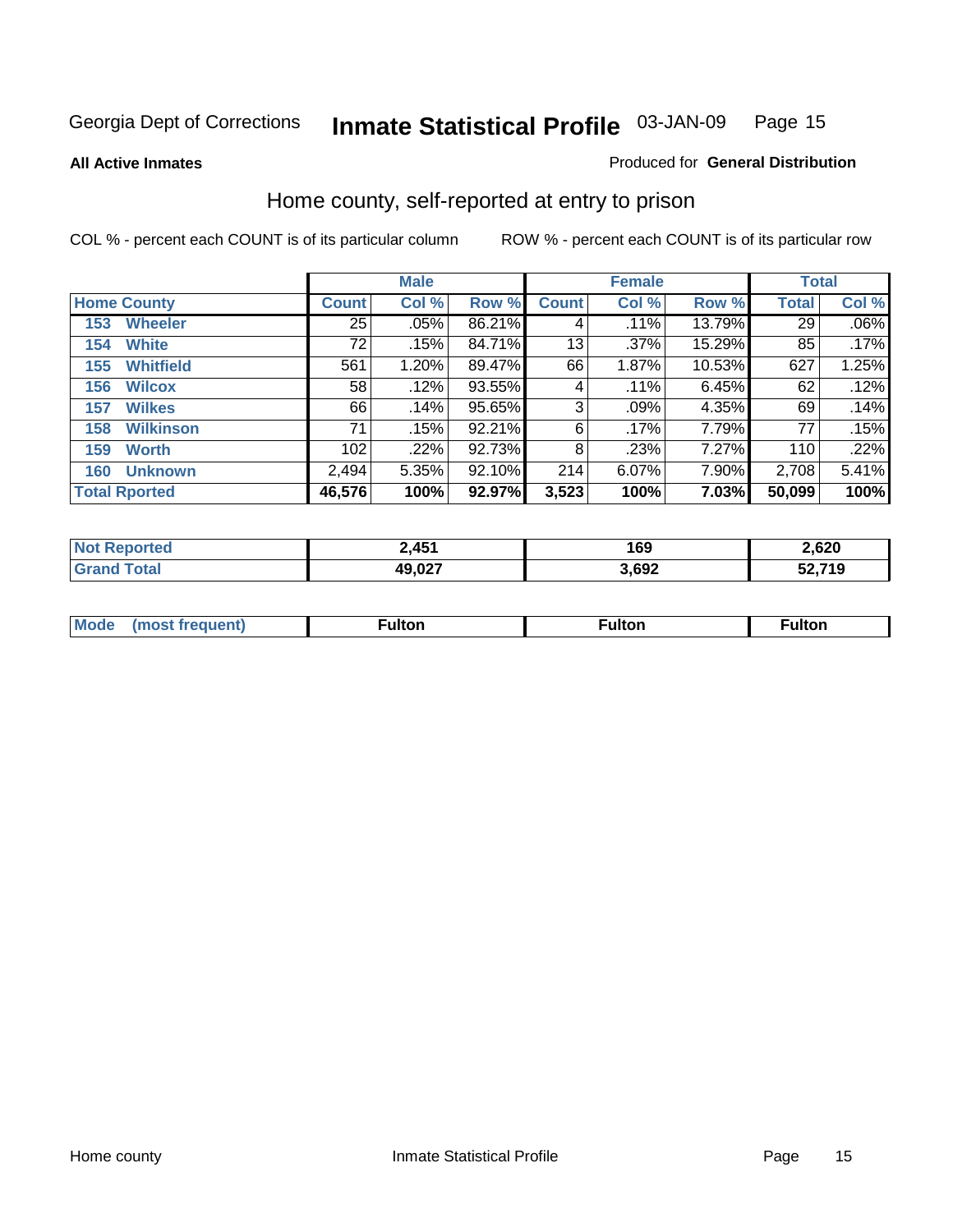**All Active Inmates**

#### Produced for **General Distribution**

# Environment to age 16, self-reported at entry to prison

|                              |              | <b>Male</b> |           |              | <b>Female</b> |          |        | <b>Total</b> |
|------------------------------|--------------|-------------|-----------|--------------|---------------|----------|--------|--------------|
| <b>Environment to age 16</b> | <b>Count</b> | Col %       | Row %     | <b>Count</b> | Col %         | Row %    | Total  | Col %        |
| <b>Rural/Farm</b>            | 1,715        | $3.66\%$    | 93.87%    | 112          | 3.20%         | 6.13%    | 1,827  | 3.63%        |
| <b>Rural/Nfarm</b><br>2      | 2,525        | 5.39%       | 86.86%    | 382          | 10.91%        | 13.14%   | 2,907  | 5.77%        |
| <b>S.M.S.A</b><br>3          | 15,890       | 33.92%      | 95.80%    | 697          | 19.90%        | 4.20%    | 16,587 | 32.95%       |
| <b>Urban</b><br>4            | 10,128       | 21.62%      | $90.03\%$ | 1,121        | 32.01%        | $9.97\%$ | 11,249 | 22.34%       |
| <b>Small Town</b><br>5       | 16,587       | 35.41%      | 93.31%    | .190         | 33.98%        | $6.69\%$ | 17,777 | 35.31%       |
| <b>Total Reported</b>        | 46,845       | 100%        | 93.04%    | 3,502        | 100%          | 6.96%    | 50,347 | 100%         |

| <b>Not Reported</b> | 2,182  | 190   | 2,372  |
|---------------------|--------|-------|--------|
| <b>Grand Total</b>  | 49,027 | 3,692 | 52,719 |

| <b>Mode</b><br>requent)<br>. | owr<br>imall | <b>Smal</b><br>owr | <b>TOW</b> |
|------------------------------|--------------|--------------------|------------|
|                              |              |                    |            |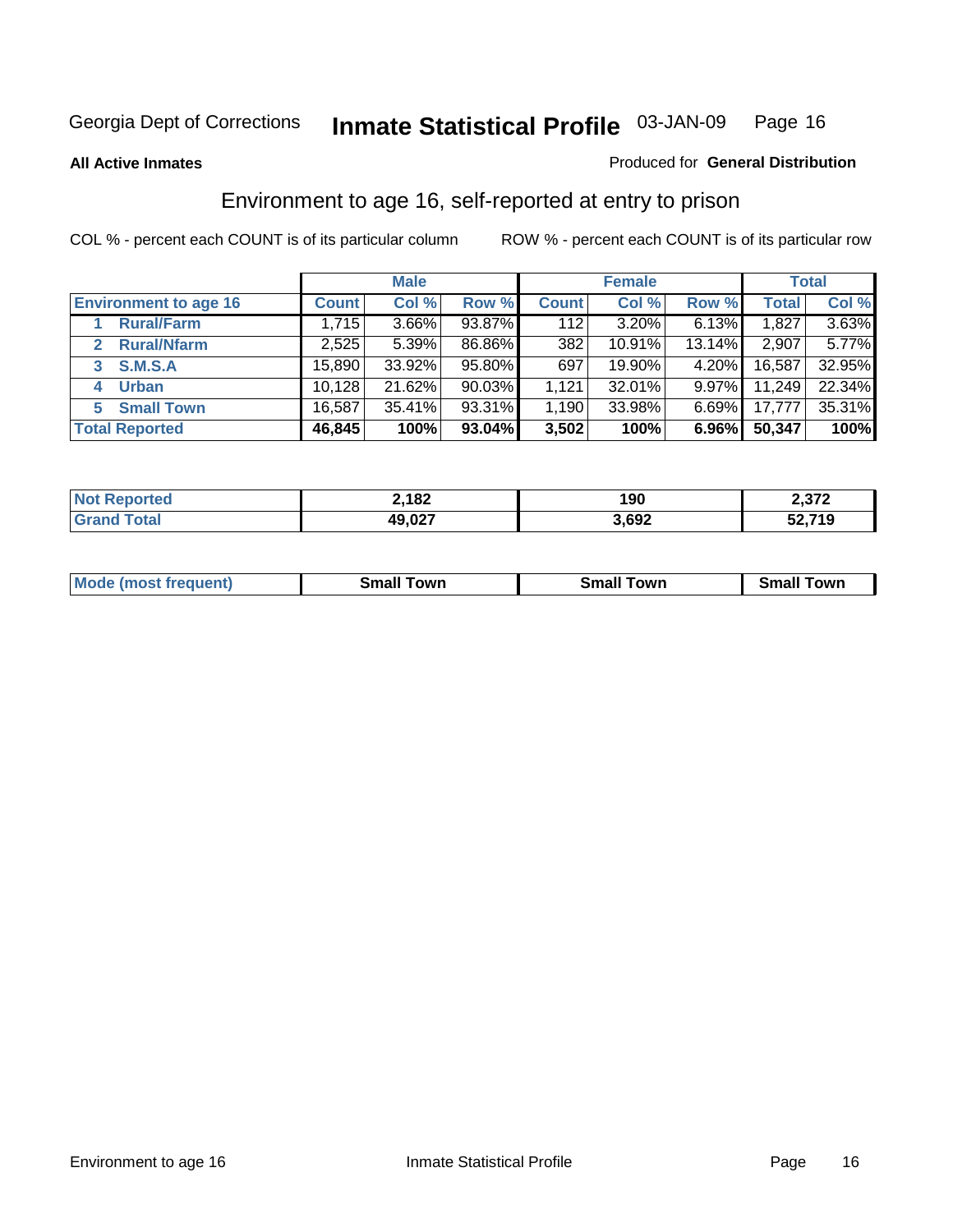#### **All Active Inmates**

#### Produced for **General Distribution**

# Guardian status to age 16, self-reported at entry to prison

|                                  |              | <b>Male</b> |         |              | <b>Female</b> |       |              | <b>Total</b> |
|----------------------------------|--------------|-------------|---------|--------------|---------------|-------|--------------|--------------|
| <b>Guardian Status To Age 16</b> | <b>Count</b> | Col %       | Row %   | <b>Count</b> | Col %         | Row % | <b>Total</b> | Col %        |
| 1 Orphanage                      | 31           | .11%        | 93.94%  | 2            | $.24\%$       | 6.06% | 33           | .12%         |
| 2 Father Only                    | 823          | 3.04%       | 97.40%  | 22           | 2.63%         | 2.60% | 845          | 3.03%        |
| <b>3 Both Parents</b>            | 10,866       | 40.15%      | 96.79%  | 360          | 43.11%        | 3.21% | 11,226       | 40.24%       |
| <b>4 Mother Only</b>             | 11,664       | 43.10%      | 97.84%  | 258          | 30.90%        | 2.16% | 11,922       | 42.74%       |
| <b>6 Oth Female</b>              | 670          | 2.48%       | 95.31%  | 33           | 3.95%         | 4.69% | 703          | 2.52%        |
| <b>7 Oth Male</b>                | 117          | .43%        | 95.90%  | 5            | .60%          | 4.10% | 122          | .44%         |
| 8 Step-Parents                   | 281          | 1.04%       | 100.00% |              |               |       | 281          | 1.01%        |
| 9 Foster Home                    | 398          | 1.47%       | 95.67%  | 18           | 2.16%         | 4.33% | 416          | 1.49%        |
| <b>10 Grand Parents</b>          | 2,211        | 8.17%       | 94.17%  | 137          | 16.41%        | 5.83% | 2,348        | 8.42%        |
| <b>Total Reported</b>            | 27,061       | 100%        | 97.01%  | 835          | 100%          | 2.99% | 27,896       | 100%         |

| . No | 21,966 | 2,857 | ,823          |
|------|--------|-------|---------------|
| . Gr | 49.027 | 3,692 | 52.719<br>IJΔ |

| Mode | Onlv<br>Mot | <b>Roth</b><br>Parents | <b>IMot</b><br>Onlv<br>∵hei |
|------|-------------|------------------------|-----------------------------|
|      |             |                        |                             |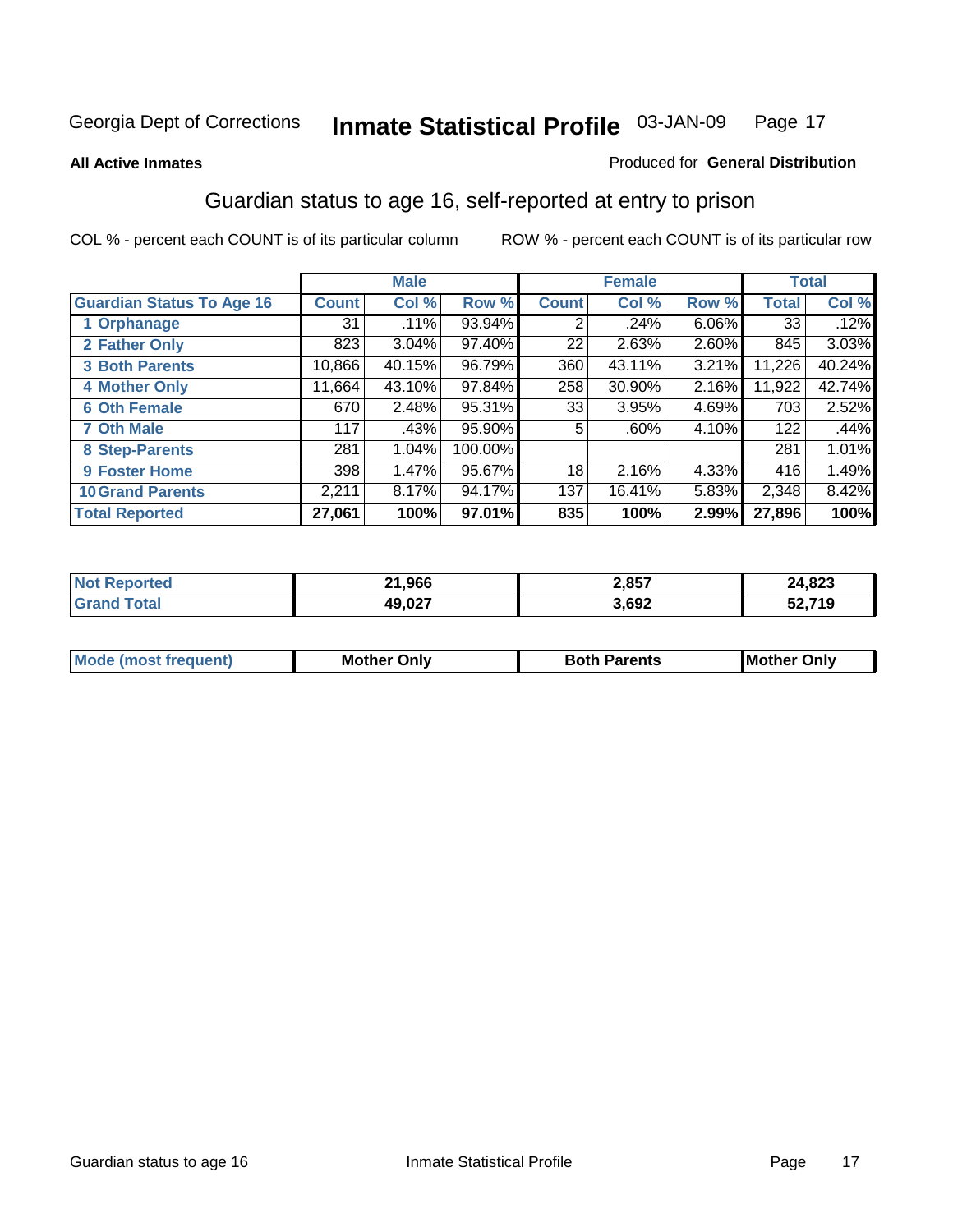#### **All Active Inmates**

#### Produced for **General Distribution**

# Employment status before prison, self-reported at entry to prison

|                                  |              | <b>Male</b> |        |              | <b>Female</b> |        |        | <b>Total</b> |
|----------------------------------|--------------|-------------|--------|--------------|---------------|--------|--------|--------------|
| <b>Employment Status</b>         | <b>Count</b> | Col %       | Row %  | <b>Count</b> | Col %         | Row %  | Total  | Col %        |
| <b>Full Time</b>                 | 22,500       | 52.26%      | 95.81% | 985          | 51.46%        | 4.19%  | 23,485 | 52.23%       |
| <b>Part Time</b><br>$\mathbf{2}$ | 3,137        | 7.29%       | 97.45% | 82           | 4.28%         | 2.55%  | 3,219  | 7.16%        |
| Unempl $<$ 6m<br>3               | 4,565        | 10.60%      | 97.09% | 137          | 7.16%         | 2.91%  | 4,702  | 10.46%       |
| Unempl > 6m<br>4                 | 7,622        | 17.70%      | 95.86% | 329          | 17.19%        | 4.14%  | 7,951  | 17.68%       |
| <b>Never Workd</b><br>5          | 3,374        | 7.84%       | 96.32% | 129          | 6.74%         | 3.68%  | 3,503  | 7.79%        |
| <b>Student</b><br>6              | 355          | .82%        | 86.59% | 55           | 2.87%         | 13.41% | 410    | .91%         |
| <b>Incapable</b>                 | 1,497        | 3.48%       | 88.37% | 197          | 10.29%        | 11.63% | 1,694  | 3.77%        |
| <b>Total Reported</b>            | 43,050       | 100%        | 95.74% | 1,914        | 100%          | 4.26%  | 44,964 | 100%         |

| n e o | 5,977            | 770   | ,755                  |
|-------|------------------|-------|-----------------------|
|       | 10 N27<br>49.VZT | 3,692 | 30 74 O<br>13<br>JL.I |

| <b>M</b> ດ | the contract of the contract of the contract of the contract of the contract of the contract of the contract of | , ull i<br>ıme<br>the contract of the contract of the contract of the contract of the contract of the contract of the contract of | ïme<br>uı<br>$\sim$ $\sim$ $\sim$ $\sim$ $\sim$ |
|------------|-----------------------------------------------------------------------------------------------------------------|-----------------------------------------------------------------------------------------------------------------------------------|-------------------------------------------------|
|            |                                                                                                                 |                                                                                                                                   |                                                 |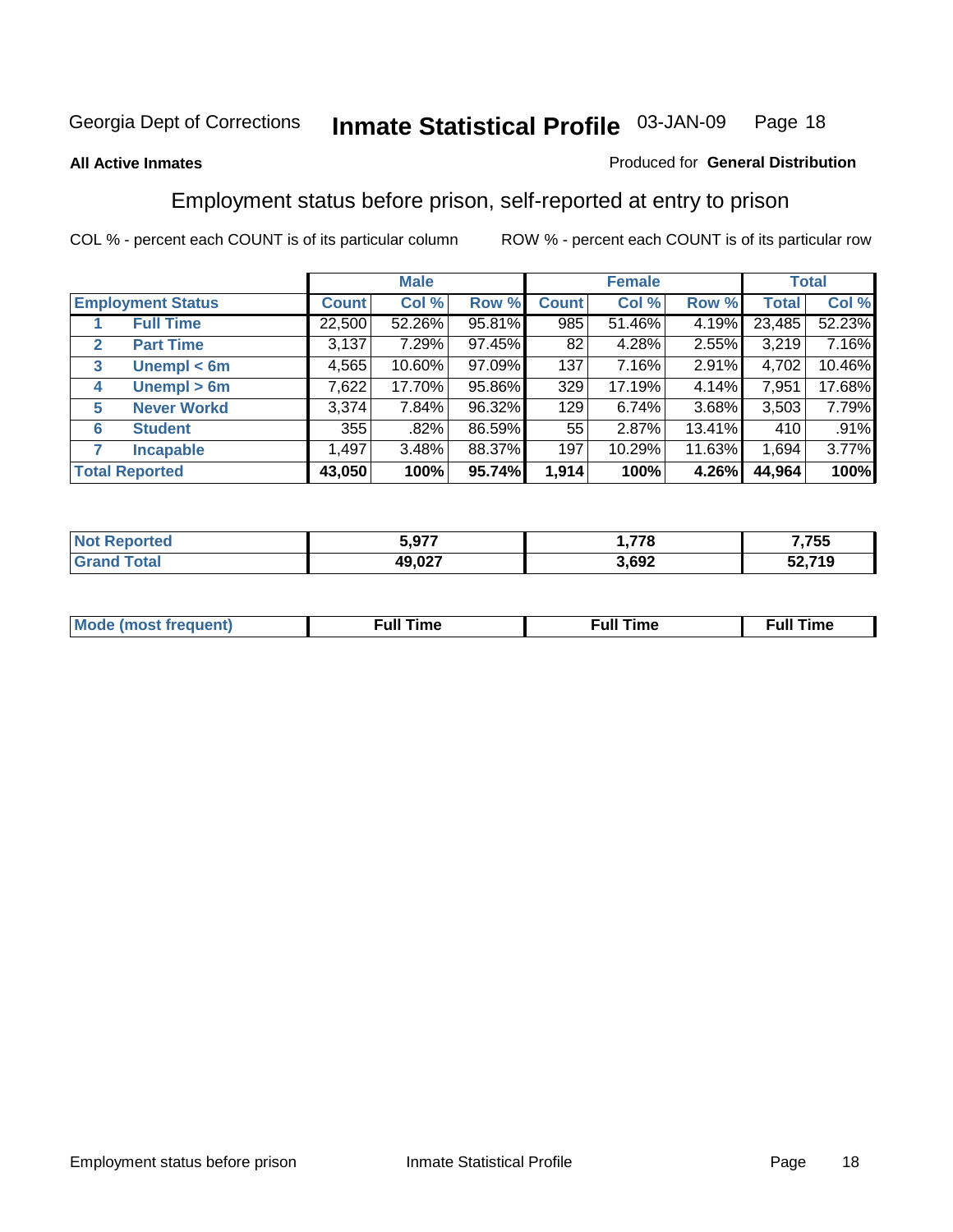#### **All Active Inmates**

Produced for **General Distribution**

# Age at admission

|                         | <b>Male</b>     |       | <b>Female</b> |                 |       | <b>Total</b> |              |       |
|-------------------------|-----------------|-------|---------------|-----------------|-------|--------------|--------------|-------|
| <b>Age At Admission</b> | <b>Count</b>    | Col % | Row %         | <b>Count</b>    | Col % | Row %        | <b>Total</b> | Col % |
| 13                      | 1               | 0.01% | 100.00%       |                 |       |              | 1            | 0.01% |
| 14                      | $\overline{13}$ | 0.03% | 92.86%        | 1               | 0.03% | 7.14%        | 14           | 0.03% |
| $\overline{15}$         | 62              | 0.13% | 98.41%        | 1               | 0.03% | 1.59%        | 63           | 0.12% |
| 16                      | 186             | 0.38% | 95.38%        | 9               | 0.24% | 4.62%        | 195          | 0.37% |
| $\overline{17}$         | 795             | 1.62% | 96.83%        | $\overline{26}$ | 0.70% | 3.17%        | 821          | 1.56% |
| 18                      | 1,576           | 3.21% | 97.34%        | 43              | 1.16% | 2.66%        | 1,619        | 3.07% |
| 19                      | 2,117           | 4.32% | 96.84%        | 69              | 1.87% | 3.16%        | 2,186        | 4.15% |
| 20                      | 2,105           | 4.29% | 94.91%        | 113             | 3.06% | 5.09%        | 2,218        | 4.21% |
| 21                      | 2,089           | 4.26% | 94.83%        | 114             | 3.09% | 5.17%        | 2,203        | 4.18% |
| 22                      | 2,129           | 4.34% | 95.99%        | 89              | 2.41% | 4.01%        | 2,218        | 4.21% |
| 23                      | 2,025           | 4.13% | 94.10%        | 127             | 3.44% | 5.90%        | 2,152        | 4.08% |
| 24                      | 1,935           | 3.95% | 93.75%        | 129             | 3.49% | 6.25%        | 2,064        | 3.92% |
| $\overline{25}$         | 1,954           | 3.99% | 93.45%        | 137             | 3.71% | 6.55%        | 2,091        | 3.97% |
| 26                      | 1,808           | 3.69% | 93.49%        | 126             | 3.41% | 6.51%        | 1,934        | 3.67% |
| 27                      | 1,837           | 3.75% | 93.20%        | 134             | 3.63% | 6.80%        | 1,971        | 3.74% |
| 28                      | 1,759           | 3.59% | 92.82%        | 136             | 3.68% | 7.18%        | 1,895        | 3.59% |
| 29                      | 1,648           | 3.36% | 91.56%        | 152             | 4.12% | 8.44%        | 1,800        | 3.41% |
| 30                      | 1,593           | 3.25% | 92.08%        | 137             | 3.71% | 7.92%        | 1,730        | 3.28% |
| 31                      | 1,459           | 2.98% | 92.93%        | 111             | 3.01% | 7.07%        | 1,570        | 2.98% |
| 32                      | 1,354           | 2.76% | 92.23%        | 114             | 3.09% | 7.77%        | 1,468        | 2.78% |
| 33                      | 1,303           | 2.66% | 93.94%        | 84              | 2.28% | 6.06%        | 1,387        | 2.63% |
| 34                      | 1,352           | 2.76% | 91.91%        | 119             | 3.22% | 8.09%        | 1,471        | 2.79% |
| 35                      | 1,261           | 2.57% | 91.84%        | 112             | 3.03% | 8.16%        | 1,373        | 2.60% |
| 36                      | 1,295           | 2.64% | 90.81%        | 131             | 3.55% | 9.19%        | 1,426        | 2.70% |
| 37                      | 1,219           | 2.49% | 90.70%        | 125             | 3.39% | 9.30%        | 1,344        | 2.55% |
| 38                      | 1,125           | 2.29% | 90.58%        | 117             | 3.17% | 9.42%        | 1,242        | 2.36% |
| 39                      | 1,124           | 2.29% | 90.21%        | 122             | 3.30% | 9.79%        | 1,246        | 2.36% |
| 40                      | 1,100           | 2.24% | 92.75%        | 86              | 2.33% | 7.25%        | 1,186        | 2.25% |
| 41                      | 1,075           | 2.19% | 89.06%        | 132             | 3.58% | 10.94%       | 1,207        | 2.29% |
| 42                      | 1,014           | 2.07% | 90.45%        | 107             | 2.90% | 9.55%        | 1,121        | 2.13% |
| 43                      | 999             | 2.04% | 90.65%        | 103             | 2.79% | 9.35%        | 1,102        | 2.09% |
| 44                      | 903             | 1.84% | 92.43%        | 74              | 2.00% | $7.57\%$     | 977          | 1.85% |
| 45                      | 859             | 1.75% | 89.85%        | $\overline{97}$ | 2.63% | 10.15%       | 956          | 1.81% |
| 46                      | 796             | 1.62% | 89.94%        | 89              | 2.41% | 10.06%       | 885          | 1.68% |
| 47                      | 741             | 1.51% | 91.26%        | 71              | 1.92% | 8.74%        | 812          | 1.54% |
| 48                      | 633             | 1.29% | 89.28%        | 76              | 2.06% | 10.72%       | 709          | 1.34% |
| 49                      | 577             | 1.18% | 92.47%        | 47              | 1.27% | 7.53%        | 624          | 1.18% |
| 50                      | 484             | 0.99% | 91.67%        | 44              | 1.19% | 8.33%        | 528          | 1.00% |
| 51                      | 428             | 0.87% | 93.25%        | $\overline{31}$ | 0.84% | 6.75%        | 459          | 0.87% |
| 52                      | 418             | 0.85% | 93.51%        | 29              | 0.79% | 6.49%        | 447          | 0.85% |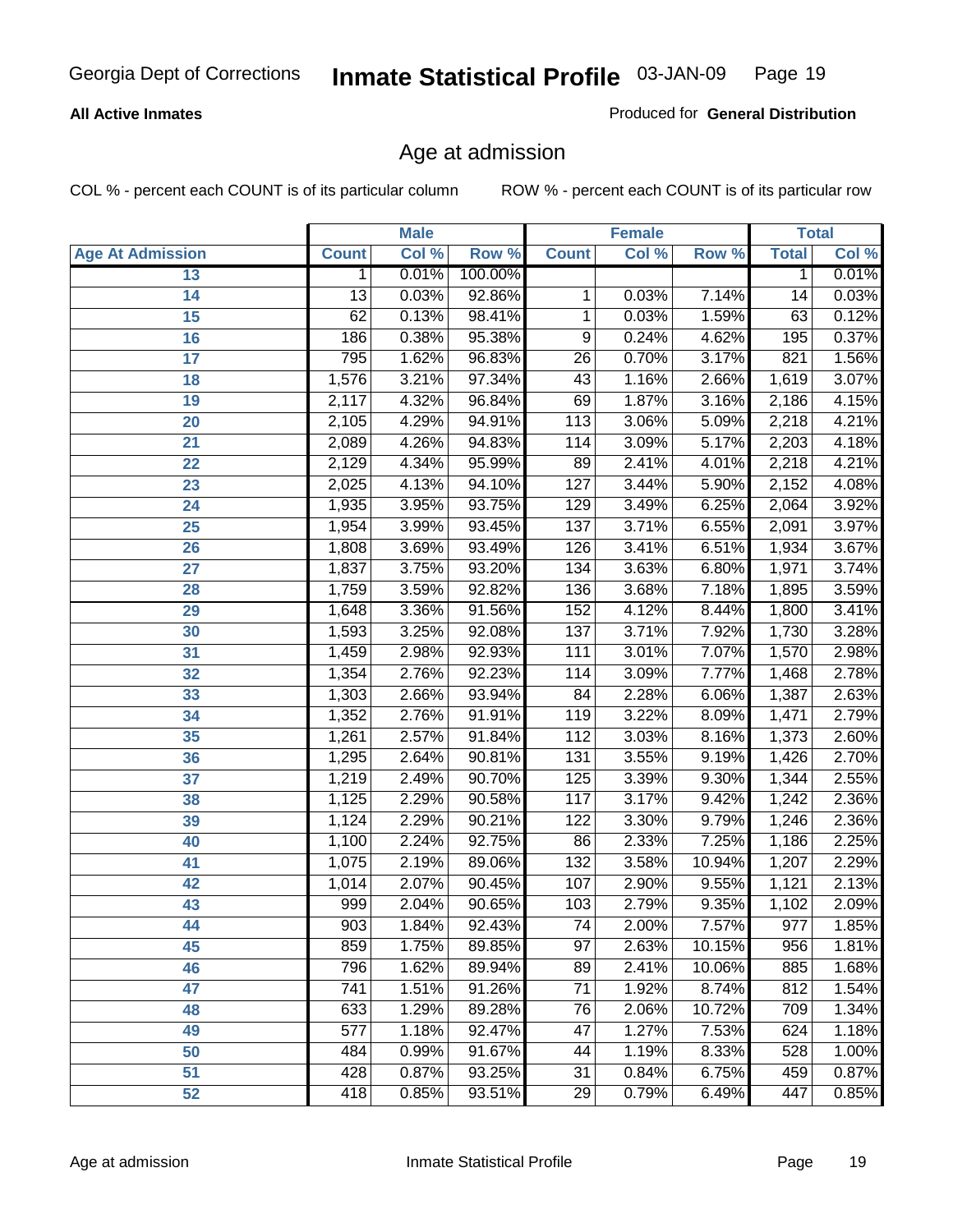#### **All Active Inmates**

Produced for **General Distribution**

# Age at admission

|                         | <b>Male</b>      |       | <b>Female</b> |                 |       | <b>Total</b> |                  |       |
|-------------------------|------------------|-------|---------------|-----------------|-------|--------------|------------------|-------|
| <b>Age At Admission</b> | <b>Count</b>     | Col % | Row %         | <b>Count</b>    | Col % | Row %        | <b>Total</b>     | Col % |
| 53                      | 307              | 0.63% | 88.47%        | 40              | 1.08% | 11.53%       | 347              | 0.66% |
| 54                      | 235              | 0.48% | 91.44%        | $\overline{22}$ | 0.60% | 8.56%        | $\overline{257}$ | 0.49% |
| $\overline{55}$         | $\overline{243}$ | 0.50% | 97.20%        | $\overline{7}$  | 0.19% | 2.80%        | $\overline{250}$ | 0.47% |
| $\overline{56}$         | 189              | 0.39% | 93.56%        | $\overline{13}$ | 0.35% | 6.44%        | 202              | 0.38% |
| $\overline{57}$         | $\overline{148}$ | 0.30% | 94.87%        | $\overline{8}$  | 0.22% | 5.13%        | 156              | 0.30% |
| 58                      | 126              | 0.26% | 92.65%        | $\overline{10}$ | 0.27% | 7.35%        | 136              | 0.26% |
| 59                      | $\overline{133}$ | 0.27% | 95.68%        | 6               | 0.16% | 4.32%        | 139              | 0.26% |
| 60                      | $\overline{85}$  | 0.17% | 94.44%        | $\overline{5}$  | 0.14% | 5.56%        | $\overline{90}$  | 0.17% |
| 61                      | 61               | 0.12% | 95.31%        | $\overline{3}$  | 0.08% | 4.69%        | 64               | 0.12% |
| 62                      | 61               | 0.12% | 98.39%        | $\overline{1}$  | 0.03% | 1.61%        | 62               | 0.12% |
| 63                      | $\overline{50}$  | 0.10% | 96.15%        | $\overline{2}$  | 0.05% | 3.85%        | $\overline{52}$  | 0.10% |
| 64                      | $\overline{43}$  | 0.09% | 97.73%        | $\overline{1}$  | 0.03% | 2.27%        | $\overline{44}$  | 0.08% |
| 65                      | $\overline{36}$  | 0.07% | 97.30%        | 1               | 0.03% | 2.70%        | $\overline{37}$  | 0.07% |
| 66                      | $\overline{26}$  | 0.05% | 92.86%        | $\overline{2}$  | 0.05% | 7.14%        | $\overline{28}$  | 0.05% |
| 67                      | 26               | 0.05% | 92.86%        | $\overline{2}$  | 0.05% | 7.14%        | $\overline{28}$  | 0.05% |
| 68                      | $\overline{21}$  | 0.04% | 100.00%       |                 |       |              | $\overline{21}$  | 0.04% |
| 69                      | 26               | 0.05% | 100.00%       |                 |       |              | $\overline{26}$  | 0.05% |
| 70                      | $\overline{9}$   | 0.02% | 81.82%        | $\overline{2}$  | 0.05% | 18.18%       | $\overline{11}$  | 0.02% |
| 71                      | $\overline{6}$   | 0.01% | 100.00%       |                 |       |              | 6                | 0.01% |
| $\overline{72}$         | $\overline{6}$   | 0.01% | 100.00%       |                 |       |              | $\overline{6}$   | 0.01% |
| $\overline{73}$         | $\overline{8}$   | 0.02% | 100.00%       |                 |       |              | $\overline{8}$   | 0.02% |
| $\overline{74}$         | $\overline{7}$   | 0.01% | 87.50%        | 1               | 0.03% | 12.50%       | $\overline{8}$   | 0.02% |
| $\overline{75}$         | $\overline{5}$   | 0.01% | 100.00%       |                 |       |              | 5                | 0.01% |
| 76                      | $\overline{8}$   | 0.02% | 100.00%       |                 |       |              | $\overline{8}$   | 0.02% |
| 77                      | $\mathbf{1}$     | 0.01% | 50.00%        | 1               | 0.03% | 50.00%       | $\overline{2}$   | 0.01% |
| 78                      | $\overline{2}$   | 0.01% | 100.00%       |                 |       |              | $\overline{2}$   | 0.01% |
| 79                      | $\overline{5}$   | 0.01% | 83.33%        | $\overline{1}$  | 0.03% | 16.67%       | 6                | 0.01% |
| 80                      | $\overline{1}$   | 0.01% | 100.00%       |                 |       |              | 1                | 0.01% |
| $\overline{81}$         | $\mathbf{1}$     | 0.01% | 100.00%       |                 |       |              | 1                | 0.01% |
| 84                      | 1                | 0.01% | 100.00%       |                 |       |              | 1                | 0.01% |
| <b>Total Reported</b>   | 49,027           | 100%  | 93.00%        | 3,692           | 100%  | $7.00\%$     | 52,719           | 100%  |

| <b>Not Reported</b> |        |       |        |
|---------------------|--------|-------|--------|
| <b>Grand Total</b>  | 49,027 | 3,692 | 52,719 |

| Mean<br>(average)              | 31.83     | 34.04    | 31.99 |
|--------------------------------|-----------|----------|-------|
| <b>Median (middle)</b>         | 30        | ^^<br>vu | 30    |
| <b>Mode</b><br>(most frequent) | <u>__</u> | 29       | 20    |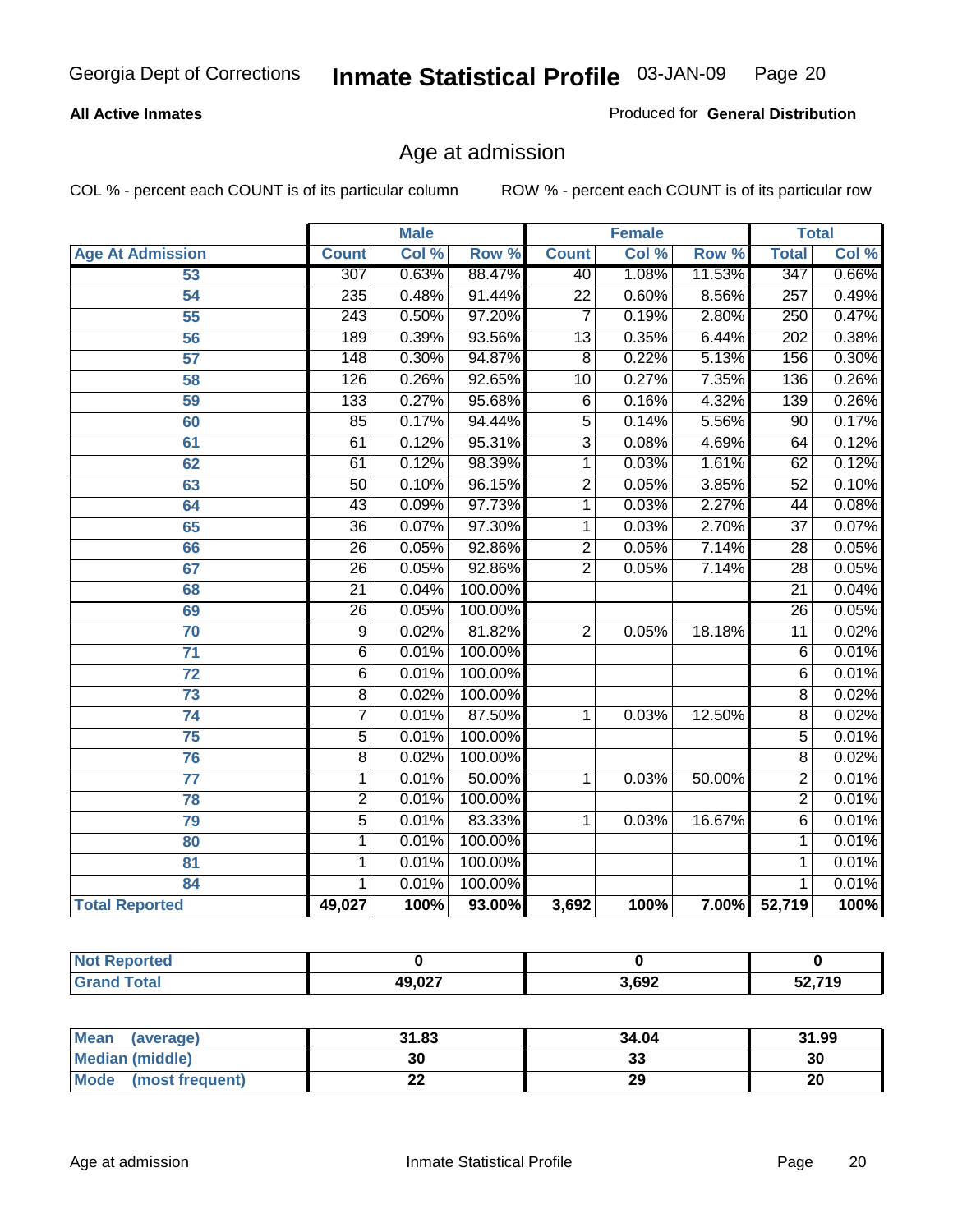#### **All Active Inmates**

Produced for **General Distribution**

# Age at release

|                       |              | <b>Male</b> |       |              | <b>Female</b> |       |              | <b>Total</b> |
|-----------------------|--------------|-------------|-------|--------------|---------------|-------|--------------|--------------|
| <b>Age At Release</b> | <b>Count</b> | Col %       | Row % | <b>Count</b> | Col %         | Row % | <b>Total</b> | Col %        |
| <b>Total Reported</b> |              |             |       |              |               |       |              |              |

| <b>Still Active</b> | 49,027 | 3,692 | 52,719 |
|---------------------|--------|-------|--------|
| <b>Not Reported</b> |        |       |        |
| <b>Grand Total</b>  | 49,027 | 3,692 | 52,719 |

| Mean (average)       | N/A | N/A | N/A |
|----------------------|-----|-----|-----|
| Median (middle)      | N/A | N/A | N/A |
| Mode (most frequent) | N/A | N/A | N/A |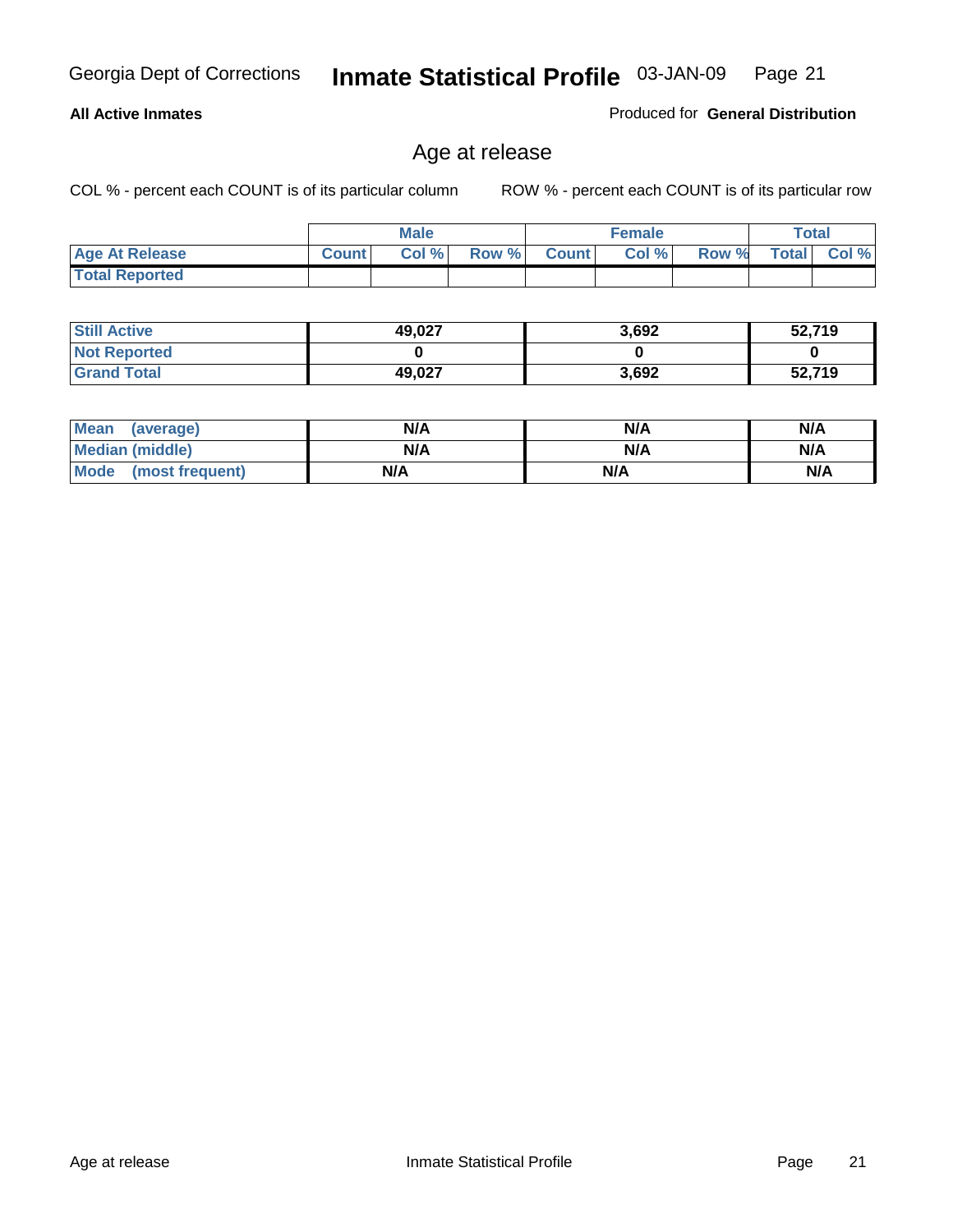#### **All Active Inmates**

#### Produced for **General Distribution**

# Height, measured at entry to prison

|                        |                  | <b>Male</b> |         |                  | <b>Female</b> |         | <b>Total</b>    |                    |
|------------------------|------------------|-------------|---------|------------------|---------------|---------|-----------------|--------------------|
| <b>Height</b>          | <b>Count</b>     | Col %       | Row %   | <b>Count</b>     | Col %         | Row %   | <b>Total</b>    | Col %              |
| <b>Under four feet</b> | $\overline{2}$   | 0.01%       | 66.67%  | 1                | 0.03%         | 33.33%  | $\overline{3}$  | 0.01%              |
| 4'01''                 |                  |             |         | 3                | 0.09%         | 100.00% | $\overline{3}$  | 0.01%              |
| 4'02"                  |                  |             |         | $\mathbf{1}$     | 0.03%         | 100.00% | $\mathbf{1}$    | 0.01%              |
| 4'03"                  | 1                | 0.01%       | 50.00%  | $\mathbf 1$      | 0.03%         | 50.00%  | $\overline{2}$  | 0.01%              |
| 4'05"                  | $\mathbf 1$      | 0.01%       | 100.00% |                  |               |         | $\overline{1}$  | 0.01%              |
| 4'06"                  |                  |             |         | $\overline{2}$   | 0.06%         | 100.00% | $\overline{2}$  | 0.01%              |
| 4'07"                  |                  |             |         | $\mathbf{1}$     | 0.03%         | 100.00% | $\mathbf{1}$    | 0.01%              |
| 4'08"                  | $\mathbf{1}$     | 0.01%       | 12.50%  | $\overline{7}$   | 0.20%         | 87.50%  | 8               | 0.02%              |
| 4'09"                  |                  |             |         | 10               | 0.28%         | 100.00% | 10              | 0.02%              |
| 4'10"                  |                  |             |         | 11               | 0.31%         | 100.00% | $\overline{11}$ | 0.02%              |
| 4'11''                 | 11               | 0.02%       | 13.58%  | $\overline{70}$  | 1.99%         | 86.42%  | $\overline{81}$ | 0.16%              |
| 5'00''                 | 101              | 0.21%       | 42.62%  | 136              | 3.87%         | 57.38%  | 237             | 0.46%              |
| 5'01''                 | $\overline{88}$  | 0.18%       | 30.56%  | $\overline{200}$ | 5.69%         | 69.44%  | 288             | 0.55%              |
| 5'02''                 | $\overline{219}$ | 0.45%       | 37.12%  | $\overline{371}$ | 10.55%        | 62.88%  | 590             | 1.14%              |
| 5'03''                 | 362              | 0.75%       | 48.40%  | 386              | 10.98%        | 51.60%  | 748             | 1.44%              |
| 5'04''                 | 861              | 1.78%       | 62.71%  | 512              | 14.57%        | 37.29%  | 1,373           | 2.64%              |
| 5'05''                 | 1,646            | 3.40%       | 78.94%  | 439              | 12.49%        | 21.06%  | 2,085           | 4.01%              |
| 5'06''                 | 3,194            | 6.59%       | 86.58%  | 495              | 14.08%        | 13.42%  | 3,689           | 7.10%              |
| 5'07''                 | 4,257            | 8.79%       | 91.49%  | 396              | 11.27%        | 8.51%   | 4,653           | 8.95%              |
| 5'08''                 | 5,031            | 10.38%      | 96.68%  | $\overline{173}$ | 4.92%         | 3.32%   | 5,204           | 10.01%             |
| 5'09''                 | 5,852            | 12.08%      | 97.60%  | 144              | 4.10%         | 2.40%   | 5,996           | 11.54%             |
| 5'10''                 | 5,605            | 11.57%      | 98.98%  | $\overline{58}$  | 1.65%         | 1.02%   | 5,663           | 10.90%             |
| 5'11''                 | 5,905            | 12.19%      | 99.03%  | $\overline{58}$  | 1.65%         | 0.97%   | 5,963           | 11.48%             |
| 6'00''                 | 5,627            | 11.61%      | 99.73%  | $\overline{15}$  | 0.43%         | 0.27%   | 5,642           | 10.86%             |
| 6'01''                 | 3,832            | 7.91%       | 99.69%  | $\overline{12}$  | 0.34%         | 0.31%   | 3,844           | 7.40%              |
| 6'02''                 | 2,794            | 5.77%       | 99.68%  | $\overline{9}$   | 0.26%         | 0.32%   | 2,803           | 5.39%              |
| 6'03''                 | 1,548            | 3.20%       | 99.87%  | $\overline{2}$   | 0.06%         | 0.13%   | 1,550           | 2.98%              |
| 6'04''                 | 854              | 1.76%       | 99.88%  | $\mathbf 1$      | 0.03%         | 0.12%   | 855             | 1.65%              |
| 6'05''                 | 333              | 0.69%       | 100.00% |                  |               |         | 333             | 0.64%              |
| 6'06''                 | 159              | 0.33%       | 99.38%  | $\mathbf{1}$     | 0.03%         | 0.63%   | 160             | 0.31%              |
| 6'07''                 | 60               | 0.12%       | 100.00% |                  |               |         | 60              | 0.12%              |
| 6'08''                 | $\overline{24}$  | 0.05%       | 100.00% |                  |               |         | 24              | 0.05%              |
| 6'09''                 | $\overline{22}$  | 0.05%       | 100.00% |                  |               |         | $\overline{22}$ | 0.04%              |
| 6'10''                 | 15               | 0.03%       | 100.00% |                  |               |         | 15              | 0.03%              |
| 6'11''                 | 22               | 0.05%       | 100.00% |                  |               |         | 22              | 0.04%              |
| Seven feet +           | $\overline{21}$  | 0.04%       | 100.00% |                  |               |         | $\overline{21}$ | 0.04%              |
| <b>Total Reported</b>  | 48,448           | 100%        | 93.24%  | 3,515            | 100%          | 6.76%   | 51,963          | $\overline{100\%}$ |

| rted<br><b>NO1</b> | 579    | ---   | 756    |
|--------------------|--------|-------|--------|
| <b>c</b> otal      | 49,027 | 3,692 | 20.74c |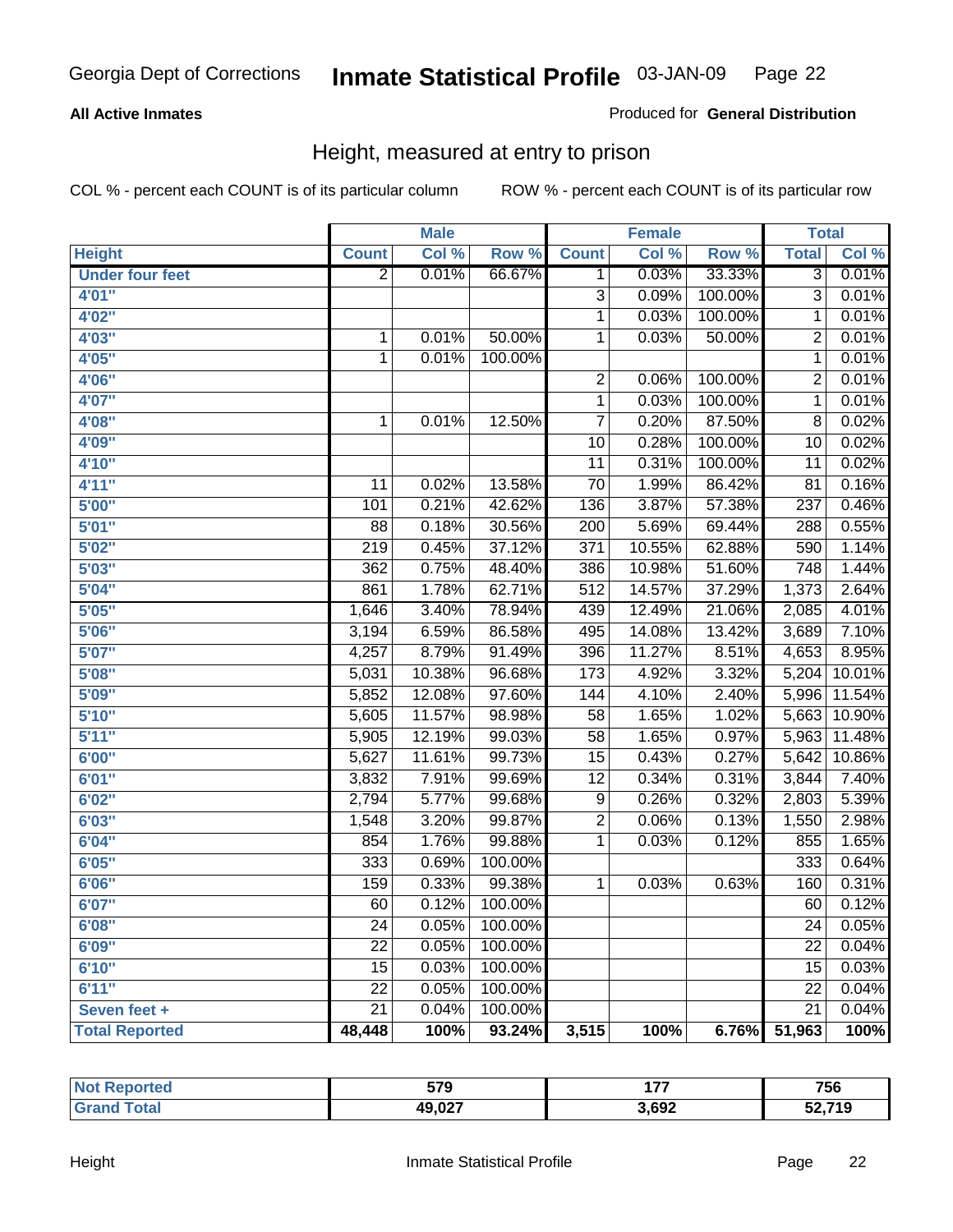#### **All Active Inmates**

Produced for **General Distribution**

# Height, measured at entry to prison

|                        | <b>Male</b> | <b>Female</b> | <b>Total</b> |
|------------------------|-------------|---------------|--------------|
| Mean (average)         | 5'10"       | 5'05"         | 5'10''       |
| <b>Median (middle)</b> | 5'10''      | 5'05"         | 5'10"        |
| Mode (most frequent)   | 5'11"       | 5'04"         | 5'09"        |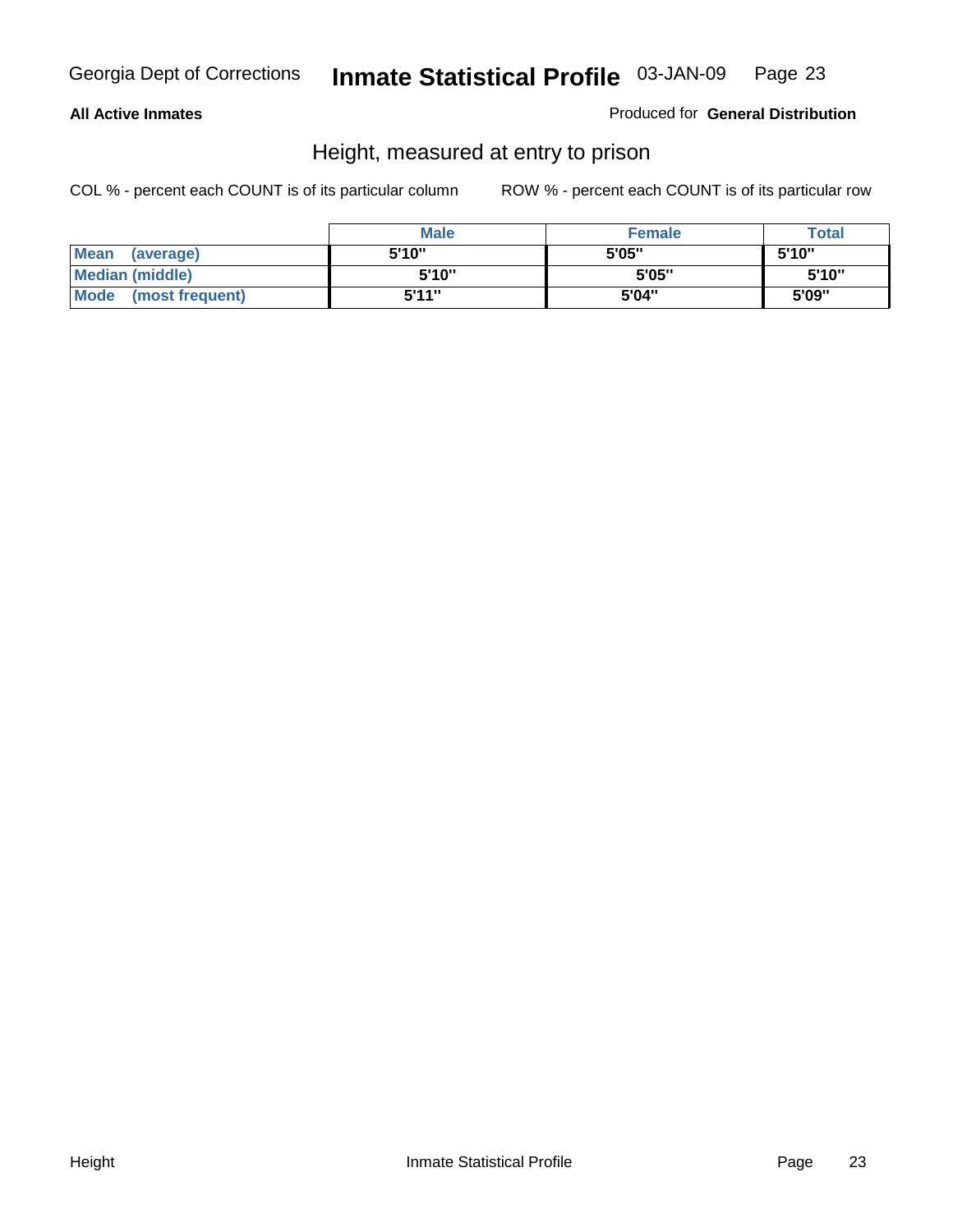#### **All Active Inmates**

#### Produced for **General Distribution**

# Weight, measured at entry to prison

|                        |                  | <b>Male</b> |         |                  | <b>Female</b> |        | <b>Total</b>     |        |
|------------------------|------------------|-------------|---------|------------------|---------------|--------|------------------|--------|
| Weight                 | <b>Count</b>     | Col %       | Row %   | <b>Count</b>     | Col %         | Row %  | <b>Total</b>     | Col %  |
| <b>Under 80 pounds</b> | $\overline{10}$  | 0.02%       | 83.33%  | $\overline{2}$   | 0.06%         | 16.67% | $\overline{12}$  | 0.02%  |
| 80 - 89 pounds         | $\overline{3}$   | 0.01%       | 50.00%  | $\overline{3}$   | 0.09%         | 50.00% | $\overline{6}$   | 0.01%  |
| 90 - 99 pounds         | $\overline{4}$   | 0.01%       | 30.77%  | $\overline{9}$   | 0.26%         | 69.23% | $\overline{13}$  | 0.03%  |
| 100 - 109 pounds       | $\overline{18}$  | 0.04%       | 24.00%  | $\overline{57}$  | 1.62%         | 76.00% | $\overline{75}$  | 0.14%  |
| 110 - 119 pounds       | 103              | 0.21%       | 48.13%  | 111              | 3.16%         | 51.87% | $\overline{214}$ | 0.41%  |
| 120 - 129 pounds       | 493              | 1.02%       | 65.38%  | $\overline{261}$ | 7.43%         | 34.62% | 754              | 1.45%  |
| 130 - 139 pounds       | 1,457            | 3.01%       | 81.49%  | 331              | 9.42%         | 18.51% | 1,788            | 3.44%  |
| 140 - 149 pounds       | 3,224            | 6.65%       | 89.88%  | $\overline{363}$ | 10.33%        | 10.12% | 3,587            | 6.90%  |
| 150 - 159 pounds       | 4,712            | 9.73%       | 91.76%  | 423              | 12.03%        | 8.24%  | 5,135            | 9.88%  |
| 160 - 169 pounds       | 6,552            | 13.52%      | 94.40%  | 389              | 11.07%        | 5.60%  | 6,941            | 13.36% |
| 170 - 179 pounds       | 6,099            | 12.59%      | 95.39%  | 295              | 8.39%         | 4.61%  | 6,394            | 12.30% |
| 180 - 189 pounds       | 6,555            | 13.53%      | 95.96%  | $\overline{276}$ | 7.85%         | 4.04%  | 6,831            | 13.15% |
| 190 - 199 pounds       | 4,520            | 9.33%       | 95.60%  | $\overline{208}$ | 5.92%         | 4.40%  | 4,728            | 9.10%  |
| 200 - 209 pounds       | 4,011            | 8.28%       | 95.21%  | $\overline{202}$ | 5.75%         | 4.79%  | 4,213            | 8.11%  |
| 210 - 219 pounds       | 2,939            | 6.07%       | 95.36%  | $\overline{143}$ | 4.07%         | 4.64%  | 3,082            | 5.93%  |
| 220 - 229 pounds       | 2,350            | 4.85%       | 95.53%  | 110              | 3.13%         | 4.47%  | 2,460            | 4.73%  |
| 230 - 239 pounds       | 1,580            | 3.26%       | 95.12%  | $\overline{81}$  | 2.30%         | 4.88%  | 1,661            | 3.20%  |
| 240 - 249 pounds       | 1,175            | 2.43%       | 94.99%  | $\overline{62}$  | 1.76%         | 5.01%  | 1,237            | 2.38%  |
| 250 - 259 pounds       | 862              | 1.78%       | 94.83%  | $\overline{47}$  | 1.34%         | 5.17%  | 909              | 1.75%  |
| 260 - 269 pounds       | 610              | 1.26%       | 94.14%  | $\overline{38}$  | 1.08%         | 5.86%  | 648              | 1.25%  |
| 270 - 279 pounds       | 368              | 0.76%       | 94.85%  | $\overline{20}$  | 0.57%         | 5.15%  | 388              | 0.75%  |
| 280 - 289 pounds       | $\overline{278}$ | 0.57%       | 92.36%  | $\overline{23}$  | 0.65%         | 7.64%  | $\overline{301}$ | 0.58%  |
| 290 - 299 pounds       | 152              | 0.31%       | 93.83%  | $\overline{10}$  | 0.28%         | 6.17%  | 162              | 0.31%  |
| 300 - 309 pounds       | 119              | 0.25%       | 89.47%  | $\overline{14}$  | 0.40%         | 10.53% | 133              | 0.26%  |
| 310 - 319 pounds       | $\overline{79}$  | 0.16%       | 88.76%  | $\overline{10}$  | 0.28%         | 11.24% | 89               | 0.17%  |
| 320 - 329 pounds       | $\overline{48}$  | 0.10%       | 81.36%  | $\overline{11}$  | 0.31%         | 18.64% | $\overline{59}$  | 0.11%  |
| 330 - 339 pounds       | $\overline{21}$  | 0.04%       | 87.50%  | 3                | 0.09%         | 12.50% | 24               | 0.05%  |
| 340 - 349 pounds       | 26               | 0.05%       | 83.87%  | $\overline{5}$   | 0.14%         | 16.13% | $\overline{31}$  | 0.06%  |
| 350 - 359 pounds       | $\overline{30}$  | 0.06%       | 93.75%  | $\overline{2}$   | 0.06%         | 6.25%  | $\overline{32}$  | 0.06%  |
| 360 - 369 pounds       | 18               | 0.04%       | 90.00%  | $\overline{2}$   | 0.06%         | 10.00% | 20               | 0.04%  |
| 370 - 379 pounds       | $\overline{10}$  | 0.02%       | 100.00% |                  |               |        | $\overline{10}$  | 0.02%  |
| 380 - 389 pounds       | $\mathbf{1}$     | 0.01%       | 33.33%  | $\overline{2}$   | 0.06%         | 66.67% | $\overline{3}$   | 0.01%  |
| 390 - 399 pounds       | $\overline{5}$   | 0.01%       | 100.00% |                  |               |        | $\overline{5}$   | 0.01%  |
| 400 pounds and over    | $\overline{17}$  | 0.04%       | 89.47%  | $\overline{2}$   | 0.06%         | 10.53% | $\overline{19}$  | 0.04%  |
| <b>Total Reported</b>  | 48,449           | 100%        | 93.24%  | 3,515            | 100%          | 6.76%  | 51,964           | 100.0% |

| <b>Reported</b><br>NO. | 578    | .<br>. | 755    |
|------------------------|--------|--------|--------|
| 'ota.                  | 49,027 | 3,692  | 52,719 |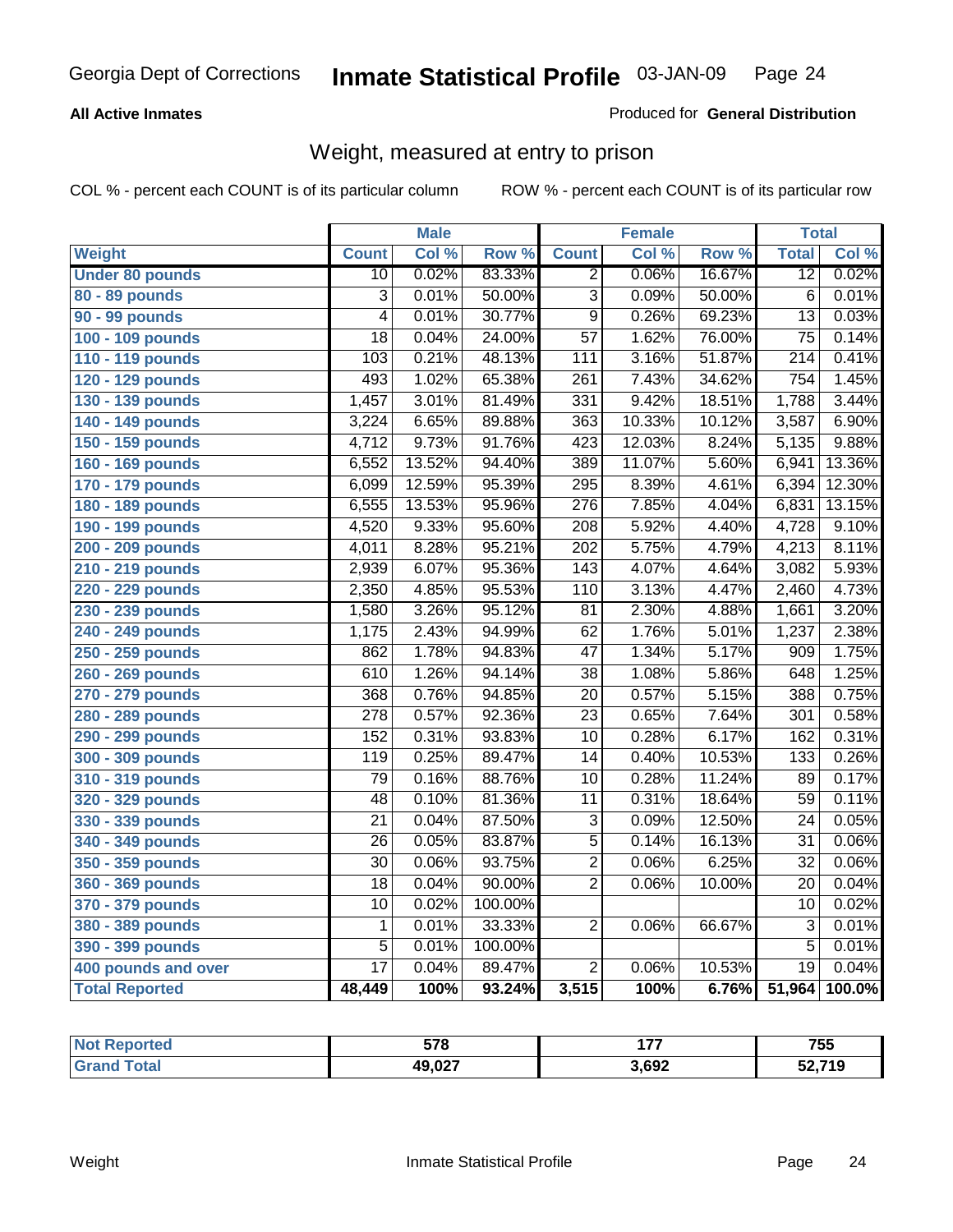#### **All Active Inmates**

#### Produced for **General Distribution**

# Weight, measured at entry to prison

|                          | <b>Male</b> | <b>Female</b> | <b>Total</b> |
|--------------------------|-------------|---------------|--------------|
| <b>Mean</b><br>(average) | 186         | 171           | 185          |
| <b>Median (middle)</b>   | 180         | 164           | 180          |
| Mode (most frequent)     | 180         | 150           | 180          |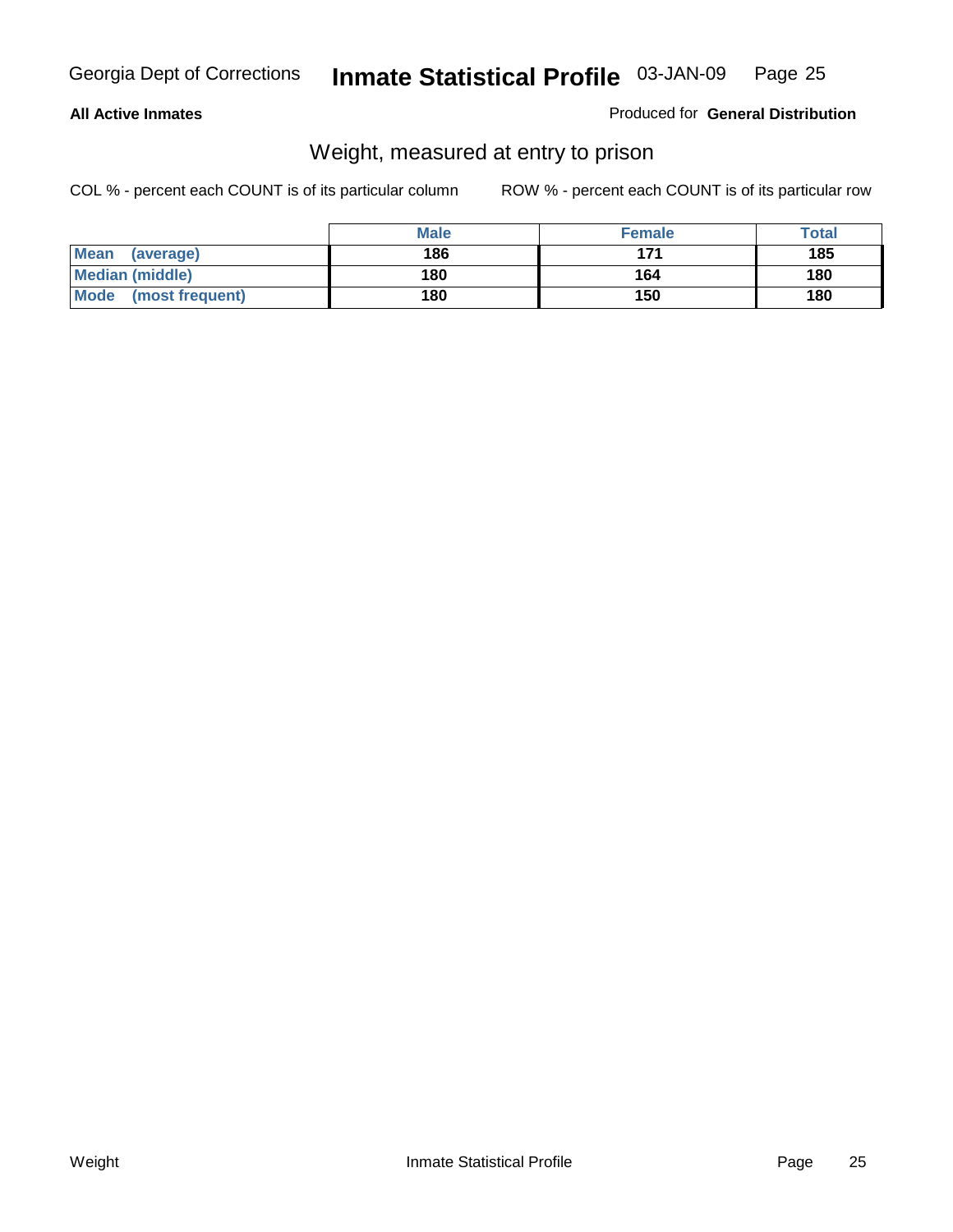**All Active Inmates**

#### Produced for **General Distribution**

# Military service

|                         |              | <b>Male</b> |             |       | <b>Female</b> |          |              | <b>Total</b> |
|-------------------------|--------------|-------------|-------------|-------|---------------|----------|--------------|--------------|
| <b>Military service</b> | <b>Count</b> | Col %       | Row % Count |       | Col %         | Row %    | <b>Total</b> | Col %        |
| <b>Air Force</b>        | 273          | .70%        | 97.15%      | 8     | .23%          | 2.85%    | 281          | .66%         |
| <b>Army</b>             | 2,042        | 5.20%       | 98.41%      | 33    | .97%          | 1.59%    | 2,075        | 4.86%        |
| <b>Navy</b><br>3        | 606          | 1.54%       | 98.38%      | 10    | .29%          | 1.62%    | 616          | 1.44%        |
| <b>Marines</b><br>4     | 450          | 1.15%       | 99.78%      |       | $.03\%$       | .22%     | 451          | 1.06%        |
| <b>Coast Guard</b><br>5 | 24           | $.06\%$     | 100.00%     |       |               |          | 24           | .06%         |
| <b>None</b><br>96       | 35,871       | $91.35\%$   | 91.44%      | 3,356 | 98.47%        | $8.56\%$ | 39,227       | 91.92%       |
| <b>Total Reported</b>   | 39,266       | 100%        | 92.01%      | 3,408 | 100%          | 7.99%    | 42,674       | 100%         |

| тео<br><b>N</b> | ).761  | 284<br>$\sim$ $\sim$ | 10,045         |
|-----------------|--------|----------------------|----------------|
|                 | 49,027 | 3,692                | 52,719<br>JL.I |

|  | <b>Mode</b><br>reauent)<br>.ost if | Army | Army | Army |
|--|------------------------------------|------|------|------|
|--|------------------------------------|------|------|------|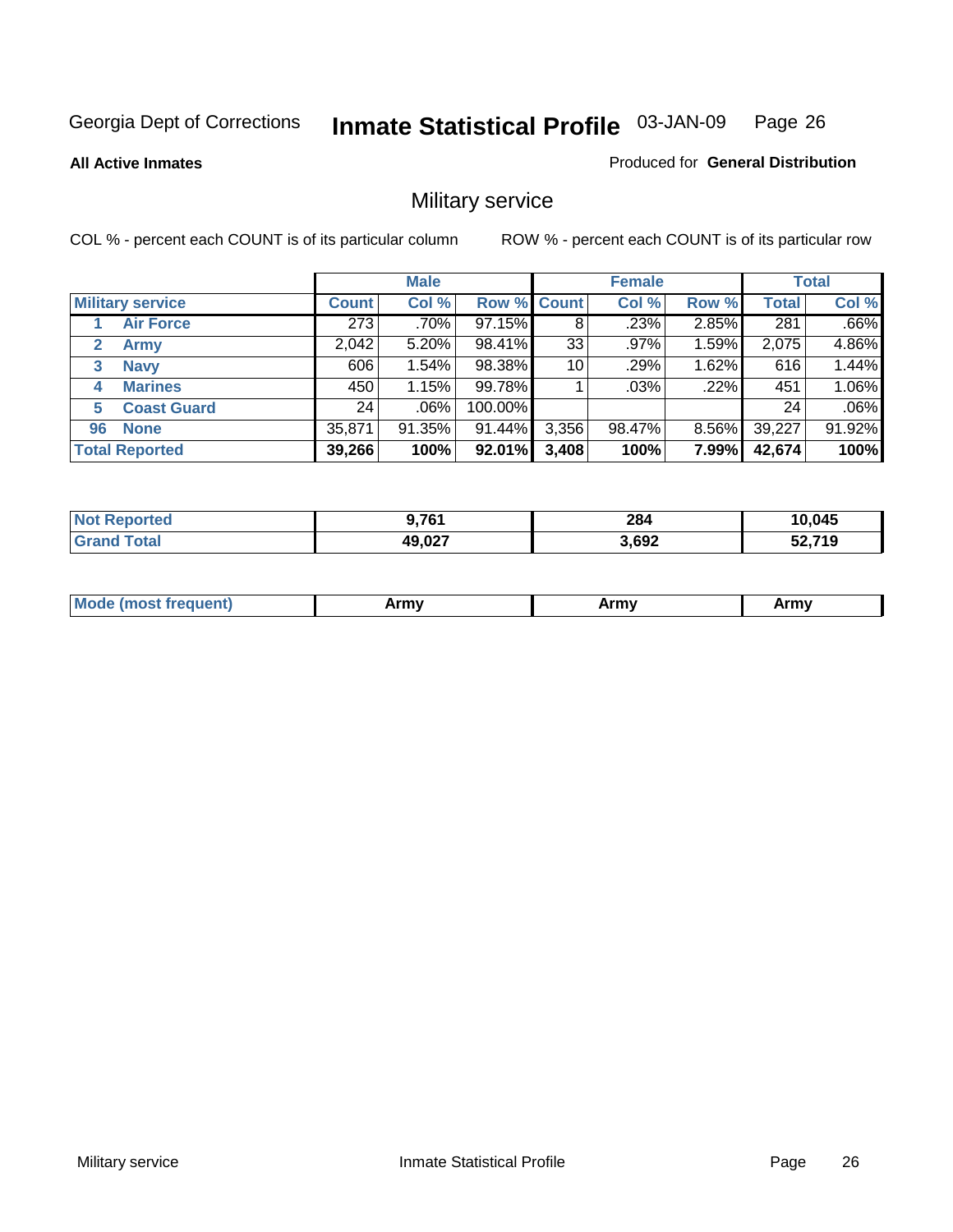**All Active Inmates**

#### Produced for **General Distribution**

# Type of admission to prison

|              |                             |              | <b>Male</b> |                    |           | <b>Female</b> |        |              | <b>Total</b> |
|--------------|-----------------------------|--------------|-------------|--------------------|-----------|---------------|--------|--------------|--------------|
|              | <b>Type of Admission</b>    | <b>Count</b> | Col %       | <b>Row % Count</b> |           | Col %         | Row %  | <b>Total</b> | Col %        |
| 1            | <b>Committed From Court</b> | 34,155       | 69.70%      | 93.23% 2,482       |           | 67.26%        | 6.77%  | 36,637       | 69.53%       |
| $\mathbf{2}$ | <b>Return Appeal/Bond</b>   | 14           | .03%        | 93.33%             |           | .03%          | 6.67%  | 15           | .03%         |
| 3            | <b>Parole Rev/New Sent</b>  | 4,123        | 8.41%       | 95.48%             | 195       | 5.28%         | 4.52%  | 4,318        | 8.20%        |
| 4            | <b>Par Rev/No New Sent</b>  | 1,664        | 3.40%       | 94.12%             | 104       | 2.82%         | 5.88%  | 1,768        | 3.36%        |
| 5            | <b>Prob Viol/Total Rev</b>  |              | .01%        | 100.00%            |           |               |        |              | .01%         |
| 6            | <b>Prob Viol/Partial</b>    | 3,450        | 7.04%       | 88.51%             | 448       | 12.14%        | 11.49% | 3,898        | 7.40%        |
| 7            | <b>Admit Fm Other Cust</b>  | 34           | $.07\%$     | 100.00%            |           |               |        | 34           | .06%         |
| 9            | <b>Prob Rev/Remainder</b>   | 4,765        | 9.72%       | 91.49%             | 443       | 12.01%        | 8.51%  | 5,208        | 9.88%        |
| 10           | <b>New Sent/Par Rev Pnd</b> | 26           | .05%        | 100.00%            |           |               |        | 26           | .05%         |
| 11           | <b>Life W/O Parole</b>      | 308          | .63%        | 98.40%             | 5         | .14%          | 1.60%  | 313          | .59%         |
| 30           | <b>Par Rev/Rsn Unknown</b>  | 64           | .13%        | 100.00%            |           |               |        | 64           | .12%         |
| 32           | <b>Pb Parole Rescinded</b>  | 16           | .03%        | 94.12%             | 1         | .03%          | 5.88%  | 17           | .03%         |
| 33           | <b>Prob Revoc/Spec Cond</b> | 171          | .35%        | 93.96%             | 11        | .30%          | 6.04%  | 182          | .35%         |
| 40           | <b>Par Rev/Revoc Center</b> | 171          | .35%        | 100.00%            |           |               |        | 171          | .32%         |
| 44           | <b>Whitworth Detention</b>  | 33           | $.07\%$     | 100.00%            |           |               |        | 33           | .06%         |
| 50           | <b>Dcys At Risk</b>         | 5            | .01%        | 100.00%            |           |               |        | 5            | .01%         |
|              | <b>Total Reported</b>       | 49,000       | 100%        |                    | 93% 3,690 | 100%          | 7%     | 52,690       | 100%         |

| ≺eportea   | $\sim$          |      | ົ         |
|------------|-----------------|------|-----------|
| <b>NOT</b> |                 |      | 29        |
|            | 10.027<br>- . - | ,692 | 740<br>19 |

| <b>Mode</b><br><b>Cmmւ</b><br>Cmmt<br>Cmmt<br>frequent)<br>∴∩urt<br>Court (<br>:ourt<br>. |  |  |
|-------------------------------------------------------------------------------------------|--|--|
|                                                                                           |  |  |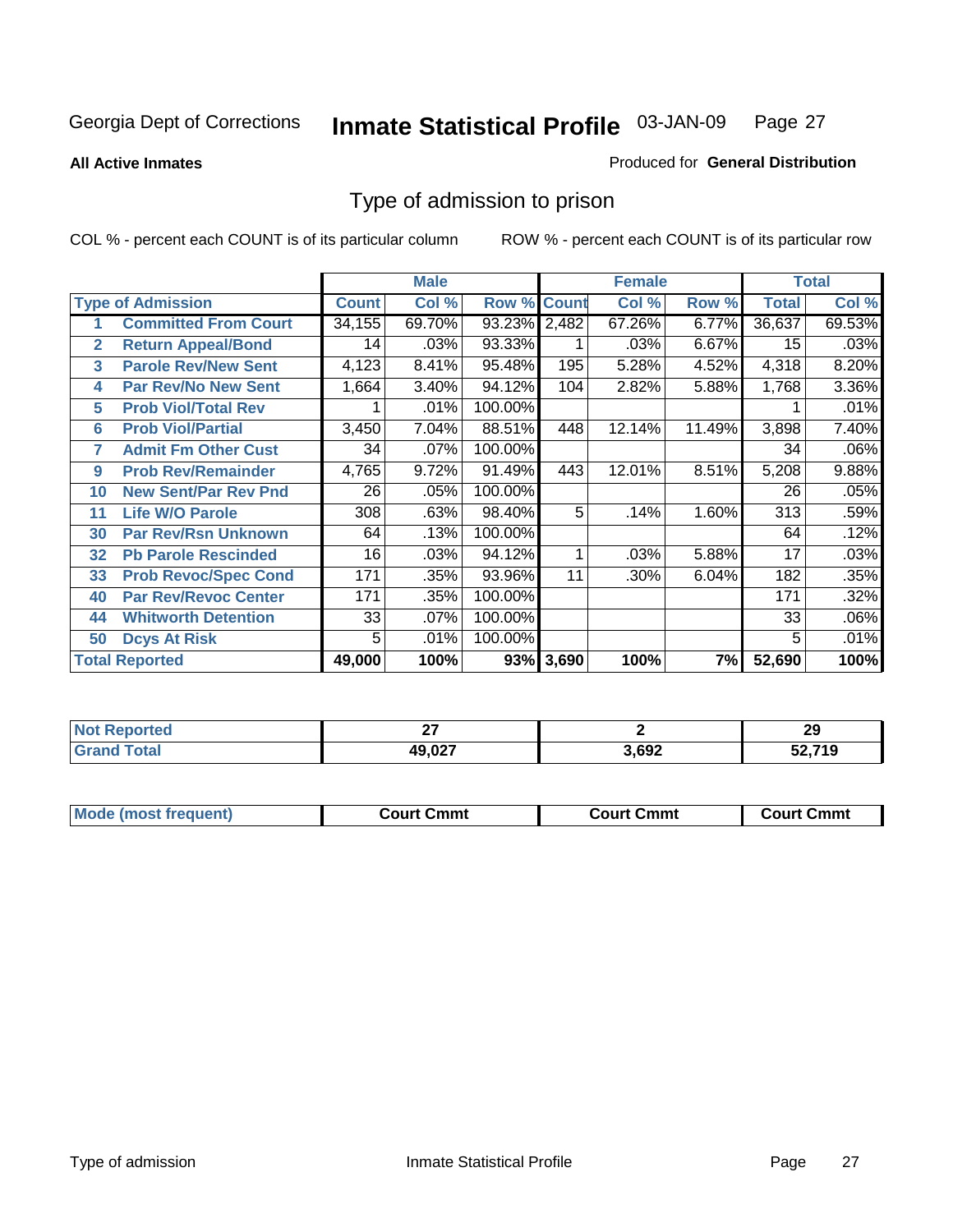**All Active Inmates**

#### Produced for **General Distribution**

# Current / last security status

|                        |              | <b>Male</b> |                    |       | <b>Female</b> |        |              | <b>Total</b> |
|------------------------|--------------|-------------|--------------------|-------|---------------|--------|--------------|--------------|
| <b>Security Status</b> | <b>Count</b> | Col %       | <b>Row % Count</b> |       | Col %         | Row %  | <b>Total</b> | Col %        |
| 0 Diag Incom           |              | .01%        | 100.00%            |       | $.00\%$       |        |              | .01%         |
| 1 Wrk Releas           | 231          | .49%        | 89.88%             | 26    | .74%          | 10.12% | 257          | .51%         |
| 2 Trusty               | 502          | 1.07%       | 96.17%             | 20    | $.57\%$       | 3.83%  | 522          | 1.03%        |
| 3 Minimum              | 15,792       | 33.64%      | 88.00%             | 2,154 | 61.40%        | 12.00% | 17,946       | 35.57%       |
| 4 Medium               | 23,858       | 50.82%      | 95.58%             | 1,104 | 31.47%        | 4.42%  | 24,962       | 49.47%       |
| 5 Close                | 6,449        | 13.74%      | 96.95%             | 203   | 5.79%         | 3.05%  | 6,652        | 13.18%       |
| <b>6 Maximum</b>       | 117          | .25%        | 99.15%             |       | .03%          | .85%   | 118          | .23%         |
| <b>Total Reported</b>  | 46,950       | 100%        | 93.05%             | 3,508 | 100%          | 6.95%  | 50,458       | 100%         |

| <b>Still being diagnosed</b> | 2,076  | 184   | 2,260  |
|------------------------------|--------|-------|--------|
| <b>Not Reported</b>          |        |       |        |
| <b>Grand Total</b>           | 49,027 | 3,692 | 52,719 |

| $M_{\Omega}$<br>יחב | M۵<br>dium | <b>BAL.</b><br>num | Mer<br>dium |
|---------------------|------------|--------------------|-------------|
|                     |            |                    |             |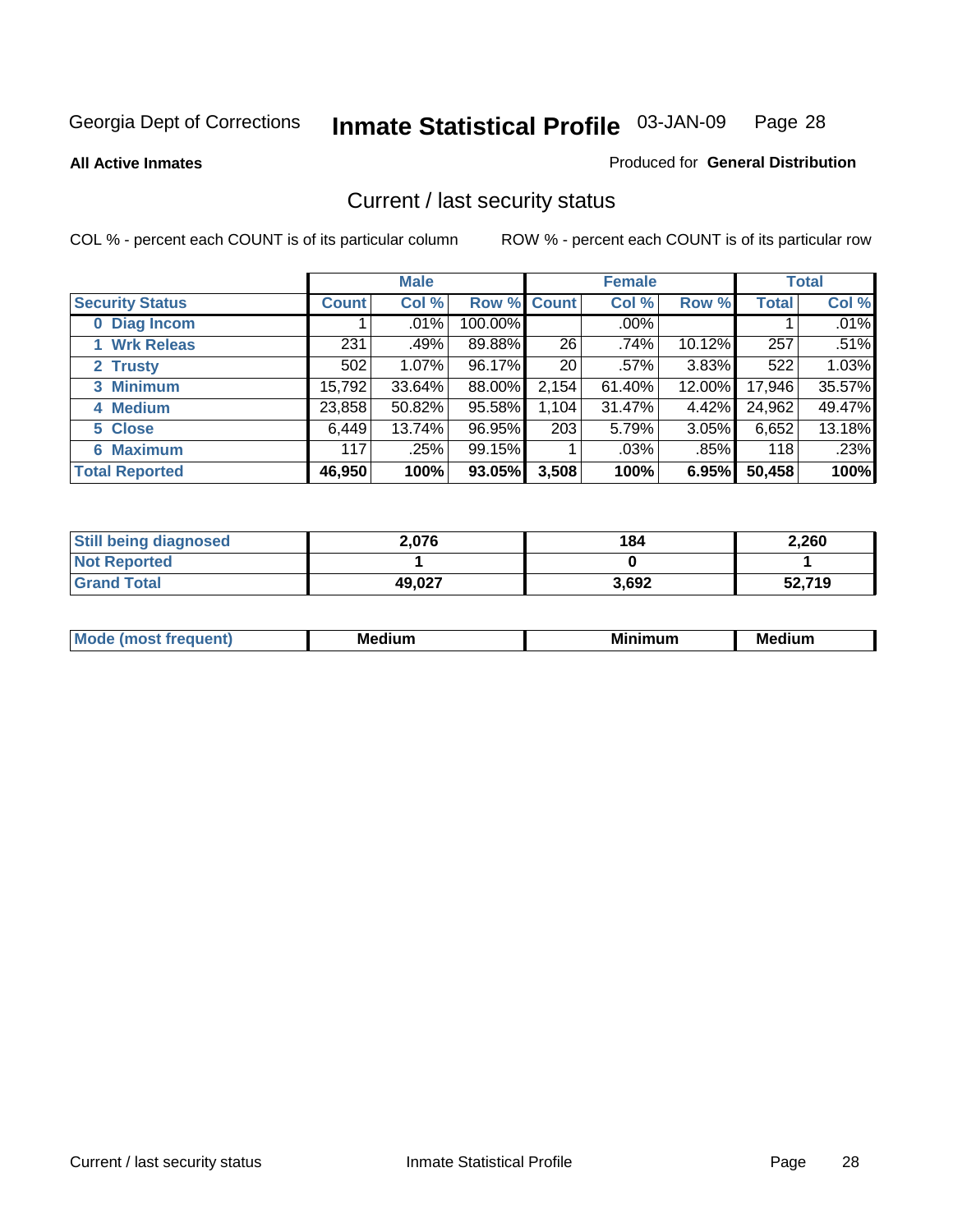**All Active Inmates**

#### Produced for **General Distribution**

# Current / last type of institution

|                            |              | <b>Male</b> |             |                  | <b>Female</b> |          |              | <b>Total</b> |
|----------------------------|--------------|-------------|-------------|------------------|---------------|----------|--------------|--------------|
| <b>Type of Institution</b> | <b>Count</b> | Col %       | Row % Count |                  | Col %         | Row %    | <b>Total</b> | Col %        |
| <b>Transitional Center</b> | 2,355        | 4.80%       | 88.30%      | $\overline{312}$ | 8.45%         | 11.70%   | 2,667        | $5.06\%$     |
| <b>State Hospital</b>      |              | $.01\%$     | 100.00%     |                  |               |          |              | .01%         |
| <b>County Camp</b>         | 4,690        | 9.57%       | 100.00%     |                  |               |          | 4,690        | 8.90%        |
| <b>State Prison</b>        | 35,750       | 72.92%      | 91.78%      | 3,202            | 86.73%        | $8.22\%$ | 38,952       | 73.89%       |
| <b>Private Prison</b>      | 5,137        | 10.48%      | 99.98%      |                  | $.03\%$       | .02%     | 5,138        | 9.75%        |
| <b>Prison Annex</b>        | 5            | $.01\%$     | 100.00%     |                  |               |          | 5            | .01%         |
| <b>Pre Release Center</b>  | 951          | 1.94%       | 84.31%      | 177              | 4.79%         | 15.69%   | 1,128        | 2.14%        |
| <b>Inmate Boot Camp</b>    | 138          | .28%        | 100.00%     |                  |               |          | 138          | .26%         |
| <b>Total Reported</b>      | 49,027       | 100%        | 93%         | 3,692            | 100%          | 7%       | 52,719       | 100%         |

| oorted<br>I NOT       |        |       |        |
|-----------------------|--------|-------|--------|
| <b>otal</b><br>. Grar | 49,027 | 3,692 | 52,719 |

| <b>Mode (most frequent)</b> | <b>State Prison</b> | <b>State Prison</b> | <b>State Prison I</b> |
|-----------------------------|---------------------|---------------------|-----------------------|
|                             |                     |                     |                       |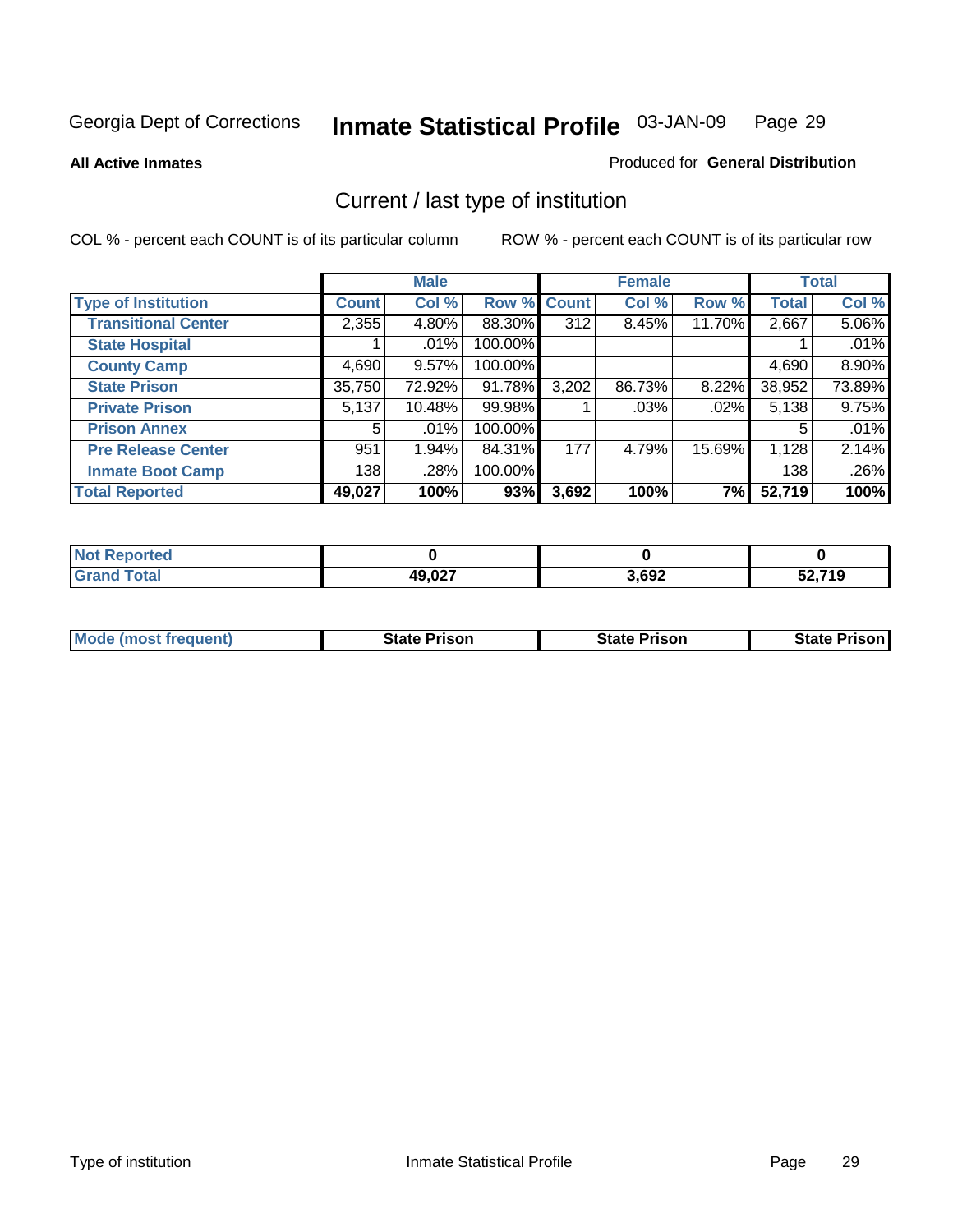**All Active Inmates**

#### Produced for **General Distribution**

# Institution type - transitional centers

|     |                                          | <b>Male</b>  |        | <b>Female</b> |              |        | <b>Total</b> |              |        |
|-----|------------------------------------------|--------------|--------|---------------|--------------|--------|--------------|--------------|--------|
|     | <b>Institution Type - Trans. Centers</b> | <b>Count</b> | Col %  | Row %         | <b>Count</b> | Col %  | Row %        | <b>Total</b> | Col %  |
| 220 | <b>Albany Trans-Ctr</b>                  | 140          | 5.94%  | 100.00%       |              |        |              | 140          | 5.25%  |
| 227 | <b>Arrendale Trans-Ctr</b>               |              |        |               | 100          | 32.05% | 100.00%      | 100          | 3.75%  |
| 223 | <b>Atlanta Male Trans-Ctr</b>            | 264          | 11.21% | 100.00%       |              |        |              | 264          | 9.90%  |
| 246 | <b>Augusta Trans-Ctr</b>                 | 190          | 8.07%  | 100.00%       |              |        |              | 190          | 7.12%  |
| 249 | <b>Clayton Transitional Ctr</b>          | 308          | 13.08% | 100.00%       |              |        |              | 308          | 11.55% |
| 247 | <b>Coastal Transitional Ctr</b>          | 235          | 9.98%  | 100.00%       |              |        |              | 235          | 8.81%  |
| 225 | <b>Columbus Trans-Ctr</b>                | 168          | 7.13%  | 100.00%       |              |        |              | 168          | 6.30%  |
| 252 | <b>Emanuel-Swainsboro Tc</b>             | 202          | 8.58%  | 100.00%       |              |        |              | 202          | 7.57%  |
| 250 | <b>Helms Trans-Ctr</b>                   | 88           | 3.74%  | 100.00%       |              |        |              | 88           | 3.30%  |
| 248 | <b>Lagrange Trans Ctr</b>                | 121          | 5.14%  | 100.00%       |              |        |              | 121          | 4.54%  |
| 231 | <b>Macon Male Trans-Ctr</b>              | 140          | 5.94%  | 100.00%       |              |        |              | 140          | 5.25%  |
| 235 | <b>Metro Womens Trans-Ctr</b>            |              |        |               | 212          | 67.95% | 100.00%      | 212          | 7.95%  |
| 233 | <b>Phillips Trans-Ctr</b>                | 191          | 8.11%  | 100.00%       |              |        |              | 191          | 7.16%  |
| 253 | <b>Smith Trans-Ctr</b>                   | 201          | 8.54%  | 100.00%       |              |        |              | 201          | 7.54%  |
| 230 | <b>Valdosta Trans-Ctr</b>                | 107          | 4.54%  | 100.00%       |              |        |              | 107          | 4.01%  |
|     | <b>Total Reported</b>                    | 2,355        | 100%   | 88.3%         | 312          | 100%   | 11.7%        | 2,667        | 100%   |

| Nt<br>rrea |       |                                                        |       |
|------------|-------|--------------------------------------------------------|-------|
|            | 2,355 | 242<br>$\mathbf{v}$ is a set of $\mathbf{v}$<br>$\sim$ | 2,667 |

| Mode (most frequent) | 249 Clayton Transitional Ctr 235 Metro Womens Trans- | Ctr | 249 Clayton<br><b>Transitional Ctr</b> |
|----------------------|------------------------------------------------------|-----|----------------------------------------|
|                      |                                                      |     |                                        |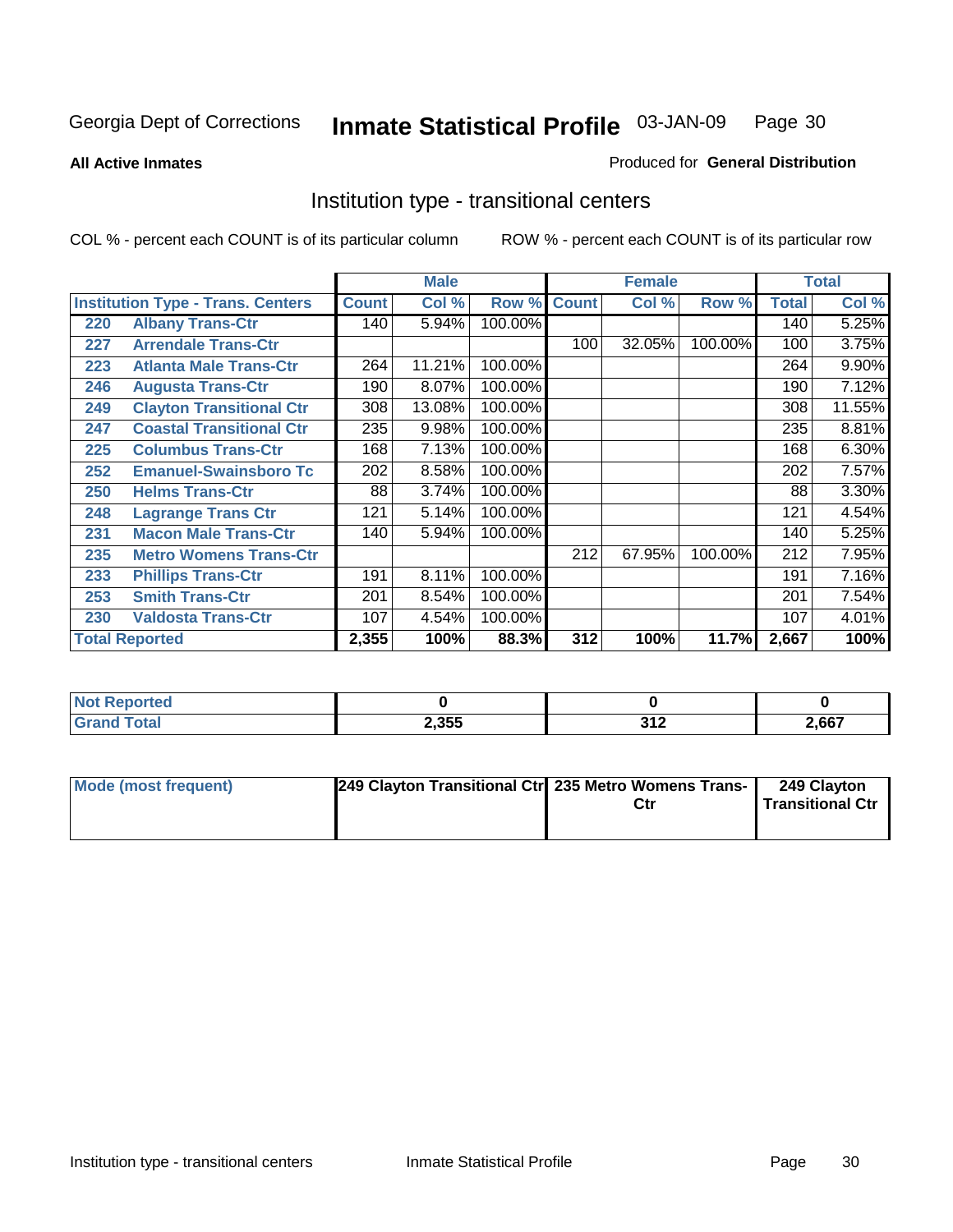**All Active Inmates**

#### Produced for **General Distribution**

# Institution type - mental hospitals

|                                                  | <b>Male</b> |                    | <b>Female</b> |                    | Total   |
|--------------------------------------------------|-------------|--------------------|---------------|--------------------|---------|
| <b>Institution Type - Mental Hospitals Count</b> | Col%        | <b>Row % Count</b> | Col%          | <b>Row % Total</b> | Col %   |
| <b>302 Central State Hospital</b>                | $100.00\%$  | 100.00%            |               |                    | 100.00% |
| <b>Total Reported</b>                            | 100%        | 100%               |               | %                  | 100%    |

| Not Reported |  |  |
|--------------|--|--|
| <b>otal</b>  |  |  |

| Mode (most frequent)<br>302 Central State Hospital | Null | <b>302 Central State</b><br><b>Hospital</b> |
|----------------------------------------------------|------|---------------------------------------------|
|----------------------------------------------------|------|---------------------------------------------|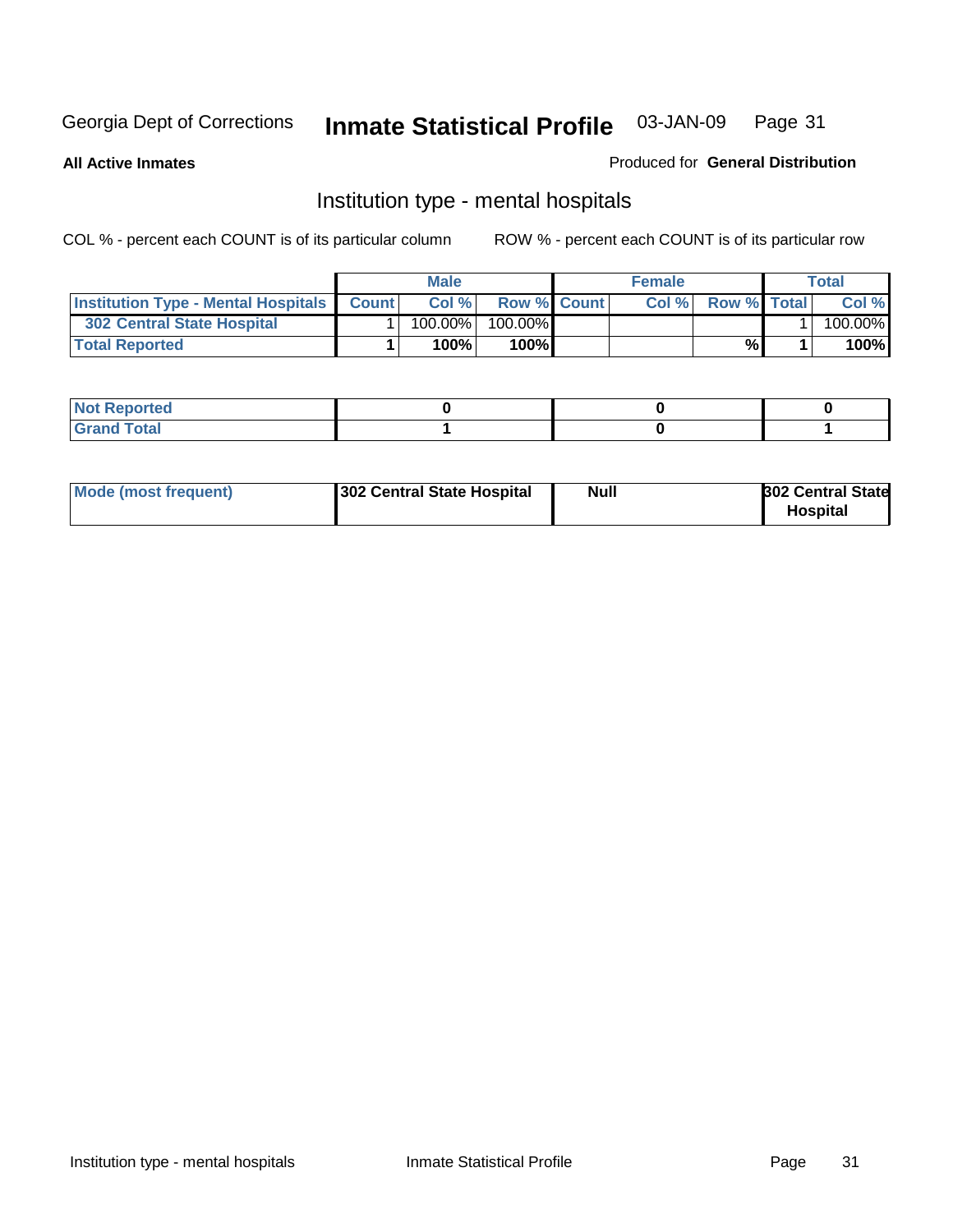#### **All Active Inmates**

#### Produced for **General Distribution**

# Institution type - county prisons

|                                          |                  | <b>Male</b> |         |              | <b>Female</b> |                          |                  | <b>Total</b> |
|------------------------------------------|------------------|-------------|---------|--------------|---------------|--------------------------|------------------|--------------|
| <b>Institution Type - County Prisons</b> | <b>Count</b>     | Col %       | Row %   | <b>Count</b> | Col %         | Row %                    | <b>Total</b>     | Col %        |
| <b>Bulloch County Ci</b><br>402          | 126              | 2.69%       | 100.00% |              |               |                          | 126              | 2.69%        |
| <b>Carroll County Ci</b><br>404          | $\overline{208}$ | 4.43%       | 100.00% |              |               |                          | $\overline{208}$ | 4.43%        |
| <b>Clarke County Ci</b><br>406           | 107              | 2.28%       | 100.00% |              |               |                          | 107              | 2.28%        |
| <b>Clayton County Ci</b><br>456          | 223              | 4.75%       | 100.00% |              |               |                          | 223              | 4.75%        |
| <b>Colquitt County Ci</b><br>407         | 183              | 3.90%       | 100.00% |              |               |                          | 183              | 3.90%        |
| <b>Coweta County Ci</b><br>409           | 193              | 4.12%       | 100.00% |              |               |                          | 193              | 4.12%        |
| <b>Decatur County Ci</b><br>411          | 214              | 4.56%       | 100.00% |              |               |                          | 214              | 4.56%        |
| <b>Effingham County Ci</b><br>413        | 231              | 4.93%       | 100.00% |              |               |                          | 231              | 4.93%        |
| <b>Floyd County Ci</b><br>415            | 339              | 7.23%       | 100.00% |              |               |                          | 339              | 7.23%        |
| <b>Gwinnett County Ci</b><br>419         | 102              | 2.17%       | 100.00% |              |               |                          | 102              | 2.17%        |
| <b>Hall County Ci</b><br>420             | $\overline{147}$ | 3.13%       | 100.00% |              |               |                          | $\overline{147}$ | 3.13%        |
| <b>Harris County Ci</b><br>422           | 99               | 2.11%       | 100.00% |              |               |                          | 99               | 2.11%        |
| <b>Jackson County Ci</b><br>426          | 164              | 3.50%       | 100.00% |              |               |                          | 164              | 3.50%        |
| <b>Jefferson County Ci</b><br>428        | 176              | 3.75%       | 100.00% |              |               |                          | 176              | 3.75%        |
| <b>Mitchell County Ci</b><br>433         | 107              | 2.28%       | 100.00% |              |               |                          | 107              | 2.28%        |
| <b>Muscogee County Ci</b><br>435         | 502              | 10.70%      | 100.00% |              |               |                          | 502              | 10.70%       |
| <b>Richmond County Ci</b><br>439         | 197              | 4.20%       | 100.00% |              |               |                          | 197              | 4.20%        |
| <b>Screven County Prison</b><br>440      | 139              | 2.96%       | 100.00% |              |               |                          | 139              | 2.96%        |
| <b>Spalding County Ci</b><br>441         | 374              | 7.97%       | 100.00% |              |               |                          | 374              | 7.97%        |
| <b>Stewart County Ci</b><br>442          | 1                | .02%        | 100.00% |              |               |                          | 1                | .02%         |
| <b>Sumter County Ci</b><br>443           | $\overline{342}$ | 7.29%       | 100.00% |              |               |                          | $\overline{342}$ | 7.29%        |
| <b>Terrell County Ci</b><br>444          | 130              | 2.77%       | 100.00% |              |               |                          | 130              | 2.77%        |
| <b>Thomas County Ci</b><br>445           | 158              | 3.37%       | 100.00% |              |               |                          | 158              | 3.37%        |
| <b>Troup County Ci</b><br>447            | 228              | 4.86%       | 100.00% |              |               |                          | 228              | 4.86%        |
| <b>Total Reported</b>                    | 4,690            | 100%        | 100%    |              |               | $\overline{\frac{9}{6}}$ | 4,690            | 100%         |

| τeα                                |      |                   |
|------------------------------------|------|-------------------|
| $\sim$ $\sim$ $\sim$ $\sim$ $\sim$ | .690 | <b>COO</b><br>リコし |

| Mode (most frequent) | 435 Muscogee County Ci | <b>Null</b> | 435 Muscogee     |
|----------------------|------------------------|-------------|------------------|
|                      |                        |             | <b>County Ci</b> |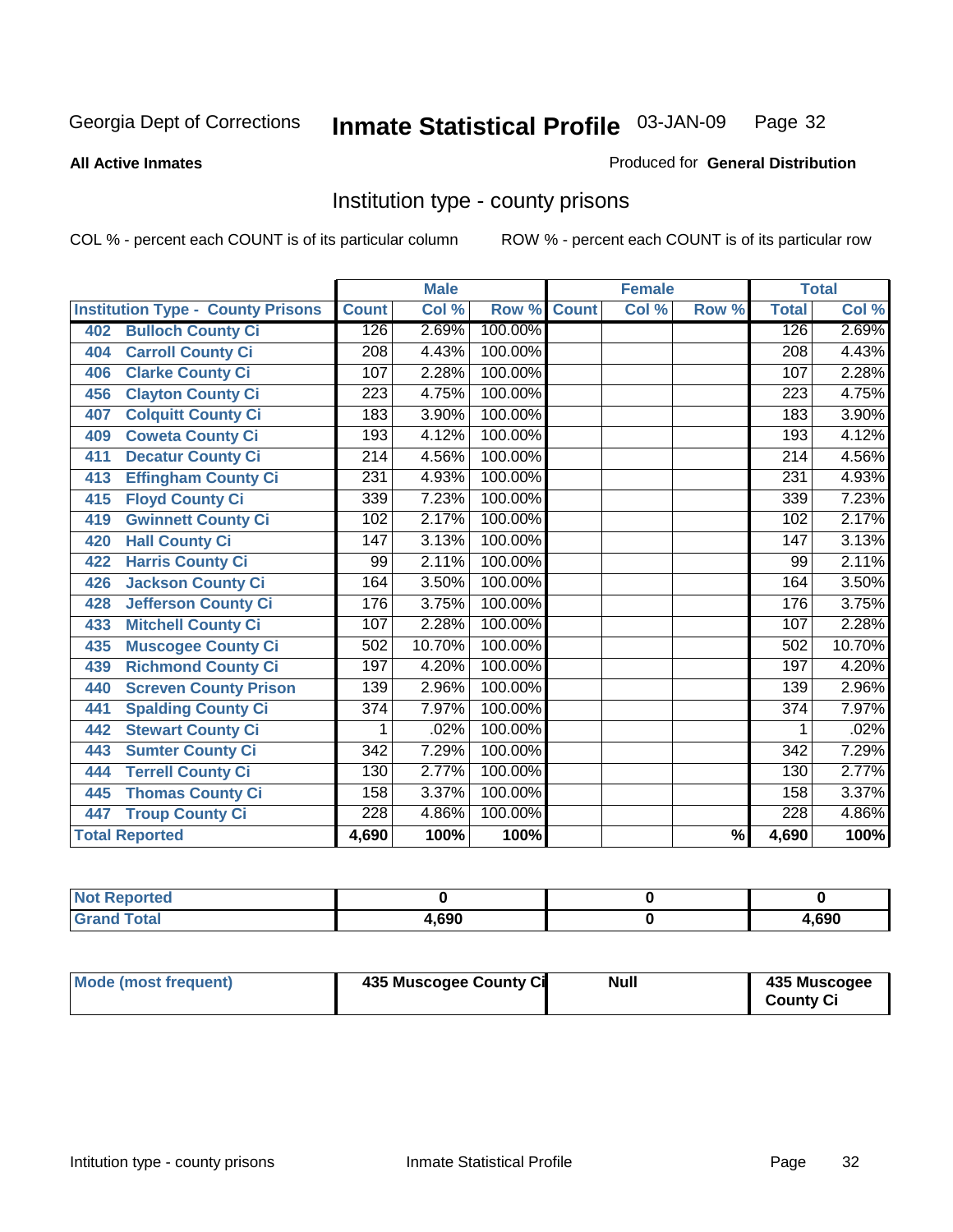#### **All Active Inmates**

#### Produced for **General Distribution**

# Institution type - state prisons

|     |                                            |                | <b>Male</b> |         |              | <b>Female</b> |         | <b>Total</b>     |       |
|-----|--------------------------------------------|----------------|-------------|---------|--------------|---------------|---------|------------------|-------|
|     | <b>Institution Type - State Prisons</b>    | <b>Count</b>   | Col %       | Row %   | <b>Count</b> | Col %         | Row %   | <b>Total</b>     | Col % |
| 508 | <b>Arrendale State Prison</b>              |                |             |         | 1,254        | 39.16%        | 100.00% | 1,254            | 3.22% |
| 532 | <b>Augusta State Med.</b><br><b>Prison</b> | 1,190          | 3.33%       | 99.92%  | 1            | .03%          | .08%    | 1,191            | 3.06% |
| 543 | <b>Autry State Prison</b>                  | 1,461          | 4.09%       | 100.00% |              |               |         | 1,461            | 3.75% |
| 553 | <b>Baldwin State Prison</b>                | 987            | 2.76%       | 100.00% |              |               |         | 987              | 2.53% |
| 536 | <b>Bostick State Prison</b>                | 703            | 1.97%       | 100.00% |              |               |         | 703              | 1.80% |
| 534 | <b>Burrus Corr Trn Cntr</b>                | 421            | 1.18%       | 100.00% |              |               |         | 421              | 1.08% |
| 547 | <b>Calhoun State Prison</b>                | 1,517          | 4.24%       | 100.00% |              |               |         | 1,517            | 3.89% |
| 531 | <b>Central State Prison</b>                | 813            | 2.27%       | 100.00% |              |               |         | 813              | 2.09% |
| 523 | <b>Coastal State Prison</b>                | 1,526          | 4.27%       | 100.00% |              |               |         | 1,526            | 3.92% |
| 535 | <b>Colony Farm State Prison</b>            | 1              | .01%        | 100.00% |              |               |         | 1                | .01%  |
| 503 | <b>Dodge State Prison</b>                  | 1,220          | 3.41%       | 100.00% |              |               |         | 1,220            | 3.13% |
| 548 | <b>Dooly State Prison</b>                  | 1,669          | 4.67%       | 100.00% |              |               |         | 1,669            | 4.28% |
| 521 | <b>Ga Diag &amp; Class Pris</b>            | 1,736          | 4.86%       | 100.00% |              |               |         | 1,736            | 4.46% |
| 522 | <b>Ga Diag &amp; Class Pris-</b>           | 361            | 1.01%       | 100.00% |              |               |         | 361              | .93%  |
|     | <b>Perm</b>                                |                |             |         |              |               |         |                  |       |
| 517 | <b>Ga State Prison</b>                     | 1,289          | 3.61%       | 100.00% |              |               |         | 1,289            | 3.31% |
| 541 | <b>Hancock State Prison</b>                | 1,435          | 4.01%       | 100.00% |              |               |         | 1,435            | 3.68% |
| 540 | <b>Hays State Prison</b>                   | 1,417          | 3.96%       | 100.00% |              |               |         | 1,417            | 3.64% |
| 551 | <b>Homerville State Prison</b>             | 1              | .01%        | 100.00% |              |               |         | 1                | .01%  |
| 545 | <b>Johnson State Prison</b>                | 1,560          | 4.36%       | 100.00% |              |               |         | 1,560            | 4.00% |
| 510 | <b>Lee State Prison</b>                    | 745            | 2.08%       | 100.00% |              |               |         | $\overline{745}$ | 1.91% |
| 564 | <b>Long State Prison</b>                   | 174            | .49%        | 100.00% |              |               |         | 174              | .45%  |
| 502 | <b>Lowndes State Prison</b>                | $\overline{2}$ | .01%        | 100.00% |              |               |         | $\overline{2}$   | .01%  |
| 549 | <b>Macon State Prison</b>                  | 1,695          | 4.74%       | 100.00% |              |               |         | 1,695            | 4.35% |
| 519 | <b>Men'S State Prison</b>                  | 658            | 1.84%       | 100.00% |              |               |         | 658              | 1.69% |
| 554 | <b>Metro State Prison (W)</b>              |                |             |         | 785          | 24.52%        | 100.00% | 785              | 2.02% |
| 561 | <b>Milan State Prison</b>                  | 8              | .02%        | 100.00% |              |               |         | 8                | .02%  |
| 509 | <b>Montgomery State Prison</b>             | 390            | 1.09%       | 100.00% |              |               |         | 390              | 1.00% |
| 505 | <b>Phillips State Prison</b>               | 810            | 2.27%       | 100.00% |              |               |         | 810              | 2.08% |
| 557 | <b>Pulaski State Prison (W)</b>            |                |             |         | 1,162        | 36.29%        | 100.00% | 1,162            | 2.98% |
| 529 | <b>Rivers State Prison</b>                 | 10             | .03%        | 100.00% |              |               |         | 10               | .03%  |
| 533 | <b>Rogers State Prison</b>                 | 1,284          | 3.59%       | 100.00% |              |               |         | 1,284            | 3.30% |
| 530 | <b>Rutledge State Prison</b>               | 586            | 1.64%       | 100.00% |              |               |         | 586              | 1.50% |
| 525 | <b>Scott State Prison</b>                  | 1,620          | 4.53%       | 100.00% |              |               |         | 1,620            | 4.16% |
| 550 | <b>Smith State Prison</b>                  | 1,121          | 3.14%       | 100.00% |              |               |         | 1,121            | 2.88% |
| 542 | <b>Telfair State Prison</b>                | 1,198          | 3.35%       | 100.00% |              |               |         | 1,198            | 3.08% |
| 537 | <b>Valdosta State Prison</b>               | 1,122          | 3.14%       | 100.00% |              |               |         | 1,122            | 2.88% |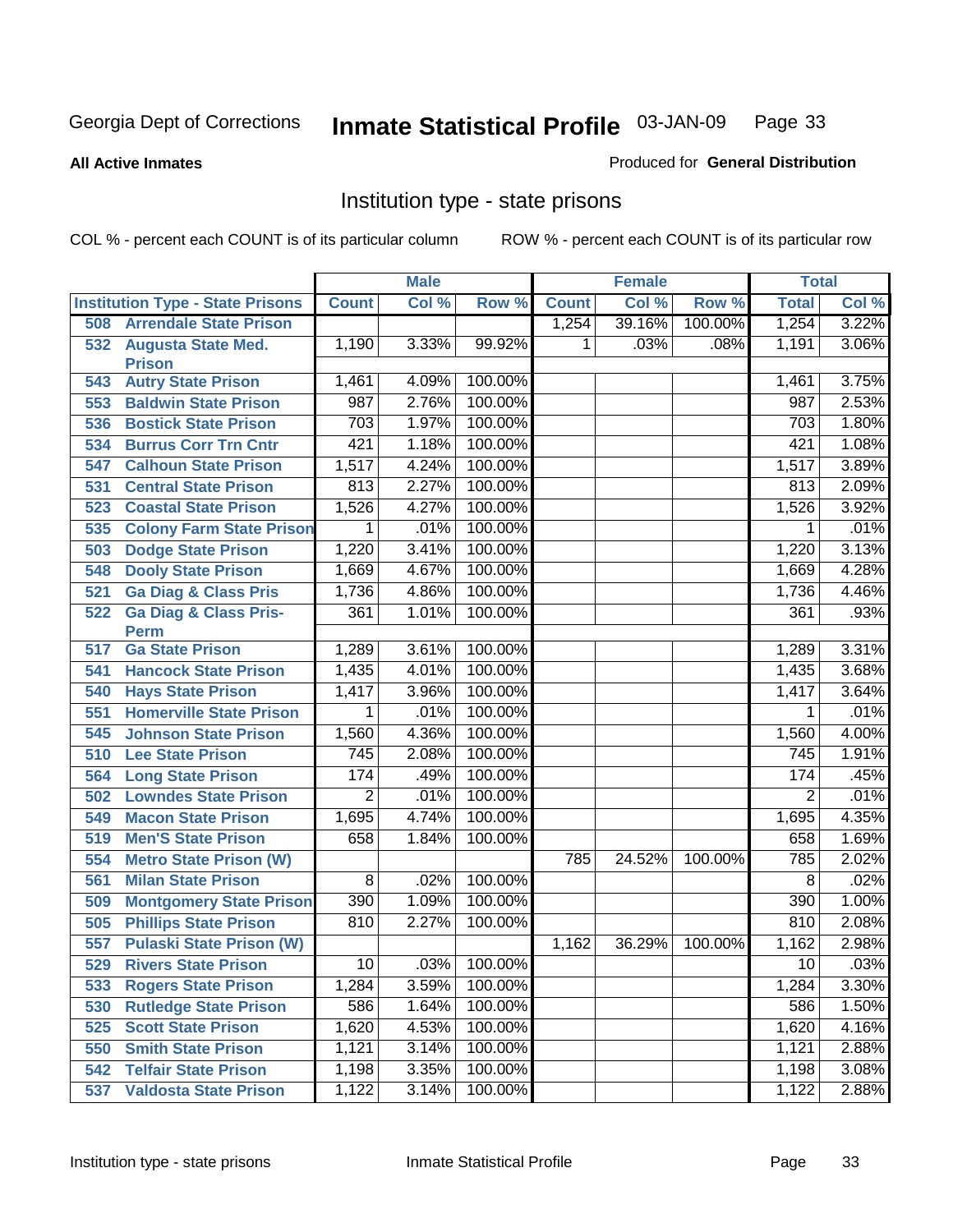**All Active Inmates**

#### Produced for **General Distribution**

# Institution type - state prisons

|                                         |              | <b>Male</b> |         |              | <b>Female</b> |       | <b>Total</b> |       |
|-----------------------------------------|--------------|-------------|---------|--------------|---------------|-------|--------------|-------|
| <b>Institution Type - State Prisons</b> | <b>Count</b> | Col %       | Row %   | <b>Count</b> | Col %         | Row % | <b>Total</b> | Col % |
| <b>Walker State Prison</b><br>506       | 402          | 1.12%       | 100.00% |              |               |       | 402          | 1.03% |
| <b>Ware State Prison</b><br>501         | .265         | 3.54%       | 100.00% |              |               |       | 1,265        | 3.25% |
| <b>Washington Sp</b><br>552             | .490         | 4.17%       | 100.00% |              |               |       | 1,490        | 3.83% |
| <b>Wayne State Prison</b><br>507        | 14.          | $.04\%$     | 100.00% |              |               |       | 14           | .04%  |
| <b>Wilcox State Prison</b><br>546       | 849. ا       | 5.17%       | 100.00% |              |               |       | 1,849        | 4.75% |
| <b>Total Reported</b>                   | 35,750       | 100%        | 91.78%  | 3,202        | 100%          | 8.22% | 38,952       | 100%  |

| : Reported<br>' NOT |        |       |        |
|---------------------|--------|-------|--------|
| 'otal               | 35,750 | 3,202 | 38,952 |

| 546 Wilcox State Prison<br><b>Mode (most frequent)</b> | 508 Arrendale State Prison | <b>546 Wilcox State</b><br>Prison |
|--------------------------------------------------------|----------------------------|-----------------------------------|
|--------------------------------------------------------|----------------------------|-----------------------------------|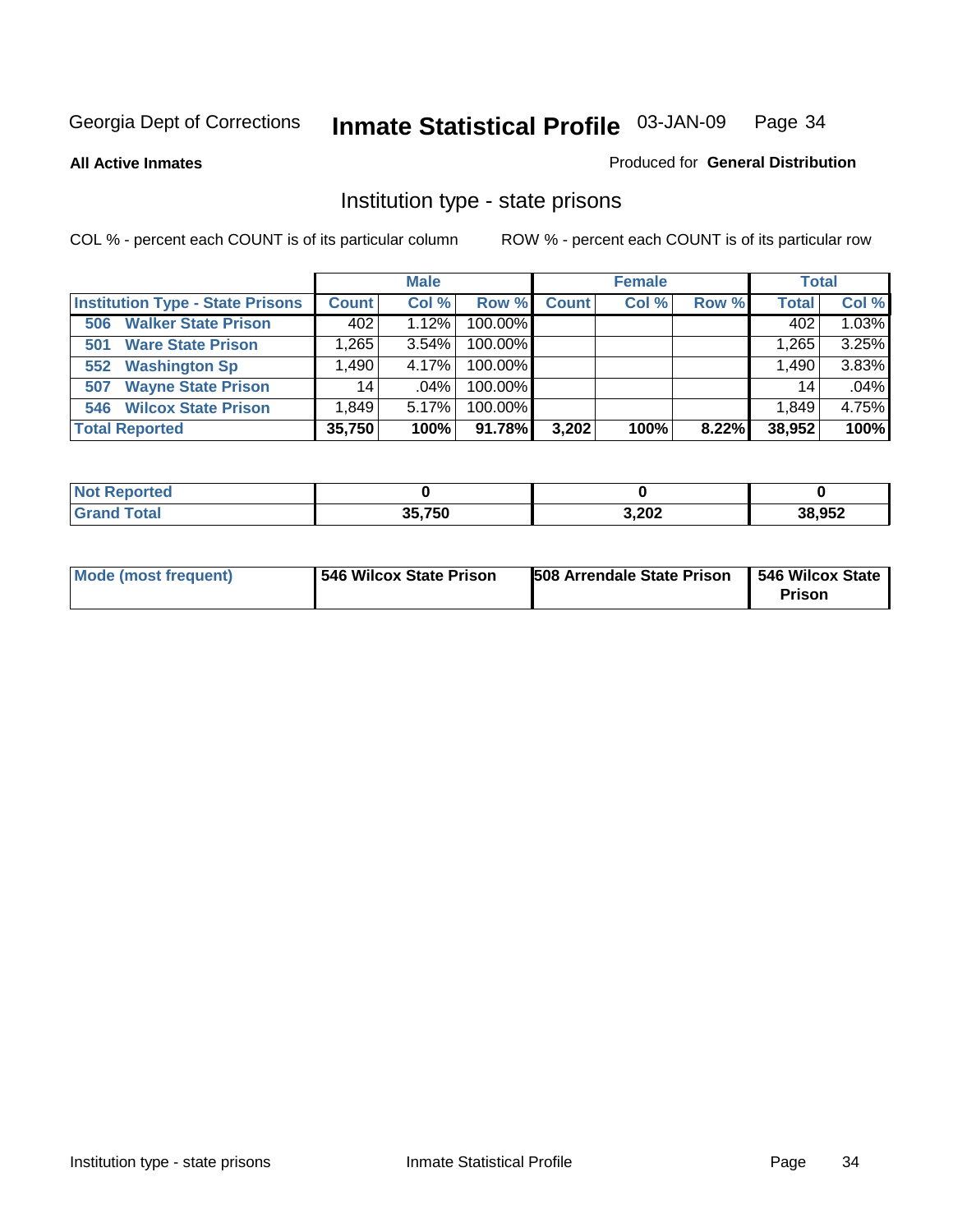#### **All Active Inmates**

#### Produced for **General Distribution**

# Institution type - private prisons

|                                           |              | <b>Male</b> |             | <b>Female</b> |         |               | <b>Total</b> |
|-------------------------------------------|--------------|-------------|-------------|---------------|---------|---------------|--------------|
| <b>Institution Type - Private Prisons</b> | <b>Count</b> | Col %       | Row % Count | Col %         | Row %   | <b>Total</b>  | Col %        |
| <b>Coffee Corr Facility</b><br>569        | 1.717        | $33.42\%$   | $99.94\%$   | $100.00\%$    | $.06\%$ | 1.718         | 33.44%       |
| D Ray James Corr Fac<br>567               | 1.747        | $34.01\%$   | $100.00\%$  |               |         | 1,747         | 34.00%       |
| <b>Wheeler Corr Facility</b><br>571       | 1.673        | $32.57\%$   | $100.00\%$  |               |         | 1,673         | 32.56%       |
| <b>Total Reported</b>                     | 5.137        | 100%        | 99.98%      | 100%          |         | $.02\%$ 5,138 | 100%         |

| ported<br><b>NOT</b><br><b>UGP</b> |                          |                |
|------------------------------------|--------------------------|----------------|
| <b>Total</b>                       | <b>E 497</b><br>- -<br>. | $^{\circ}$ 138 |

| Mode (most frequent) | 567 D Ray James Corr Fac 569 Coffee Corr Facility |  | 567 D Ray James<br><b>Corr Fac</b> |
|----------------------|---------------------------------------------------|--|------------------------------------|
|----------------------|---------------------------------------------------|--|------------------------------------|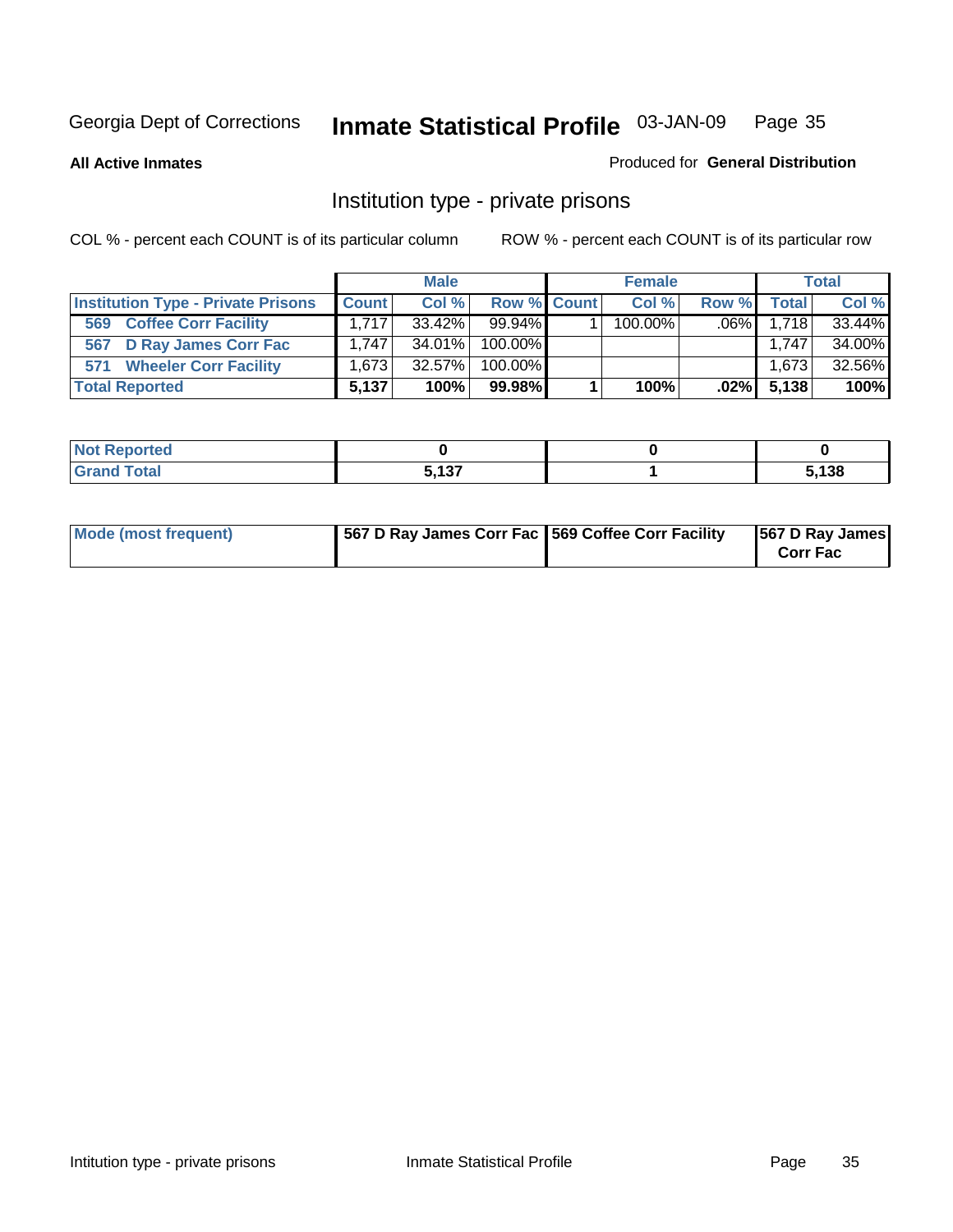**All Active Inmates**

```
Produced for General Distribution
```
# Institution type - prison annexes

|                                                | <b>Male</b> |            |              | <b>Female</b> |       |       | <b>Total</b> |
|------------------------------------------------|-------------|------------|--------------|---------------|-------|-------|--------------|
| <b>Institution Type - Prison Annexes Count</b> | Col %       | Row %      | <b>Count</b> | Col %         | Row % | Total | Col %        |
| 7541 Hancock Annex                             | $60.00\%$   | $100.00\%$ |              |               |       |       | 60.00%       |
| 7540 Hays Annex                                | $20.00\%$   | $100.00\%$ |              |               |       |       | 20.00%       |
| 7501 Ware Annex                                | $20.00\%$   | $100.00\%$ |              |               |       |       | 20.00%       |
| <b>Total Reported</b>                          | 100%        | 100%       |              |               | %     |       | 100%         |

| ____ |  |  |
|------|--|--|

| Mode (most frequent) | <b>7541 Hancock Annex</b> | <b>Null</b> | 7541 Hancock<br>Annex |
|----------------------|---------------------------|-------------|-----------------------|
|----------------------|---------------------------|-------------|-----------------------|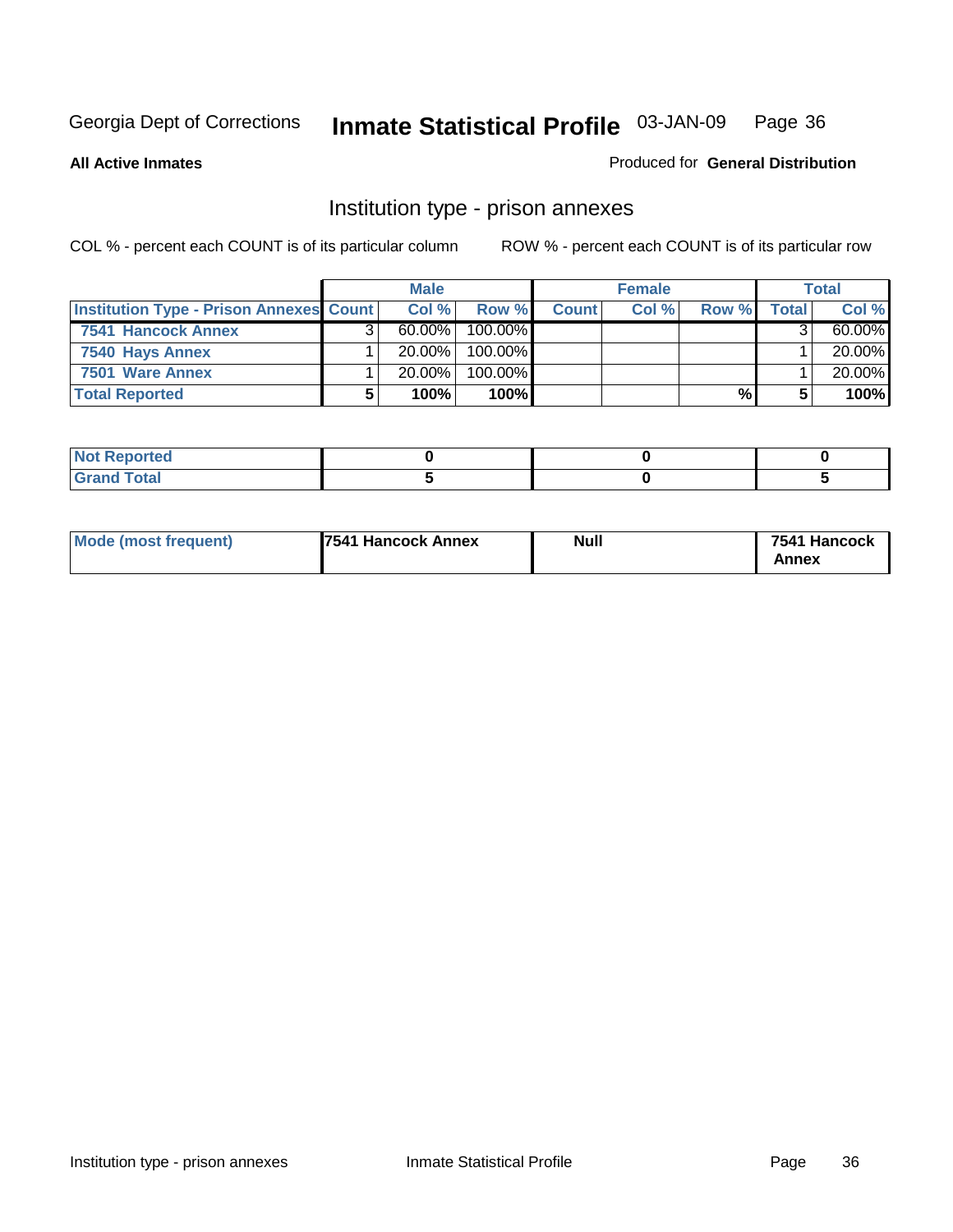**All Active Inmates**

Produced for **General Distribution**

### Institution type - pre-release centers

|                                                |     | <b>Male</b> |         |              | <b>Female</b> |         |              | <b>Total</b> |
|------------------------------------------------|-----|-------------|---------|--------------|---------------|---------|--------------|--------------|
| <b>Institution Type - Prison Annexes Count</b> |     | Col %       | Row %   | <b>Count</b> | Col %         | Row %   | <b>Total</b> | Col %        |
| 7507 Appling Pre-Release Ctr                   | 180 | 18.93%      | 100.00% |              |               |         | 180          | 15.96%       |
| 7521 Lamar Pre-Release Center                  | 194 | 20.40%      | 100.00% |              |               |         | 194          | 17.20%       |
| 7550 Long Pre-Release Center                   | 2   | .21%        | 100.00% |              |               |         |              | .18%         |
| 7543 Pelham Pre-Release                        | 9   | .95%        | 100.00% |              |               |         | 9            | $.80\%$      |
| <b>Center</b>                                  |     |             |         |              |               |         |              |              |
| 7546 Turner Pre-Release Center                 | 188 | 19.77%      | 100.00% |              |               |         | 188          | 16.67%       |
| 7538 W Central Pre-Release Ctr                 |     |             |         | 177          | 100.00%       | 100.00% | 177          | 15.69%       |
| 556 Western Pre-Release Cntr                   | 193 | 20.29%      | 100.00% |              |               |         | 193          | 17.11%       |
| 7572 Wilkes Pre-Release Center                 | 185 | 19.45%      | 100.00% |              |               |         | 185          | 16.40%       |
| <b>Total Reported</b>                          | 951 | 100%        | 84.31%  | 177          | 100%          | 15.69%  | 1,128        | 100%         |

| Reported     |     |       |
|--------------|-----|-------|
| <b>Total</b> | 951 | 1,128 |

| Mode (most frequent) | 7521 Lamar Pre-Release | 7538 W Central Pre-Release 7521 Lamar Pre- |                |
|----------------------|------------------------|--------------------------------------------|----------------|
|                      | Center                 | Ctr                                        | Release Center |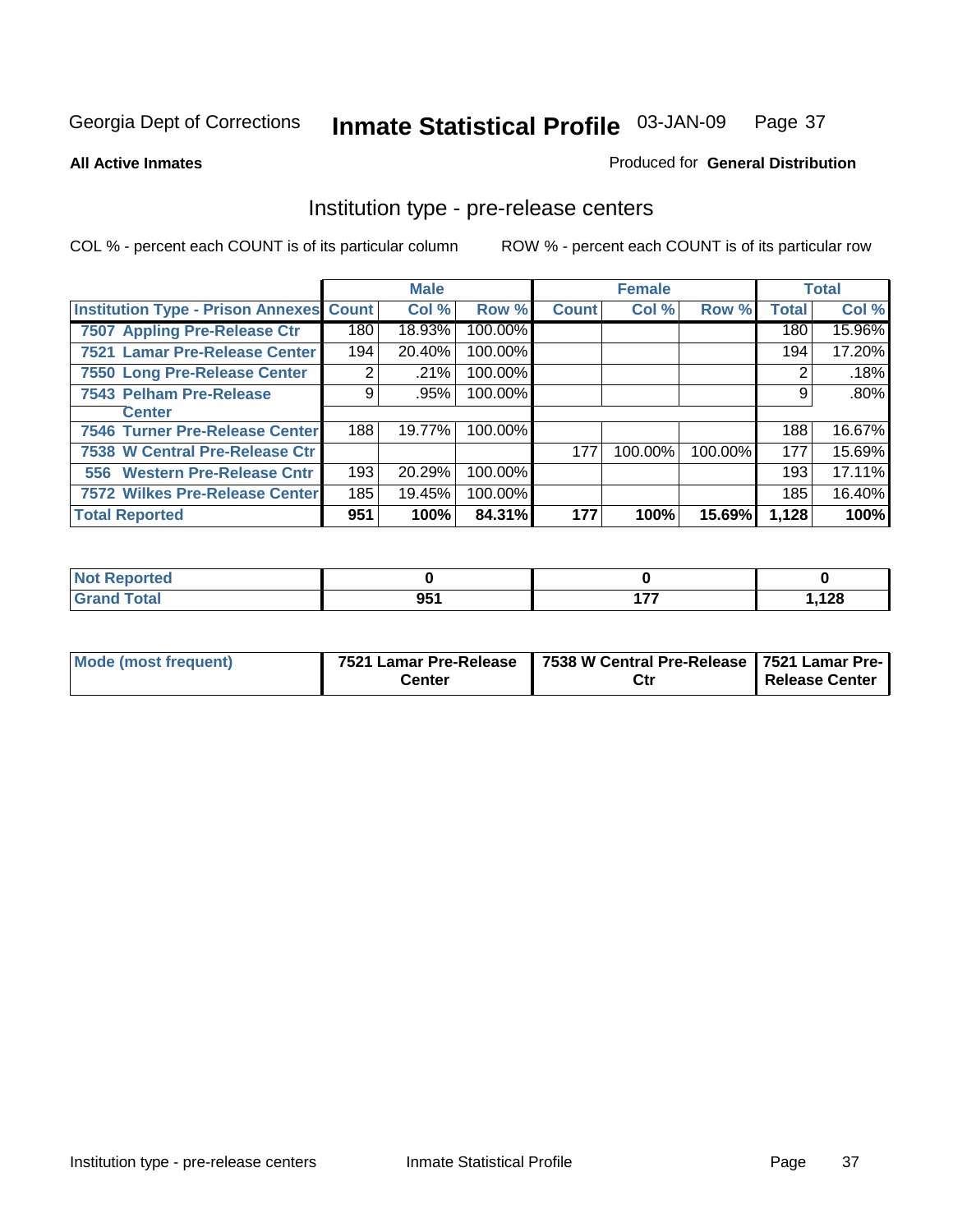**All Active Inmates**

### Produced for **General Distribution**

### Institution type - inmate boot camp

|                                      |              | <b>Male</b> |         |              | <b>Female</b> |       |       | Total   |
|--------------------------------------|--------------|-------------|---------|--------------|---------------|-------|-------|---------|
| <b>Institution Type - Boot Camps</b> | <b>Count</b> | Col %       | Row %   | <b>Count</b> | Col%          | Row % | Total | Col %   |
| 9534 Burruss Inm Boot Camp           | 1381         | 100.00%     | 100.00% |              |               |       | 138   | 100.00% |
| <b>Total Rported</b>                 | 138          | 100%        | 100%    |              |               | %⊾    | 138   | 100%    |

| <b>rted</b><br>$\sim$ |           |                   |
|-----------------------|-----------|-------------------|
| $\sim$<br>$-0.01$     | 138<br>__ | 120<br>סט ו<br>__ |

| Mode (most frequent) | 9534 Burruss Inm Boot | <b>Null</b> | 9534 Burruss Inm |
|----------------------|-----------------------|-------------|------------------|
|                      | Camp                  |             | <b>Boot Camp</b> |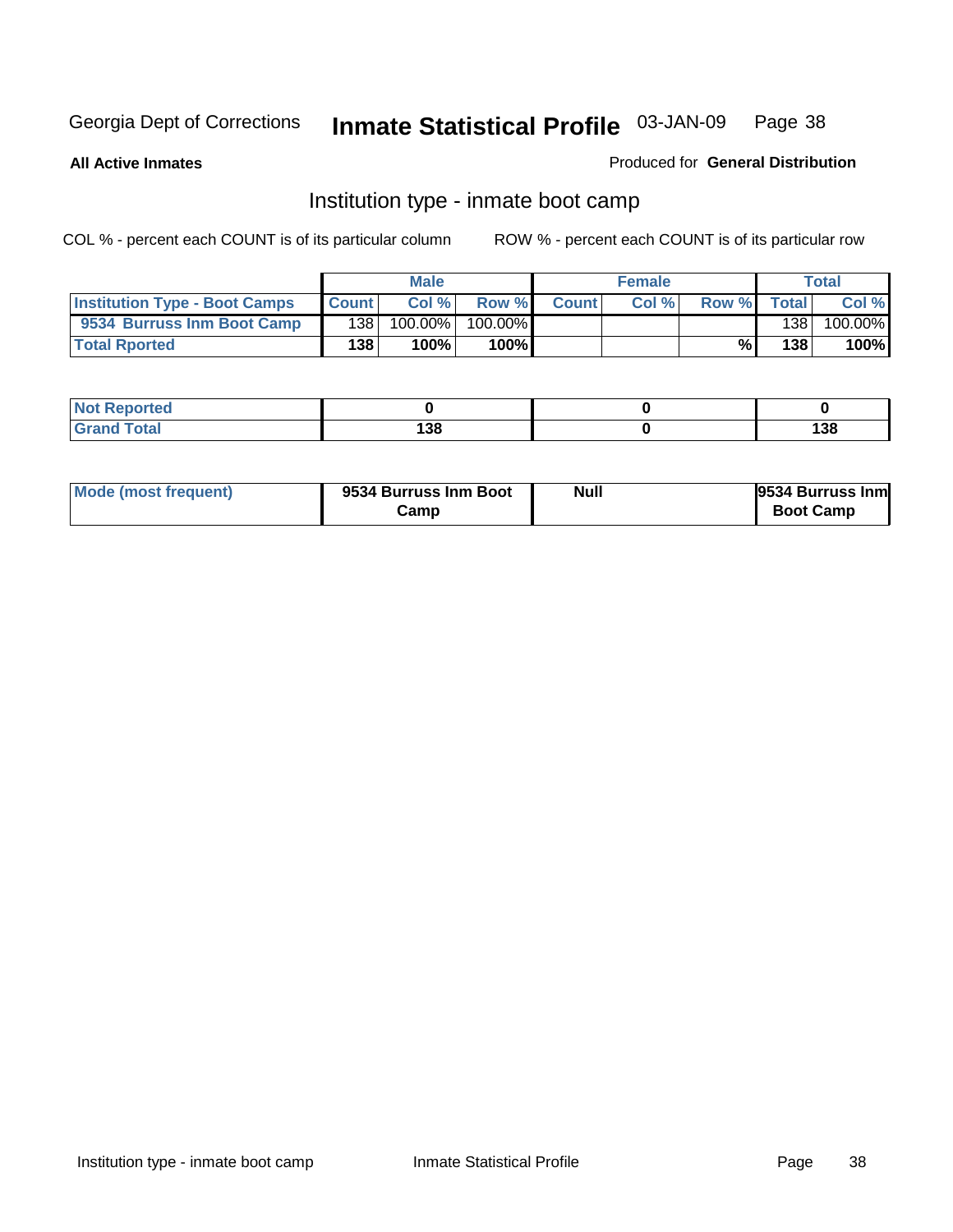#### **All Active Inmates**

#### Produced for **General Distribution**

# Number of disciplinary reports

|                                       |              | <b>Male</b> |        |              | <b>Female</b> |          |              | <b>Total</b> |
|---------------------------------------|--------------|-------------|--------|--------------|---------------|----------|--------------|--------------|
| <b>Number of Disciplinary Reports</b> | <b>Count</b> | Col %       | Row %  | <b>Count</b> | Col %         | Row %    | <b>Total</b> | Col %        |
|                                       | 20,794       | 42.41%      | 90.10% | 2,285        | 61.89%        | $9.90\%$ | 23,079       | 43.78%       |
|                                       | 6,945        | 14.17%      | 92.82% | 537          | 14.54%        | 7.18%    | 7,482        | 14.19%       |
| 2                                     | 3,999        | 8.16%       | 94.88% | 216          | 5.85%         | 5.12%    | 4,215        | 8.00%        |
| 3                                     | 2,604        | 5.31%       | 94.90% | 140          | 3.79%         | 5.10%    | 2,744        | 5.20%        |
|                                       | .989         | 4.06%       | 96.27% | 77           | 2.09%         | $3.73\%$ | 2,066        | 3.92%        |
| 5                                     | ,565         | 3.19%       | 96.07% | 64           | 1.73%         | 3.93%    | 1,629        | 3.09%        |
| <b>More Than 5</b>                    | 11,131       | 22.70%      | 96.76% | 373          | 10.10%        | $3.24\%$ | 11,504       | 21.82%       |
| <b>Total Reported</b>                 | 49,027       | 100%        | 93.00% | 3,692        | 100%          | 7.00%    | 52,719       | 100%         |

| $\sim$ 10 | <b>AQ 027</b> | 3,692 | 740 |
|-----------|---------------|-------|-----|
| _____     |               |       | י   |

| Mean (average)       | 511 | 2.23 | 4.91 |
|----------------------|-----|------|------|
| Median (middle)      |     |      |      |
| Mode (most frequent) |     |      |      |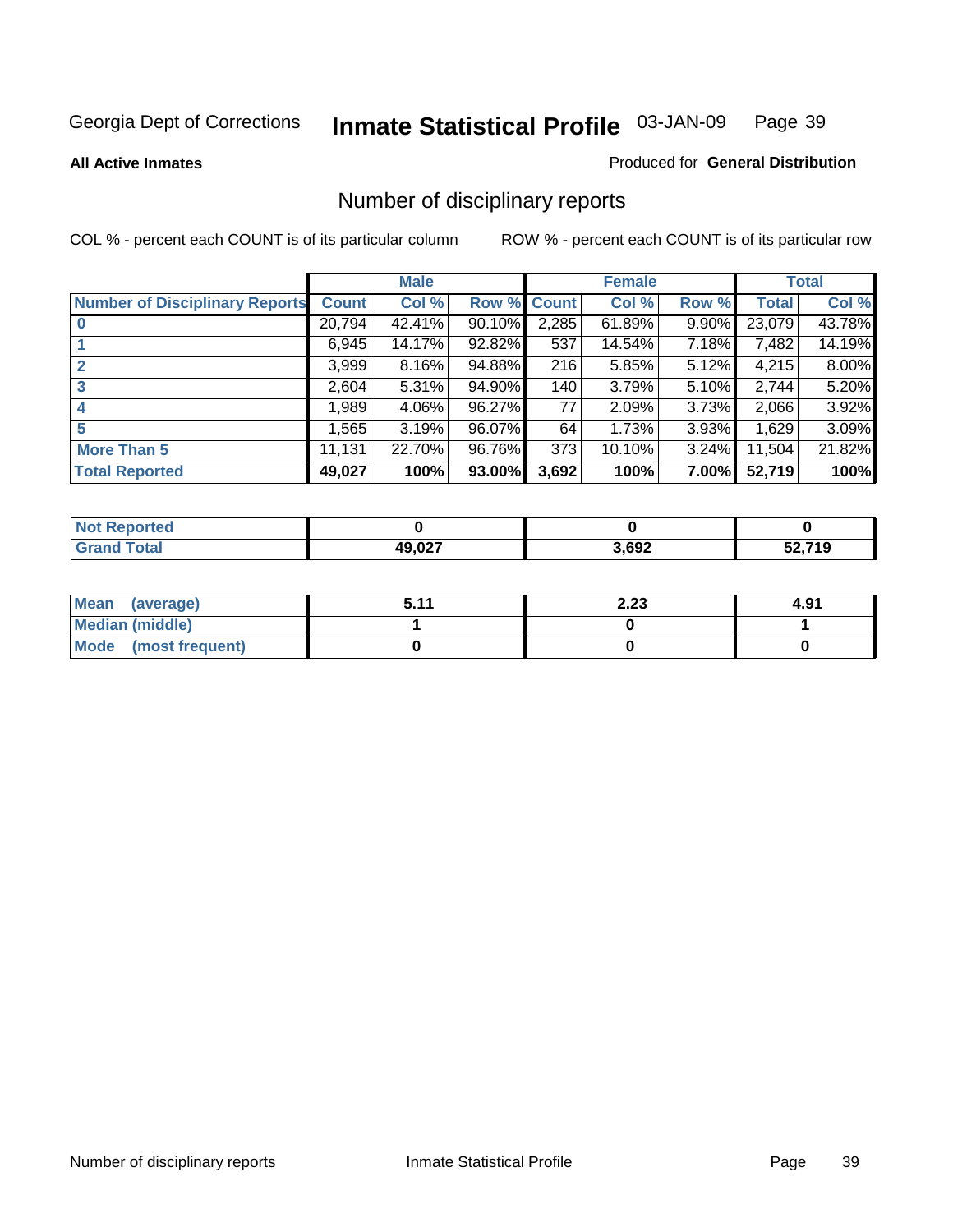**All Active Inmates**

#### Produced for **General Distribution**

### Number of transfers

|                            |         | <b>Male</b> |                    |       | <b>Female</b> |          |              | <b>Total</b> |
|----------------------------|---------|-------------|--------------------|-------|---------------|----------|--------------|--------------|
| <b>Number of Transfers</b> | Count l | Col %       | <b>Row % Count</b> |       | Col %         | Row %    | <b>Total</b> | Col %        |
|                            | 3,222   | 6.57%       | 87.51%             | 460   | 12.46%        | 12.49%   | 3,682        | 6.98%        |
|                            | 16,962  | 34.60%      | 89.43%             | 2,005 | 54.31%        | 10.57%   | 18,967       | 35.98%       |
|                            | 10,619  | 21.66%      | 93.78%             | 704   | 19.07%        | 6.22%    | 11,323       | 21.48%       |
| 3                          | 6,712   | 13.69%      | 95.37%             | 326   | 8.83%         | 4.63%    | 7,038        | 13.35%       |
|                            | 3,943   | 8.04%       | 97.57%             | 98    | 2.65%         | $2.43\%$ | 4,041        | 7.67%        |
| 5                          | 2,485   | 5.07%       | 98.14%             | 47    | 1.27%         | 1.86%    | 2,532        | 4.80%        |
| <b>More Than 5</b>         | 5,084   | 10.37%      | 98.99%             | 52    | 1.41%         | $1.01\%$ | 5,136        | 9.74%        |
| <b>Total Reported</b>      | 49,027  | 100%        | 93.00%             | 3,692 | 100%          | 7.00%    | 52,719       | 100%         |

| N         |       |       |        |
|-----------|-------|-------|--------|
| $\sim$ 10 | 10.02 | 3,692 | につ フィハ |
| ______    | __    |       | . .    |

| Mean (average)       | 2.65 | l .47 | 2.57 |
|----------------------|------|-------|------|
| Median (middle)      |      |       |      |
| Mode (most frequent) |      |       |      |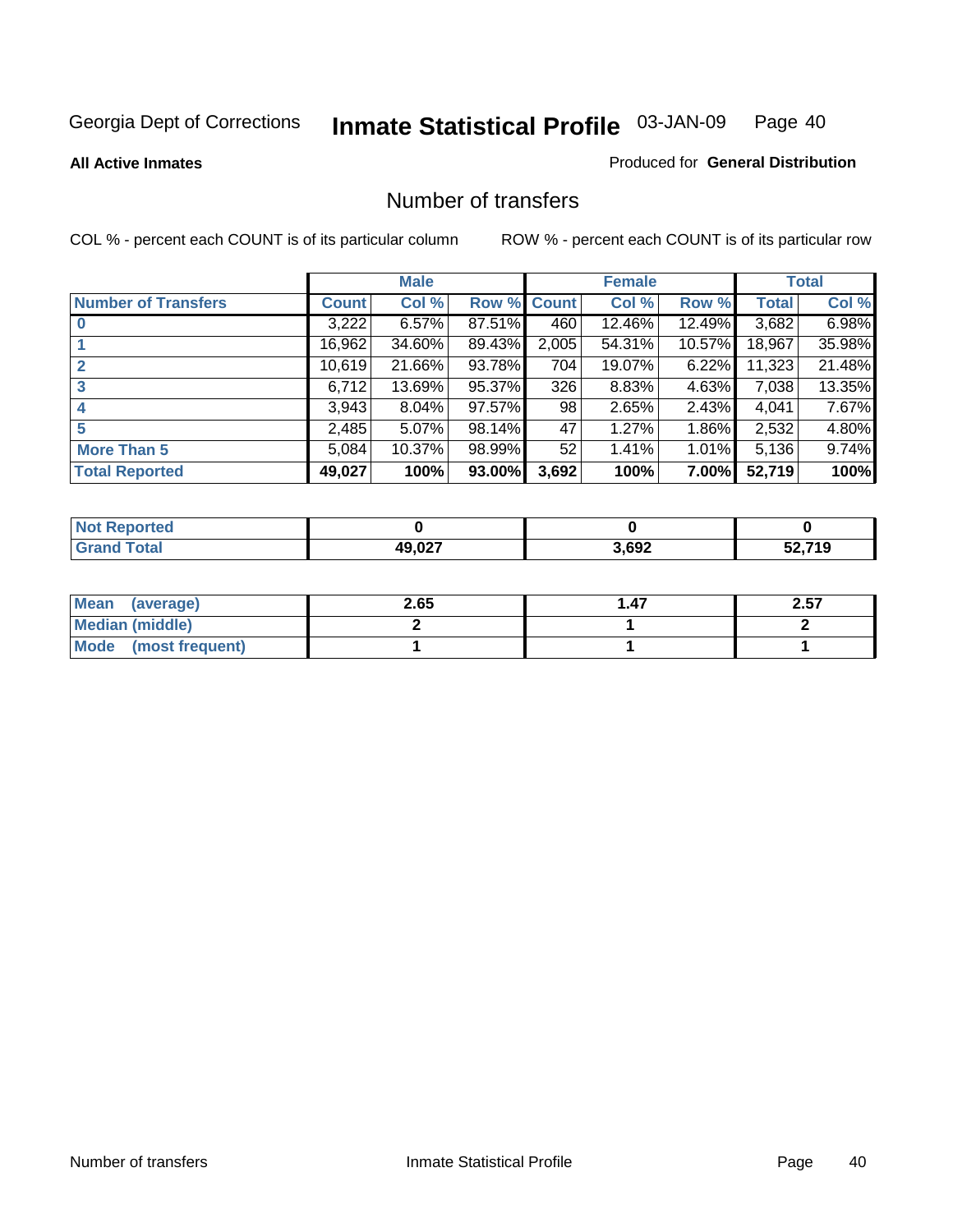**All Active Inmates**

### Produced for **General Distribution**

# Number of escapes

|                          |         | <b>Male</b> |                    |       | <b>Female</b> |          |        | <b>Total</b> |
|--------------------------|---------|-------------|--------------------|-------|---------------|----------|--------|--------------|
| <b>Number of Escapes</b> | Count l | Col %       | <b>Row % Count</b> |       | Col %         | Row %    | Total  | Col %        |
|                          | 48,709  | $99.35\%$   | 92.97%             | 3,685 | 99.81%        | $7.03\%$ | 52,394 | 99.38%       |
|                          | 299     | 0.61%       | 97.71%             |       | 0.19%         | 2.29%    | 306    | 0.58%        |
|                          | 13      | 0.03%       | 100.00%            |       |               |          | 13     | 0.02%        |
|                          | 5.      | 0.01%       | 100.00%            |       |               |          | 5      | 0.01%        |
|                          |         | 0.01%       | 100.00%            |       |               |          |        | 0.01%        |
| <b>Total Reported</b>    | 49,027  | 100%        | 93.00%             | 3,692 | 100%          | $7.00\%$ | 52,719 | 100%         |

| тео      |                          |       |        |
|----------|--------------------------|-------|--------|
| $T0$ tol | 10 N 27<br>$\sim$ $\sim$ | 3,692 | 52,719 |

| Mean (average)       |  | ו ש. |
|----------------------|--|------|
| Median (middle)      |  |      |
| Mode (most frequent) |  |      |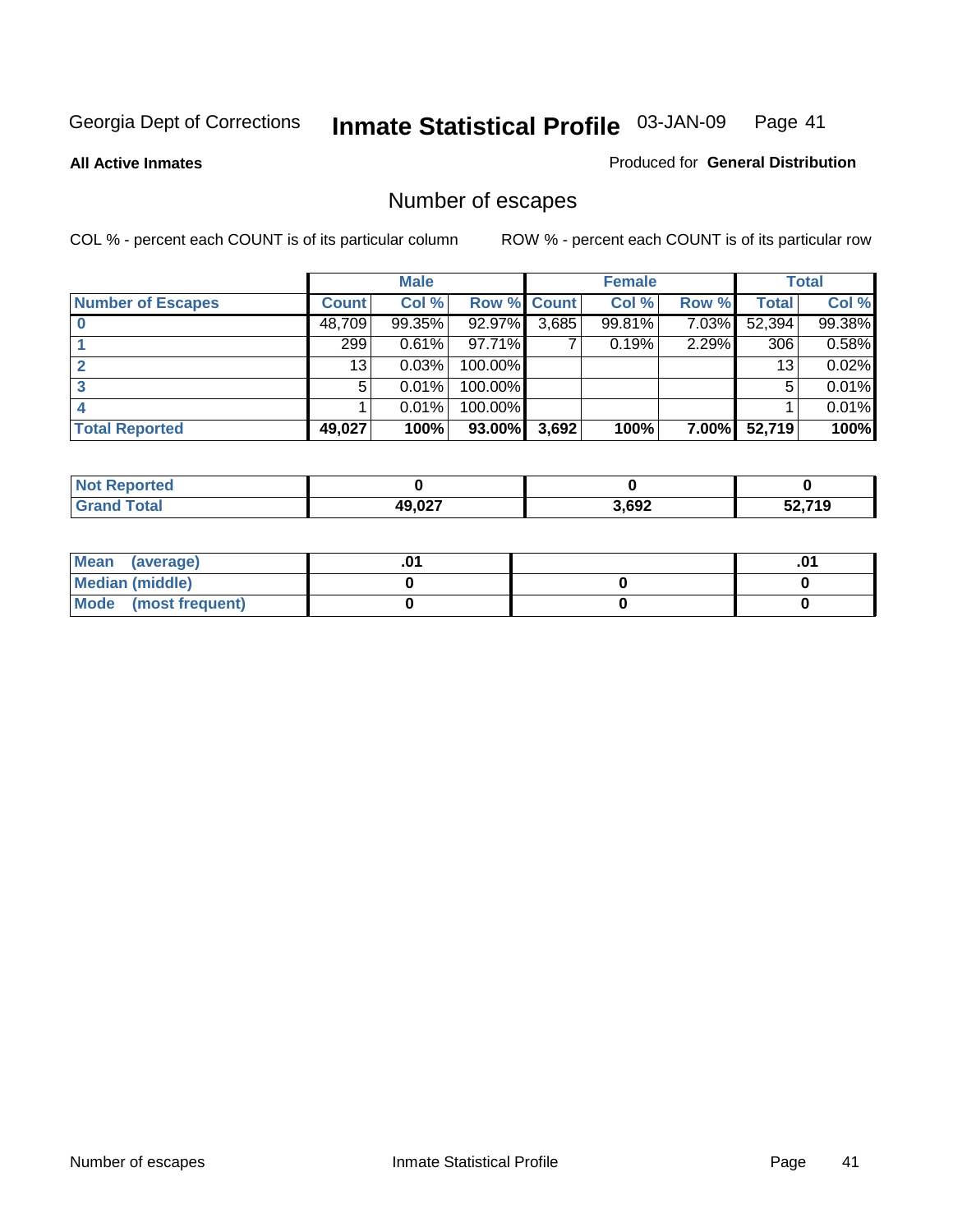**All Active Inmates**

#### Produced for **General Distribution**

# Probable future release type of still active inmates

|                                         |              | <b>Male</b> |                    |              | <b>Female</b> |          | <b>Total</b> |        |
|-----------------------------------------|--------------|-------------|--------------------|--------------|---------------|----------|--------------|--------|
| <b>Probable Future Release Type</b>     | <b>Count</b> | Col %       | <b>Row % Count</b> |              | Col %         | Row %    | <b>Total</b> | Col %  |
| <b>Paroled with probation to follow</b> | 7,609        | 15.53%      | 92.51%             | 616          | 16.70%        | 7.49%    | 8,225        | 15.61% |
| Paroled w/o probation to follow         | 7,348        | 15.00%      | 93.76%             | 489          | 13.26%        | $6.24\%$ | 7,837        | 14.88% |
| <b>Maxout with probation to follow</b>  | 14,055       | 28.69%      | 92.34% 1.166       |              | 31.62%        | 7.66%    | 15,221       | 28.89% |
| <b>Maxout w/o probation to follow</b>   | 13,066       | 26.67%      | 92.11% 1.119       |              | 30.34%        | 7.89%    | 14,185       | 26.93% |
| Life, LWOP or death sentence            | 6,912        | 14.11%      | 95.87%             | 298          | 8.08%         | $4.13\%$ | 7,210        | 13.69% |
| <b>Total Reported</b>                   | 48,990       | 100%        |                    | $93\%$ 3,688 | 100%          | 7%       | 52,678       | 100%   |

| Released               |        |       |        |
|------------------------|--------|-------|--------|
| <b>Total</b><br>. Grar | 48,990 | 3.688 | 52,678 |

| Mode (most frequent) | Maxout with PROB follow Maxout with PROB follow Maxout with PROB |        |
|----------------------|------------------------------------------------------------------|--------|
|                      |                                                                  | follow |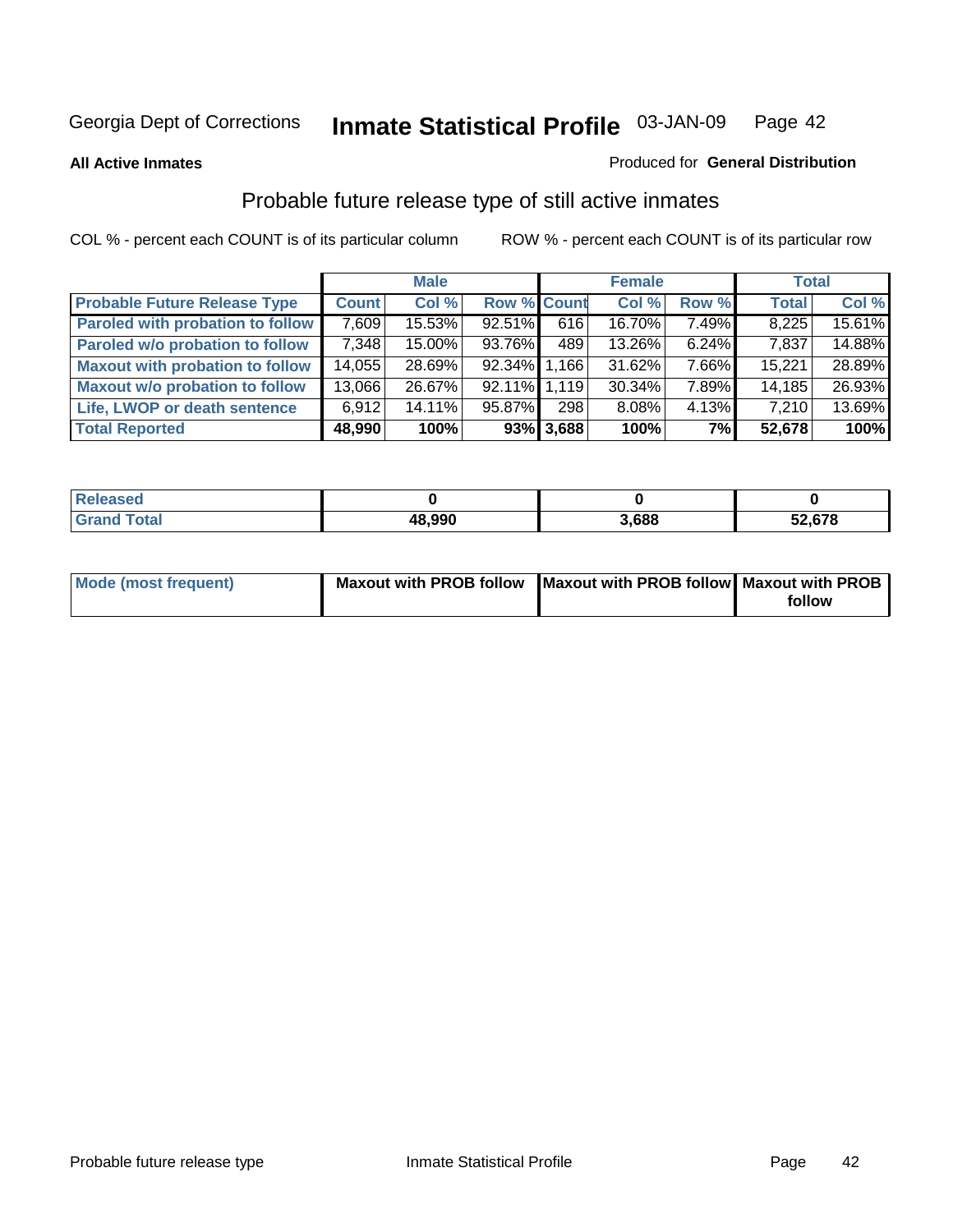**All Active Inmates**

#### Produced for **General Distribution**

### Actual release type

|                            |              | <b>Male</b> |                    | <b>Female</b> |       |              | <b>Total</b> |
|----------------------------|--------------|-------------|--------------------|---------------|-------|--------------|--------------|
| <b>Actual Release Type</b> | <b>Count</b> | Col %       | <b>Row % Count</b> | Col %1        | Row % | <b>Total</b> | Col %        |
| <b>Total Reported</b>      |              | $\%$        | %                  | %             | %     |              | %            |

| <b>Still Active</b> | 49,027 | 3,692 | 52,719 |
|---------------------|--------|-------|--------|
| <b>Not Reported</b> |        |       |        |
| <b>Grand Total</b>  | 49,027 | 3,692 | 52,719 |

| M<br>_____<br>_____ | NI | Null | $\cdots$ |
|---------------------|----|------|----------|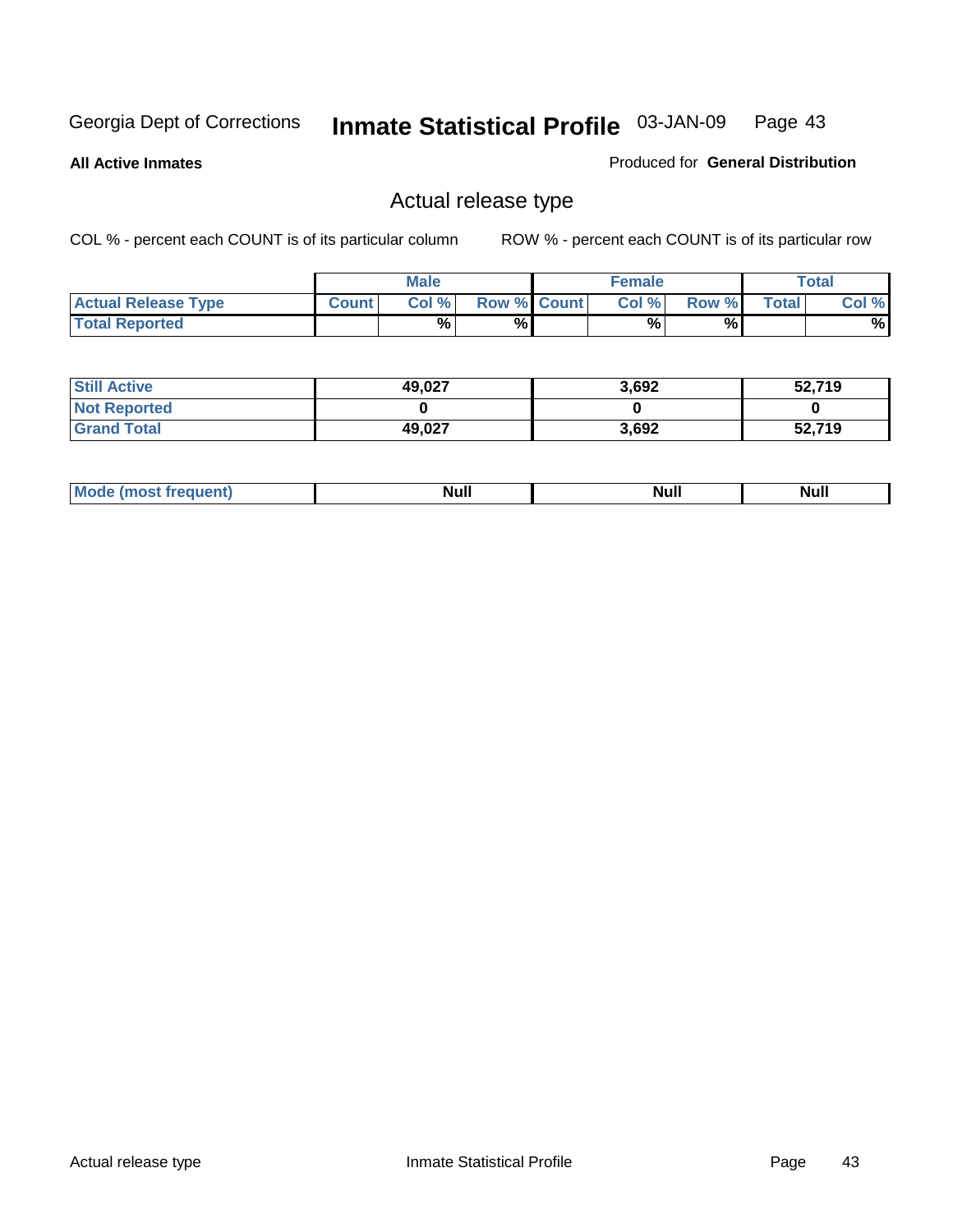### **All Active Inmates**

### Produced for **General Distribution**

### Time served in current (or last) institution

|                            |              | <b>Male</b> |        |              | <b>Female</b> |        |        | <b>Total</b> |
|----------------------------|--------------|-------------|--------|--------------|---------------|--------|--------|--------------|
| <b>Time In Institution</b> | <b>Count</b> | Col %       | Row %  | <b>Count</b> | Col %         | Row %  | Total  | Col %        |
| 0 to 3 months              | 13,221       | 26.97%      | 93.43% | 930          | 25.19%        | 6.57%  | 14,151 | 26.84%       |
| 3.01 to 6 months           | 8,297        | 16.92%      | 91.68% | 753          | 20.40%        | 8.32%  | 9,050  | 17.17%       |
| 6.01 to 9 months           | 5,226        | 10.66%      | 88.67% | 668          | 18.09%        | 11.33% | 5,894  | 11.18%       |
| 9.01 to 12 months          | 4,495        | 9.17%       | 93.92% | 291          | 7.88%         | 6.08%  | 4,786  | 9.08%        |
| 12.01 to 18 months         | 4,823        | 9.84%       | 94.05% | 305          | 8.26%         | 5.95%  | 5,128  | 9.73%        |
| <b>18.01 to 24 months</b>  | 3,157        | 6.44%       | 94.75% | 175          | 4.74%         | 5.25%  | 3,332  | 6.32%        |
| 2.01 to 3 years            | 3,273        | 6.68%       | 94.21% | 201          | 5.44%         | 5.79%  | 3,474  | 6.59%        |
| 3.01 to 4 years            | 2,019        | 4.12%       | 91.03% | 199          | 5.39%         | 8.97%  | 2,218  | 4.21%        |
| 4.01 to 5 years            | 1,188        | 2.42%       | 96.04% | 49           | 1.33%         | 3.96%  | 1,237  | 2.35%        |
| 5.01 to 6 years            | 799          | 1.63%       | 97.56% | 20           | 0.54%         | 2.44%  | 819    | 1.55%        |
| $6.01$ to 7 years          | 657          | 1.34%       | 96.90% | 21           | 0.57%         | 3.10%  | 678    | 1.29%        |
| 7.01 to 8 years            | 490          | 1.00%       | 96.84% | 16           | 0.43%         | 3.16%  | 506    | 0.96%        |
| 8.01 to 9 years            | 318          | 0.65%       | 93.81% | 21           | 0.57%         | 6.19%  | 339    | 0.64%        |
| 9.01 to 10 years           | 316          | 0.64%       | 96.64% | 11           | 0.30%         | 3.36%  | 327    | 0.62%        |
| Over 10 years              | 748          | 1.53%       | 95.90% | 32           | 0.87%         | 4.10%  | 780    | 1.48%        |
| <b>Total Reported</b>      | 49,027       | 100%        | 93.00% | 3,692        | 100%          | 7.00%  | 52,719 | 100.0%       |

| <b>Not R</b><br>Reported |        |                   |             |
|--------------------------|--------|-------------------|-------------|
| `otal                    | 49,027 | 3.69 <sup>o</sup> | 30 74 A<br> |

| <b>Mean</b><br>(average) | 17 months | 14 months           | 17 months |
|--------------------------|-----------|---------------------|-----------|
| Median (middle)          | 8 months  | <sup>7</sup> months | 8 months  |
| Mode<br>(most frequent)  | 0 months  | 1 months            | months    |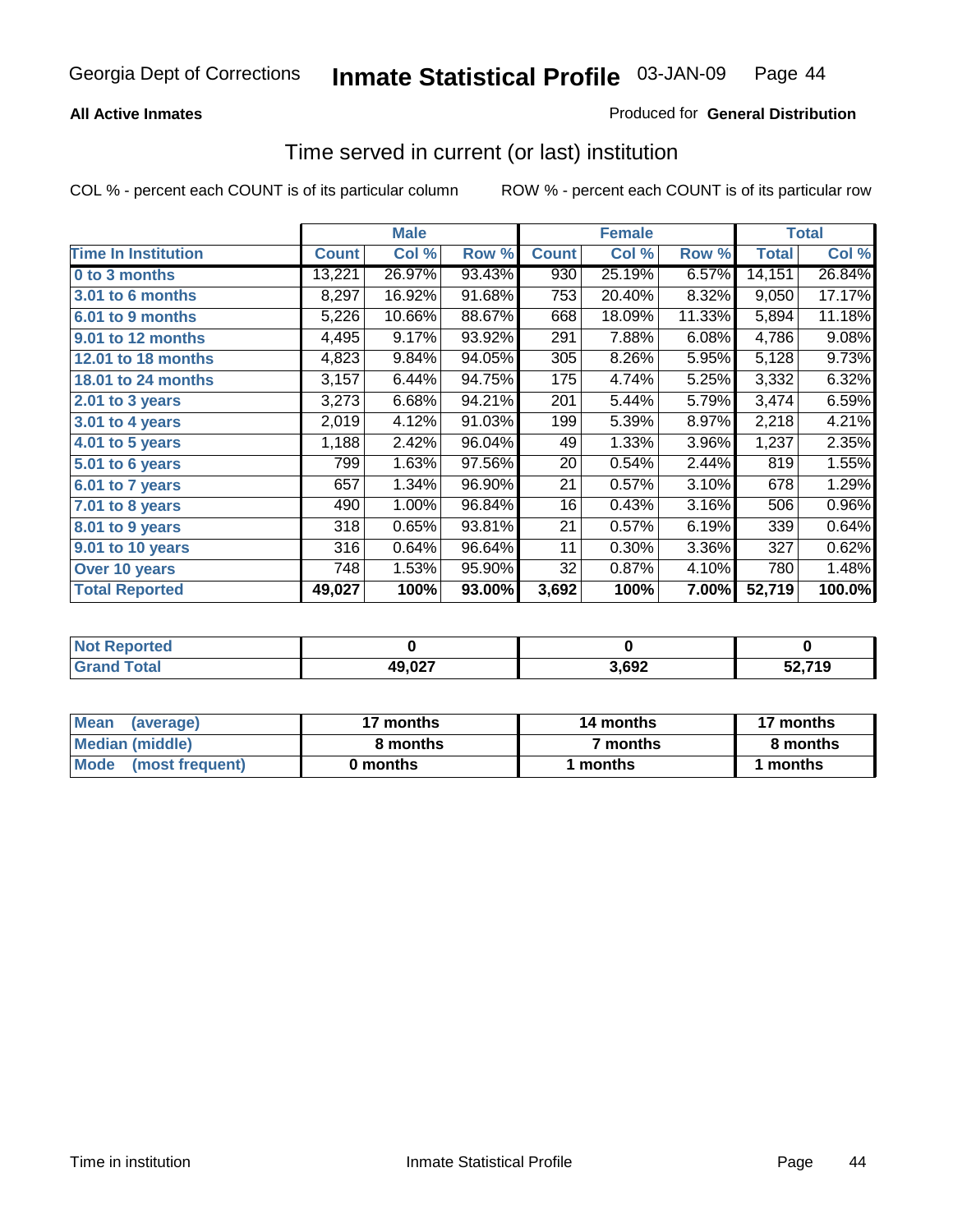**All Active Inmates**

#### Produced for **General Distribution**

### Highest grade level attained

|                              |                 | <b>Male</b> |         |                  | <b>Female</b> |        |                 | <b>Total</b> |
|------------------------------|-----------------|-------------|---------|------------------|---------------|--------|-----------------|--------------|
| <b>Grade Level</b>           | <b>Count</b>    | Col %       | Row %   | <b>Count</b>     | Col %         | Row %  | <b>Total</b>    | Col %        |
| No school at all             | 45              | 0.10%       | 93.75%  | $\overline{3}$   | 0.09%         | 6.25%  | 48              | 0.09%        |
| Grade 1                      | 44              | 0.09%       | 100.00% |                  |               |        | $\overline{44}$ | 0.09%        |
| <b>Grade 2</b>               | 60              | 0.13%       | 95.24%  | 3                | 0.09%         | 4.76%  | 63              | 0.12%        |
| <b>Grade 3</b>               | 137             | 0.29%       | 97.16%  | 4                | 0.12%         | 2.84%  | 141             | 0.28%        |
| Grade 4                      | 134             | 0.28%       | 95.71%  | $\overline{6}$   | 0.17%         | 4.29%  | 140             | 0.28%        |
| Grade 5                      | 220             | 0.46%       | 96.49%  | $\overline{8}$   | 0.23%         | 3.51%  | 228             | 0.45%        |
| Grade 6                      | 826             | 1.74%       | 95.16%  | 42               | 1.21%         | 4.84%  | 868             | 1.71%        |
| <b>Grade 7</b>               | 1,191           | 2.51%       | 93.27%  | 86               | 2.48%         | 6.73%  | 1,277           | 2.51%        |
| <b>Grade 8</b>               | 4,558           | 9.62%       | 93.48%  | $\overline{318}$ | 9.17%         | 6.52%  | 4,876           | 9.59%        |
| Grade 9                      | 7,490           | 15.82%      | 94.26%  | 456              | 13.15%        | 5.74%  | 7,946           | 15.63%       |
| Grade 10                     | 10,021          | 21.16%      | 94.61%  | 571              | 16.46%        | 5.39%  | 10,592          | 20.84%       |
| Grade 11                     | 8,832           | 18.65%      | 94.41%  | 523              | 15.08%        | 5.59%  | 9,355           | 18.41%       |
| <b>Grade 12 or GED</b>       | 8,280           | 17.48%      | 93.42%  | 583              | 16.81%        | 6.58%  | 8,863           | 17.44%       |
| <b>Some tech school</b>      | 651             | 1.37%       | 84.00%  | 124              | 3.58%         | 16.00% | 775             | 1.52%        |
| <b>Completed tech school</b> | 1,041           | 2.20%       | 83.88%  | 200              | 5.77%         | 16.12% | 1,241           | 2.44%        |
| College, 1 year              | 1,164           | 2.46%       | 90.37%  | 124              | 3.58%         | 9.63%  | 1,288           | 2.53%        |
| College, 2 year              | 1,543           | 3.26%       | 87.22%  | 226              | 6.52%         | 12.78% | 1,769           | 3.48%        |
| College, 3 year              | 422             | 0.89%       | 86.30%  | 67               | 1.93%         | 13.70% | 489             | 0.96%        |
| <b>Bachelor's degree</b>     | 555             | 1.17%       | 84.60%  | 101              | 2.91%         | 15.40% | 656             | 1.29%        |
| <b>Master's degree</b>       | 91              | 0.19%       | 85.05%  | 16               | 0.46%         | 14.95% | 107             | 0.21%        |
| Ph.D. degree                 | $\overline{27}$ | 0.06%       | 87.10%  | 4                | 0.12%         | 12.90% | 31              | $0.06\%$     |
| Law degree                   | 14              | 0.03%       | 82.35%  | $\overline{3}$   | 0.09%         | 17.65% | $\overline{17}$ | 0.03%        |
| <b>Some medical school</b>   | $\overline{2}$  | 0.01%       | 100.00% |                  |               |        | $\overline{2}$  | 0.01%        |
| <b>Medical degree</b>        | $\overline{10}$ | 0.02%       | 100.00% |                  |               |        | 10              | 0.02%        |
| <b>Total Reported</b>        | 47,358          | 100%        | 93.18%  | 3,468            | 100.0%        | 6.82%  | 50,826          | 100%         |

| .669   | ົ<br>44 | .893     |
|--------|---------|----------|
| 10.027 | 3,692   | 740<br>Ð |

| <b>Mean</b><br>(average)       | 10.43    | 11.04           | 10.47    |
|--------------------------------|----------|-----------------|----------|
| Median (middle)                | Grade 10 | Grade 11        | Grade 10 |
| <b>Mode</b><br>(most frequent) | Grade 10 | Grade 12 or GED | Grade 10 |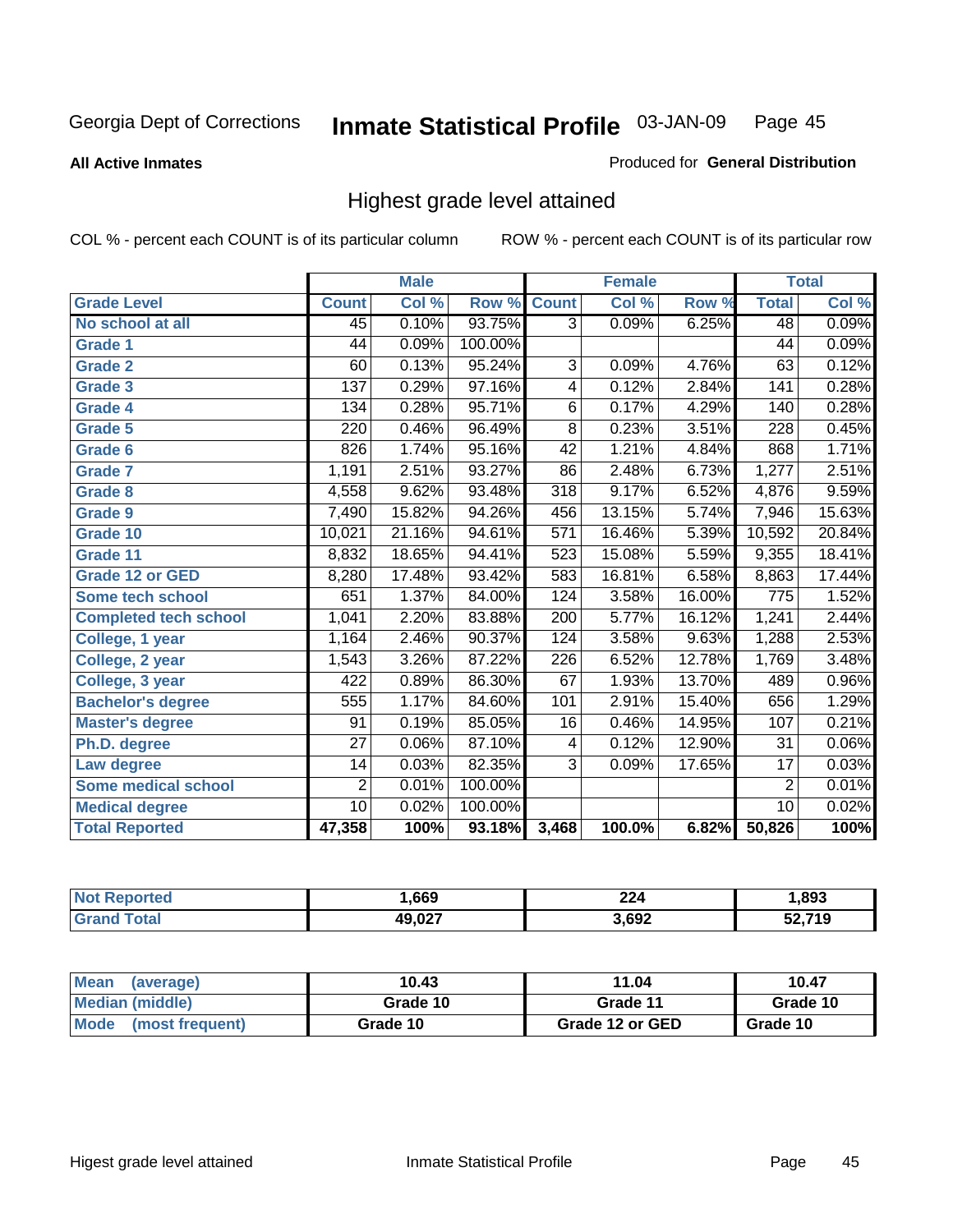Produced for **General Distribution**

#### **All Active Inmates**

### Culture fair IQ scores

|                       |              | <b>Male</b> |        |              | <b>Female</b> |        |              | <b>Total</b> |
|-----------------------|--------------|-------------|--------|--------------|---------------|--------|--------------|--------------|
| <b>IQ Scores</b>      | <b>Count</b> | Col %       | Row %  | <b>Count</b> | Col %         | Row %  | <b>Total</b> | Col %        |
| $60 - 69$             | 1,299        | 2.87%       | 95.66% | 59           | 2.36%         | 4.34%  | 1,358        | 2.84%        |
| $70 - 79$             | 3,569        | 7.89%       | 94.67% | 201          | 8.02%         | 5.33%  | 3,770        | 7.89%        |
| $80 - 89$             | 6,748        | 14.91%      | 91.71% | 610          | 24.35%        | 8.29%  | 7,358        | 15.40%       |
| $90 - 99$             | 11,529       | 25.47%      | 92.88% | 884          | 35.29%        | 7.12%  | 12,413       | 25.99%       |
| $100 - 109$           | 12,119       | 26.77%      | 97.05% | 368          | 14.69%        | 2.95%  | 12,487       | 26.14%       |
| $110 - 119$           | 8,086        | 17.86%      | 97.67% | 193          | 7.70%         | 2.33%  | 8,279        | 17.33%       |
| $120 - 129$           | 1,819        | 4.02%       | 94.59% | 104          | 4.15%         | 5.41%  | 1,923        | 4.03%        |
| $130 - 139$           | 73           | 0.16%       | 56.15% | 57           | 2.28%         | 43.85% | 130          | 0.27%        |
| 140 & Up              | 21           | 0.05%       | 42.00% | 29           | 1.16%         | 58.00% | 50           | 0.10%        |
| <b>Total Reported</b> | 45,263       | 100%        | 94.76% | 2,505        | 100%          | 5.24%  | 47,768       | 100%         |

| <b>Not Reported</b>  | 3,205  | 962   | 4,167  |
|----------------------|--------|-------|--------|
| Not Valid (under 60) | 559    | 225   | 784    |
| <b>Grand Total</b>   | 49,027 | 3,692 | 52,719 |

| <b>Mean</b><br>(average) | 98  | 96 | 98 |
|--------------------------|-----|----|----|
| <b>Median (middle)</b>   | 99  | 94 | 99 |
| Mode (most frequent)     | 103 | 94 | 99 |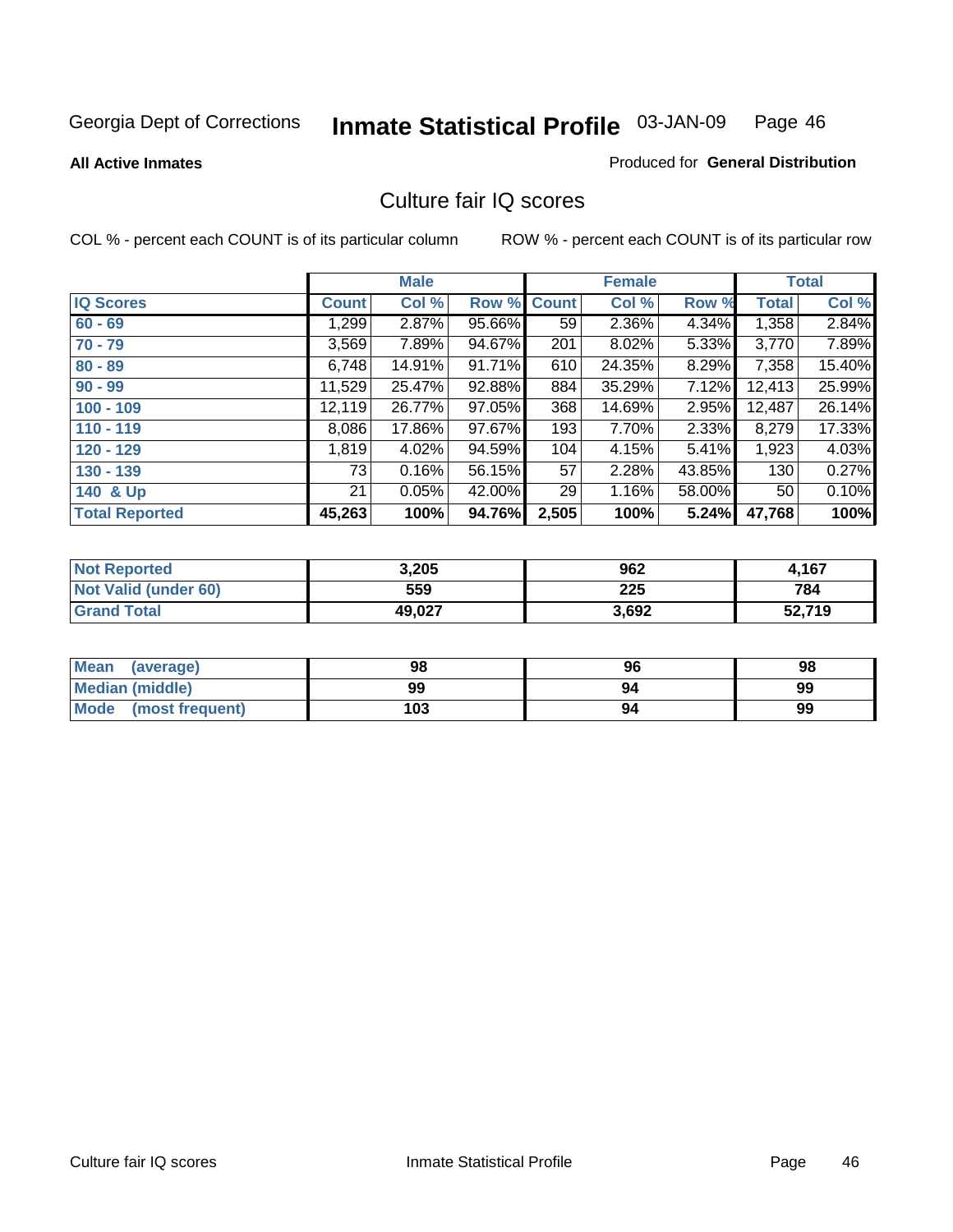#### **All Active Inmates**

### Produced for **General Distribution**

# Wide Range Achievement Test (WRAT) reading score

|                           |              | <b>Male</b> |        |                  | <b>Female</b> |        |              | <b>Total</b> |
|---------------------------|--------------|-------------|--------|------------------|---------------|--------|--------------|--------------|
| <b>WRAT Reading Score</b> | <b>Count</b> | Col %       | Row %  | <b>Count</b>     | Col %         | Row %  | <b>Total</b> | Col %        |
| 0.1 to 0.9                | 845          | 1.84%       | 98.37% | 14               | 0.51%         | 1.63%  | 859          | 1.77%        |
| 1.0 to 1.9                | 1,162        | 2.53%       | 97.16% | 34               | 1.24%         | 2.84%  | 1,196        | 2.46%        |
| 2.0 to 2.9                | 2,193        | 4.78%       | 96.65% | 76               | 2.76%         | 3.35%  | 2,269        | 4.67%        |
| 3.0 to 3.9                | 3,502        | 7.63%       | 95.89% | 150              | 5.45%         | 4.11%  | 3,652        | 7.51%        |
| 4.0 to 4.9                | 4,339        | 9.46%       | 95.76% | 192              | 6.98%         | 4.24%  | 4,531        | 9.32%        |
| 5.0 to 5.9                | 3,775        | 8.23%       | 95.30% | 186              | 6.76%         | 4.70%  | 3,961        | 8.15%        |
| 6.0 to 6.9                | 3,975        | 8.67%       | 94.55% | $\overline{2}29$ | 8.33%         | 5.45%  | 4,204        | 8.65%        |
| 7.0 to 7.9                | 1,979        | 4.31%       | 94.10% | 124              | 4.51%         | 5.90%  | 2,103        | 4.33%        |
| 8.0 to 8.9                | 4,086        | 8.91%       | 95.07% | 212              | 7.71%         | 4.93%  | 4,298        | 8.84%        |
| 9.0 to 9.9                | 3,564        | 7.77%       | 96.19% | 141              | 5.13%         | 3.81%  | 3,705        | 7.62%        |
| 10.0 to 10.9              | 2,392        | 5.21%       | 93.47% | 167              | 6.07%         | 6.53%  | 2,559        | 5.26%        |
| 11.0 to 11.9              | 2,591        | 5.65%       | 91.91% | 228              | 8.29%         | 8.09%  | 2,819        | 5.80%        |
| 12.0 to 12.9              | 8,395        | 18.30%      | 93.27% | 606              | 22.04%        | 6.73%  | 9,001        | 18.51%       |
| 13                        | 3,072        | 6.70%       | 88.71% | 391              | 14.22%        | 11.29% | 3,463        | 7.12%        |
| <b>Total Reported</b>     | 45,870       | 100%        | 94.34% | 2,750            | 100%          | 5.66%  | 48,620       | 100.0%       |

| NO | <b>157</b><br>.   | 942   | .099   |
|----|-------------------|-------|--------|
|    | 49 N 27<br>49.VZ. | 3,692 | 52,719 |

| <b>Mean</b><br>(average) | 8.05       | 9.20 | 0.11<br>O.11 |
|--------------------------|------------|------|--------------|
| <b>Median (middle)</b>   | י ה<br>0.Z | 10.2 | O.A          |
| Mode<br>(most frequent)  | 12.8       | . .  | 12.8         |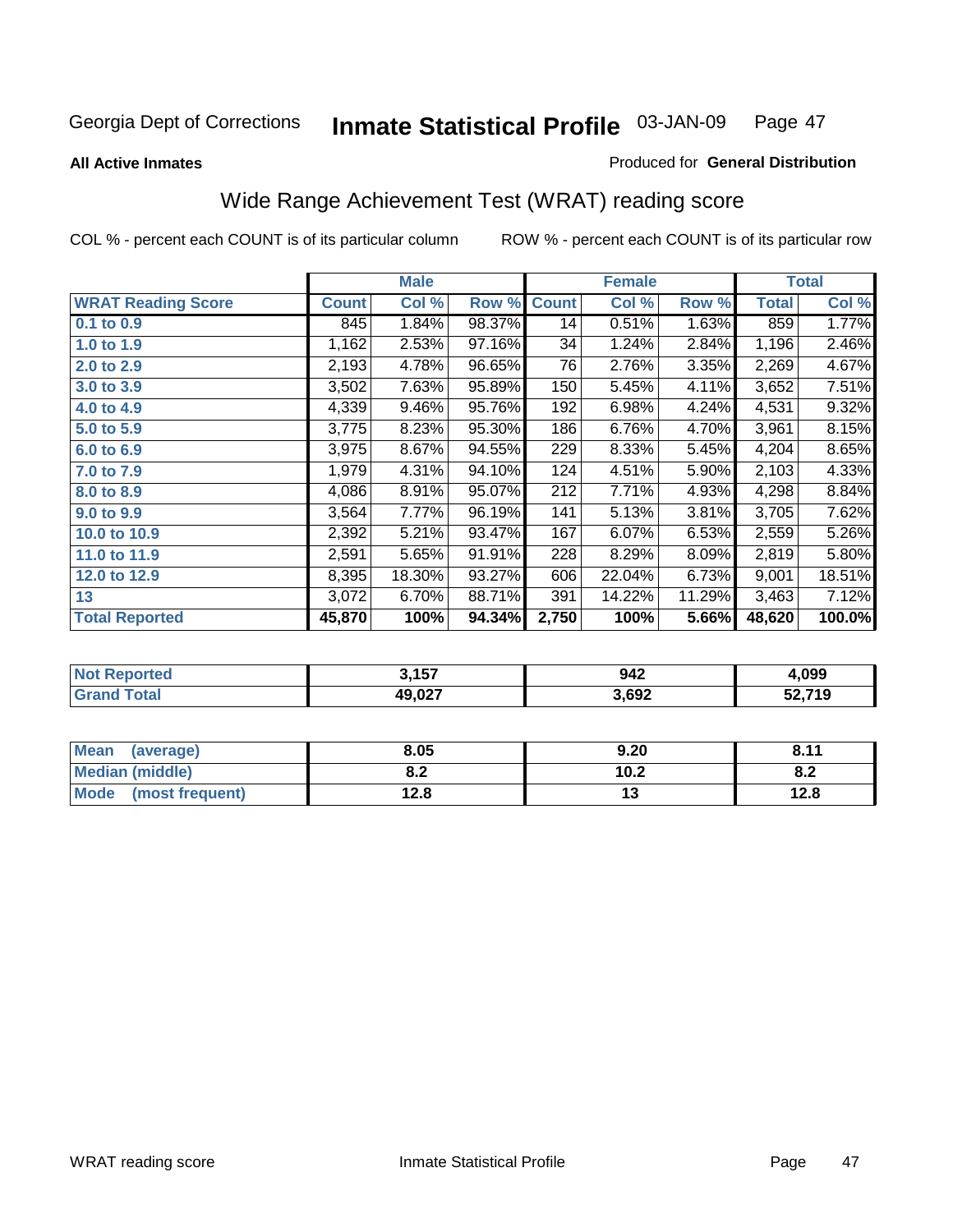**All Active Inmates**

#### Produced for **General Distribution**

# Wide Range Achievement Test (WRAT) math score

|                              |              | <b>Male</b> |        |              | <b>Female</b> |        |              | <b>Total</b> |
|------------------------------|--------------|-------------|--------|--------------|---------------|--------|--------------|--------------|
| <b>WRAT Mathematic Score</b> | <b>Count</b> | Col %       | Row %  | <b>Count</b> | Col %         | Row %  | <b>Total</b> | Col %        |
| 0.1 to 0.9                   | 120          | 0.26%       | 98.36% | 2            | 0.07%         | 1.64%  | 122          | 0.25%        |
| 1.0 to 1.9                   | 242          | 0.53%       | 95.65% | 11           | 0.40%         | 4.35%  | 253          | 0.52%        |
| 2.0 to 2.9                   | 1,155        | 2.52%       | 94.67% | 65           | 2.37%         | 5.33%  | 1,220        | 2.51%        |
| 3.0 to 3.9                   | 2,790        | 6.08%       | 95.94% | 118          | 4.30%         | 4.06%  | 2,908        | 5.98%        |
| 4.0 to 4.9                   | 4,967        | 10.83%      | 95.63% | 227          | 8.26%         | 4.37%  | 5,194        | 10.68%       |
| 5.0 to 5.9                   | 6,325        | 13.79%      | 95.31% | 311          | 11.32%        | 4.69%  | 6,636        | 13.65%       |
| 6.0 to 6.9                   | 10,644       | 23.20%      | 95.10% | 549          | 19.99%        | 4.90%  | 11,193       | 23.02%       |
| 7.0 to 7.9                   | 6,133        | 13.37%      | 95.11% | 315          | 11.47%        | 4.89%  | 6,448        | 13.26%       |
| 8.0 to 8.9                   | 3,499        | 7.63%       | 92.49% | 284          | 10.34%        | 7.51%  | 3,783        | 7.78%        |
| 9.0 to 9.9                   | 3,682        | 8.03%       | 93.67% | 249          | 9.06%         | 6.33%  | 3,931        | 8.08%        |
| 10.0 to 10.9                 | 2,038        | 4.44%       | 95.82% | 89           | 3.24%         | 4.18%  | 2,127        | 4.37%        |
| 11.0 to 11.9                 | 1,597        | 3.48%       | 92.47% | 130          | 4.73%         | 7.53%  | 1,727        | 3.55%        |
| 12.0 to 12.9                 | 2,326        | 5.07%       | 87.12% | 344          | 12.52%        | 12.88% | 2,670        | 5.49%        |
| 13                           | 356          | 0.78%       | 87.04% | 53           | 1.93%         | 12.96% | 409          | 0.84%        |
| <b>Total Reported</b>        | 45,874       | 100%        | 94.35% | 2,747        | 100%          | 5.65%  | 48,621       | 100%         |

|      | 3,153  | 945   | .098   |
|------|--------|-------|--------|
| otal | 10 N27 | 3,692 | 52,719 |

| <b>Mean</b><br>(average)       | 7.08 | 7.83 | フィク<br>. 2 |
|--------------------------------|------|------|------------|
| <b>Median (middle)</b>         | 6.9  |      | 6.9        |
| <b>Mode</b><br>(most frequent) | 6.9  | 12.9 | 6.9        |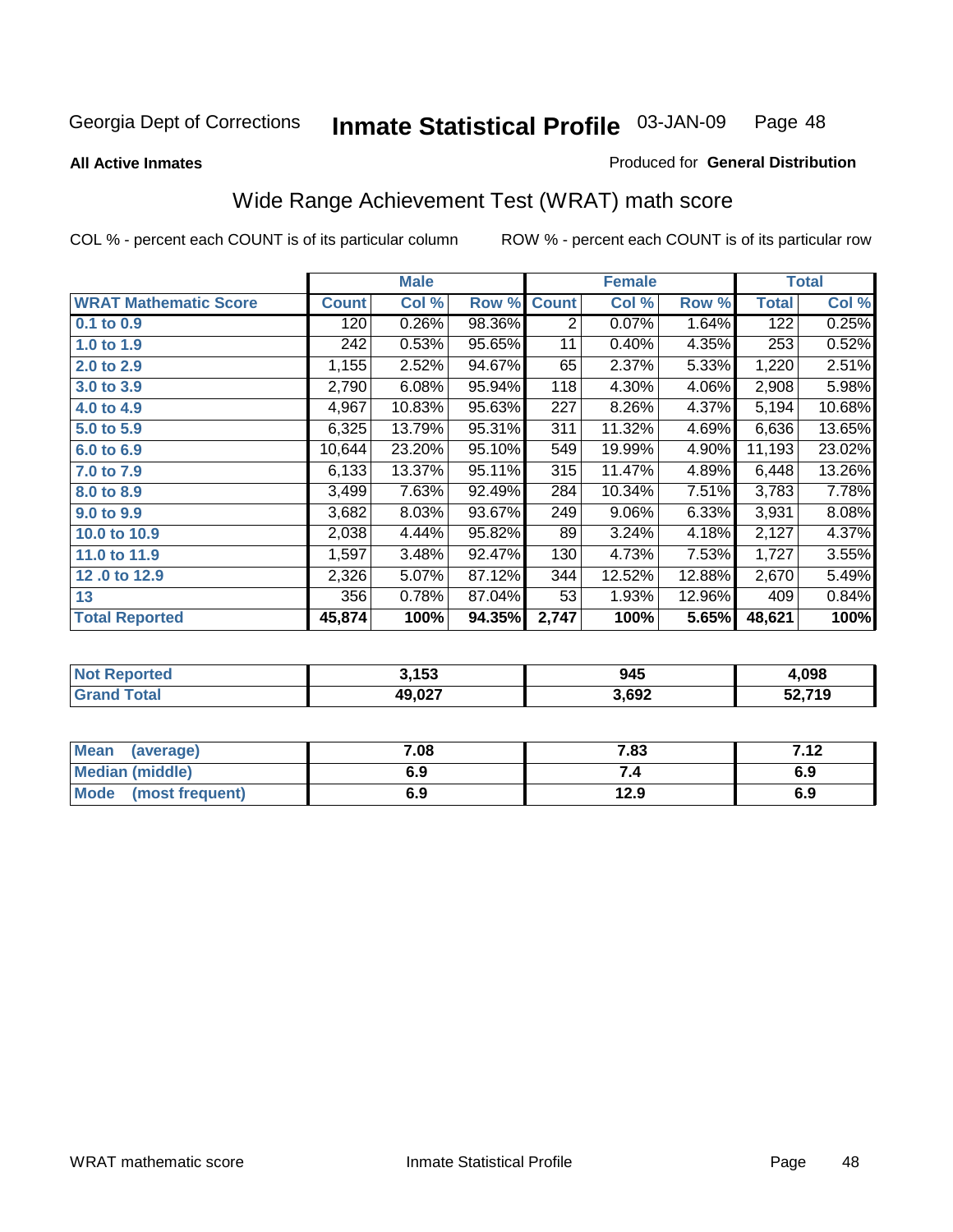Page 49

#### **All Active Inmates**

#### Produced for **General Distribution**

### Wide Range Achievement Test (WRAT) spelling score

|                            |              | <b>Male</b> |        |              | <b>Female</b> |        |              | <b>Total</b> |
|----------------------------|--------------|-------------|--------|--------------|---------------|--------|--------------|--------------|
| <b>WRAT Spelling Score</b> | <b>Count</b> | Col %       | Row %  | <b>Count</b> | Col %         | Row %  | <b>Total</b> | Col %        |
| $0.1$ to $0.9$             | 932          | 2.03%       | 98.21% | 17           | 0.62%         | 1.79%  | 949          | 1.95%        |
| 1.0 to 1.9                 | 1,997        | 4.35%       | 98.37% | 33           | 1.20%         | 1.63%  | 2,030        | 4.17%        |
| 2.0 to 2.9                 | 3,418        | 7.45%       | 98.25% | 61           | 2.22%         | 1.75%  | 3,479        | 7.16%        |
| 3.0 to 3.9                 | 3,476        | 7.58%       | 97.39% | 93           | 3.38%         | 2.61%  | 3,569        | 7.34%        |
| 4.0 to 4.9                 | 4,159        | 9.07%       | 96.95% | 131          | 4.76%         | 3.05%  | 4,290        | 8.82%        |
| 5.0 to 5.9                 | 5,274        | 11.50%      | 95.58% | 244          | 8.87%         | 4.42%  | 5,518        | 11.35%       |
| 6.0 to 6.9                 | 5,326        | 11.61%      | 95.48% | 252          | 9.16%         | 4.52%  | 5,578        | 11.47%       |
| 7.0 to 7.9                 | 3,808        | 8.30%       | 93.84% | 250          | 9.09%         | 6.16%  | 4,058        | 8.35%        |
| 8.0 to 8.9                 | 3,578        | 7.80%       | 93.81% | 236          | 8.58%         | 6.19%  | 3,814        | 7.84%        |
| 9.0 to 9.9                 | 3,099        | 6.76%       | 93.99% | 198          | 7.20%         | 6.01%  | 3,297        | 6.78%        |
| 10.0 to 10.9               | 2,959        | 6.45%       | 93.08% | 220          | 8.00%         | 6.92%  | 3,179        | 6.54%        |
| 11.0 to 11.9               | 1,990        | 4.34%       | 90.62% | 206          | 7.49%         | 9.38%  | 2,196        | 4.52%        |
| 12.0 to 12.9               | 4,452        | 9.71%       | 88.32% | 589          | 21.41%        | 11.68% | 5,041        | 10.37%       |
| 13                         | 1,404        | 3.06%       | 86.40% | 221          | 8.03%         | 13.60% | 1,625        | 3.34%        |
| <b>Total Reported</b>      | 45,872       | 100%        | 94.34% | 2,751        | 100.0%        | 5.66%  | 48,623       | 100%         |

| .155   | 941   | .096 |
|--------|-------|------|
| דממ מו | 3,692 | .719 |

| Mean (average)         | 7.03       | 9.03 | 7.14       |
|------------------------|------------|------|------------|
| <b>Median (middle)</b> | b.4        | ৬.১  |            |
| Mode (most frequent)   | r n<br>ο.Ζ | 12.9 | c -<br>0.4 |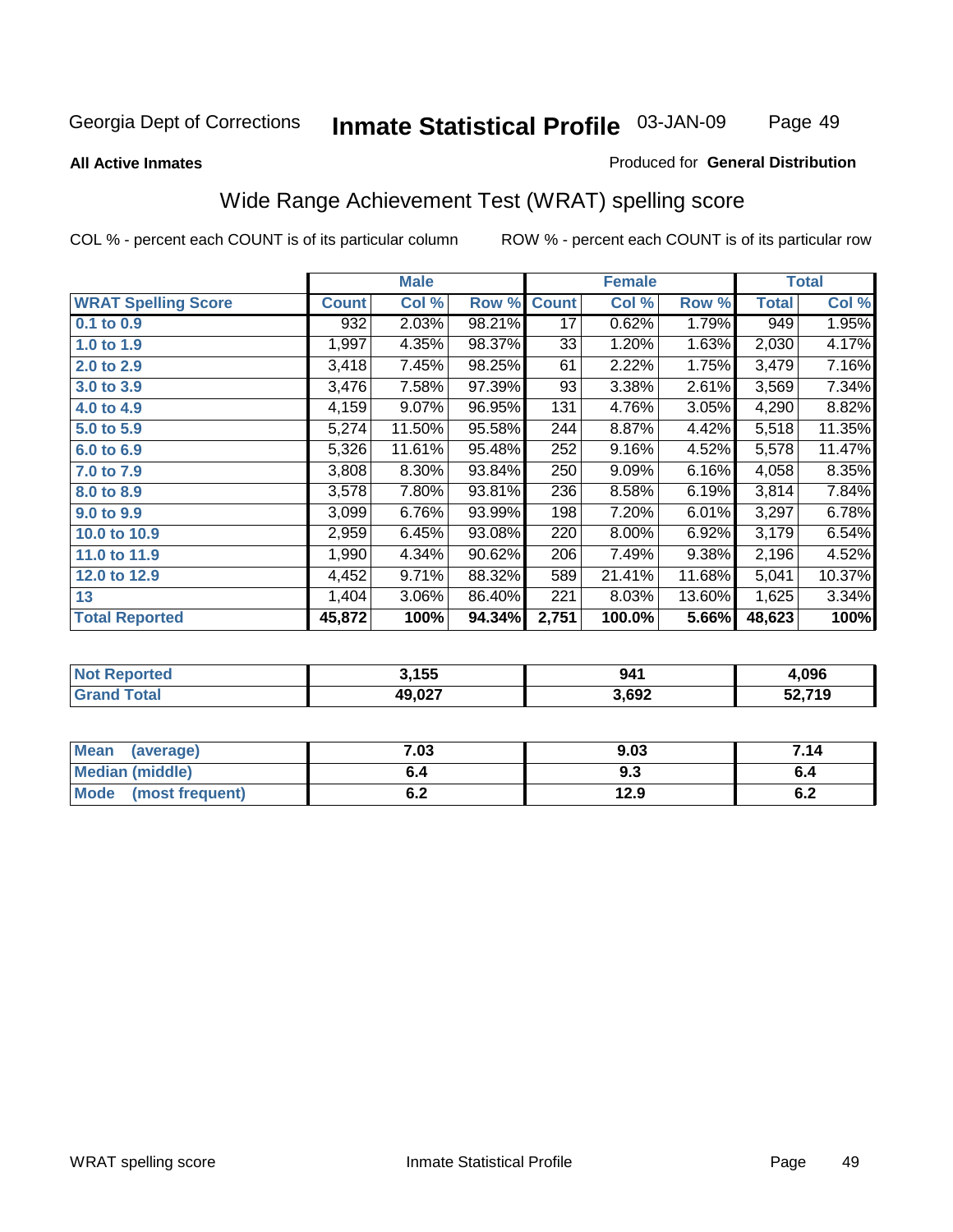#### **All Active Inmates**

### Produced for **General Distribution**

### Scope of substance abuse - summary

|                        |              | <b>Male</b> |           |              | <b>Female</b> |           |              | <b>Total</b> |
|------------------------|--------------|-------------|-----------|--------------|---------------|-----------|--------------|--------------|
| <b>Substance Abuse</b> | <b>Count</b> | Col %       | Row %     | <b>Count</b> | Col %         | Row %     | <b>Total</b> | Col %        |
| <b>None</b>            | 16,529       | 33.71%      | $93.33\%$ | 1.181        | 31.99%        | $6.67\%$  | 17.710       | 33.59%       |
| Drugs only             | 17.914       | $36.54\%$   | 89.57%    | 2,086        | 56.50%        | $10.43\%$ | 20,000       | 37.94%       |
| <b>Alcohol only</b>    | 3.342        | $6.82\%$    | $97.61\%$ | 82           | 2.22%         | $2.39\%$  | 3,424        | 6.49%        |
| Drugs and alcohol      | 11.242       | 22.93%      | $97.04\%$ | 343          | 9.29%         | $2.96\%$  | 11,585       | 21.97%       |
| <b>Total Reported</b>  | 49,027       | 100%        | 93.00%    | 3,692        | 100%          | 7.00%     | 52,719       | 100%         |

| <b>Not Reported</b> |                 |       |        |
|---------------------|-----------------|-------|--------|
| <b>Grand Total</b>  | 49 027<br>9.UZ. | 3,692 | 52,719 |

|  | Mode<br>(most frequent) | Drugs only | <b>Drugs only</b> | <b>Drugs only</b> |
|--|-------------------------|------------|-------------------|-------------------|
|--|-------------------------|------------|-------------------|-------------------|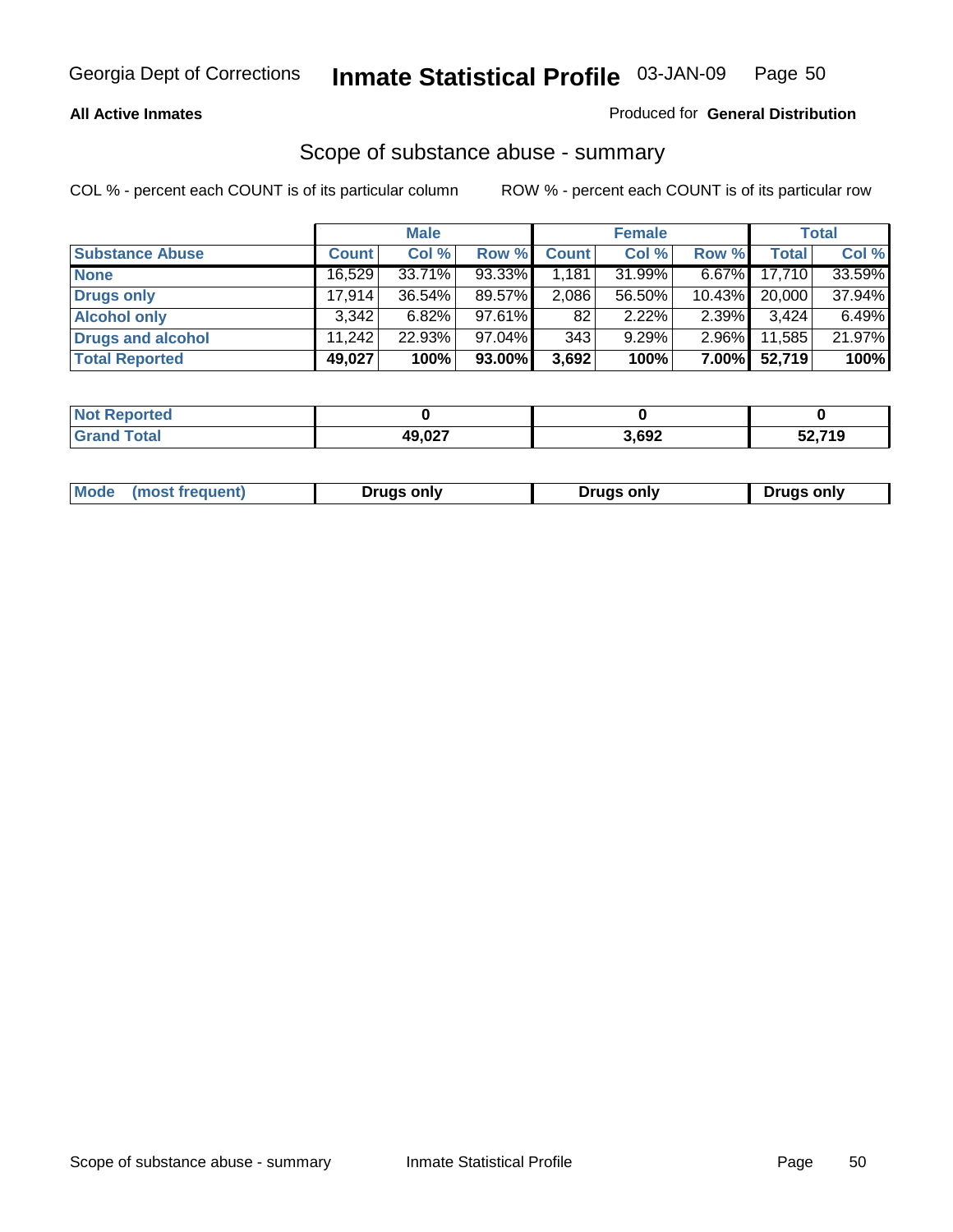#### **All Active Inmates**

### Produced for **General Distribution**

### Scope of substance abuse - detail

|                                      |              | <b>Male</b> |         |              | <b>Female</b> |        |              | <b>Total</b> |
|--------------------------------------|--------------|-------------|---------|--------------|---------------|--------|--------------|--------------|
| <b>Substance Abuse</b>               | <b>Count</b> | Col %       | Row %   | <b>Count</b> | Col %         | Row %  | <b>Total</b> | Col %        |
| No drug or alcohol problems          | 16,529       | 33.71%      | 93.33%  | 1,181        | 31.99%        | 6.67%  | 17,710       | 33.59%       |
| Drug addiction but no alcohol        | 315          | 0.64%       | 80.15%  | 78           | 2.11%         | 19.85% | 393          | 0.75%        |
| <b>Drug addiction and alcohol</b>    | 129          | 0.26%       | 100.00% |              |               |        | 129          | 0.24%        |
| <b>labuse</b>                        |              |             |         |              |               |        |              |              |
| <b>Drug addiction and alcoholism</b> | 65           | 0.13%       | 92.86%  | 5            | 0.14%         | 7.14%  | 70           | 0.13%        |
| No drug problem but alcohol          | 2,741        | 5.59%       | 98.63%  | 38           | 1.03%         | 1.37%  | 2,779        | 5.27%        |
| abuse                                |              |             |         |              |               |        |              |              |
| No drug problem but alcoholism       | 601          | 1.23%       | 93.18%  | 44           | 1.19%         | 6.82%  | 645          | 1.22%        |
| Drug experiment but no alcohol       | 8,039        | 16.40%      | 95.38%  | 389          | 10.54%        | 4.62%  | 8,428        | 15.99%       |
| <b>Drug experiment &amp; alcohol</b> | 1,561        | 3.18%       | 98.55%  | 23           | 0.62%         | 1.45%  | 1,584        | $3.00\%$     |
| abuse                                |              |             |         |              |               |        |              |              |
| Drug experiment & alcoholism         | 703          | 1.43%       | 96.30%  | 27           | 0.73%         | 3.70%  | 730          | 1.38%        |
| Drug abuse but no alcohol            | 9,560        | 19.50%      | 85.52%  | 1,619        | 43.85%        | 14.48% | 11,179       | 21.20%       |
| Drug abuse and alcohol abuse         | 7,364        | 15.02%      | 98.37%  | 122          | 3.30%         | 1.63%  | 7,486        | 14.20%       |
| Drug abuse and alcoholism            | 1,420        | 2.90%       | 89.53%  | 166          | 4.50%         | 10.47% | 1,586        | 3.01%        |
| <b>Total Reported</b>                | 49,027       | 100%        | 93.00%  | 3,692        | 100%          | 7.00%  | 52,719       | 100%         |

| : Reported<br><b>NOT</b> |                          |       |             |
|--------------------------|--------------------------|-------|-------------|
| <b>cotal</b>             | 80 N.Y<br>19.UZ <i>i</i> | 3,692 | .2740<br>19 |

| Mode (most frequent) | No drug or alcohol problems Drug abuse but no alcohol No drug or alcohol |          |
|----------------------|--------------------------------------------------------------------------|----------|
|                      |                                                                          | problems |
|                      |                                                                          |          |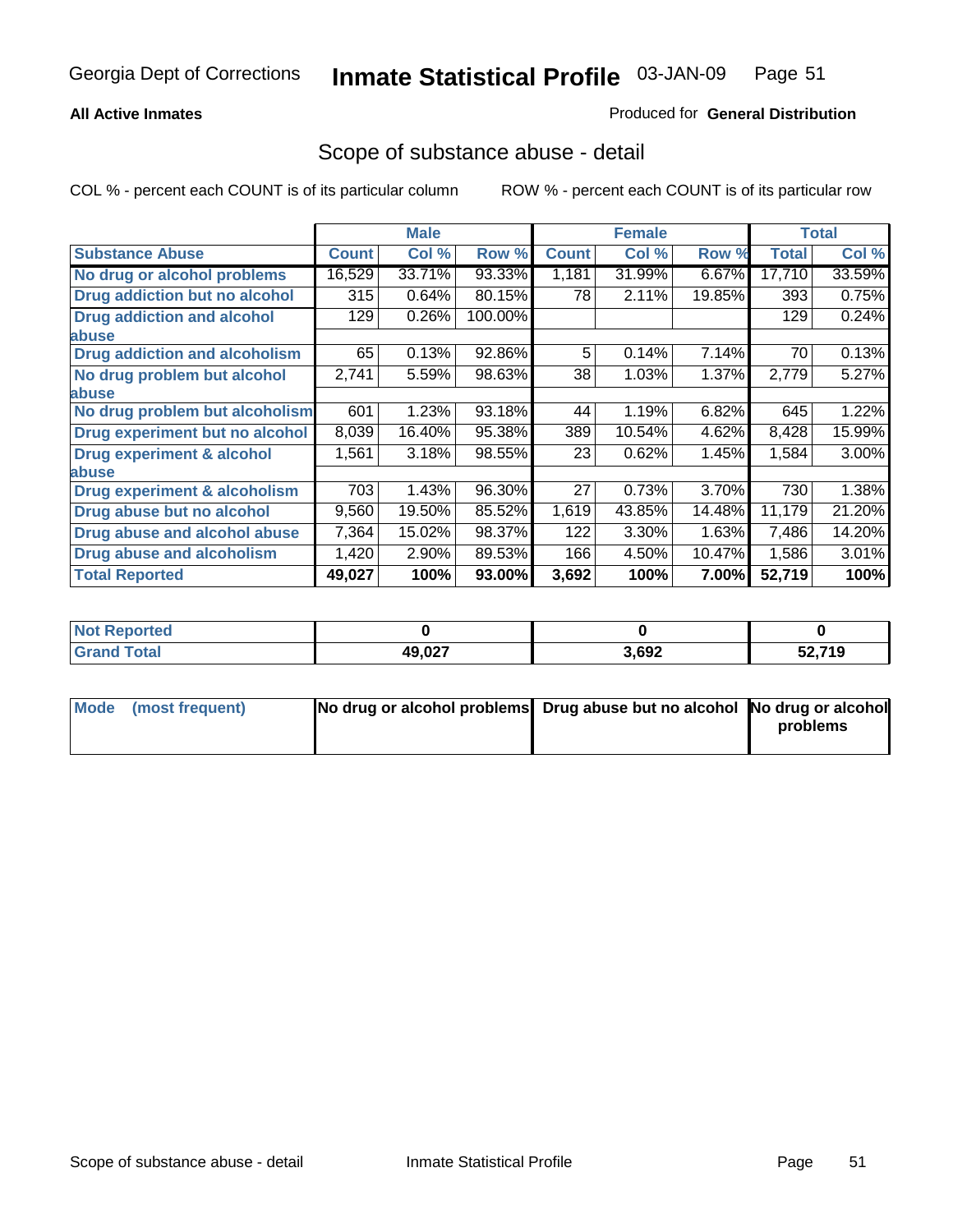#### **All Active Inmates**

#### Produced for **General Distribution**

### Current / last mental health treatment level

|                                    |              | <b>Male</b> |         |              | <b>Female</b> |        |              | <b>Total</b> |
|------------------------------------|--------------|-------------|---------|--------------|---------------|--------|--------------|--------------|
| <b>Mental Health Treatment Lev</b> | <b>Count</b> | Col %       | Row %   | <b>Count</b> | Col%          | Row %  | <b>Total</b> | Col %        |
| 1 No problem at current time       | 3,486        | 28.62%      | 95.87%  | 150          | 6.64%         | 4.13%  | 3,636        | 25.18%       |
| <b>2 Receiving outpatient</b>      | 6,746        | 55.39%      | 76.76%  | 2,043        | 90.44%        | 23.24% | 8,789        | 60.87%       |
| treatment                          |              |             |         |              |               |        |              |              |
| 3 Inpatient, moderate              | 1,591        | 13.06%      | 97.19%  | 46           | 2.04%         | 2.81%  | 1,637        | 11.34%       |
| treatment                          |              |             |         |              |               |        |              |              |
| 4 Inpatient, intensive             | 333          | 2.73%       | 94.33%  | 20           | 0.89%         | 5.67%  | 353          | 2.44%        |
| treatment                          |              |             |         |              |               |        |              |              |
| <b>5 Undergoing crisis</b>         | 14           | 0.11%       | 100.00% |              |               |        | 14           | 0.10%        |
| stabilization                      |              |             |         |              |               |        |              |              |
| <b>6 Hospital for criminally</b>   | 10           | 0.08%       | 100.00% |              |               |        | 10           | 0.07%        |
| insane                             |              |             |         |              |               |        |              |              |
| <b>Total Evaluated</b>             | 12,180       | 100%        | 84.35%  | 2,259        | 100%          | 15.65% | 14,439       | 100%         |

| Never had MH evaluation        | 36,847 | ,433  | 38,280 |
|--------------------------------|--------|-------|--------|
| $\tau$ otal<br>ˈGrand <b>∖</b> | 49,027 | 3,692 | 52,719 |

| <b>Median (middle)</b>         | <b>Receiving outpatient</b><br>treatment | <b>Receiving outpatient</b><br>treatment | <b>Receiving</b><br>outpatient<br>treatment |  |
|--------------------------------|------------------------------------------|------------------------------------------|---------------------------------------------|--|
| <b>Mode</b><br>(most frequent) | <b>Receiving outpatient</b><br>treatment | <b>Receiving outpatient</b><br>treatment | <b>Receiving</b><br>outpatient<br>treatment |  |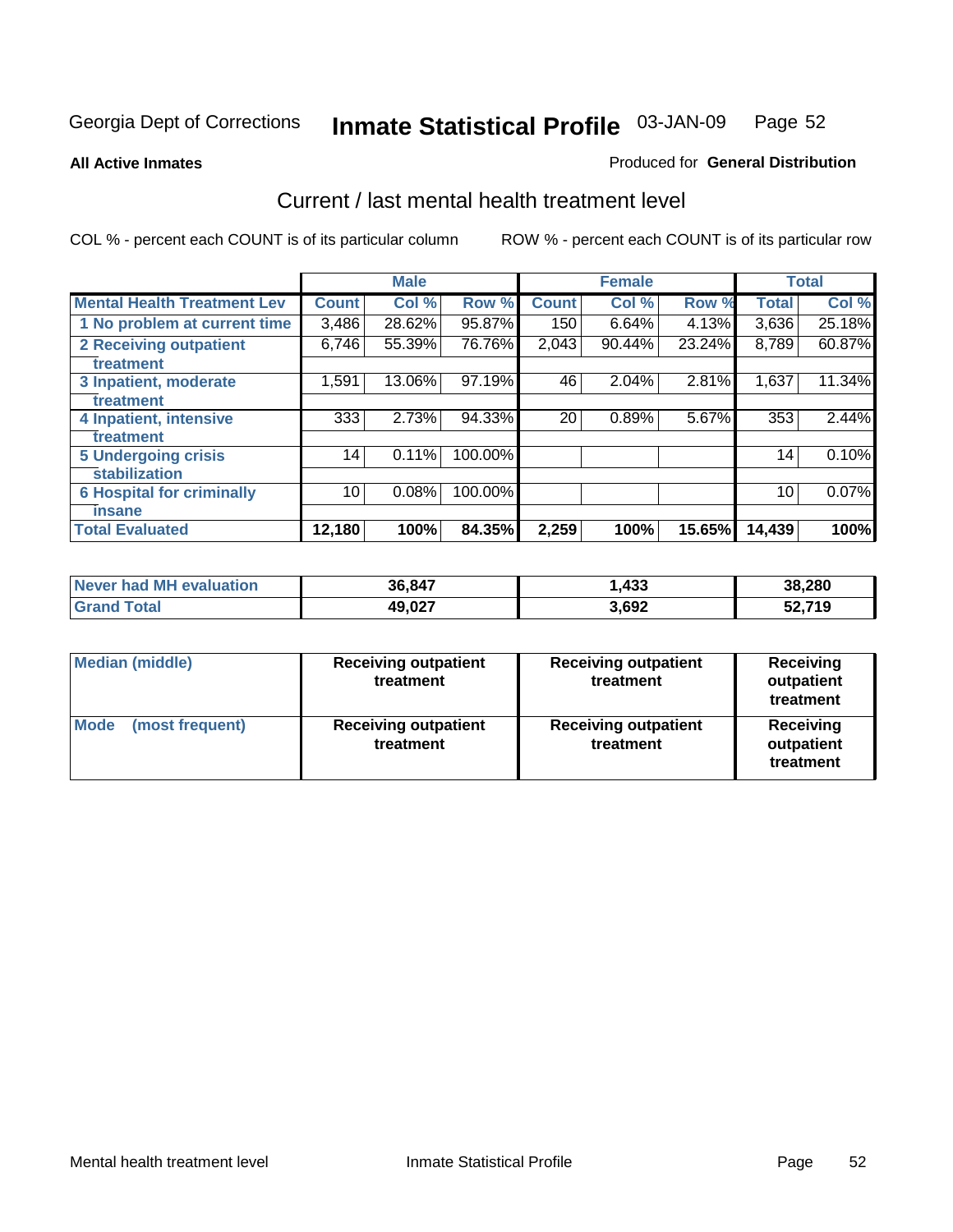### **All Active Inmates**

### Produced for **General Distribution**

# PULHESDWIT medical scale - 'P' overall condition ('P'hysical)

|                                   |              | <b>Male</b> |         |              | <b>Female</b> |         |              | <b>Total</b> |
|-----------------------------------|--------------|-------------|---------|--------------|---------------|---------|--------------|--------------|
| 'P' Overall Condition             | <b>Count</b> | Col %       | Row %   | <b>Count</b> | Col %         | Row %   | <b>Total</b> | Col %        |
| 1 No medical illness              | 36,759       | 76.22%      | 95.28%  | 821.ا        | 52.12%        | 4.72%   | 38,580       | 74.59%       |
| 2 Well-controlled chronic illness | 9,151        | 18.97%      | 87.06%  | 1,360        | 38.92%        | 12.94%  | 10,511       | 20.32%       |
| 3 Poorly-controlled chronic       | 2,265        | 4.70%       | 92.04%  | 196          | 5.61%         | 7.96%   | 2,461        | 4.76%        |
| <b>illness</b>                    |              |             |         |              |               |         |              |              |
| 4 Significant problems requiring  | 51           | 0.11%       | 62.20%  | 31           | 0.89%         | 37.80%  | 82           | 0.16%        |
| special housing                   |              |             |         |              |               |         |              |              |
| 5 Terminal illness, < 6 months    | 3            | 0.01%       | 100.00% |              |               |         | 3            | 0.01%        |
| to live                           |              |             |         |              |               |         |              |              |
| Inmate is pregnant<br>6           |              |             |         | 86           | 2.46%         | 100.00% | 86           | 0.17%        |
| <b>Total Reported</b>             | 48,229       | 100%        | 93.24%  | 3,494        | 100%          | 6.76%   | 51,723       | 100.0%       |

| <b>Not</b><br><b>Reported</b> | 798    | 198   | 996    |
|-------------------------------|--------|-------|--------|
| <b>Total</b><br>'Grano        | 49,027 | 3,692 | 52,719 |

| Mode (most frequent) | 1 No medical illness | 1 No medical illness | 1 No medical |
|----------------------|----------------------|----------------------|--------------|
|                      |                      |                      | illness      |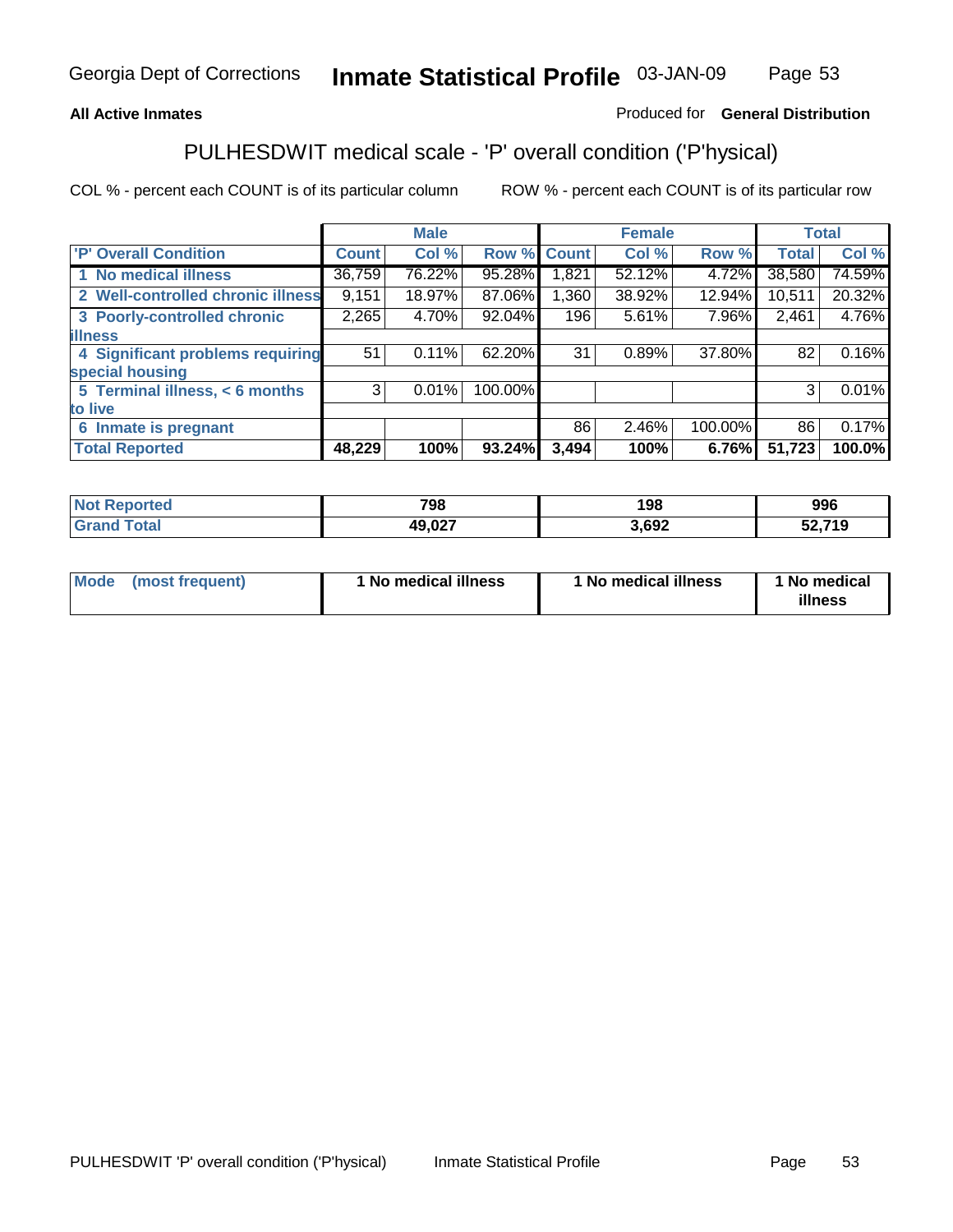### **All Active Inmates**

### Produced for **General Distribution**

### PULHESDWIT medical scale - 'U' upper body

|                              |              | <b>Male</b> |        |              | <b>Female</b> |        |              | <b>Total</b> |
|------------------------------|--------------|-------------|--------|--------------|---------------|--------|--------------|--------------|
| <b>U' Upper Body</b>         | <b>Count</b> | Col %       | Row %  | <b>Count</b> | Col %         | Row %  | <b>Total</b> | Col %        |
| 1 Upper bones, joints,       | 46,653       | 96.73%      | 93.56% | 3,211        | 91.90%        | 6.44%  | 49,864       | 96.41%       |
| muscles all OK               |              |             |        |              |               |        |              |              |
| 2 One or both arms minimally | 1,344        | 2.79%       | 83.74% | 261          | 7.47%         | 16.26% | 1,605        | 3.10%        |
| limited                      |              |             |        |              |               |        |              |              |
| 3 One or both arms           | 187          | 0.39%       | 92.12% | 16           | 0.46%         | 7.88%  | 203          | 0.39%        |
| moderately limited           |              |             |        |              |               |        |              |              |
| 4 One arm disabled,          | 43           | 0.09%       | 89.58% | 5            | 0.14%         | 10.42% | 48           | 0.09%        |
| paralyzed, or amputated      |              |             |        |              |               |        |              |              |
| 5 Both arms disabled,        | 2            | 0.01%       | 66.67% |              | 0.03%         | 33.33% | 3            | 0.01%        |
| paralyzed, or amputated      |              |             |        |              |               |        |              |              |
| <b>Total Reported</b>        | 48,229       | 100%        | 93.24% | 3,494        | 100%          | 6.76%  | 51,723       | 100%         |

| <b>Reported</b><br>' Not | 798    | 198   | 996    |
|--------------------------|--------|-------|--------|
| 'otal<br>'Grano          | 49,027 | 3,692 | 52,719 |

| <b>Mode</b> | (most frequent) | 1 Upper bones, joints,<br>muscles all OK | 1 Upper bones, joints,<br>muscles all OK | 1 Upper bones,<br>joints, muscles all<br>ΟK |
|-------------|-----------------|------------------------------------------|------------------------------------------|---------------------------------------------|
|-------------|-----------------|------------------------------------------|------------------------------------------|---------------------------------------------|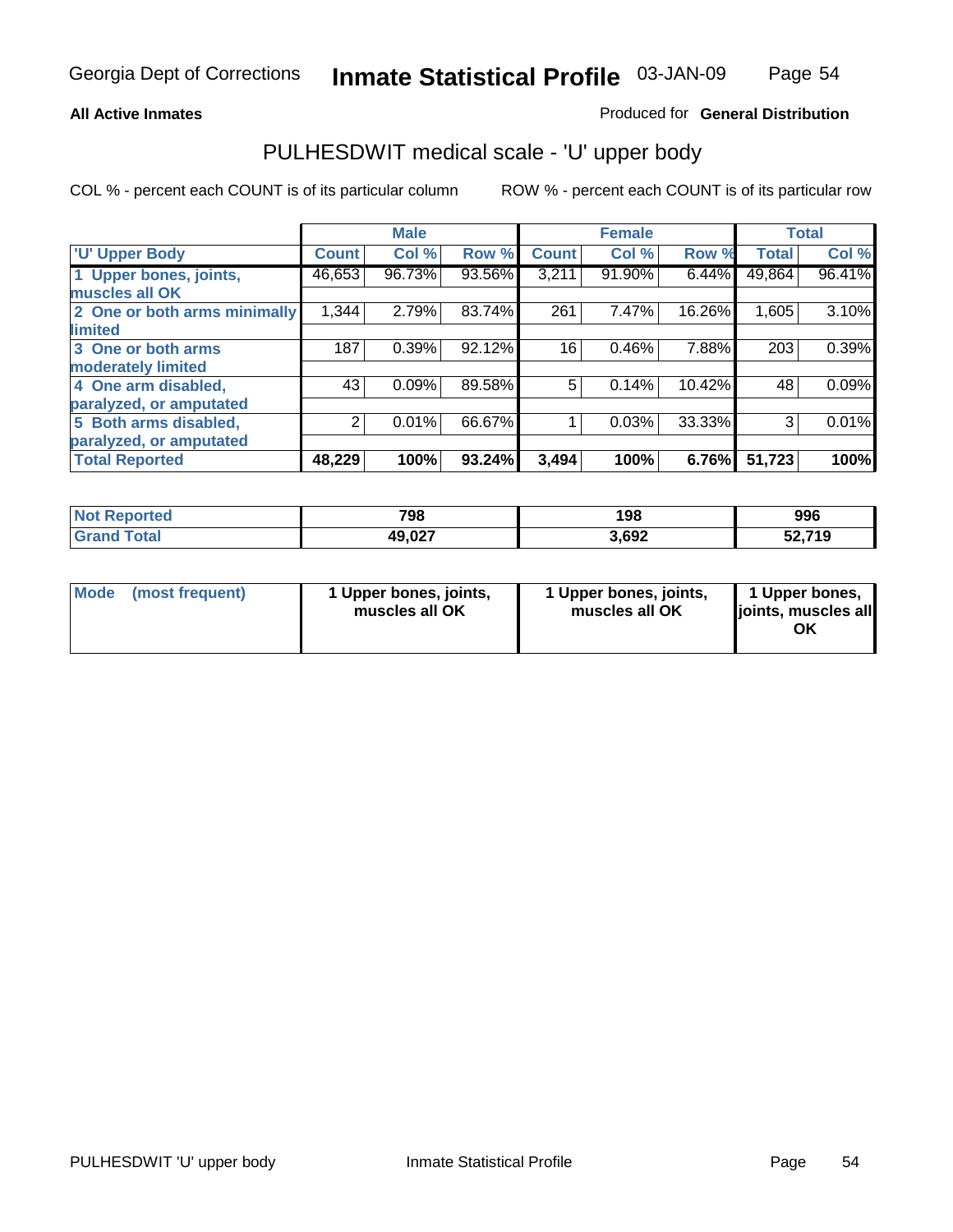#### **All Active Inmates**

### Produced for **General Distribution**

### PULHESDWIT medical scale - 'L' lower body

|                                |                    | <b>Male</b> |        |                | <b>Female</b> |        |              | <b>Total</b> |
|--------------------------------|--------------------|-------------|--------|----------------|---------------|--------|--------------|--------------|
| <b>L' Lower Body</b>           | Count <sup>1</sup> | Col %       | Row %  | <b>Count</b>   | Col %         | Row %  | <b>Total</b> | Col %        |
| 1 Lower bones, joints,         | 44,415             | 92.09%      | 94.50% | 2,583          | 73.93%        | 5.50%  | 46,998       | 90.86%       |
| muscles all OK                 |                    |             |        |                |               |        |              |              |
| 2 One or both legs minimally   | 3,190              | 6.61%       | 78.92% | 852            | 24.38%        | 21.08% | 4,042        | 7.81%        |
| limited                        |                    |             |        |                |               |        |              |              |
| 3 One or both legs             | 527                | 1.09%       | 91.97% | 46             | 1.32%         | 8.03%  | 573          | 1.11%        |
| moderately limited             |                    |             |        |                |               |        |              |              |
| 4 One leg disabled, paralyzed, | 87                 | 0.18%       | 88.78% | 11             | 0.31%         | 11.22% | 98           | 0.19%        |
| or amputated                   |                    |             |        |                |               |        |              |              |
| 5 Both legs disabled,          | 10                 | 0.02%       | 83.33% | $\overline{2}$ | 0.06%         | 16.67% | 12           | 0.02%        |
| paralyzed, or amputated        |                    |             |        |                |               |        |              |              |
| <b>Total Reported</b>          | 48,229             | 100%        | 93.24% | 3,494          | 100%          | 6.76%  | 51,723       | 100%         |

| <b>Not Reported</b> | 798    | 198   | 996    |
|---------------------|--------|-------|--------|
| $\tau$ otal<br>Gran | 49,027 | 3,692 | 52,719 |

|  | Mode (most frequent) | 1 Lower bones, joints,<br>muscles all OK | 1 Lower bones, joints,<br>muscles all OK | 1 Lower bones,<br>joints, muscles all<br>OK |
|--|----------------------|------------------------------------------|------------------------------------------|---------------------------------------------|
|--|----------------------|------------------------------------------|------------------------------------------|---------------------------------------------|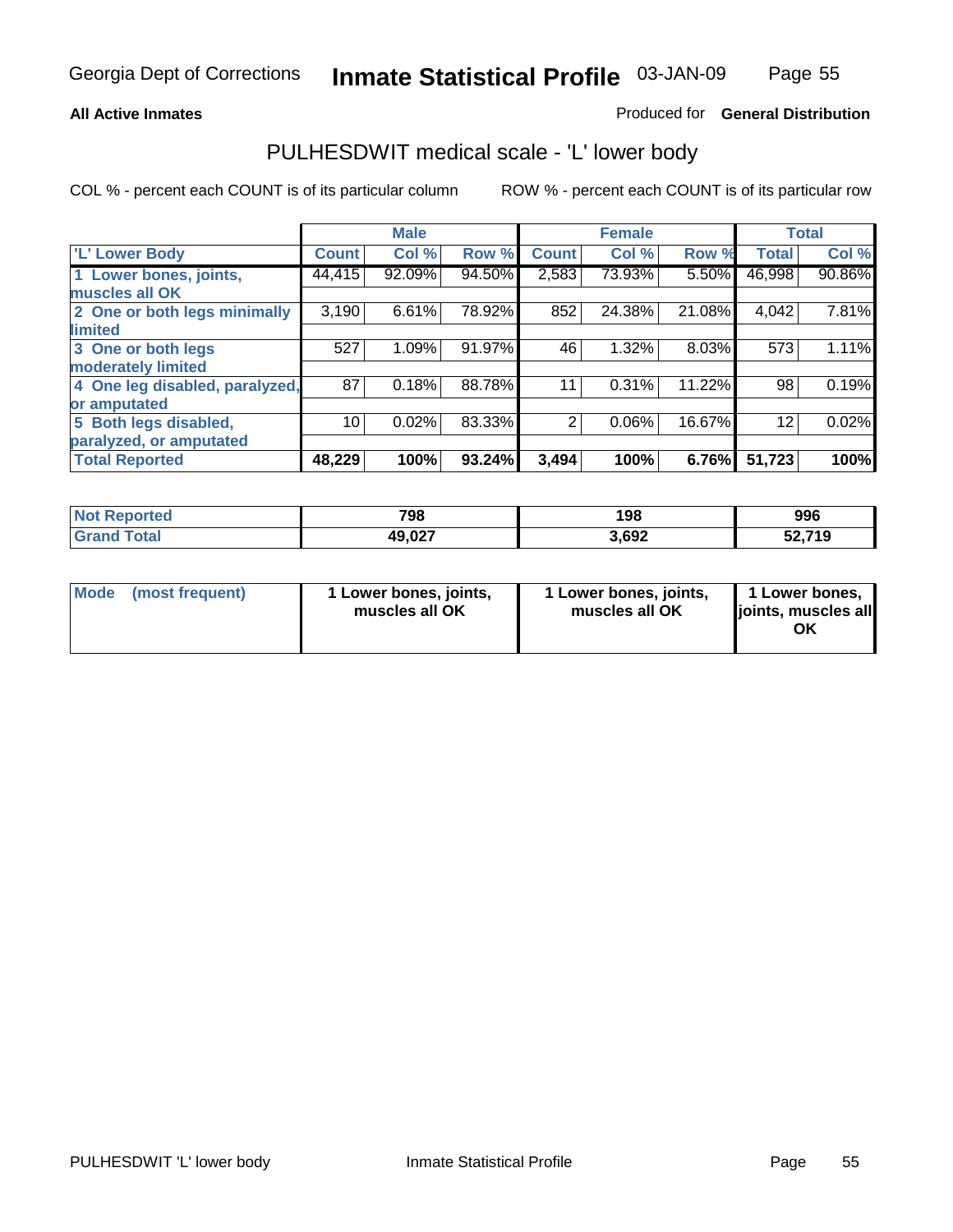#### **All Active Inmates**

### Produced for **General Distribution**

### PULHESDWIT medical scale - 'H' hearing

COL % - percent each COUNT is of its particular column ROW % - percent each COUNT is of its particular row

|                                |              | <b>Male</b> |             |       | <b>Female</b> |        | <b>Total</b> |        |
|--------------------------------|--------------|-------------|-------------|-------|---------------|--------|--------------|--------|
| <b>H'</b> Hearing              | <b>Count</b> | Col %       | Row % Count |       | Col %         | Row %  | <b>Total</b> | Col %  |
| 1 Normal hearing both ears     | 47,879       | 99.27%      | 93.28%      | 3,450 | 98.74%        | 6.72%  | 51,329       | 99.24% |
| 2 Some loss in one ear with    | 269          | 0.56%       | 89.37%      | 32    | 0.92%         | 10.63% | 301          | 0.58%  |
| other OK, or mild loss in both |              |             |             |       |               |        |              |        |
| 3 Total loss in one ear with   | 49           | 0.10%       | 89.09%      | 6     | 0.17%         | 10.91% | 55           | 0.11%  |
| mild loss in other             |              |             |             |       |               |        |              |        |
| 4 Severe loss in both ears     | 16           | 0.03%       | 94.12%      |       | 0.03%         | 5.88%  | 17           | 0.03%  |
| 5 Total loss in both ears,     | 16           | 0.03%       | 76.19%      | 5     | 0.14%         | 23.81% | 21           | 0.04%  |
| requiring special housing      |              |             |             |       |               |        |              |        |
| <b>Total Reported</b>          | 48,229       | 100%        | 93.24%      | 3,494 | 100%          | 6.76%  | 51,723       | 100%   |

| <b>rted</b> | 798    | 198  | 996          |
|-------------|--------|------|--------------|
|             | 49,027 | ,692 | ,719<br>JL.I |

| Mode (most frequent) | 1 Normal hearing both ears   1 Normal hearing both ears   1 Normal hearing |           |
|----------------------|----------------------------------------------------------------------------|-----------|
|                      |                                                                            | both ears |
|                      |                                                                            |           |

Page 56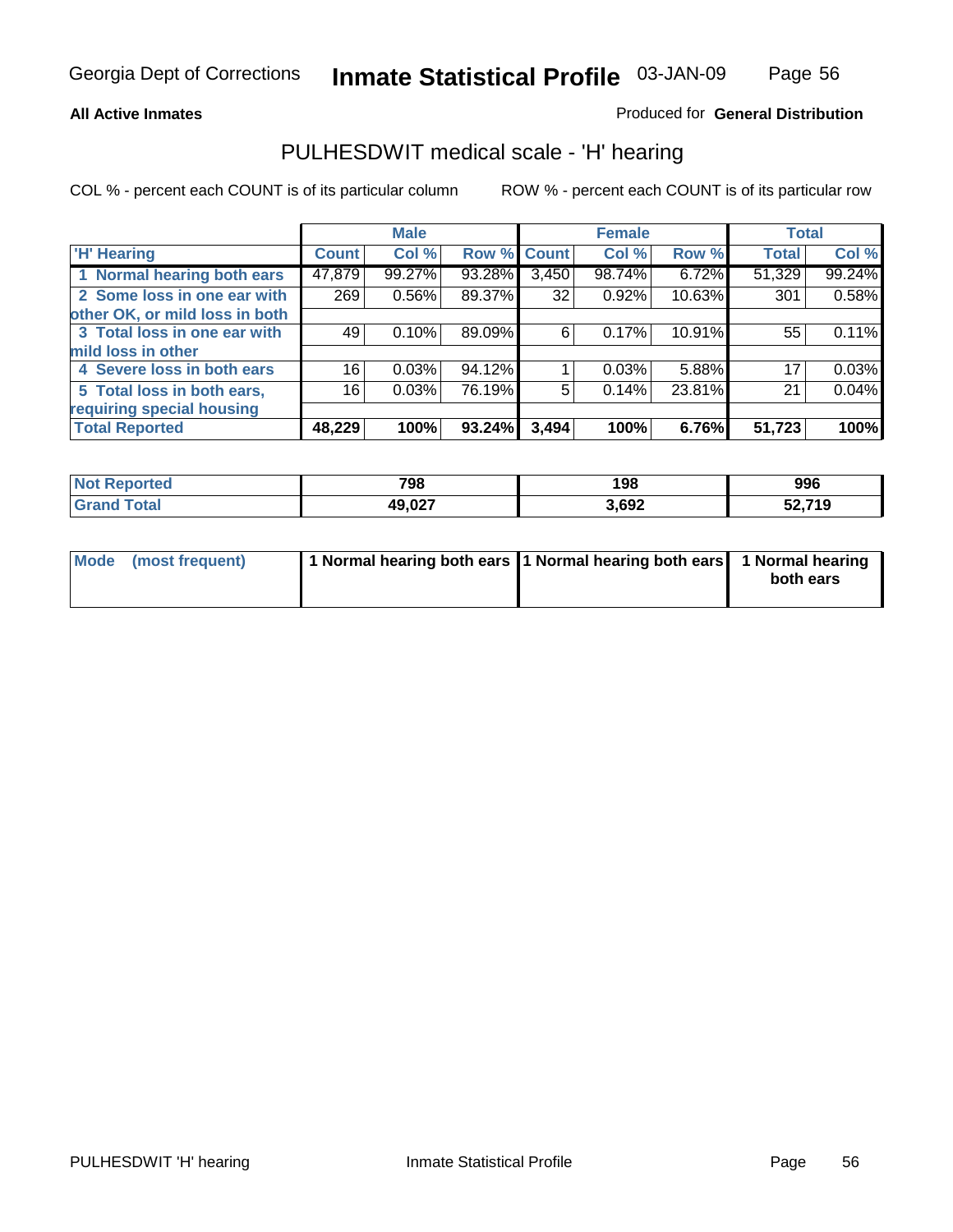#### **All Active Inmates**

### Produced for **General Distribution**

### PULHESDWIT medical scale - 'E' vision

|                                 |                 | <b>Male</b> |             |       | <b>Female</b> |        |              | <b>Total</b> |
|---------------------------------|-----------------|-------------|-------------|-------|---------------|--------|--------------|--------------|
| 'E' Vision                      | <b>Count</b>    | Col %       | Row % Count |       | Col %         | Row %  | <b>Total</b> | Col %        |
| 1 Correctable to 20/40 in both  | 43,129          | 89.43%      | 94.55%      | 2,485 | 71.12%        | 5.45%  | 45,614       | 88.19%       |
| eyes                            |                 |             |             |       |               |        |              |              |
| 2 Correctable to 20/70 in one   | 4,523           | 9.38%       | 82.73%      | 944   | 27.02%        | 17.27% | 5,467        | 10.57%       |
| eye, may be blind in other      |                 |             |             |       |               |        |              |              |
| 3 Correctable to 20/200 in one  | 488             | 1.01%       | 89.05%      | 60    | 1.72%         | 10.95% | 548          | 1.06%        |
| eye, may be blind in other      |                 |             |             |       |               |        |              |              |
| 4 One eye not correctable to    | 79              | 0.16%       | 94.05%      | 5     | 0.14%         | 5.95%  | 84           | 0.16%        |
| 20/200, other may be blind      |                 |             |             |       |               |        |              |              |
| 5 Blind in both eyes, requiring | 10 <sup>1</sup> | 0.02%       | 100.00%     |       |               |        | 10           | 0.02%        |
| special housing                 |                 |             |             |       |               |        |              |              |
| <b>Total Reported</b>           | 48,229          | 100%        | 93.24%      | 3,494 | 100%          | 6.76%  | 51,723       | 100%         |

| ' NOI<br>≺eported<br>. | 798              | 198   | 996    |
|------------------------|------------------|-------|--------|
|                        | 49 N27<br>19.VZI | 3,692 | 52,719 |

|  | Mode (most frequent) | 1 Correctable to 20/40 in<br>both eves | 1 Correctable to 20/40 in   1 Correctable to<br>both eves | 20/40 in both eyes |
|--|----------------------|----------------------------------------|-----------------------------------------------------------|--------------------|
|--|----------------------|----------------------------------------|-----------------------------------------------------------|--------------------|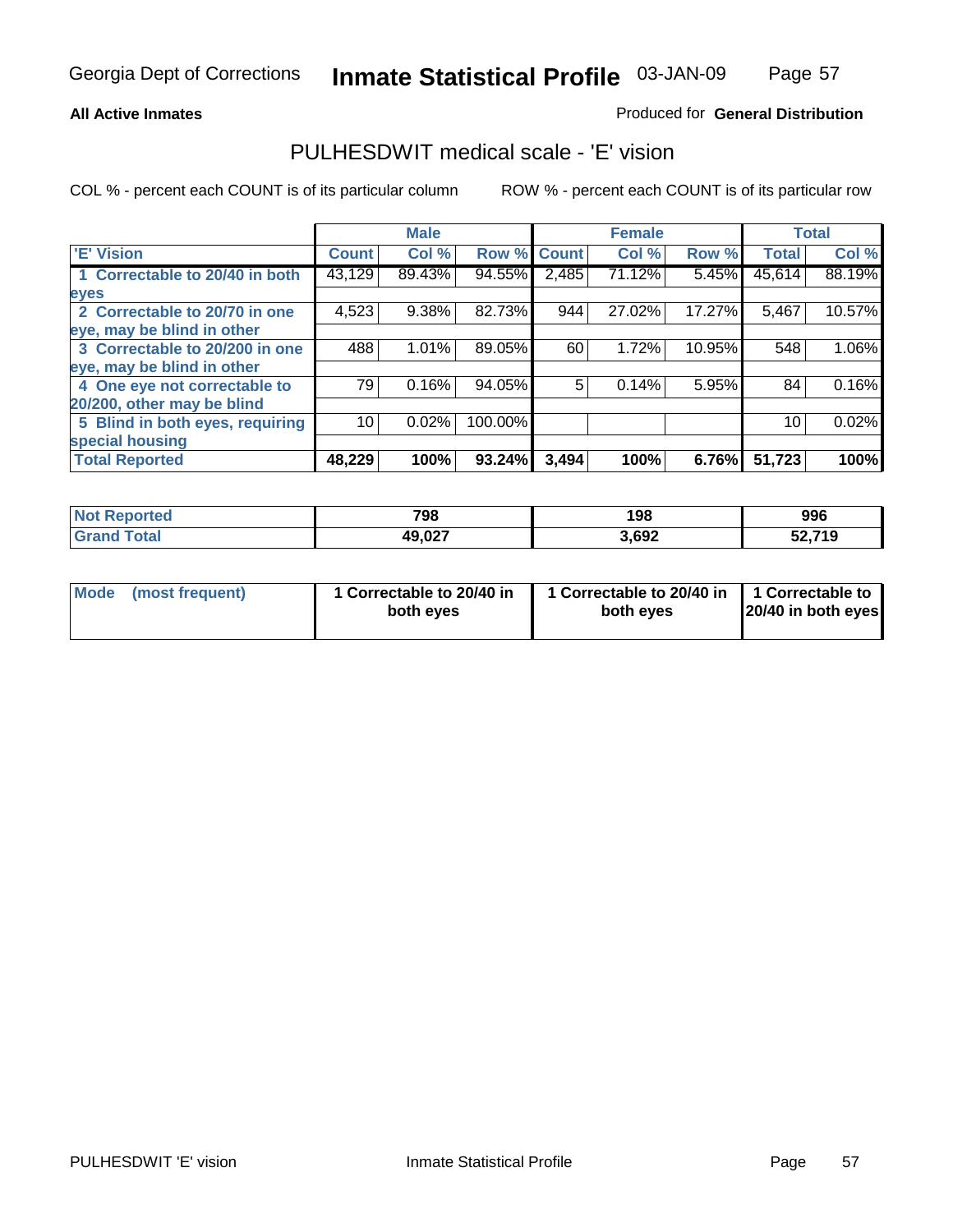#### **All Active Inmates**

#### Produced for **General Distribution**

### PULHESDWIT medical scale - 'S' pSychiatric

|                                        |              | <b>Male</b> |         |              | <b>Female</b> |         |              | <b>Total</b> |
|----------------------------------------|--------------|-------------|---------|--------------|---------------|---------|--------------|--------------|
| 'S' pSychiatric                        | <b>Count</b> | Col %       | Row %   | <b>Count</b> | Col %         | Row %   | <b>Total</b> | Col %        |
| 1 No impairment or disorders           | 41,223       | 86.50%      | 94.98%  | 2,179        | 62.44%        | 5.02%   | 43,402       | 84.86%       |
| 2 Stable, or in remission, or          | 5,330        | 11.18%      | 81.04%  | 1,247        | 35.73%        | 18.96%  | 6,577        | 12.86%       |
| mild impairment or retardation         |              |             |         |              |               |         |              |              |
| 3 Requires moderate inpatient          | 1,030        | 2.16%       | 95.28%  | 51           | 1.46%         | 4.72%   | 1,081        | 2.11%        |
| treatment                              |              |             |         |              |               |         |              |              |
| 4 Requires intensive inpatient         | 61           | 0.13%       | 83.56%  | 12           | 0.34%         | 16.44%  | 73           | 0.14%        |
| treatment                              |              |             |         |              |               |         |              |              |
| <b>5 Requires Crisis Stabilization</b> | 13           | 0.03%       | 100.00% |              |               |         | 13           | 0.03%        |
| <b>Unit (CSU) inpatient care</b>       |              |             |         |              |               |         |              |              |
| <b>6 Severe disorders require</b>      |              |             |         |              | 0.03%         | 100.00% |              | 0.01%        |
| psychiatric hospitalization            |              |             |         |              |               |         |              |              |
| <b>Total Reported</b>                  | 47,657       | 100%        | 93.18%  | 3,490        | 100%          | 6.82%   | 51,147       | 100.0%       |

| <b>Not Reported</b> | 1,370  | 202   | 1,572  |
|---------------------|--------|-------|--------|
| <b>Grand Total</b>  | 49,027 | 3,692 | 52,719 |

| Mode<br>1 No impairment or disorders<br>(most frequent) | 1 No impairment or<br>disorders | 1 No impairment or<br>disorders |
|---------------------------------------------------------|---------------------------------|---------------------------------|
|---------------------------------------------------------|---------------------------------|---------------------------------|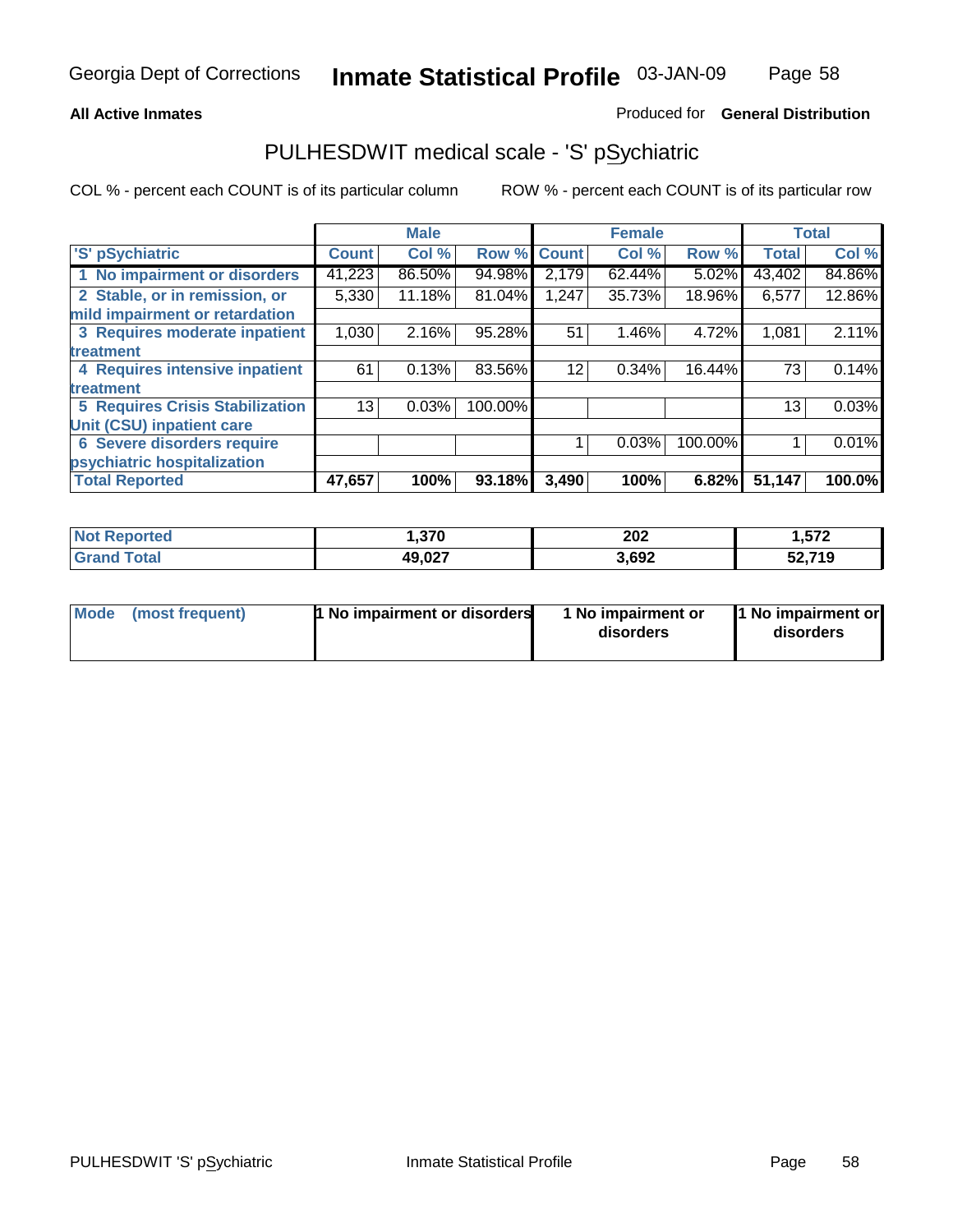Page 59

### **All Active Inmates**

### Produced for **General Distribution**

### PULHESDWIT medical scale - 'D' dental

|                                 |        | <b>Male</b> |             |       | <b>Female</b> |        |              | <b>Total</b> |
|---------------------------------|--------|-------------|-------------|-------|---------------|--------|--------------|--------------|
| <b>D' Dental</b>                | Count! | Col %       | Row % Count |       | Col %         | Row %  | <b>Total</b> | Col %        |
| 1 Minimal routine dental health | 14,592 | 30.78%      | 87.74%      | 2,039 | 58.42%        | 12.26% | 16,631       | 32.68%       |
| <b>needs</b>                    |        |             |             |       |               |        |              |              |
| 2 Moderate cavities and/or      | 22,948 | 48.41%      | 95.32%      | 1,126 | 32.26%        | 4.68%  | 24,074       | 47.30%       |
| gum disease                     |        |             |             |       |               |        |              |              |
| 3 Extensive gum disease         | 9,860  | 20.80%      | 96.81%      | 325   | 9.31%         | 3.19%  | 10,185       | 20.01%       |
| and/or widespread decay         |        |             |             |       |               |        |              |              |
| 4 Urgent need for dental        | 6      | 0.01%       | 100.00%     |       |               |        | 6            | $0.01\%$     |
| <b>services</b>                 |        |             |             |       |               |        |              |              |
| <b>Total Reported</b>           | 47,406 | 100%        | 93.14%      | 3,490 | 100%          | 6.86%  | 50,896       | 100%         |

| orted<br>NO.            | ,621   | 202<br>___ | ,823   |
|-------------------------|--------|------------|--------|
| <b>Total</b><br>' Gran⊾ | 49,027 | 3,692      | 52,719 |

| <b>Mode</b><br>(most frequent) | 2 Moderate cavities and/or<br>qum disease | Minimal routine dental<br>health needs | 2 Moderate<br>cavities and/or<br>qum disease |
|--------------------------------|-------------------------------------------|----------------------------------------|----------------------------------------------|
|                                |                                           |                                        |                                              |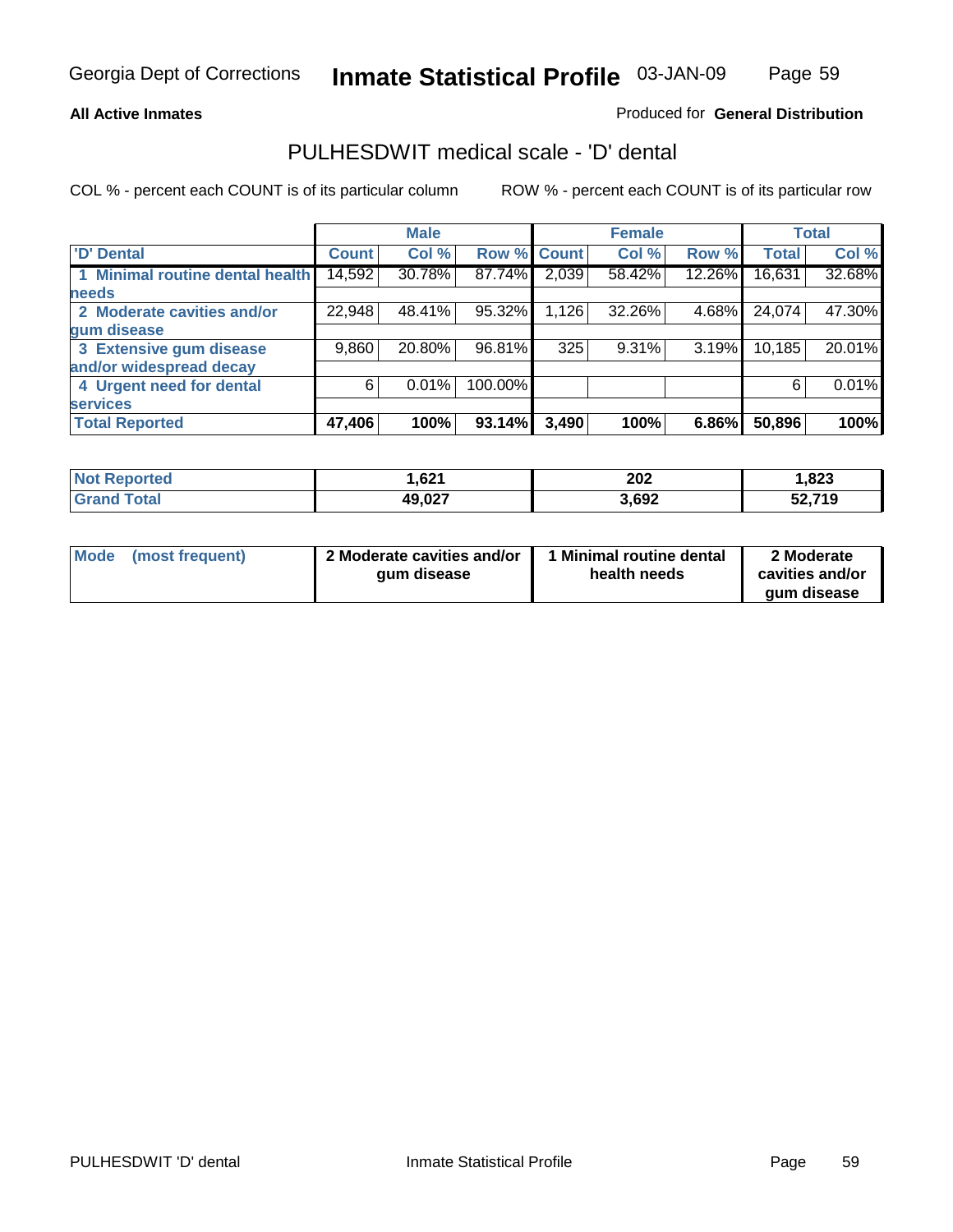#### **All Active Inmates**

#### Produced for **General Distribution**

### PULHESDWIT medical scale - 'W' work ability

COL % - percent each COUNT is of its particular column ROW % - percent each COUNT is of its particular row

|                                 |              | <b>Male</b> |        |              | <b>Female</b> |        |              | <b>Total</b> |
|---------------------------------|--------------|-------------|--------|--------------|---------------|--------|--------------|--------------|
| W' work ability                 | <b>Count</b> | Col %       | Row %  | <b>Count</b> | Col %         | Row %  | <b>Total</b> | Col %        |
| 1 Unrestricted work or activity | 41,637       | 86.33%      | 93.61% | 2,844        | 81.40%        | 6.39%  | 44,481       | 86.00%       |
| 2 Minor restrictions on type of | 5,157        | 10.69%      | 93.31% | 370          | 10.59%        | 6.69%  | 5,527        | 10.69%       |
| <b>work</b>                     |              |             |        |              |               |        |              |              |
| 3 Moderate restrictions on type | 1,153        | 2.39%       | 88.35% | 152          | 4.35%         | 11.65% | 1,305        | 2.52%        |
| of work                         |              |             |        |              |               |        |              |              |
| 4 Major restrictions on type of | 243          | 0.50%       | 68.07% | 114          | 3.26%         | 31.93% | 357          | 0.69%        |
| <b>work</b>                     |              |             |        |              |               |        |              |              |
| 5 Cannot work under any         | 39           | 0.08%       | 73.58% | 14           | 0.40%         | 26.42% | 53           | 0.10%        |
| <b>circumstances</b>            |              |             |        |              |               |        |              |              |
| <b>Total Reported</b>           | 48,229       | 100%        | 93.24% | 3,494        | 100%          | 6.76%  | 51,723       | 100%         |

| <b>Not Reported</b>   | 798    | 198   | 996    |
|-----------------------|--------|-------|--------|
| Total<br><b>Grand</b> | 49,027 | 3,692 | 52,719 |

| Mode            | 1 Unrestricted work or | 1 Unrestricted work or | 1 Unrestricted   |
|-----------------|------------------------|------------------------|------------------|
| (most frequent) | activity               | activity               | work or activity |

Page 60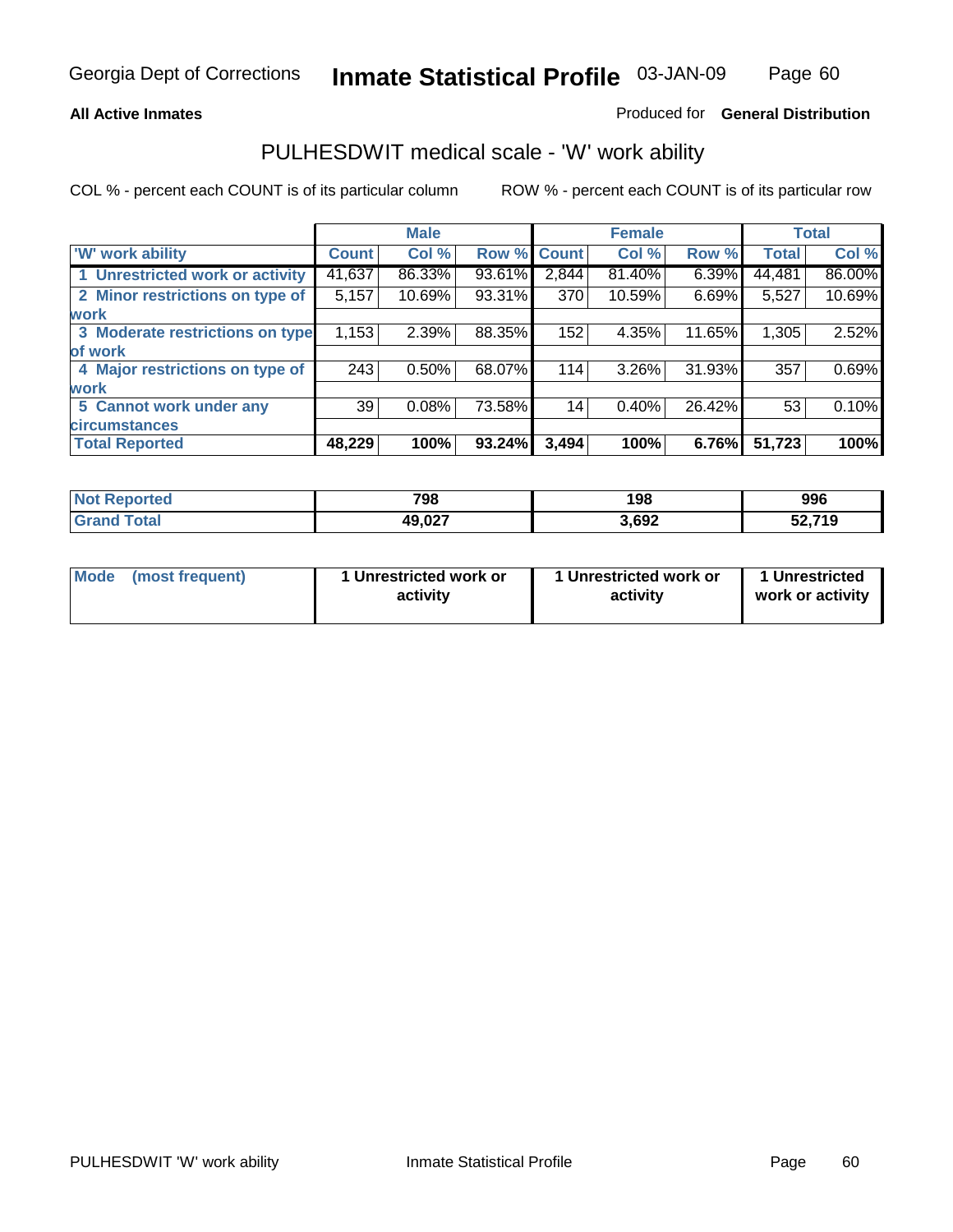### Page 61

#### **All Active Inmates**

### Produced for **General Distribution**

### PULHESDWIT medical scale - 'I' impairment

|                                   |              | <b>Male</b> |             |                | <b>Female</b> |       | <b>Total</b> |        |
|-----------------------------------|--------------|-------------|-------------|----------------|---------------|-------|--------------|--------|
| <b>T' Impairment</b>              | <b>Count</b> | Col %       | Row % Count |                | Col %         | Row % | <b>Total</b> | Col %  |
| 1 No impairments or               | 47,951       | 99.42%      | 93.23%      | 3,484          | 99.71%        | 6.77% | 51,435       | 99.44% |
| disabilities                      |              |             |             |                |               |       |              |        |
| 2 Wheelchair-bound but            | 65           | 0.13%       | 94.20%      | 4              | 0.11%         | 5.80% | 69           | 0.13%  |
| otherwise OK                      |              |             |             |                |               |       |              |        |
| <b>3 Needs low-level Assisted</b> | 20           | 0.04%       | 90.91%      | $\overline{2}$ | 0.06%         | 9.09% | 22           | 0.04%  |
| Living (level I)                  |              |             |             |                |               |       |              |        |
| 4 Needs moderate Assisted         |              | 0.01%       | 100.00%     |                |               |       |              | 0.01%  |
| <b>Living (level II)</b>          |              |             |             |                |               |       |              |        |
| <b>5 Needs maximal Assisted</b>   | 186          | 0.39%       | 97.89%      | 4              | 0.11%         | 2.11% | 190          | 0.37%  |
| <b>Living (level III)</b>         |              |             |             |                |               |       |              |        |
| <b>Total Reported</b>             | 48,229       | 100%        | 93.24%      | 3,494          | 100%          | 6.76% | 51,723       | 100%   |

| $^{\mathrm{H}}$ Not.<br>Reported | 798    | 198   | 996           |
|----------------------------------|--------|-------|---------------|
| <b>Total</b><br><b>Grand</b>     | 49,027 | 3,692 | 52,719<br>JŁ. |

| Mode | (most frequent) | 1 No impairments or<br>disabilities | 1 No impairments or<br>disabilities | 1 1 No impairments<br>or disabilities |
|------|-----------------|-------------------------------------|-------------------------------------|---------------------------------------|
|------|-----------------|-------------------------------------|-------------------------------------|---------------------------------------|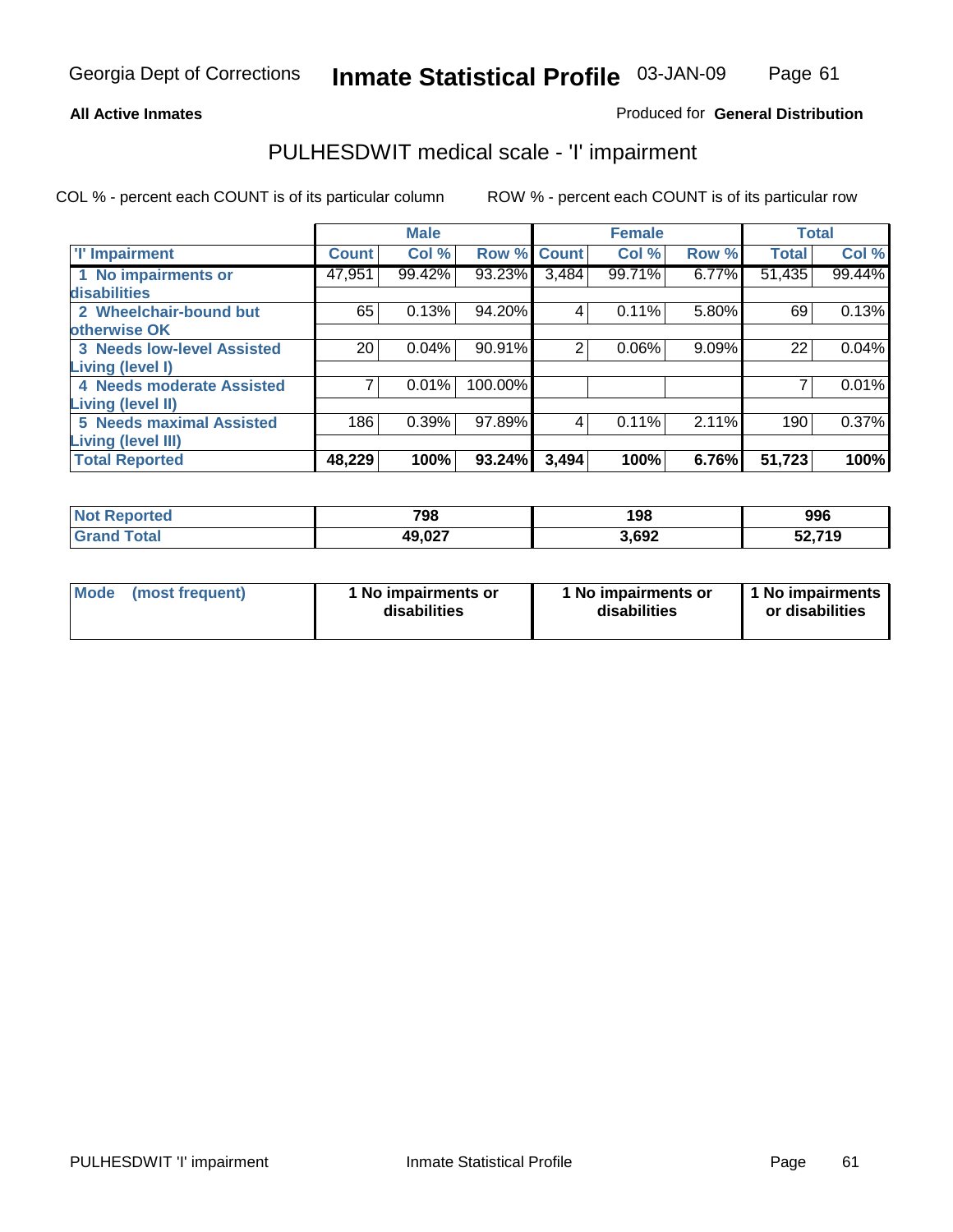#### **Inmate Statistical Profile** 03-JAN-09 Page Page 62

### All Active Inmates **All Active Inmates All Active Inmates Produced fo General Distribution**

### PULHESDWIT medical scale - 'T' transportability

|                              |              | <b>Male</b> |             |       | <b>Female</b> |       |              | <b>Total</b> |
|------------------------------|--------------|-------------|-------------|-------|---------------|-------|--------------|--------------|
| <b>T' Transportability</b>   | <b>Count</b> | Col %       | Row % Count |       | Col %         | Row % | <b>Total</b> | Col %        |
| 1 Can be transported in any  | 48,137       | 99.81%      | 93.25%      | 3,487 | 99.80%        | 6.75% | 51,624       | 99.81%       |
| ordinary approved vehicle    |              |             |             |       |               |       |              |              |
| 2 Wheelchair-bound, not      | 43           | 0.09%       | 93.48%      | 3     | 0.09%         | 6.52% | 46           | 0.09%        |
| needing special vehicle      |              |             |             |       |               |       |              |              |
| 3 Wheelchair-bound, requires | 10           | 0.02%       | 90.91%      |       | 0.03%         | 9.09% | 11           | 0.02%        |
| special vehicle              |              |             |             |       |               |       |              |              |
| 4 Needs specially-equipped   |              | 0.01%       | 100.00%     |       |               |       |              | 0.01%        |
| medical vehicle              |              |             |             |       |               |       |              |              |
| <b>5 Requires ambulance</b>  | 38           | 0.08%       | 92.68%      | 3     | 0.09%         | 7.32% | 41           | 0.08%        |
| transport                    |              |             |             |       |               |       |              |              |
| <b>Total Reported</b>        | 48,229       | 100%        | 93.24%      | 3,494 | 100%          | 6.76% | 51,723       | 100.0%       |

| <b>Not</b><br>Reported       | 798    | 198   | 996           |
|------------------------------|--------|-------|---------------|
| <b>Total</b><br><b>Grand</b> | 49,027 | 3,692 | 52,719<br>JZ. |

| Mode (most frequent) | 1 Can be transported in any 1 Can be transported in any | ordinary approved vehicle   ordinary approved vehicle   transported in any | 1 Can be<br>  ordinary approved  <br>vehicle |
|----------------------|---------------------------------------------------------|----------------------------------------------------------------------------|----------------------------------------------|
|                      |                                                         |                                                                            |                                              |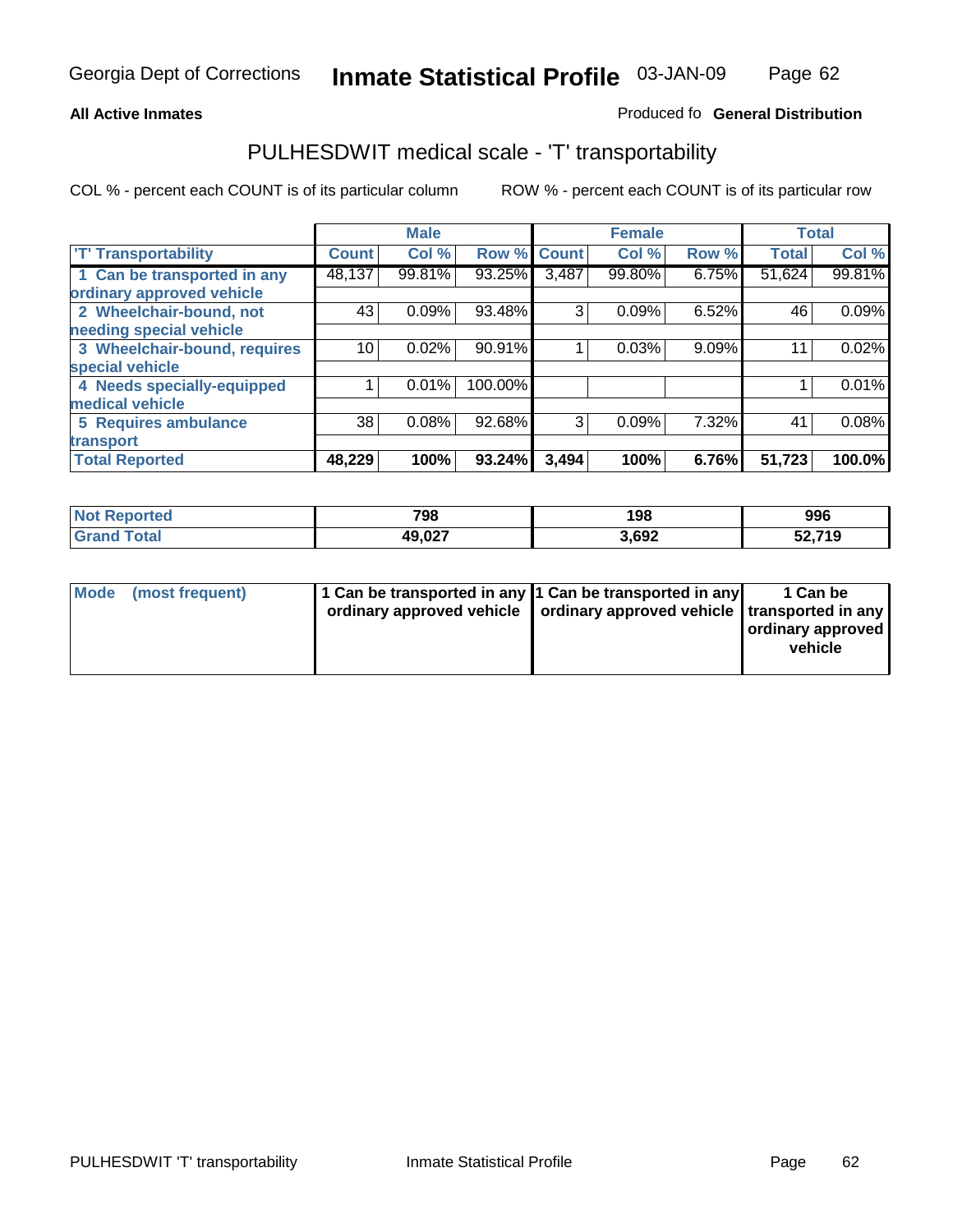### **All Active Inmates**

### Produced for **General Distribution**

### Criminality in family, self-reported

|                              |              | <b>Male</b> |        |              | <b>Female</b> |           |                 | <b>Total</b> |
|------------------------------|--------------|-------------|--------|--------------|---------------|-----------|-----------------|--------------|
| <b>Criminality In Family</b> | <b>Count</b> | Col %       | Row %  | <b>Count</b> | Col %         | Row %     | Total           | Col %        |
| Yes, criminality in family   | 11.209       | 23.56%      | 88.24% | 1,494        | 42.06%        | $11.76\%$ | 12,703          | 24.84%       |
| No criminality in family     | 36,369       | 76.44%      | 94.64% | 2,058        | 57.94%        |           | 5.36% 38,427    | 75.16%       |
| <b>Total Reported</b>        | 47,578       | 100%        | 93.05% | 3,552        | 100%          |           | $6.95\%$ 51,130 | 100%         |

| <b>Not Reported</b>   | . 449. | 140   | .589   |
|-----------------------|--------|-------|--------|
| Гоtal<br><b>Grand</b> | 49,027 | 3,692 | 52,719 |

|  | Mode (most frequent) | No criminality in family | No criminality in family | No criminality in<br>family |
|--|----------------------|--------------------------|--------------------------|-----------------------------|
|--|----------------------|--------------------------|--------------------------|-----------------------------|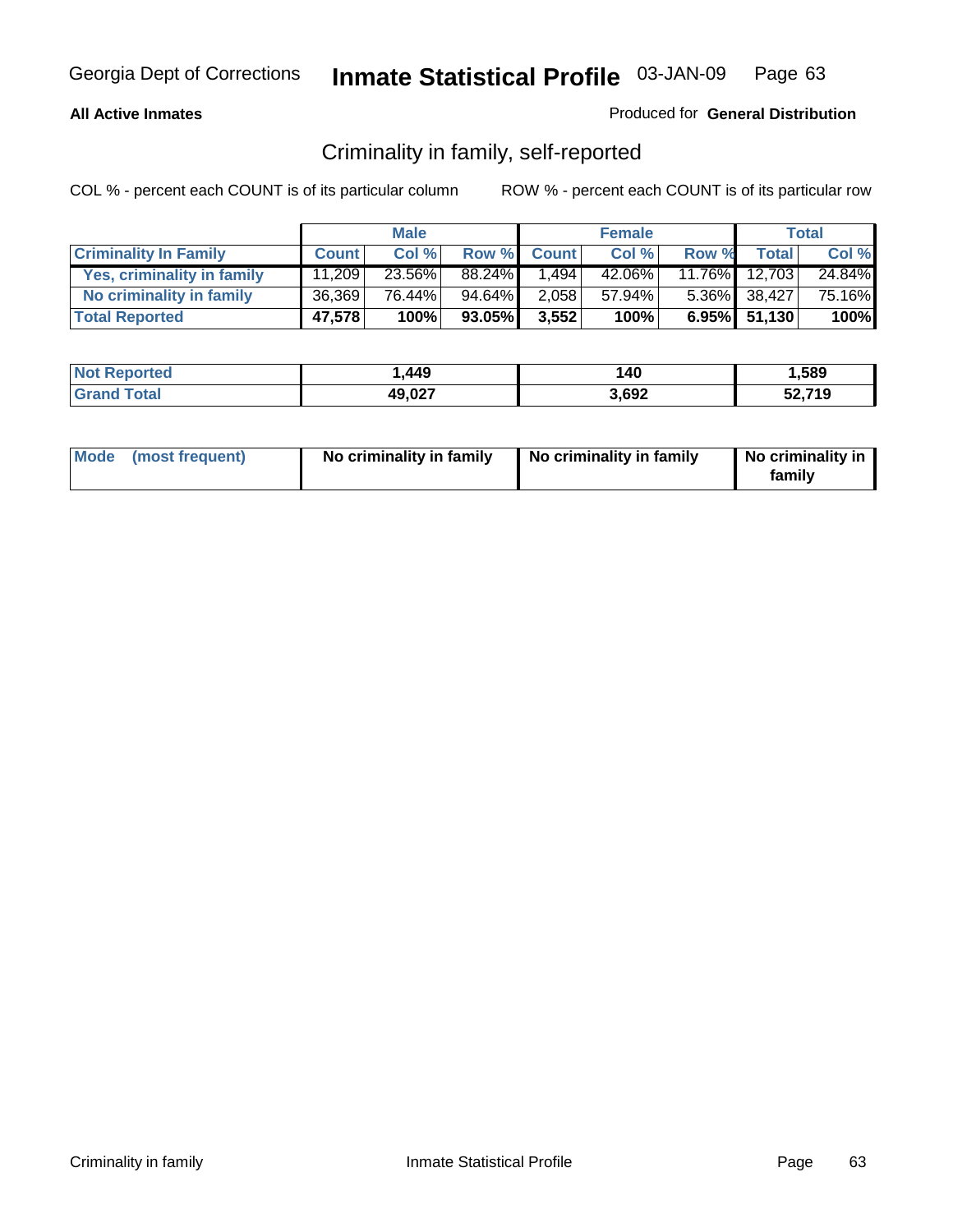### **All Active Inmates**

### Produced for **General Distribution**

### Alcoholism in family, self-reported

|                             |              | <b>Male</b> |        |             | <b>Female</b> |        |              | Total  |
|-----------------------------|--------------|-------------|--------|-------------|---------------|--------|--------------|--------|
| <b>Alcoholism In Family</b> | <b>Count</b> | Col %       |        | Row % Count | Col %         | Row %  | <b>Total</b> | Col %  |
| Yes, alcoholism in family   | 7.248        | 15.23%      | 89.18% | 879         | 24.75%        | 10.82% | 8.127        | 15.89% |
| No alcoholism in family     | 40,330       | 84.77%      | 93.78% | 2,673       | 75.25%        |        | 6.22% 43,003 | 84.11% |
| <b>Total Reported</b>       | 47,578       | 100%        | 93.05% | 3,552       | 100%          |        | 6.95% 51,130 | 100%   |

| <b>Not Reported</b>     | . 449. . | 140   | .589   |
|-------------------------|----------|-------|--------|
| <b>Grand</b><br>l Total | 49,027   | 3,692 | 52,719 |

|  | Mode (most frequent) | No alcoholism in family | No alcoholism in family | No alcoholism in<br>family |
|--|----------------------|-------------------------|-------------------------|----------------------------|
|--|----------------------|-------------------------|-------------------------|----------------------------|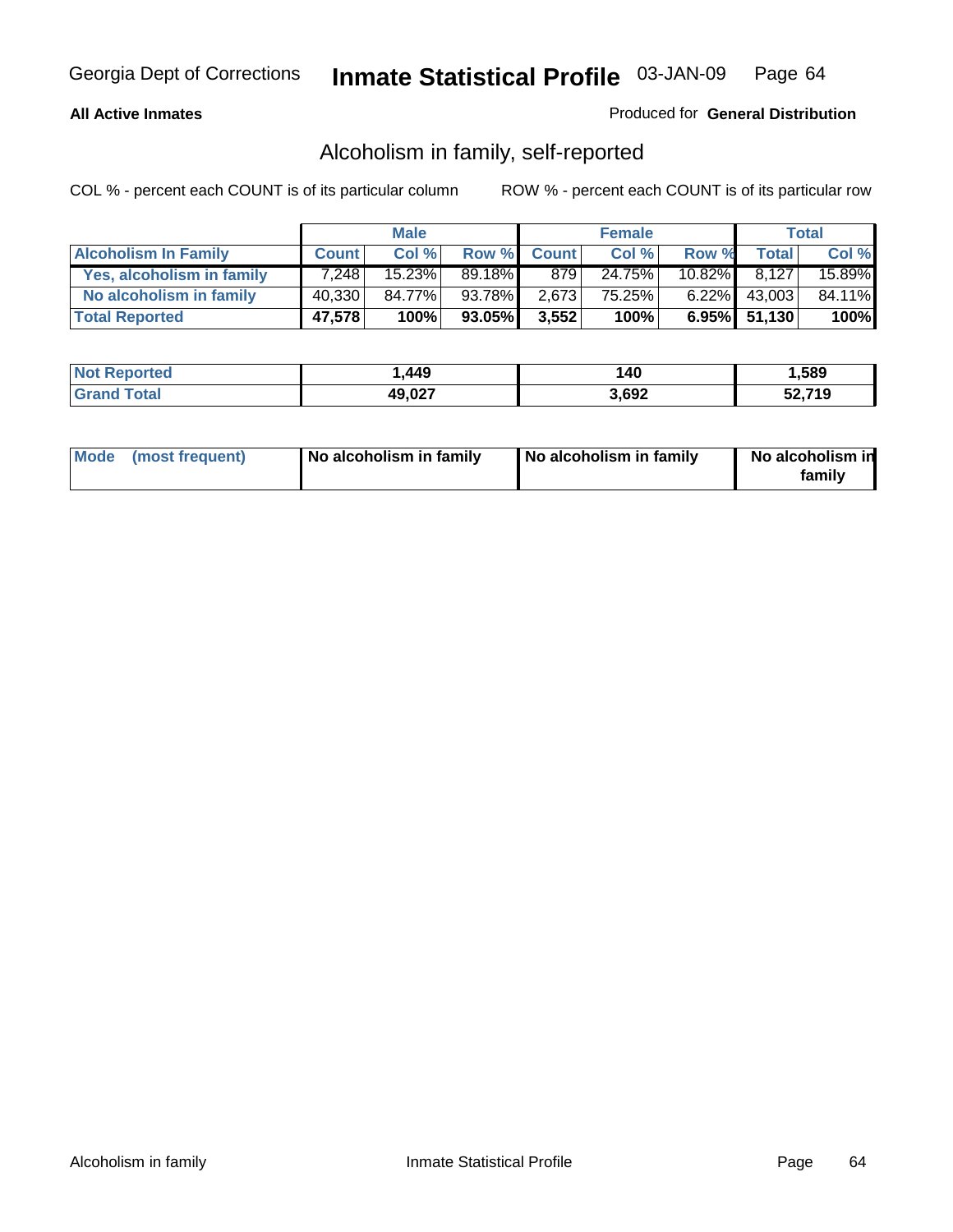### **All Active Inmates**

Produced for **General Distribution**

### Drug abuse in family, self-reported

|                           |              | <b>Male</b> |           |              | <b>Female</b> |          |              | <b>Total</b> |
|---------------------------|--------------|-------------|-----------|--------------|---------------|----------|--------------|--------------|
| Drug Abuse In Family      | <b>Count</b> | Col %       | Row %     | <b>Count</b> | Col %         | Row %    | Total        | Col %        |
| Yes, drug abuse in family | 4.015        | $8.44\%$    | $82.14\%$ | 873          | 24.58%        | 17.86%   | 4.888        | $9.56\%$     |
| No drug abuse in family   | 43,563       | $91.56\%$   | 94.21%    | 2,679        | 75.42%        | $5.79\%$ | 46,242       | 90.44%       |
| <b>Total Reported</b>     | 47,578       | 100%        | 93.05%    | 3,552        | 100%          |          | 6.95% 51,130 | 100%         |

| <b>Not Reported</b>   | . 449. | 140   | .589   |
|-----------------------|--------|-------|--------|
| Гоtal<br><b>Grand</b> | 49,027 | 3,692 | 52,719 |

|  | Mode (most frequent) | No drug abuse in family | No drug abuse in family | No drug abuse in<br>family |
|--|----------------------|-------------------------|-------------------------|----------------------------|
|--|----------------------|-------------------------|-------------------------|----------------------------|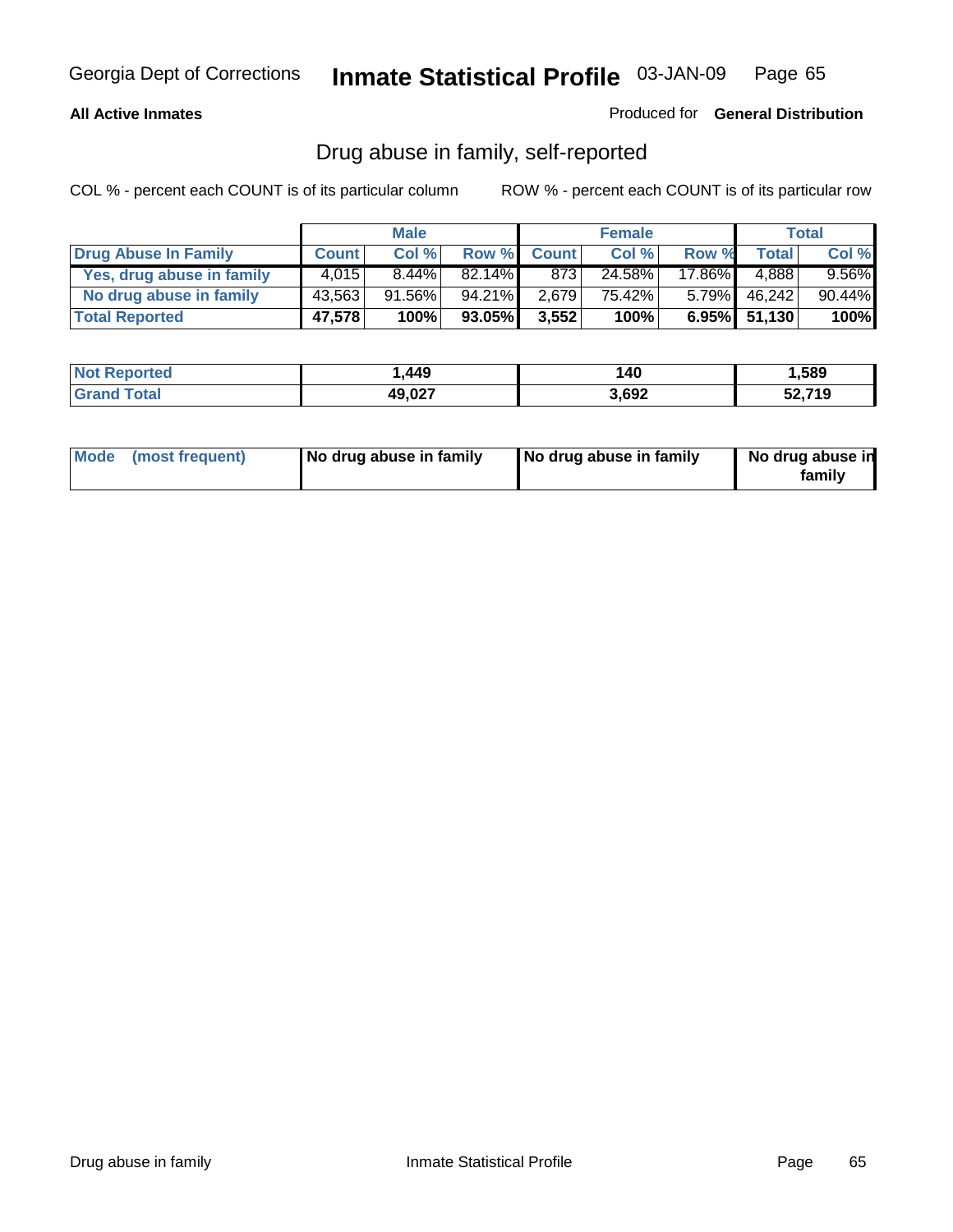### **All Active Inmates**

### Produced for **General Distribution**

### Subjected to frequent beatings, self-reported

|                            |              | <b>Male</b> |        |              | <b>Female</b> |          |        | Total  |
|----------------------------|--------------|-------------|--------|--------------|---------------|----------|--------|--------|
| <b>Frequent beatings</b>   | <b>Count</b> | Col %       | Row %  | <b>Count</b> | Col%          | Row %    | Total  | Col %  |
| Yes, subjected to frequent | 1,829        | $3.84\%$    | 78.40% | 504          | 14.19%        | 21.60%   | 2,333  | 4.56%  |
| beatings                   |              |             |        |              |               |          |        |        |
| Not subjected to frequent  | 45.749       | 96.16%      | 93.75% | 3,048        | 85.81%        | $6.25\%$ | 48,797 | 95.44% |
| beatings                   |              |             |        |              |               |          |        |        |
| <b>Total Reported</b>      | 47,578       | 100%        | 93.05% | 3,552        | 100%          | 6.95%    | 51,130 | 100%   |

| rted<br>NO: | . ,449 | 140   | ,589   |
|-------------|--------|-------|--------|
| . Gro       | 49,027 | 3,692 | 52,719 |

| Mode (most frequent) | Not subjected to frequent<br>beatings | Not subjected to frequent   Not subjected to  <br>beatings | <b>frequent beatings</b> |  |
|----------------------|---------------------------------------|------------------------------------------------------------|--------------------------|--|
|                      |                                       |                                                            |                          |  |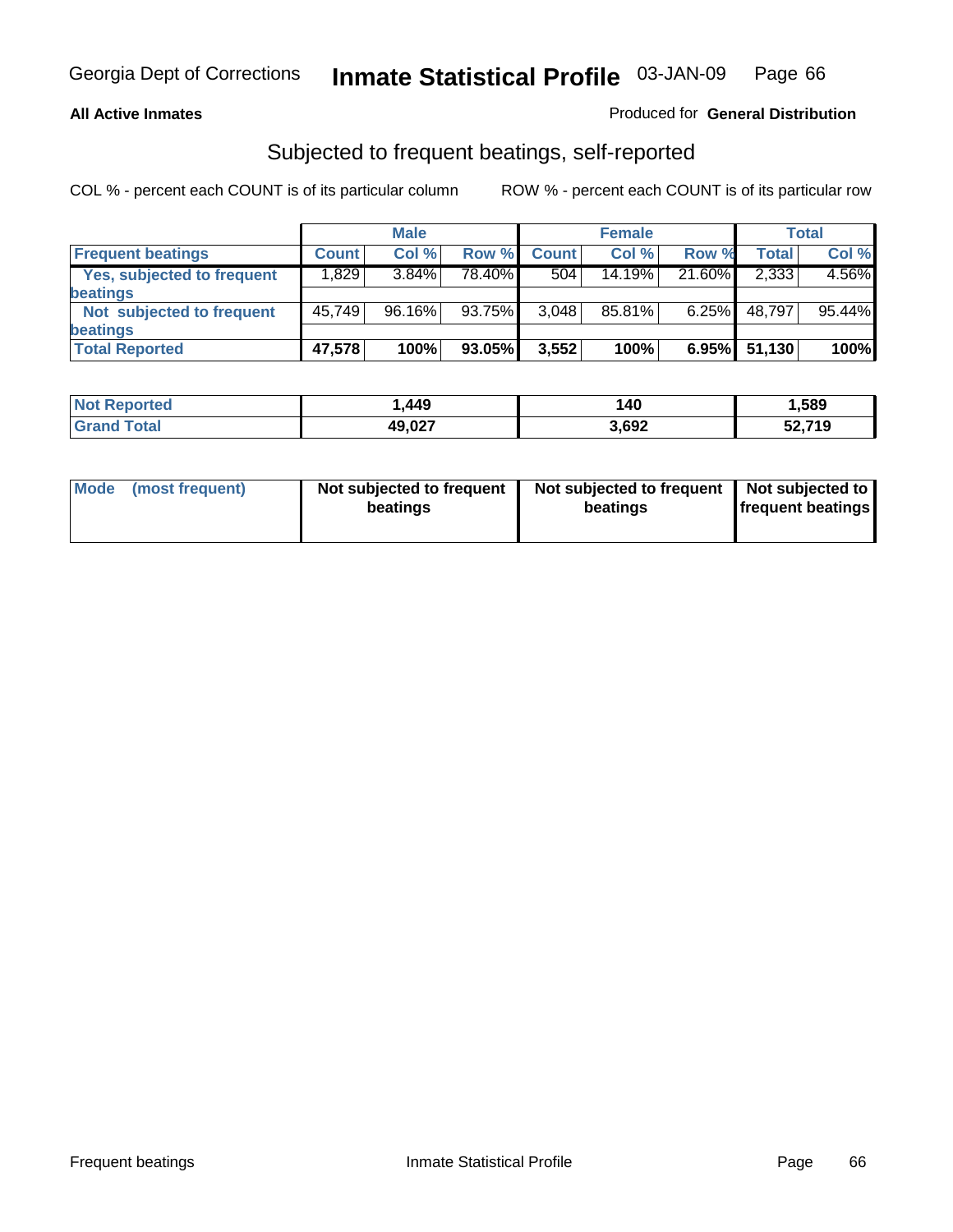#### **All Active Inmates**

### Produced for **General Distribution**

### Father absent during inmate's childhood

|                           |              | <b>Male</b> |           |              | <b>Female</b> |       |                 | Total  |
|---------------------------|--------------|-------------|-----------|--------------|---------------|-------|-----------------|--------|
| <b>Father Absent</b>      | <b>Count</b> | Col %       | Row %     | <b>Count</b> | Col %         | Row % | Total           | Col %  |
| Yes, father was absent    | 23,745       | $49.91\%$   | 94.78%    | 1,309        | 36.85%        |       | $5.22\%$ 25,054 | 49.00% |
| No, father was not absent | 23,833       | $50.09\%$   | $91.40\%$ | 2,243        | 63.15%        |       | 8.60% 26,076    | 51.00% |
| <b>Total Reported</b>     | 47,578       | 100%        | 93.05%    | 3,552        | 100%          |       | $6.95\%$ 51,130 | 100%   |

| <b>Not Reported</b> | . 449  | 140   | .589   |
|---------------------|--------|-------|--------|
| <b>Srand Total</b>  | 49,027 | 3,692 | 52,719 |

| Mode (most frequent) |  | 「No, father was not absent ┃No, father was not absent ┃No, father was not | absent |
|----------------------|--|---------------------------------------------------------------------------|--------|
|----------------------|--|---------------------------------------------------------------------------|--------|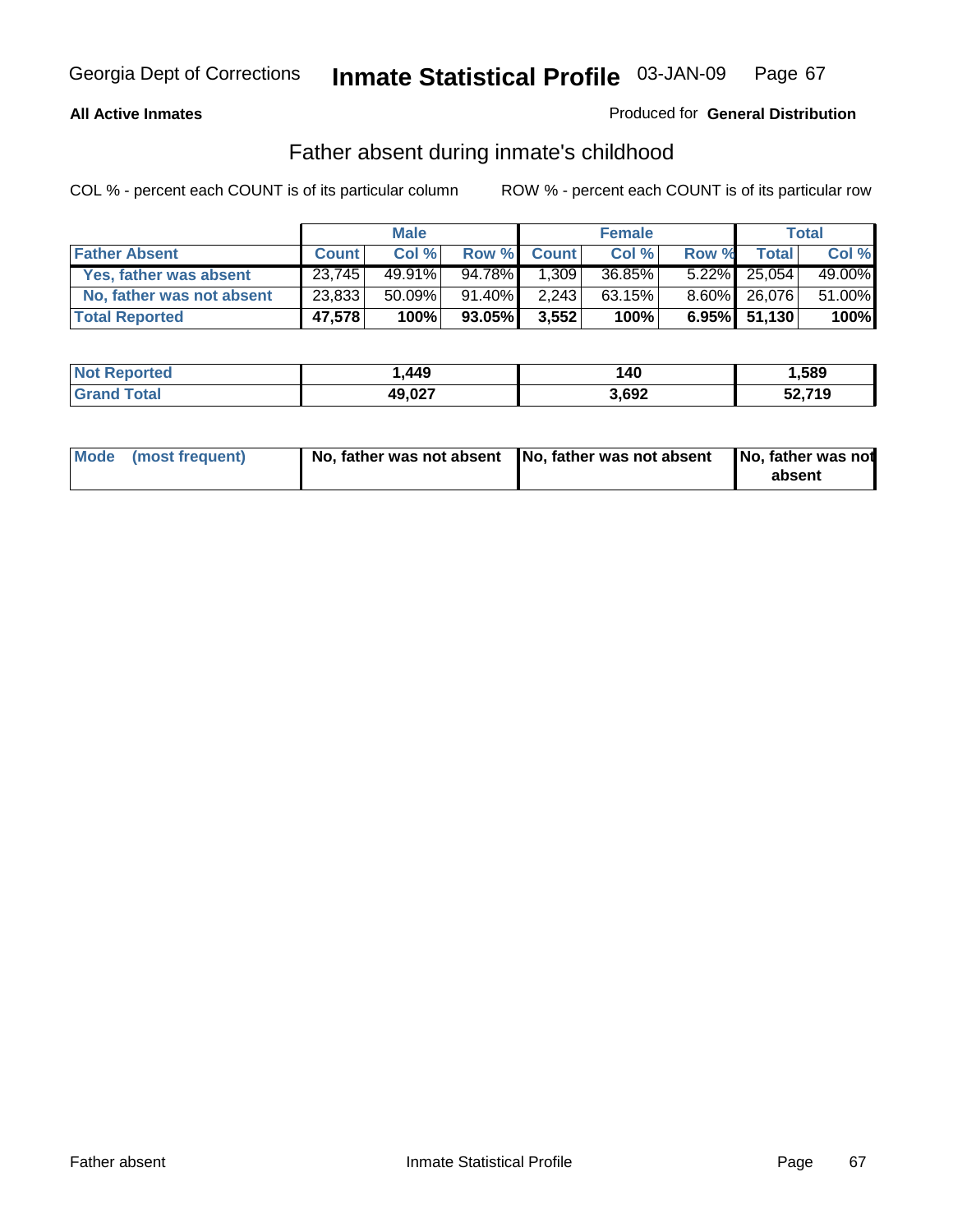### **All Active Inmates**

### Produced for **General Distribution**

### Mother absent during inmate's childhood

|                           |              | <b>Male</b> |           |              | <b>Female</b> |          |              | Total  |
|---------------------------|--------------|-------------|-----------|--------------|---------------|----------|--------------|--------|
| <b>Mother Absent</b>      | <b>Count</b> | Col %       | Row %     | <b>Count</b> | Col %         | Row %    | Total        | Col %  |
| Yes, mother was absent    | 6.225        | 13.08%      | $93.24\%$ | 451          | 12.70%        | $6.76\%$ | 6,676        | 13.06% |
| No, mother was not absent | 41,353       | 86.92%      | 93.02%    | 3.101        | 87.30%        | $6.98\%$ | 44.454       | 86.94% |
| <b>Total Reported</b>     | 47,578       | 100%        | 93.05%    | 3,552        | 100%          |          | 6.95% 51,130 | 100%   |

| <b>Not Reported</b>   | . 449. | 140   | .589   |
|-----------------------|--------|-------|--------|
| Гоtal<br><b>Grand</b> | 49,027 | 3,692 | 52,719 |

| Mode (most frequent) | No, mother was not absent   No, mother was not absent   No, mother was | not absent |
|----------------------|------------------------------------------------------------------------|------------|
|----------------------|------------------------------------------------------------------------|------------|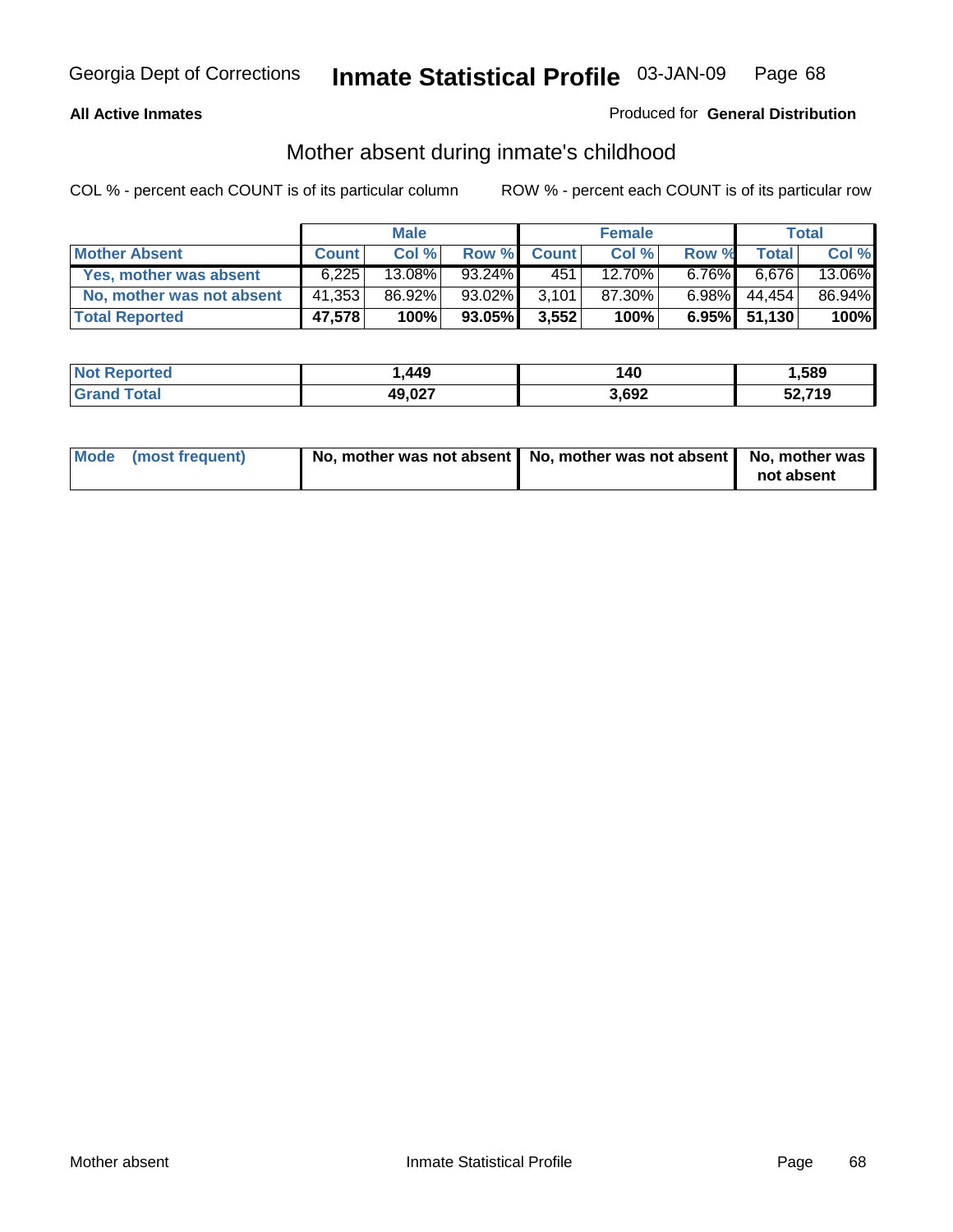**All Active Inmates**

### Produced for **General Distribution**

### Number of prior Georgia incarcerations

|                                       |              | <b>Male</b> |                    |       | <b>Female</b> |       |        | <b>Total</b> |
|---------------------------------------|--------------|-------------|--------------------|-------|---------------|-------|--------|--------------|
| <b>Num of Prior GA Incarcerations</b> | <b>Count</b> | Col %       | <b>Row % Count</b> |       | Col %         | Row % | Total  | Col %        |
| $\bf{0}$                              | 28,226       | 57.57%      | 91.61%             | 2,585 | 70.02%        | 8.39% | 30,811 | 58.44%       |
|                                       | 8,559        | 17.46%      | 94.24%             | 523   | 14.17%        | 5.76% | 9,082  | 17.23%       |
|                                       | 4,857        | 9.91%       | 94.77%             | 268   | 7.26%         | 5.23% | 5,125  | 9.72%        |
| 3                                     | 3,010        | 6.14%       | 95.77%             | 133   | 3.60%         | 4.23% | 3.143  | 5.96%        |
|                                       | 1,864        | 3.80%       | 96.13%             | 75    | 2.03%         | 3.87% | 1,939  | 3.68%        |
| 5                                     | 1,068        | 2.18%       | 96.22%             | 42    | 1.14%         | 3.78% | 1,110  | 2.11%        |
| <b>More Than 5</b>                    | 1,443        | 2.94%       | 95.63%             | 66    | 1.79%         | 4.37% | 1,509  | 2.86%        |
| <b>Total Reported</b>                 | 49,027       | 100%        | 93.00%             | 3,692 | 100.0%        | 7.00% | 52,719 | 100%         |

| <b>Not</b><br><b>orted</b> |        |       |        |
|----------------------------|--------|-------|--------|
| 'otal                      | 49,027 | 3,692 | 52,719 |

| Mean (average)       | l.O2 | .00 |  |
|----------------------|------|-----|--|
| Median (middle)      |      |     |  |
| Mode (most frequent) |      |     |  |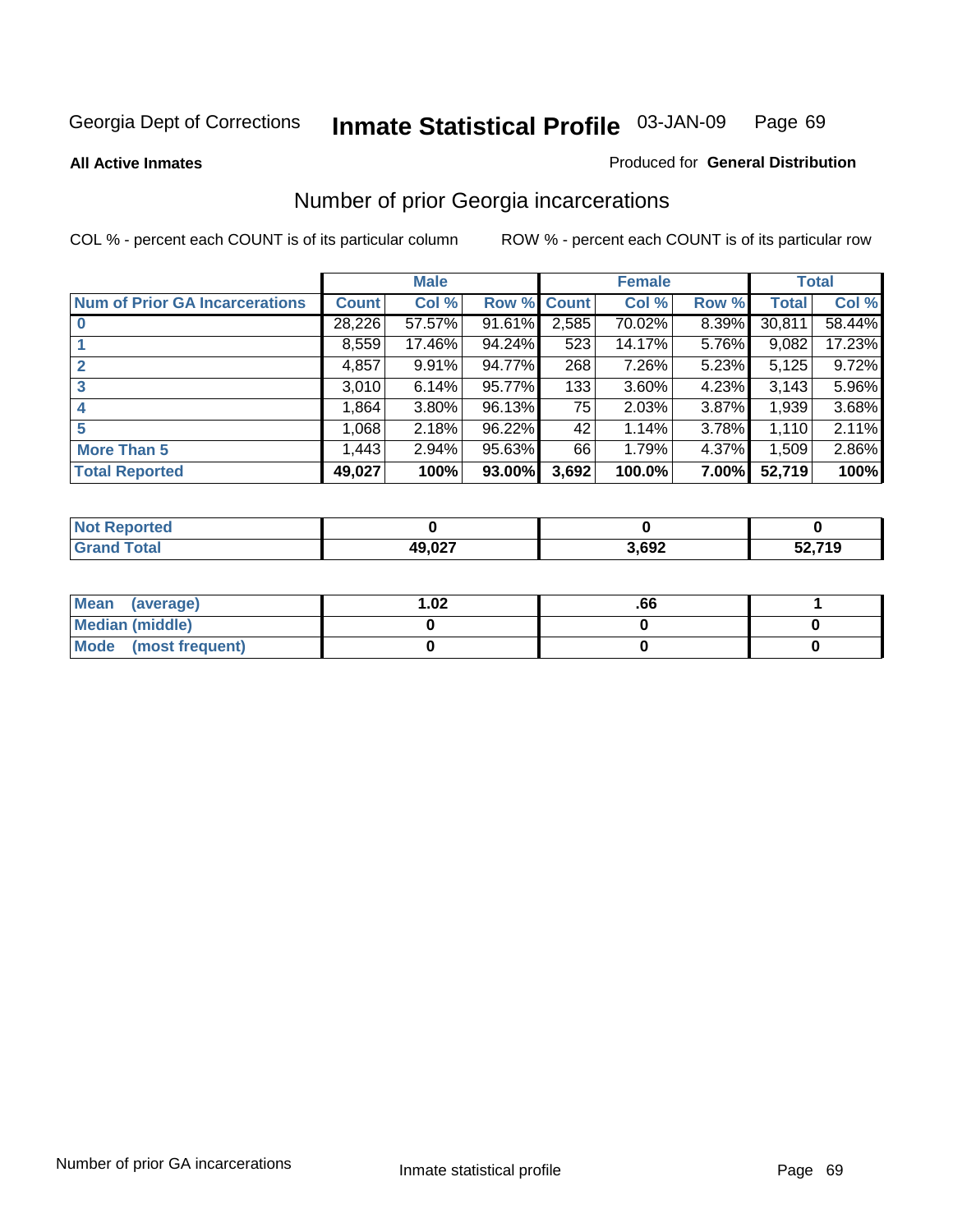#### **All Active Inmates**

#### Produced for **General Distribution**

### Prison sentence in years

COL % - percent each COUNT is of its particular column ROW % - percent each COUNT is of its particular row

|                                 |              | <b>Male</b> |         |              | <b>Female</b> |        |              | <b>Total</b> |
|---------------------------------|--------------|-------------|---------|--------------|---------------|--------|--------------|--------------|
| <b>Prison Sentence In Years</b> | <b>Count</b> | Col %       | Row %   | <b>Count</b> | Col %         | Row %  | <b>Total</b> | Col %        |
| $0 - 1$                         | 1,183        | 2.41%       | 86.16%  | 190          | 5.15%         | 13.84% | 1,373        | 2.60%        |
| $1.1 - 2$                       | 3,298        | 6.73%       | 86.09%  | 533          | 14.44%        | 13.91% | 3,831        | 7.27%        |
| $2.1 - 3$                       | 3,864        | 7.88%       | 88.52%  | 501          | 13.57%        | 11.48% | 4,365        | 8.28%        |
| $3.1 - 4$                       | 2,858        | 5.83%       | 89.37%  | 340          | 9.21%         | 10.63% | 3,198        | 6.07%        |
| $4.1 - 5$                       | 5,379        | 10.97%      | 91.51%  | 499          | 13.52%        | 8.49%  | 5,878        | 11.15%       |
| $5.1 - 6$                       | 1,995        | 4.07%       | 92.23%  | 168          | 4.55%         | 7.77%  | 2,163        | 4.10%        |
| $6.1 - 7$                       | 1,983        | 4.04%       | 93.76%  | 132          | 3.58%         | 6.24%  | 2,115        | 4.01%        |
| $7.1 - 8$                       | 1,845        | 3.76%       | 93.80%  | 122          | 3.30%         | 6.20%  | 1,967        | 3.73%        |
| $8.1 - 9$                       | 686          | 1.40%       | 93.46%  | 48           | 1.30%         | 6.54%  | 734          | 1.39%        |
| $9.1 - 10$                      | 6,188        | 12.62%      | 94.31%  | 373          | 10.10%        | 5.69%  | 6,561        | 12.45%       |
| $10.1 - 12$                     | 2,482        | 5.06%       | 95.28%  | 123          | 3.33%         | 4.72%  | 2,605        | 4.94%        |
| $12.1 - 15$                     | 3,731        | 7.61%       | 96.04%  | 154          | 4.17%         | 3.96%  | 3,885        | 7.37%        |
| $15.1 - 20$                     | 3,644        | 7.43%       | 96.61%  | 128          | 3.47%         | 3.39%  | 3,772        | 7.15%        |
| 20.1 - Over                     | 2,888        | 5.89%       | 97.30%  | 80           | 2.17%         | 2.70%  | 2,968        | 5.63%        |
| <b>Life</b>                     | 6,404        | 13.06%      | 95.65%  | 291          | 7.88%         | 4.35%  | 6,695        | 12.70%       |
| <b>Life Without Parole</b>      | 493          | 1.01%       | 98.21%  | 9            | 0.24%         | 1.79%  | 502          | 0.95%        |
| <b>Death</b>                    | 103          | 0.21%       | 99.04%  |              | 0.03%         | 0.96%  | 104          | 0.20%        |
| <b>Youthful Offenders</b>       | 3            | 0.01%       | 100.00% |              |               |        | 3            | 0.01%        |
| <b>Total Reported</b>           | 49,027       | 100%        | 93.00%  | 3,692        | 100.0%        | 7.00%  | 52,719       | 100%         |

| <b>Not Reported</b>            |        |      |        |
|--------------------------------|--------|------|--------|
| <b>otal</b><br>GT <sup>2</sup> | 49,027 | ,692 | 52.719 |

#### **Determinate (numeric) sentences only**

| Mear<br>1.1100 | ane | , oo<br>. | ^^<br><b>V.J.</b><br>- - - | <br>1.43<br>$ -$ |
|----------------|-----|-----------|----------------------------|------------------|
|                |     |           |                            |                  |

**All sentences (including determinate), with life, life without parole, and death sentences figured at 45 years**

| <b>M</b> c<br>$-$<br>- 71<br>. Д |  |   |      |
|----------------------------------|--|---|------|
| ___<br>$  -$                     |  | . | . to |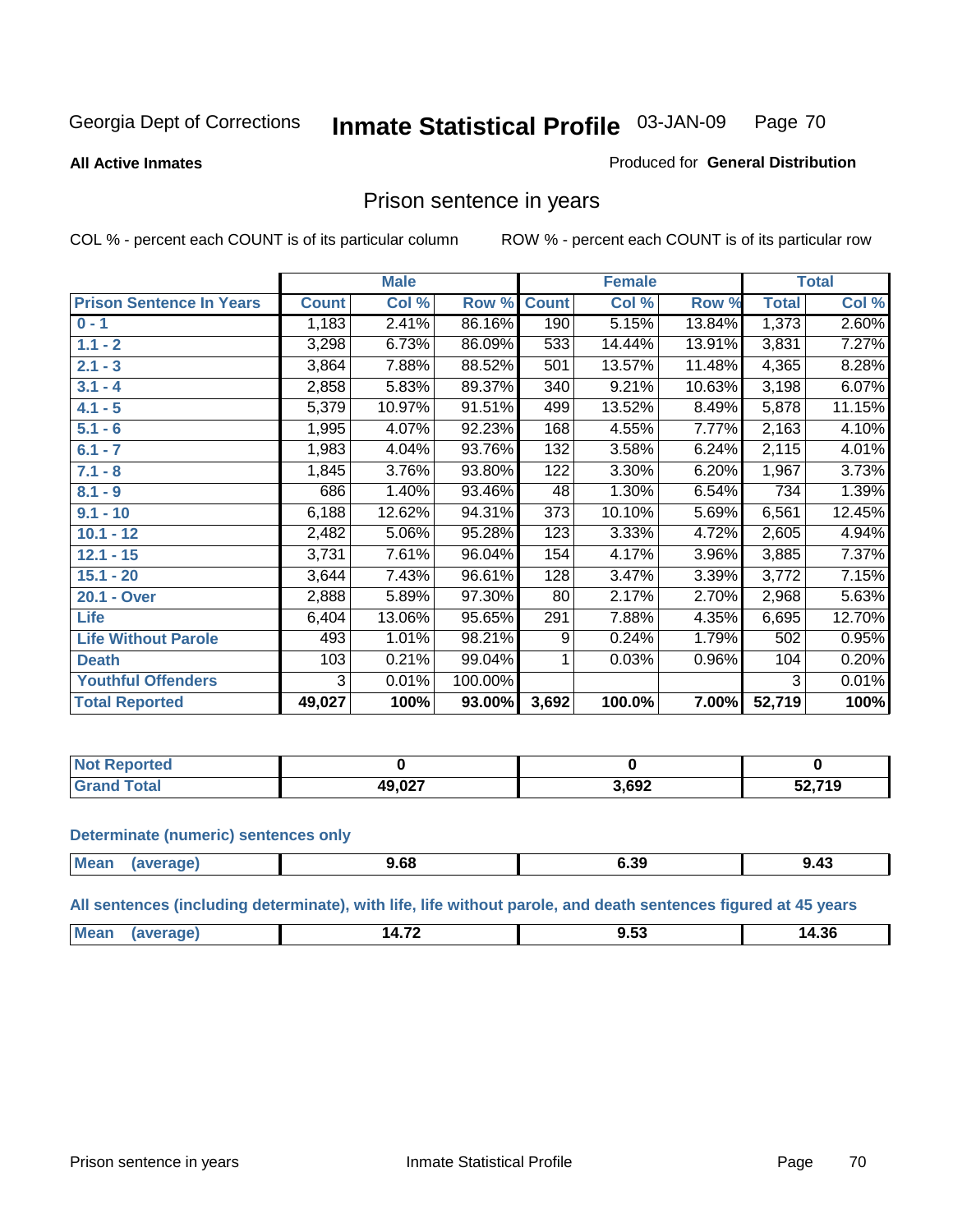#### **All Active Inmates**

#### Produced for **General Distribution**

# Primary offense, broken out into felonies vs misdemeanors

|                                  |              | <b>Male</b> |           |                    | <b>Female</b> |          | Total        |        |
|----------------------------------|--------------|-------------|-----------|--------------------|---------------|----------|--------------|--------|
| <b>Felonies and Misdemeanors</b> | <b>Count</b> | Col %       |           | <b>Row % Count</b> | Col %         | Row %    | <b>Total</b> | Col %  |
| <b>Felonies</b>                  | 48,982       | $99.97\%$   | $93.00\%$ | 3.687              | 99.97%        | $7.00\%$ | 52,669       | 99.97% |
| <b>Misdemeanors</b>              | 13           | .03%        | 92.86%    |                    | .03%          | 7.14%    | 14           | .03%   |
| <b>Total Reported</b>            | 48,995       | 100%        | 93%       | 3,688              | 100%          | 7%       | 52,683       | 100%   |

| N <sub>of</sub><br>rted.<br>$\sim$ | $\sim$<br>◡▵                       |        | ^^<br>ახ       |
|------------------------------------|------------------------------------|--------|----------------|
| Grai                               | דמה מו<br>$\overline{\phantom{a}}$ | 48.999 | ፡2.719<br>JZ,I |

| Mode (most frequent) | elonies | elonies | onies<br>-е к |
|----------------------|---------|---------|---------------|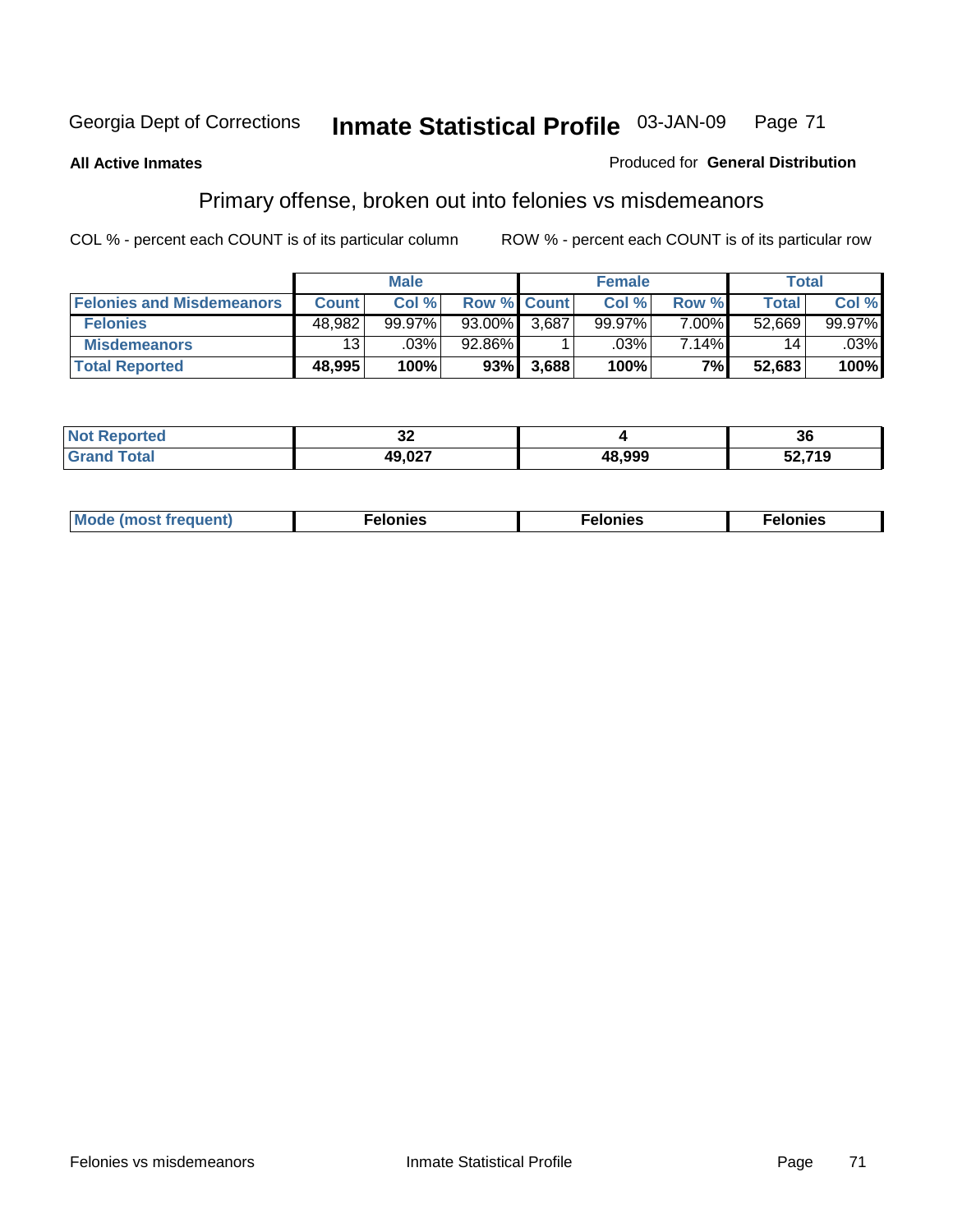#### **All Active Inmates**

#### Produced for **General Distribution**

### Primary offense, broken out into six broad crime categories

|                                  |              | <b>Male</b> |                    |       | <b>Female</b> |        |              | <b>Total</b> |
|----------------------------------|--------------|-------------|--------------------|-------|---------------|--------|--------------|--------------|
| <b>Crime Categories</b>          | <b>Count</b> | Col %       | <b>Row % Count</b> |       | Col %         | Row %  | <b>Total</b> | Col %        |
| <b>Violent</b>                   | 22,068       | 45.04%      | 94.34%             | 1,325 | 35.93%        | 5.66%  | 23,393       | 44.40%       |
| <b>Sex Crime</b><br>$\mathbf{2}$ | 7,561        | 15.43%      | 98.55%             | 111   | $3.01\%$      | 1.45%  | 7,672        | 14.56%       |
| $\mathbf{3}$<br><b>Property</b>  | 9,184        | 18.74%      | 88.47%             | 1,197 | 32.46%        | 11.53% | 10,381       | 19.70%       |
| <b>Drug</b><br>4                 | 8,071        | 16.47%      | 89.84%             | 913   | 24.76%        | 10.16% | 8,984        | 17.05%       |
| <b>Habit/DUI</b><br>5            | 130          | .27%        | 95.59%             | 6     | .16%          | 4.41%  | 136          | .26%         |
| <b>Other</b><br>6                | 1,981        | 4.04%       | 93.58%             | 136   | 3.69%         | 6.42%  | 2,117        | 4.02%        |
| <b>Total Reported</b>            | 48,995       | 100%        | 93%                | 3,688 | 100%          | 7%     | 52,683       | 100%         |

| N | IJΔ    |      | ახ           |  |
|---|--------|------|--------------|--|
|   | 10 027 | ,692 | ,719<br>JZ,I |  |

|  | <b>Mou</b><br>--- | .<br>วlent | ---<br>olent | ≀lent<br>-------- |
|--|-------------------|------------|--------------|-------------------|
|--|-------------------|------------|--------------|-------------------|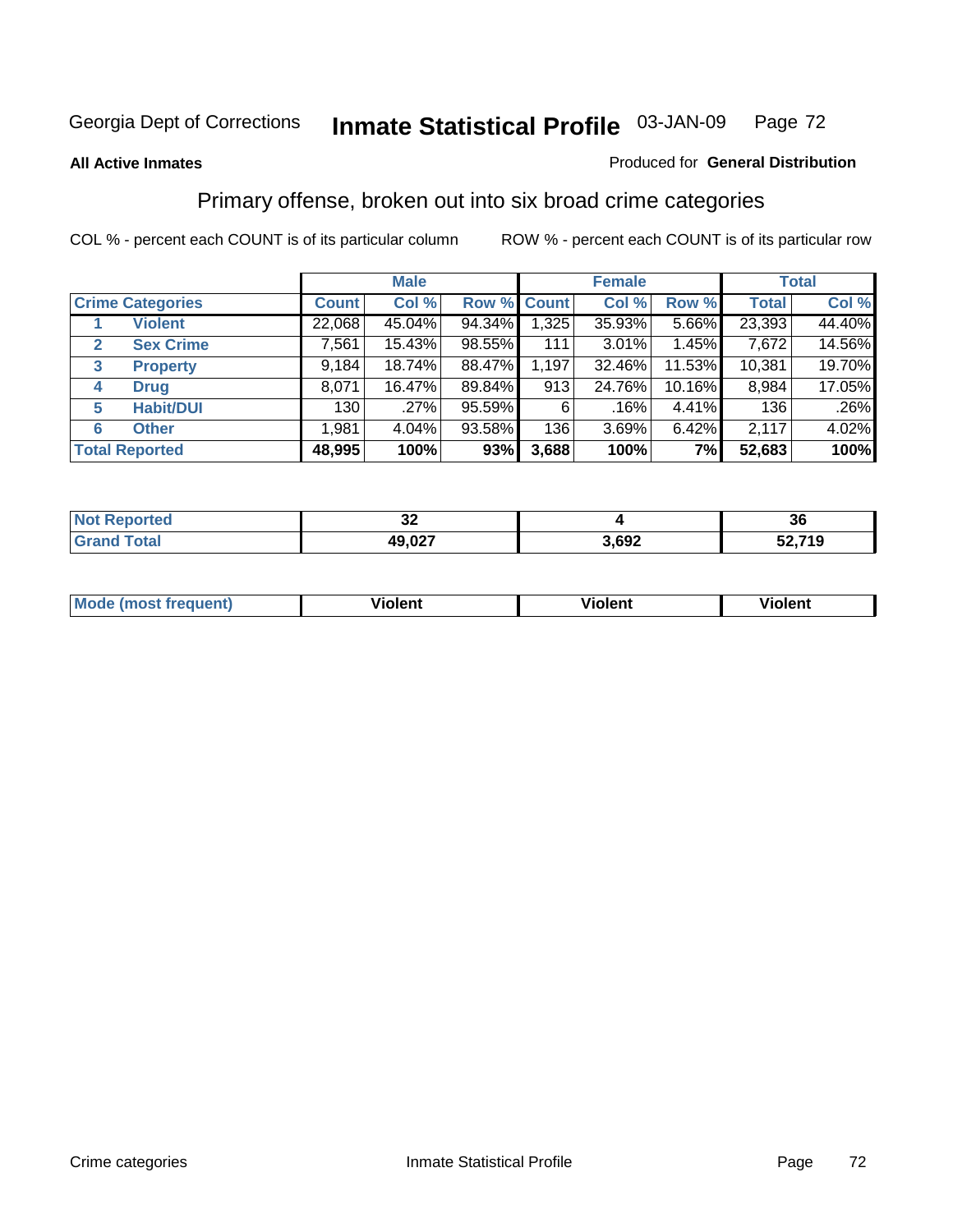**All Active Inmates**

#### Produced for **General Distribution**

# Primary offense, detailed offense code

|      |                                                |                  | <b>Male</b> |         |                 | <b>Female</b> |         |                 | <b>Total</b> |
|------|------------------------------------------------|------------------|-------------|---------|-----------------|---------------|---------|-----------------|--------------|
|      | <b>Primary Offense</b>                         | <b>Count</b>     | Col %       | Row %   | <b>Count</b>    | Col %         | Row %   | <b>Total</b>    | Col %        |
| 25   | <b>Simple Battery</b>                          | $\mathbf{1}$     | .01%        | 100.00% |                 |               |         | $\mathbf 1$     | .01%         |
| 37   | <b>Cruelty To Children</b>                     | 1                | .01%        | 100.00% |                 |               |         | 1               | .01%         |
| 42   | <b>Receiving Stolen Goods</b>                  | 1                | .01%        | 100.00% |                 |               |         | 1               | .01%         |
| 45   | <b>Burglary</b>                                | $\overline{3}$   | .01%        | 100.00% |                 |               |         | $\overline{3}$  | .01%         |
| 71   | <b>Viol Motor Veh Law</b>                      | 1                | .01%        | 100.00% |                 |               |         | 1               | .01%         |
| 73   | <b>Obstr Of Law Enf Officer</b>                | 1                | .01%        | 100.00% |                 |               |         | 1               | .01%         |
| 75   | <b>Crmnl Trespassing</b>                       |                  |             |         | 1               | .03%          | 100.00% | 1               | .01%         |
| 78   | <b>Terroristic Threats</b>                     | 1                | .01%        | 100.00% |                 |               |         | 1               | .01%         |
| 101  | <b>Riot</b>                                    | 1                | .01%        | 100.00% |                 |               |         | 1               | .01%         |
| 122  | <b>Obscenity &amp; Related</b><br><b>Offen</b> | 1                | .01%        | 100.00% |                 |               |         | 1               | .01%         |
| 149  | <b>Entrng Mot Veh Crim</b>                     | $\overline{1}$   | .01%        | 100.00% |                 |               |         | 1               | .01%         |
| 500  | <b>Intnt</b><br><b>Misc Misdemeanor</b>        | 1                | .01%        | 100.00% |                 |               |         | 1               | .01%         |
| 1100 | <b>Misc Homicide Offense</b>                   | $\overline{15}$  | .03%        | 93.75%  | $\mathbf{1}$    | .03%          | 6.25%   | $\overline{16}$ | .03%         |
| 1101 | <b>Murder</b>                                  | 4,702            | 9.60%       | 94.42%  | 278             | 7.54%         | 5.58%   | 4,980           | 9.45%        |
| 1102 | <b>Voluntary Manslaughter</b>                  | 1,038            | 2.12%       | 88.04%  | 141             | 3.82%         | 11.96%  | 1,179           | 2.24%        |
| 1103 | <b>Involuntary</b>                             | 112              | .23%        | 84.85%  | $\overline{20}$ | .54%          | 15.15%  | 132             | .25%         |
|      | <b>Manslaughter</b>                            |                  |             |         |                 |               |         |                 |              |
| 1118 | <b>Feticide By Vehicle</b>                     | 1                | .01%        | 50.00%  | 1               | .03%          | 50.00%  | $\overline{2}$  | .01%         |
| 1120 | <b>Reckless Abandonment</b>                    | 1                | .01%        | 100.00% |                 |               |         | $\overline{1}$  | .01%         |
| 1121 | <b>Feticide</b>                                | $\overline{4}$   | .01%        | 100.00% |                 |               |         | 4               | .01%         |
| 1123 | <b>Vehicular Homicide</b>                      | 324              | .66%        | 84.60%  | 59              | 1.60%         | 15.40%  | 383             | .73%         |
| 1124 | <b>Homicide By Vessel</b>                      | $\overline{3}$   | .01%        | 100.00% |                 |               |         | 3               | .01%         |
| 1125 | <b>Conceal Death Of</b><br><b>Another</b>      | $\overline{16}$  | .03%        | 84.21%  | $\overline{3}$  | .08%          | 15.79%  | 19              | .04%         |
| 1127 | <b>Mistreatment Of Dead</b><br><b>Body</b>     | $\mathbf{1}$     | .01%        | 100.00% |                 |               |         | 1               | .01%         |
| 1190 | <b>Atmpt Murder</b>                            | $\overline{7}$   | .01%        | 100.00% |                 |               |         | 7               | .01%         |
| 1191 | <b>Murder, Conspire To</b>                     | $\overline{3}$   | .01%        | 60.00%  | $\overline{2}$  | .05%          | 40.00%  | $\overline{5}$  | .01%         |
|      | <b>Commit</b>                                  |                  |             |         |                 |               |         |                 |              |
| 1300 | <b>Misc Assault/Battery</b>                    | $\overline{34}$  | .07%        | 97.14%  | $\mathbf{1}$    | .03%          | 2.86%   | $\overline{35}$ | .07%         |
| 1301 | <b>Family Violence Battery</b>                 | $\overline{81}$  | .17%        | 98.78%  | $\overline{1}$  | .03%          | 1.22%   | $\overline{82}$ | .16%         |
| 1302 | <b>Aggrav Assault</b>                          | 4,381            | 8.94%       | 94.34%  | 263             | 7.13%         | 5.66%   | 4,644           | 8.81%        |
| 1303 | <b>Atmpt Aggrav Assault</b>                    | 7                | .01%        | 87.50%  | 1.              | .03%          | 12.50%  | $\overline{8}$  | .02%         |
| 1304 | <b>Aggravated Assault On</b>                   | $\overline{3}$   | .01%        | 100.00% |                 |               |         | $\overline{3}$  | .01%         |
| 1305 | $65+$<br><b>Aggrav Battery</b>                 | 805              | 1.64%       | 93.71%  | 54              | 1.46%         | 6.29%   | 859             | 1.63%        |
| 1306 | <b>Misc Family Violence</b>                    | 4                | .01%        | 100.00% |                 |               |         | 4               | .01%         |
| 1307 | <b>Terrorist Threats &amp; Acts</b>            | $\overline{316}$ | .64%        | 94.33%  | 19              | .52%          | 5.67%   | 335             | .64%         |
|      |                                                |                  |             |         |                 |               |         |                 |              |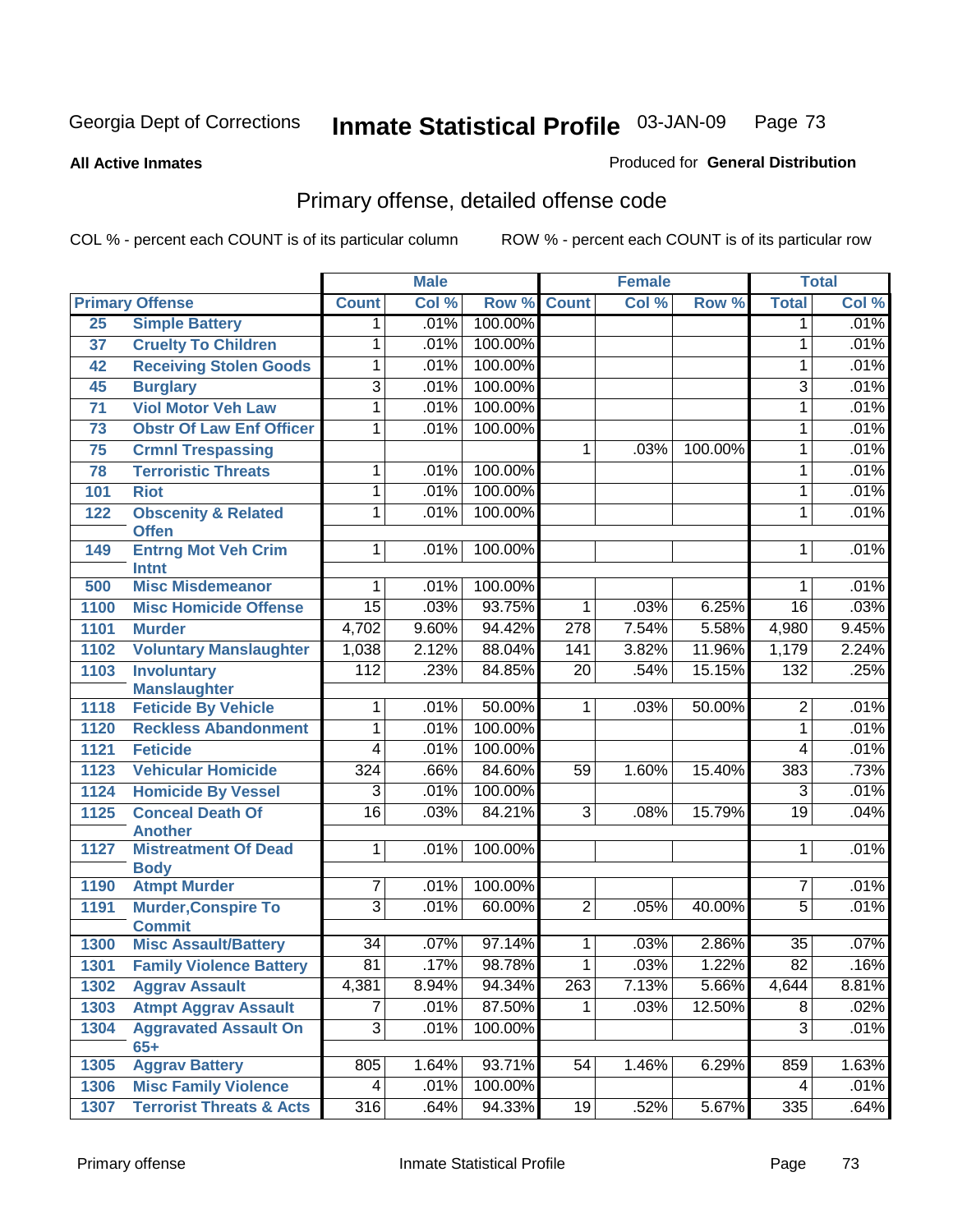**All Active Inmates**

### Produced for **General Distribution**

# Primary offense, detailed offense code

|      |                                            |                 | <b>Male</b> |         |                 | <b>Female</b> |        |                  | <b>Total</b> |
|------|--------------------------------------------|-----------------|-------------|---------|-----------------|---------------|--------|------------------|--------------|
|      | <b>Primary Offense</b>                     | <b>Count</b>    | Col %       | Row %   | <b>Count</b>    | Col %         | Row %  | <b>Total</b>     | Col %        |
| 1308 | <b>False Imprisonment</b>                  | 165             | .34%        | 95.93%  | $\overline{7}$  | .19%          | 4.07%  | 172              | .33%         |
| 1311 | <b>Kidnapping</b>                          | 1,541           | 3.15%       | 97.10%  | 46              | 1.25%         | 2.90%  | 1,587            | 3.01%        |
| 1312 | <b>Interference With</b>                   | 9               | .02%        | 100.00% |                 |               |        | 9                | .02%         |
|      | <b>Custody</b>                             |                 |             |         |                 |               |        |                  |              |
| 1314 | <b>Aggrav Assault Peace</b>                | 315             | .64%        | 96.33%  | 12              | .33%          | 3.67%  | 327              | .62%         |
|      | <b>Ofcr</b><br><b>Aggrav Battery Peace</b> | 14              | .03%        | 93.33%  | $\overline{1}$  | .03%          | 6.67%  | 15               | .03%         |
| 1315 | <b>Ofcr</b>                                |                 |             |         |                 |               |        |                  |              |
| 1316 | <b>Simple Battery</b>                      | $\overline{9}$  | .02%        | 81.82%  | $\overline{2}$  | .05%          | 18.18% | $\overline{11}$  | .02%         |
| 1317 | <b>Reck Cond Infected</b>                  | 13              | .03%        | 72.22%  | $\overline{5}$  | .14%          | 27.78% | 18               | .03%         |
|      | <b>Person</b>                              |                 |             |         |                 |               |        |                  |              |
| 1318 | <b>Injury By Vehicle</b>                   | 78              | .16%        | 89.66%  | 9               | .24%          | 10.34% | 87               | .17%         |
| 1320 | <b>Stalking</b>                            | $\overline{6}$  | .01%        | 100.00% |                 |               |        | 6                | .01%         |
| 1321 | <b>Aggrav Stalking</b>                     | 298             | .61%        | 97.39%  | 8               | .22%          | 2.61%  | 306              | .58%         |
| 1390 | <b>Atmpt Kidnap</b>                        | 4               | .01%        | 100.00% |                 |               |        | 4                | .01%         |
| 1400 | <b>Arson Misc</b>                          | $\overline{2}$  | .01%        | 100.00% |                 |               |        | $\overline{2}$   | .01%         |
| 1401 | <b>Arson 1st Degree</b>                    | 99              | .20%        | 88.39%  | 13              | .35%          | 11.61% | $\overline{112}$ | .21%         |
| 1402 | <b>Arson 2nd Degree</b>                    | $\overline{17}$ | .03%        | 89.47%  | $\overline{2}$  | .05%          | 10.53% | 19               | .04%         |
| 1403 | <b>Arson 3rd Degree</b>                    | 3               | .01%        | 75.00%  | $\overline{1}$  | .03%          | 25.00% | 4                | .01%         |
| 1501 | <b>Crmnl Damage 1st</b>                    | $\overline{24}$ | .05%        | 92.31%  | $\overline{2}$  | .05%          | 7.69%  | 26               | .05%         |
|      | <b>Degree</b>                              |                 |             |         |                 |               |        |                  |              |
| 1502 | <b>Crmnl Damage 2nd</b>                    | 114             | .23%        | 95.80%  | 5 <sup>1</sup>  | .14%          | 4.20%  | 119              | .23%         |
|      | <b>Degree</b>                              |                 |             |         |                 |               |        |                  |              |
| 1506 | <b>Alter Id</b>                            | 1               | .01%        | 100.00% |                 |               |        | 1                | .01%         |
| 1601 | <b>Burglary</b>                            | 4,929           | 10.06%      | 96.16%  | 197             | 5.34%         | 3.84%  | 5,126            | 9.73%        |
| 1602 | <b>Poss Burglar Tools</b>                  | $\overline{30}$ | .06%        | 100.00% |                 |               |        | $\overline{30}$  | .06%         |
| 1690 | <b>Atmpt Burglary</b>                      | $\overline{38}$ | .08%        | 100.00% |                 |               |        | $\overline{38}$  | .07%         |
| 1700 | <b>Misc Forgery</b>                        | $\overline{2}$  | .01%        | 50.00%  | $\overline{2}$  | .05%          | 50.00% | 4                | .01%         |
| 1701 | <b>Forgery 1st Degree</b>                  | 982             | 2.00%       | 68.77%  | 446             | 12.09%        | 31.23% | 1,428            | 2.71%        |
| 1702 | <b>Forgery 2nd Degree</b>                  | $\overline{26}$ | .05%        | 81.25%  | $\overline{6}$  | .16%          | 18.75% | $\overline{32}$  | .06%         |
| 1704 | <b>Bad Checks</b>                          | 7               | .01%        | 70.00%  | $\overline{3}$  | .08%          | 30.00% | 10               | .02%         |
| 1750 | <b>Fraudulent Checks</b>                   | 1               | .01%        | 100.00% |                 |               |        | 1                | .01%         |
| 1751 | <b>Theft Credit Card</b>                   | $\overline{16}$ | 03%         | 72.73%  | 6               | .16%          | 27.27% | $\overline{22}$  | .04%         |
| 1752 | <b>Forgery Credit Card</b>                 | 1               | .01%        | 50.00%  | $\overline{1}$  | .03%          | 50.00% | $\overline{2}$   | .01%         |
| 1753 | <b>Fraudulent Credit Card</b>              | $\overline{51}$ | .10%        | 58.62%  | $\overline{36}$ | .98%          | 41.38% | 87               | .17%         |
| 1755 | <b>Recv Gds, Srvs Fraud</b>                | 1               | .01%        | 50.00%  | $\mathbf{1}$    | .03%          | 50.00% | $\overline{2}$   | .01%         |
|      | <b>Obtnd</b>                               |                 |             |         |                 |               |        |                  |              |
| 1756 | <b>Financial Identity Fraud</b>            | 44              | .09%        | 53.01%  | 39              | 1.06%         | 46.99% | 83               | .16%         |
| 1759 | <b>Telecommunications</b>                  | $\mathbf 1$     | .01%        | 100.00% |                 |               |        | $\mathbf 1$      | .01%         |
|      | <b>Fraud</b>                               |                 |             |         |                 |               |        |                  |              |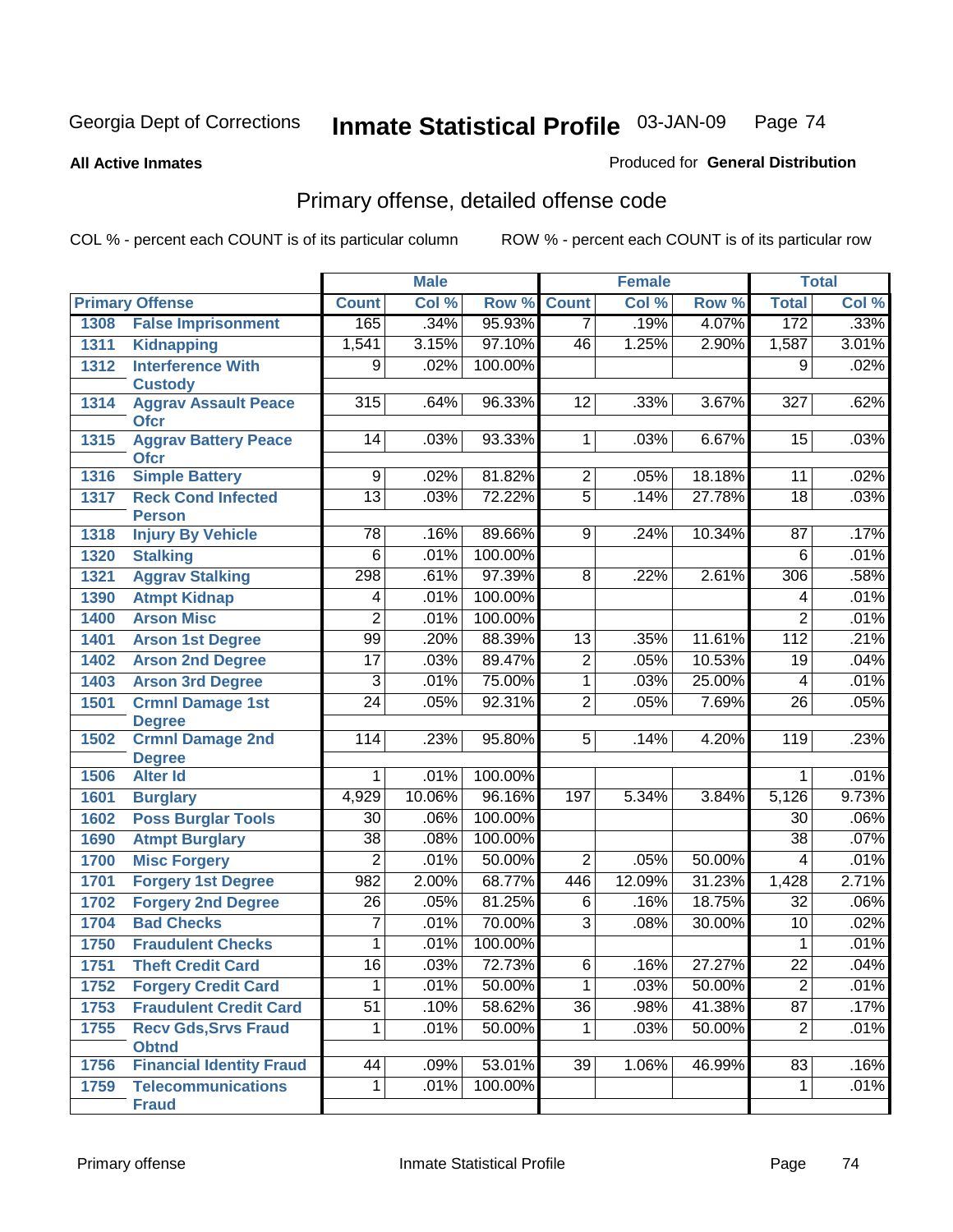**All Active Inmates**

### Produced for **General Distribution**

# Primary offense, detailed offense code

|      |                                             |                  | <b>Male</b> |         |                 | <b>Female</b> |         |                  | <b>Total</b> |
|------|---------------------------------------------|------------------|-------------|---------|-----------------|---------------|---------|------------------|--------------|
|      | <b>Primary Offense</b>                      | <b>Count</b>     | Col %       | Row %   | <b>Count</b>    | Col %         | Row %   | <b>Total</b>     | Col %        |
| 1760 | <b>Computer Pornography</b>                 | $\overline{6}$   | .01%        | 100.00% |                 |               |         | $\overline{6}$   | .01%         |
| 1761 | <b>Computer Theft</b>                       | $\overline{5}$   | .01%        | 62.50%  | $\overline{3}$  | .08%          | 37.50%  | $\overline{8}$   | .02%         |
| 1762 | <b>Computer Trespass</b>                    |                  |             |         | 1               | .03%          | 100.00% | $\mathbf{1}$     | .01%         |
| 1790 | <b>Atmpt Forgery</b>                        | $\overline{2}$   | .01%        | 66.67%  | 1               | .03%          | 33.33%  | $\overline{3}$   | .01%         |
| 1796 | <b>Fraudulent Access</b>                    | $\overline{1}$   | .01%        | 100.00% |                 |               |         | $\mathbf{1}$     | .01%         |
|      | <b>Compute</b>                              |                  |             |         |                 |               |         |                  |              |
| 1799 | <b>Misc Fraud</b>                           | $\overline{20}$  | .04%        | 66.67%  | $\overline{10}$ | .27%          | 33.33%  | 30               | .06%         |
| 1802 | <b>Theft By Taking</b>                      | 960              | 1.96%       | 85.71%  | 160             | 4.34%         | 14.29%  | 1,120            | 2.13%        |
| 1803 | <b>Theft By Deception</b>                   | 56               | .11%        | 81.16%  | $\overline{13}$ | .35%          | 18.84%  | 69               | .13%         |
| 1804 | <b>Theft By Extortion</b>                   | 2                | .01%        | 100.00% |                 |               |         | 2                | .01%         |
| 1805 | <b>Theft Of Lost Property</b>               | $\overline{3}$   | .01%        | 100.00% |                 |               |         | $\overline{3}$   | .01%         |
| 1806 | <b>Theft By Rec Stolen Prop</b>             | 935              | 1.91%       | 95.60%  | 43              | 1.17%         | 4.40%   | $\overline{978}$ | 1.86%        |
| 1807 | <b>Theft Of Services</b>                    | $\overline{3}$   | .01%        | 75.00%  | 1               | .03%          | 25.00%  | 4                | .01%         |
| 1808 | <b>Theft By Conversion</b>                  | $\overline{31}$  | .06%        | 86.11%  | $\overline{5}$  | .14%          | 13.89%  | $\overline{36}$  | .07%         |
| 1811 | <b>Convsn Paymnts Real</b>                  | 1                | .01%        | 100.00% |                 |               |         | $\mathbf 1$      | .01%         |
|      | <b>Propy</b>                                |                  |             |         |                 |               |         |                  |              |
| 1812 | <b>Atmpt Theft By Taking</b>                | $\overline{7}$   | .01%        | 100.00% |                 |               |         | $\overline{7}$   | .01%         |
| 1813 | <b>Theft Motorveh Or Part</b>               | 119              | .24%        | 91.54%  | 11              | .30%          | 8.46%   | 130              | .25%         |
| 1815 | <b>Theft Bring Prop In State</b>            | $\overline{14}$  | .03%        | 93.33%  | 1               | .03%          | 6.67%   | $\overline{15}$  | .03%         |
| 1816 | <b>Theft Recv Prop Out</b>                  | $\overline{9}$   | .02%        | 100.00% |                 |               |         | $\overline{9}$   | .02%         |
| 1821 | <b>State</b><br><b>Theft By Shoplifting</b> | 421              | .86%        | 71.48%  | 168             | 4.56%         | 28.52%  | 589              | 1.12%        |
| 1880 | <b>Entering Vehicle</b>                     | 147              | .30%        | 99.32%  | 1               | .03%          | .68%    | 148              | .28%         |
| 1901 | <b>Robbery</b>                              | 1,712            | 3.49%       | 94.74%  | $\overline{95}$ | 2.58%         | 5.26%   | 1,807            | 3.43%        |
| 1902 | <b>Armed Robbery</b>                        | 4,806            | 9.81%       | 97.03%  | 147             | 3.99%         | 2.97%   | 4,953            | 9.40%        |
| 1903 | <b>Robbery By Force</b>                     | 191              | .39%        | 91.83%  | 17              | .46%          | 8.17%   | $\overline{208}$ | .39%         |
| 1904 | <b>Robbery By Intimidation</b>              | 274              | .56%        | 92.57%  | $\overline{22}$ | .60%          | 7.43%   | 296              | .56%         |
| 1905 | <b>Robbery By Sudden</b>                    | 111              | .23%        | 92.50%  | $\overline{9}$  | .24%          | 7.50%   | 120              | .23%         |
|      | <b>Snatch</b>                               |                  |             |         |                 |               |         |                  |              |
| 1911 | <b>Hijacking Motor Vehicle</b>              | 42               | .09%        | 95.45%  | $\overline{2}$  | .05%          | 4.55%   | 44               | .08%         |
| 1991 | <b>Atmpt Robbery</b>                        | $\overline{30}$  | .06%        | 96.77%  | 1               | .03%          | 3.23%   | $\overline{31}$  | .06%         |
| 1992 | <b>Atmpt Armed Robbery</b>                  | 64               | .13%        | 92.75%  | $\overline{5}$  | .14%          | 7.25%   | 69               | .13%         |
| 2000 | <b>Misc Sexual Offense</b>                  | 43               | .09%        | 97.73%  | $\mathbf 1$     | .03%          | 2.27%   | 44               | .08%         |
| 2001 | Rape                                        | 1,794            | 3.66%       | 99.78%  | 4               | .11%          | .22%    | 1,798            | 3.41%        |
| 2002 | <b>Sodomy</b>                               | $\overline{20}$  | .04%        | 95.24%  | 1               | .03%          | 4.76%   | 21               | .04%         |
| 2003 | <b>Aggrav Sodomy</b>                        | $\overline{219}$ | .45%        | 99.10%  | $\overline{2}$  | .05%          | .90%    | $\overline{221}$ | .42%         |
| 2006 | <b>Incest</b>                               | 156              | .32%        | 95.71%  | 7               | .19%          | 4.29%   | 163              | .31%         |
| 2007 | <b>Bigamy</b>                               | 1.               | .01%        | 100.00% |                 |               |         |                  | .01%         |
| 2009 | <b>Aggrav Sexual Battery</b>                | 173              | .35%        | 100.00% |                 |               |         | 173              | .33%         |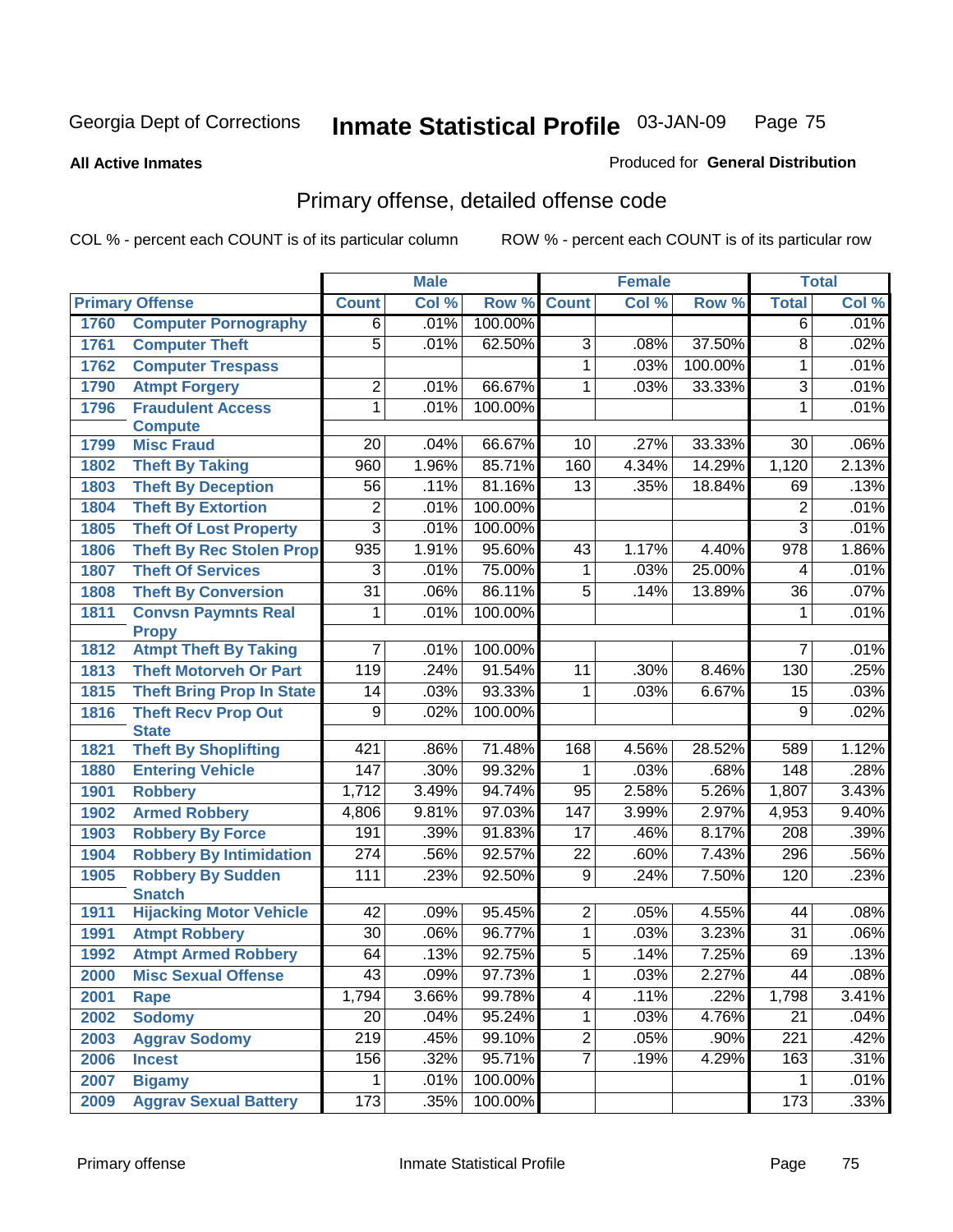**All Active Inmates**

### Produced for **General Distribution**

# Primary offense, detailed offense code

|      |                                            |                 | <b>Male</b> |         | <b>Female</b>   |       |         | <b>Total</b>    |       |
|------|--------------------------------------------|-----------------|-------------|---------|-----------------|-------|---------|-----------------|-------|
|      | <b>Primary Offense</b>                     | <b>Count</b>    | Col %       | Row %   | <b>Count</b>    | Col % | Row %   | <b>Total</b>    | Col % |
| 2011 | <b>Sexual Battery</b>                      | 65              | .13%        | 97.01%  | $\overline{2}$  | .05%  | 2.99%   | 67              | .13%  |
| 2016 | <b>Pimping A Minor Under</b><br>18         | $\overline{3}$  | .01%        | 100.00% |                 |       |         | $\overline{3}$  | .01%  |
| 2017 | <b>Pandering By</b>                        | $\overline{2}$  | .01%        | 100.00% |                 |       |         | $\overline{2}$  | .01%  |
|      | <b>Compulsion</b>                          |                 |             |         |                 |       |         |                 |       |
| 2018 | <b>Statutory Rape</b>                      | 850             | 1.73%       | 98.84%  | 10              | .27%  | 1.16%   | 860             | 1.63% |
| 2019 | <b>Child Molestation</b>                   | 2,395           | 4.89%       | 97.76%  | $\overline{55}$ | 1.49% | 2.24%   | 2,450           | 4.65% |
| 2020 | <b>Enticing Child-Indec</b><br><b>Purp</b> | 106             | .22%        | 96.36%  | $\overline{4}$  | .11%  | 3.64%   | 110             | .21%  |
| 2021 | <b>Aggrav Child Molestation</b>            | 1,333           | 2.72%       | 98.59%  | 19              | .52%  | 1.41%   | 1,352           | 2.57% |
| 2022 | Necrophilia                                | 1               | .01%        | 100.00% |                 |       |         | 1               | .01%  |
| 2023 | Sexl/Asslt/Agn/Pers/Cstd                   | $\overline{5}$  | .01%        | 100.00% |                 |       |         | 5               | .01%  |
| 2025 | <b>Solicit Sodomy From</b><br><b>Minor</b> | $\overline{2}$  | .01%        | 100.00% |                 |       |         | $\overline{2}$  | .01%  |
| 2026 | <b>Sex Offender Fail Registr</b>           | 172             | .35%        | 97.73%  | $\vert 4 \vert$ | .11%  | 2.27%   | 176             | .33%  |
| 2028 | <b>Sex Offender Fail To</b><br><b>Move</b> | $\overline{3}$  | .01%        | 100.00% |                 |       |         | $\overline{3}$  | .01%  |
| 2090 | <b>Entice Child, Attempted</b>             | $\overline{3}$  | .01%        | 100.00% |                 |       |         | $\overline{3}$  | .01%  |
| 2091 | <b>Atmpt Rape</b>                          | $\overline{22}$ | .04%        | 95.65%  | 1               | .03%  | 4.35%   | $\overline{23}$ | .04%  |
| 2092 | <b>Atmpt Sodomy</b>                        | 1               | .01%        | 100.00% |                 |       |         | 1               | .01%  |
| 2093 | <b>Atmpt Aggrav Sodomy</b>                 | $\overline{3}$  | .01%        | 100.00% |                 |       |         | $\overline{3}$  | .01%  |
| 2094 | <b>Atmpt Child Molestation</b>             | $\overline{26}$ | .05%        | 100.00% |                 |       |         | $\overline{26}$ | .05%  |
| 2095 | <b>Agg Aslt W Intnt To Rape</b>            | $\overline{59}$ | .12%        | 100.00% |                 |       |         | $\overline{59}$ | .11%  |
| 2096 | <b>Aggrav Ch Molest, Atmpt</b>             | $\overline{2}$  | .01%        | 100.00% |                 |       |         | $\overline{2}$  | .01%  |
| 2097 | <b>Statutory Rape, Atmpt</b>               | $\overline{4}$  | .01%        | 100.00% |                 |       |         | $\overline{4}$  | .01%  |
| 2099 | <b>Agg Sex Battery Atmpt</b>               | $\overline{3}$  | .01%        | 100.00% |                 |       |         | $\overline{3}$  | .01%  |
| 2102 | <b>Distr Mat Depict Nudity</b>             | 1               | .01%        | 100.00% |                 |       |         | 1               | .01%  |
| 2200 | <b>Misc Public Order</b>                   | 1               | .01%        | 100.00% |                 |       |         | 1               | .01%  |
| 2205 | <b>False Swearng Writtn</b><br><b>Stmt</b> | $\overline{11}$ | .02%        | 84.62%  | $\overline{2}$  | .05%  | 15.38%  | $\overline{13}$ | .02%  |
| 2300 | <b>Abuse Of Govt Office</b>                | $\mathbf{1}$    | .01%        | 50.00%  | $\mathbf{1}$    | .03%  | 50.00%  | $\overline{2}$  | .01%  |
| 2301 | <b>Bribery Govt Officer</b>                | $\overline{3}$  | .01%        | 75.00%  | $\overline{1}$  | .03%  | 25.00%  | $\overline{4}$  | .01%  |
| 2302 | <b>Viol Oath Public Offcr</b>              | $\overline{2}$  | .01%        | 100.00% |                 |       |         | $\overline{2}$  | .01%  |
| 2304 | <b>Influence Legislative Act</b>           | $\overline{1}$  | .01%        | 100.00% |                 |       |         | $\mathbf{1}$    | .01%  |
| 2307 | <b>Defrauding State</b>                    |                 |             |         | $\overline{2}$  | .05%  | 100.00% | $\overline{2}$  | .01%  |
| 2313 | <b>Influencing Witness</b>                 | $\overline{5}$  | .01%        | 83.33%  | $\overline{1}$  | .03%  | 16.67%  | $\overline{6}$  | .01%  |
| 2314 | <b>Obstr Of Law Enf Officer</b>            | 589             | 1.20%       | 92.90%  | 45              | 1.22% | 7.10%   | 634             | 1.20% |
| 2315 | <b>Tampering With</b><br><b>Evidence</b>   | $\overline{7}$  | .01%        | 77.78%  | $\overline{2}$  | .05%  | 22.22%  | 9               | .02%  |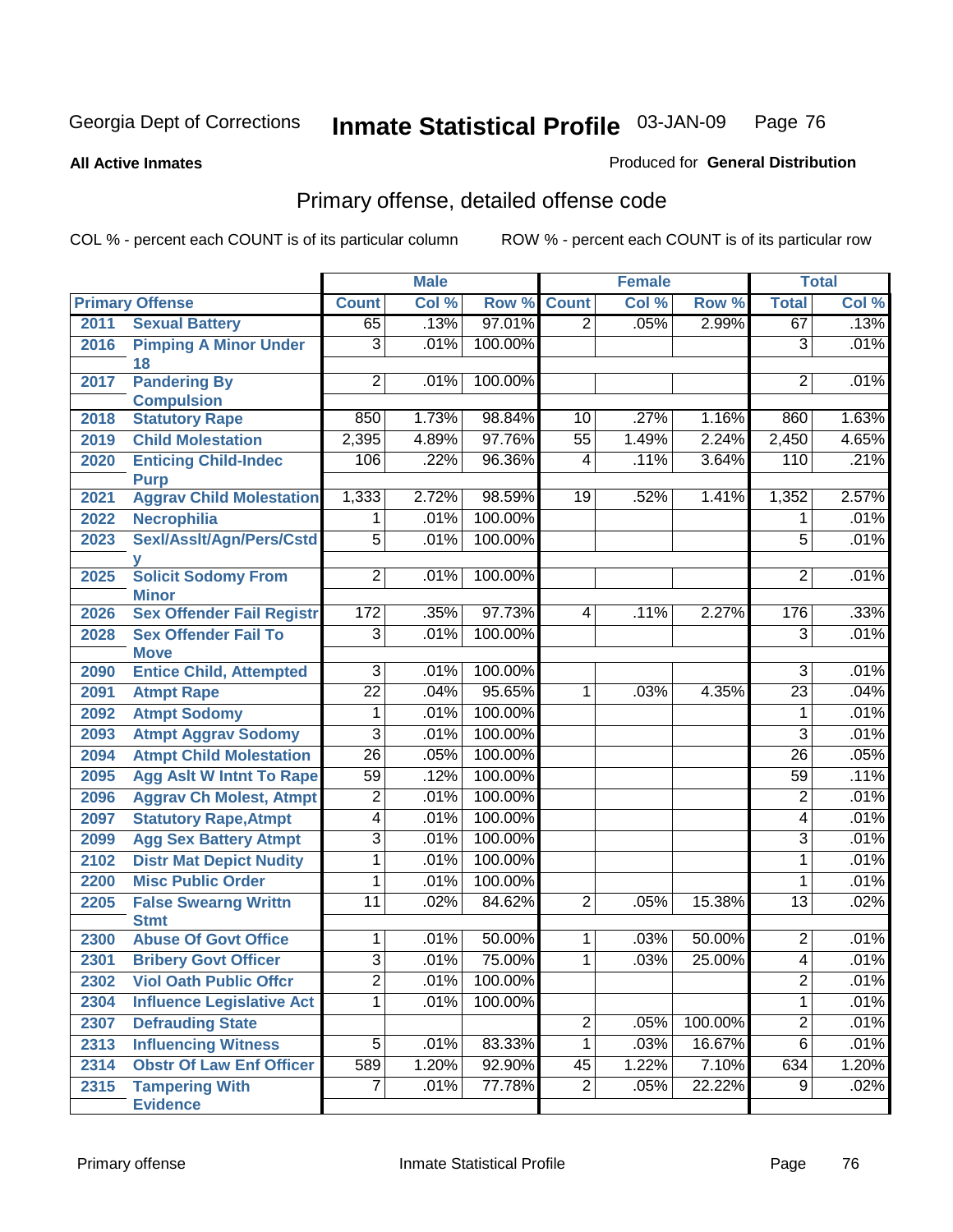#### **All Active Inmates**

### Produced for **General Distribution**

# Primary offense, detailed offense code

|      |                                             |                 | <b>Male</b> |         |                 | <b>Female</b> |         |                  | <b>Total</b> |
|------|---------------------------------------------|-----------------|-------------|---------|-----------------|---------------|---------|------------------|--------------|
|      | <b>Primary Offense</b>                      | <b>Count</b>    | Col %       | Row %   | <b>Count</b>    | Col %         | Row %   | <b>Total</b>     | Col %        |
| 2316 | <b>Fleeing/Eluding Police</b>               | 160             | .33%        | 95.24%  | $\overline{8}$  | .22%          | 4.76%   | 168              | .32%         |
| 2400 | <b>Misc Judicial Proceeding</b>             | $\overline{2}$  | .01%        | 100.00% |                 |               |         | 2                | .01%         |
| 2401 | <b>Perjury</b>                              | $\overline{2}$  | .01%        | 100.00% |                 |               |         | $\overline{2}$   | .01%         |
| 2402 | <b>False Swearing</b>                       | $\overline{2}$  | .01%        | 66.67%  | $\mathbf{1}$    | .03%          | 33.33%  | $\overline{3}$   | .01%         |
| 2403 | <b>Subornation Of Perjury</b>               | $\overline{1}$  | .01%        | 100.00% |                 |               |         | $\mathbf{1}$     | .01%         |
| 2405 | <b>Impersonating Officer</b>                | $\overline{4}$  | .01%        | 100.00% |                 |               |         | 4                | .01%         |
| 2408 | <b>False Statements Govt</b>                | $\overline{16}$ | .03%        | 76.19%  | $\overline{5}$  | .14%          | 23.81%  | $\overline{21}$  | .04%         |
| 2411 | <b>Impersntng In Legal</b><br><b>Procd</b>  | $\overline{1}$  | .01%        | 100.00% |                 |               |         | $\mathbf{1}$     | .01%         |
| 2501 | <b>Escape</b>                               | 70              | .14%        | 84.34%  | $\overline{13}$ | .35%          | 15.66%  | 83               | .16%         |
| 2502 | <b>Aiding Escape</b>                        | $\overline{2}$  | .01%        | 100.00% |                 |               |         | $\overline{2}$   | .01%         |
| 2503 | <b>Hindering Appreh Or Pun</b>              | $\overline{1}$  | .01%        | 50.00%  | 1               | .03%          | 50.00%  | 2                | .01%         |
| 2507 | <b>Mutiny In Penal Inst</b>                 | $\overline{4}$  | .01%        | 100.00% |                 |               |         | 4                | .01%         |
| 2511 | <b>Bail Jumping</b>                         | 7               | .01%        | 87.50%  | $\mathbf{1}$    | .03%          | 12.50%  | 8                | .02%         |
| 2613 | <b>Crmnl Interfere Govt</b>                 | $\overline{43}$ | .09%        | 95.56%  | $\overline{2}$  | .05%          | 4.44%   | 45               | .09%         |
|      | <b>Prop</b>                                 |                 |             |         |                 |               |         |                  |              |
| 2703 | <b>Commerical Gambling</b>                  | 1               | .01%        | 100.00% |                 |               |         | 1                | .01%         |
| 2711 | <b>Bribery Of Contestant</b>                |                 |             |         | 1               | .03%          | 100.00% | 1                | .01%         |
| 2730 | <b>Lottery Violation</b>                    | $\overline{2}$  | .01%        | 100.00% |                 |               |         | $\overline{2}$   | .01%         |
| 2761 | <b>Removal Baggage, Cargo</b><br><b>Etc</b> | $\overline{2}$  | .01%        | 100.00% |                 |               |         | $\overline{2}$   | .01%         |
| 2801 | <b>Cruelty To Children</b>                  | 232             | .47%        | 73.89%  | 82              | 2.22%         | 26.11%  | $\overline{314}$ | .60%         |
| 2803 | <b>Manufact Meth Near</b><br><b>Child</b>   | 10              | .02%        | 66.67%  | $\overline{5}$  | .14%          | 33.33%  | 15               | .03%         |
| 2811 | <b>Cruelty To Elder Person</b>              | $\overline{14}$ | .03%        | 82.35%  | $\overline{3}$  | .08%          | 17.65%  | 17               | .03%         |
| 2843 | <b>Sex Exploitation Child</b>               | 66              | .13%        | 98.51%  | 1               | .03%          | 1.49%   | 67               | .13%         |
| 2854 | <b>Cntrbtng Delingency</b><br><b>Minor</b>  |                 |             |         | 1               | .03%          | 100.00% | 1                | .01%         |
| 2900 | <b>Misc Weapon/Explosive</b><br>Off         | $\vert 4 \vert$ | .01%        | 100.00% |                 |               |         | 4                | .01%         |
| 2901 | <b>Carry Concealed Weapon</b>               | $\overline{4}$  | .01%        | 100.00% |                 |               |         | 4                | .01%         |
| 2903 | <b>Carry Pistl Without Licns</b>            | 1               | .01%        | 100.00% |                 |               |         | 1                | .01%         |
| 2910 | <b>Poss Of Firearm Dur</b><br><b>Crime</b>  | 266             | .54%        | 97.44%  | 7 <sup>1</sup>  | .19%          | 2.56%   | 273              | .52%         |
| 2911 | <b>Poss Knife During Crime</b>              | $\overline{8}$  | .02%        | 100.00% |                 |               |         | 8                | .02%         |
| 2912 | <b>Poss Of Certain</b>                      | $\overline{35}$ | .07%        | 100.00% |                 |               |         | $\overline{35}$  | .07%         |
|      | <b>Weapons</b>                              |                 |             |         |                 |               |         |                  |              |
| 2913 | <b>Poss Firearm 1st</b><br><b>Offender</b>  | 63              | .13%        | 96.92%  | $\overline{2}$  | .05%          | 3.08%   | 65               | .12%         |
| 2914 | <b>Poss Firearm Convct</b>                  | 797             | 1.63%       | 97.43%  | $\overline{21}$ | .57%          | 2.57%   | 818              | 1.55%        |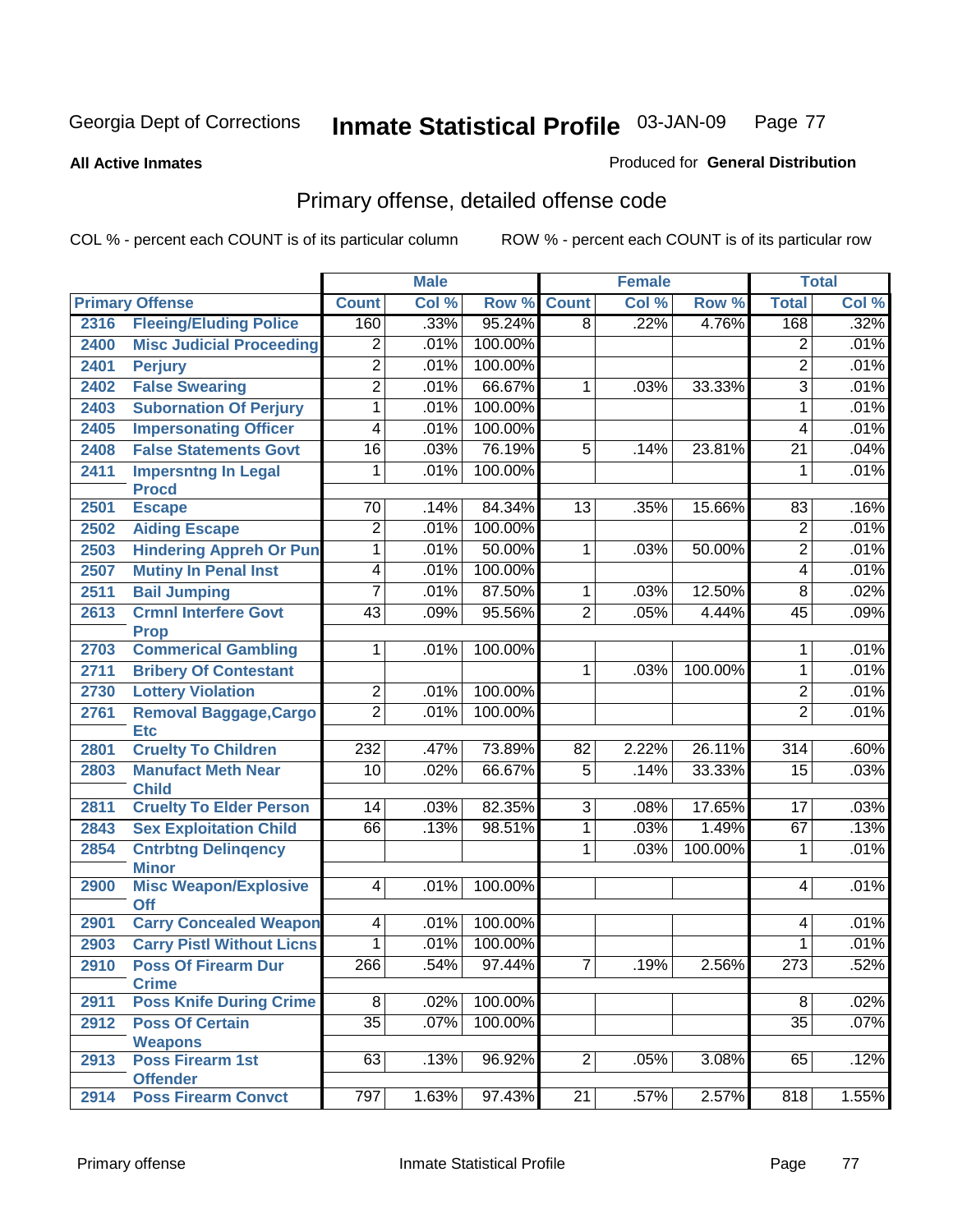**All Active Inmates**

### Produced for **General Distribution**

# Primary offense, detailed offense code

|      |                                            |                 | <b>Male</b> |         |                 | <b>Female</b> |        | <b>Total</b>    |       |
|------|--------------------------------------------|-----------------|-------------|---------|-----------------|---------------|--------|-----------------|-------|
|      | <b>Primary Offense</b>                     | <b>Count</b>    | Col %       |         | Row % Count     | Col %         | Row %  | <b>Total</b>    | Col % |
|      | <b>Felon</b>                               |                 |             |         |                 |               |        |                 |       |
| 2915 | <b>Carry Weapon At School</b>              | 10              | .02%        | 100.00% |                 |               |        | 10              | .02%  |
| 2963 | <b>Guard Line</b>                          | $\overline{2}$  | .01%        | 66.67%  | 1               | .03%          | 33.33% | 3               | .01%  |
|      | <b>W/Weapon/Drugs</b>                      |                 |             |         |                 |               |        |                 |       |
| 2965 | <b>Poss Wpn, Drugs By</b>                  | 11              | .02%        | 100.00% |                 |               |        | 11              | .02%  |
| 2971 | <b>Prisnr</b><br><b>Cruelty To Animals</b> | $6\overline{6}$ | .01%        | 100.00% |                 |               |        | 6               | .01%  |
| 2972 | <b>Aggrav Cruelty To</b>                   | $\overline{4}$  | .01%        | 80.00%  | $\overline{1}$  | .03%          | 20.00% | $\overline{5}$  | .01%  |
|      | <b>Animals</b>                             |                 |             |         |                 |               |        |                 |       |
| 3000 | <b>Misc Invasion Of Privacy</b>            | 1               | .01%        | 100.00% |                 |               |        | 1               | .01%  |
| 3001 | Eavesdrop &                                | 1               | .01%        | 100.00% |                 |               |        | 1               | .01%  |
|      | <b>Surveillance</b>                        |                 |             |         |                 |               |        |                 |       |
| 3002 | <b>Peeping Tom</b>                         | 22              | .04%        | 100.00% |                 |               |        | 22              | .04%  |
| 3404 | <b>Racketeering</b>                        | $\overline{47}$ | .10%        | 75.81%  | $\overline{15}$ | .41%          | 24.19% | 62              | .12%  |
| 4001 | <b>S/D Narcotics Opiates</b>               | $\overline{31}$ | .06%        | 86.11%  | $\overline{5}$  | .14%          | 13.89% | $\overline{36}$ | .07%  |
| 4002 | <b>S/D Dep Stim Cntrf Drugs</b>            | $\overline{52}$ | .11%        | 82.54%  | $\overline{11}$ | .30%          | 17.46% | 63              | .12%  |
| 4003 | <b>S/D Of Lsd</b>                          | $\overline{2}$  | .01%        | 100.00% |                 |               |        | $\overline{2}$  | .01%  |
| 4004 | <b>S/D Of Marijuana</b>                    | 305             | .62%        | 94.14%  | 19              | .52%          | 5.86%  | 324             | .61%  |
| 4006 | <b>Poss Narcotics Opiates</b>              | 64              | .13%        | 79.01%  | $\overline{17}$ | .46%          | 20.99% | 81              | .15%  |
| 4007 | <b>Poss Dep Stim Cntrf</b>                 | $\overline{88}$ | .18%        | 86.27%  | $\overline{14}$ | .38%          | 13.73% | 102             | .19%  |
|      | <b>Drugs</b>                               |                 |             |         |                 |               |        |                 |       |
| 4008 | <b>Poss Of Lsd</b>                         | $\overline{2}$  | .01%        | 100.00% |                 |               |        | 2               | .01%  |
| 4009 | <b>Poss Of Marijuana</b>                   | 192             | .39%        | 94.58%  | 11              | .30%          | 5.42%  | 203             | .39%  |
| 4011 | <b>Illegal Attm To Obt Drugs</b>           | $\overline{8}$  | .02%        | 53.33%  | $\overline{7}$  | .19%          | 46.67% | 15              | .03%  |
| 4012 | <b>Viol Ga Cntrl Sbst Act</b>              | $\overline{19}$ | .04%        | 95.00%  | 1               | .03%          | 5.00%  | 20              | .04%  |
| 4013 | <b>Viol Dngrous Drgs Act</b>               | 4               | .01%        | 80.00%  | 1               | .03%          | 20.00% | $\overline{5}$  | .01%  |
| 4014 | <b>Uniwfl Mfg/Del/Dist N-C S</b>           | $\overline{25}$ | .05%        | 96.15%  | 1               | .03%          | 3.85%  | 26              | .05%  |
| 4016 | <b>Poss Drug Related Matri</b>             | $\overline{22}$ | .04%        | 73.33%  | $\overline{8}$  | .22%          | 26.67% | $\overline{30}$ | .06%  |
| 4017 | <b>S/D Cont Sub Public</b>                 | $\overline{97}$ | .20%        | 97.98%  | $\overline{2}$  | .05%          | 2.02%  | 99              | .19%  |
| 4018 | <b>S/D Cont Sub School</b>                 | 66              | .13%        | 94.29%  | $\overline{4}$  | .11%          | 5.71%  | $\overline{70}$ | .13%  |
| 4021 | <b>S/D Cocaine</b>                         | 1,560           | 3.18%       | 94.20%  | 96              | 2.60%         | 5.80%  | 1,656           | 3.14% |
| 4022 | <b>Poss Of Cocaine</b>                     | 2,029           | 4.14%       | 87.65%  | 286             | 7.75%         | 12.35% | 2,315           | 4.39% |
| 4030 | <b>Poss Ephedrine</b>                      | $\overline{9}$  | .02%        | 90.00%  | $\overline{1}$  | .03%          | 10.00% | 10              | .02%  |
| 4031 | <b>Poss Methamphetamine</b>                | 662             | 1.35%       | 80.05%  | 165             | 4.47%         | 19.95% | 827             | 1.57% |
| 4032 | <b>Sale Methamphetamine</b>                | 104             | .21%        | 79.39%  | 27              | .73%          | 20.61% | 131             | .25%  |
| 4033 | <b>Poss Mda/Extsy</b>                      | 13              | .03%        | 76.47%  | $\overline{4}$  | .11%          | 23.53% | 17              | .03%  |
| 4034 | <b>Sale Mda/Extsy</b>                      | $\overline{6}$  | .01%        | 100.00% |                 |               |        | 6               | .01%  |
| 4050 | <b>Poss W Int Dist Cocaine</b>             | 332             | .68%        | 93.26%  | 24              | .65%          | 6.74%  | 356             | .68%  |
| 4051 | <b>Poss W Int Dist</b>                     | 311             | .63%        | 95.69%  | 14              | .38%          | 4.31%  | 325             | .62%  |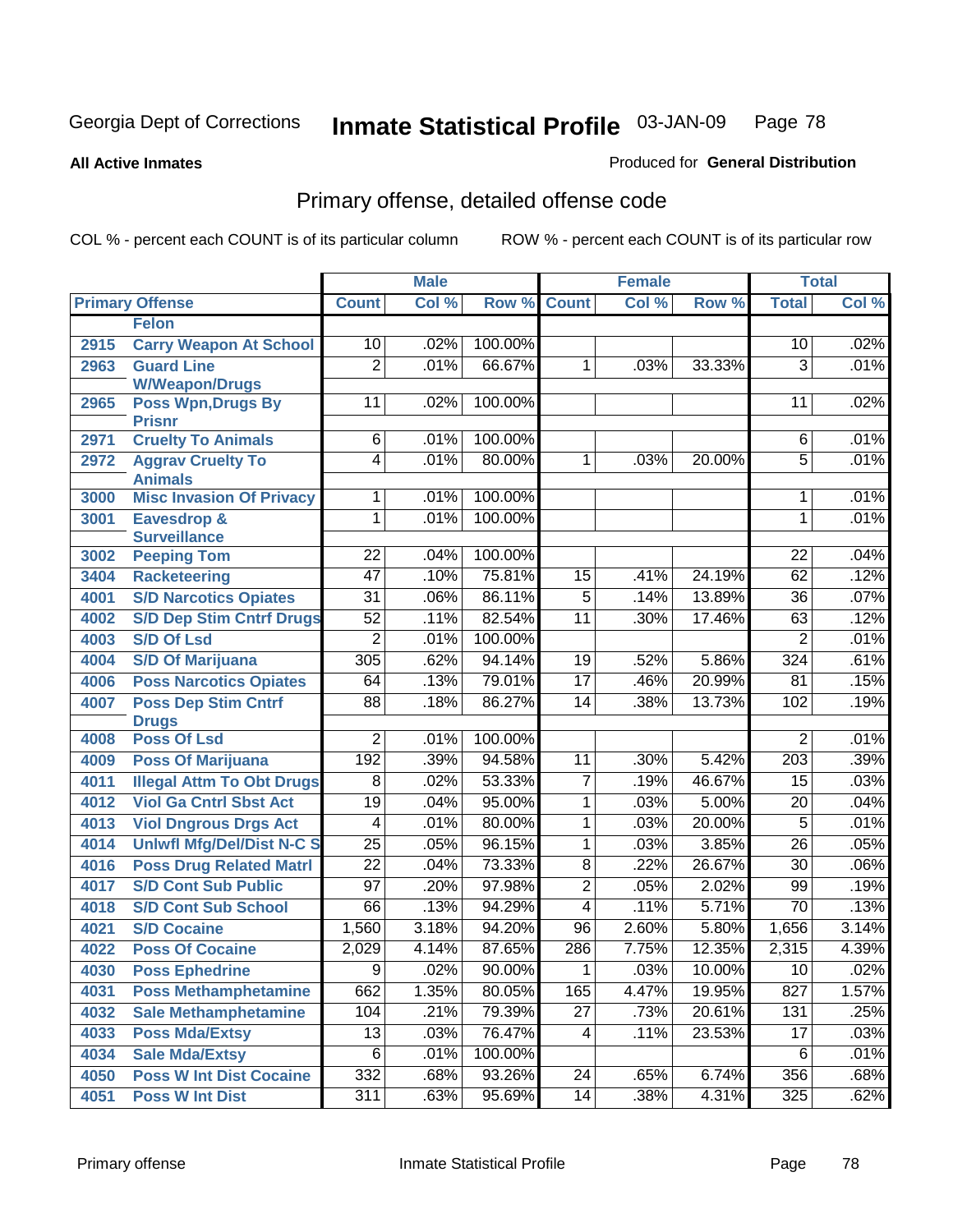**All Active Inmates**

#### Produced for **General Distribution**

# Primary offense, detailed offense code

|      |                                            |                  | <b>Male</b> |         |                 | <b>Female</b> |         | <b>Total</b>    |       |
|------|--------------------------------------------|------------------|-------------|---------|-----------------|---------------|---------|-----------------|-------|
|      | <b>Primary Offense</b>                     | <b>Count</b>     | Col %       | Row %   | <b>Count</b>    | Col %         | Row %   | <b>Total</b>    | Col % |
|      | <b>Marijuana</b>                           |                  |             |         |                 |               |         |                 |       |
| 4052 | <b>Poss W Int Dist Meth</b>                | 111              | .23%        | 78.72%  | 30              | .81%          | 21.28%  | 141             | .27%  |
| 4053 | <b>Poss W Int Dis Other</b>                | $\overline{37}$  | .08%        | 92.50%  | $\overline{3}$  | .08%          | 7.50%   | 40              | .08%  |
|      | <b>Drug</b>                                |                  |             |         |                 |               |         |                 |       |
| 4090 | <b>Atmpt Viol Substance Act</b>            | $\overline{20}$  | .04%        | 86.96%  | $\overline{3}$  | .08%          | 13.04%  | 23              | .04%  |
| 4100 | <b>Misc Drugs Trafficking</b>              | $\overline{91}$  | .19%        | 94.79%  | $\overline{5}$  | .14%          | 5.21%   | $\overline{96}$ | .18%  |
| 4101 | <b>Traf Cocaine Less 200</b>               | 580              | 1.18%       | 95.87%  | $\overline{25}$ | .68%          | 4.13%   | 605             | 1.15% |
|      | Gm                                         |                  |             |         |                 |               |         |                 |       |
| 4102 | <b>Traf Cocaine 201-400 Gm</b>             | 123              | .25%        | 88.49%  | 16              | .43%          | 11.51%  | 139             | .26%  |
| 4103 | <b>Traf Cocaine 401+ Gm</b>                | 152              | .31%        | 95.60%  | $\overline{7}$  | .19%          | 4.40%   | 159             | .30%  |
| 4111 | <b>Traf Narcotic Less 14 Gm</b>            | $\overline{8}$   | .02%        | 100.00% |                 |               |         | $\overline{8}$  | .02%  |
| 4112 | <b>Traf Narcotic 15-28 Gm</b>              | $\overline{5}$   | .01%        | 100.00% |                 |               |         | $\overline{5}$  | .01%  |
| 4113 | <b>Traf Narcotic 29+ Gm</b>                | $\overline{4}$   | .01%        | 100.00% |                 |               |         | 4               | .01%  |
| 4121 | Traf Marijna 10-2000 Lb                    | 85               | .17%        | 96.59%  | $\overline{3}$  | .08%          | 3.41%   | 88              | .17%  |
| 4122 | Traf Marijna 2001-10k Lb                   | $\overline{2}$   | .01%        | 100.00% |                 |               |         | $\overline{2}$  | .01%  |
| 4123 | Traf Marijna 10001+ Lb                     | $\overline{1}$   | .01%        | 100.00% |                 |               |         | 1               | .01%  |
| 4126 | <b>Traf Amphtmine 28-199</b>               | $\overline{5}$   | .01%        | 71.43%  | $\overline{2}$  | .05%          | 28.57%  | $\overline{7}$  | .01%  |
|      | Gm                                         |                  |             |         |                 |               |         |                 |       |
| 4127 | <b>Traf Amphtmine 200-399</b>              | $\overline{2}$   | .01%        | 100.00% |                 |               |         | $\overline{2}$  | .01%  |
| 4128 | Gm<br>Traf Amphtmine 400+ Gm               | $\overline{5}$   | .01%        | 100.00% |                 |               |         | $\overline{5}$  | .01%  |
|      |                                            | $\overline{8}$   | .02%        | 88.89%  |                 | .03%          | 11.11%  | $\overline{9}$  | .02%  |
| 4130 | <b>Cnspire Traffic Cntrl Sub</b>           |                  |             |         | $\mathbf 1$     |               |         |                 |       |
| 4133 | <b>Use Comm Facity Vio C</b><br><b>Sub</b> | 1                | .01%        | 50.00%  | 1               | .03%          | 50.00%  | $\overline{2}$  | .01%  |
| 4134 | <b>Att/Consprcy Commt</b>                  | 64               | .13%        | 83.12%  | 13              | .35%          | 16.88%  | $\overline{77}$ | .15%  |
|      | C/S/Of                                     |                  |             |         |                 |               |         |                 |       |
| 4135 | <b>Unauth Dist Contrild Sub</b>            |                  |             |         | $\mathbf 1$     | .03%          | 100.00% | 1               | .01%  |
| 4140 | <b>Traf Methamph 28-199</b>                | $\overline{322}$ | .66%        | 85.64%  | 54              | 1.46%         | 14.36%  | 376             | .71%  |
|      | Gm                                         |                  |             |         |                 |               |         |                 |       |
| 4141 | <b>Traf Methamph 200-399</b>               | $\overline{71}$  | .14%        | 89.87%  | 8               | .22%          | 10.13%  | 79              | .15%  |
|      | Gm                                         |                  |             |         |                 |               |         |                 |       |
| 4142 | Traf Methamph 400+ Gm                      | 84               | .17%        | 97.67%  | $\overline{2}$  | .05%          | 2.33%   | 86              | .16%  |
| 4143 | <b>Manf Methamph 28-199</b>                | $\overline{25}$  | .05%        | 89.29%  | $\overline{3}$  | .08%          | 10.71%  | $\overline{28}$ | .05%  |
|      | Gm                                         | $\overline{2}$   |             | 100.00% |                 |               |         | $\overline{2}$  | .01%  |
| 4144 | <b>Manf Methamph 200-399</b><br>Gm         |                  | .01%        |         |                 |               |         |                 |       |
| 4146 | <b>Traf Methamph Unspec</b>                | 102              | .21%        | 93.58%  | $\overline{7}$  | .19%          | 6.42%   | 109             | .21%  |
|      | Amt                                        |                  |             |         |                 |               |         |                 |       |
| 4147 | <b>Manf Methamph Unspec</b>                | 136              | .28%        | 96.45%  | 5 <sup>2</sup>  | .14%          | 3.55%   | 141             | .27%  |
|      | <b>Amt</b>                                 |                  |             |         |                 |               |         |                 |       |
| 4150 | <b>Traf Mda/Extsy 28-199gm</b>             | 10               | .02%        | 90.91%  | 1 <sup>1</sup>  | .03%          | 9.09%   | $\overline{11}$ | .02%  |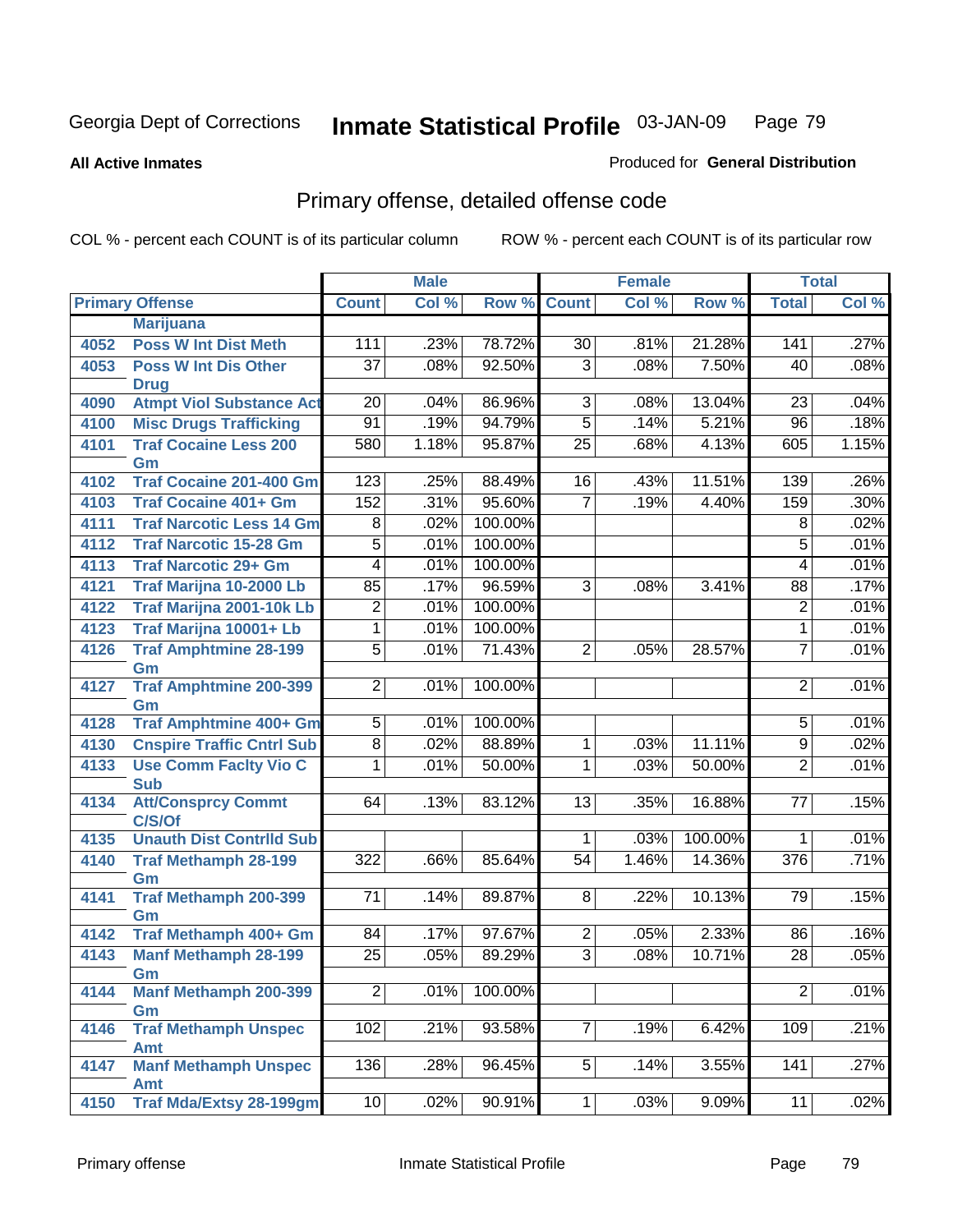**All Active Inmates**

#### Produced for **General Distribution**

# Primary offense, detailed offense code

|      |                                  | <b>Male</b>     |       |         | <b>Female</b>  |       |        | <b>Total</b>    |       |
|------|----------------------------------|-----------------|-------|---------|----------------|-------|--------|-----------------|-------|
|      | <b>Primary Offense</b>           | <b>Count</b>    | Col % | Row %   | <b>Count</b>   | Col % | Row %  | <b>Total</b>    | Col % |
| 4151 | <b>Traf Mda/Extsy 200-</b>       |                 | .01%  | 100.00% |                |       |        | 1               | .01%  |
|      | <b>399gm</b>                     |                 |       |         |                |       |        |                 |       |
| 4152 | Traf Mda/Extsy 400+Gm            |                 | .01%  | 100.00% |                |       |        |                 | .01%  |
| 5001 | <b>Viol Motor Vehicle Laws</b>   | $\overline{35}$ | .07%  | 97.22%  | 1              | .03%  | 2.78%  | 36              | .07%  |
| 5003 | <b>Chop Shop Violation</b>       |                 | .01%  | 100.00% |                |       |        |                 | .01%  |
| 5004 | <b>Drvng Habtl Violator</b>      | $\overline{72}$ | .15%  | 93.51%  | $\overline{5}$ | .14%  | 6.49%  | $\overline{77}$ | .15%  |
| 5005 | <b>Habit Traf Viol/Impaired</b>  | 8               | .02%  | 100.00% |                |       |        | 8               | .02%  |
| 5006 | <b>Habit Traf Viol/Other</b>     | 13              | .03%  | 100.00% |                |       |        | 13              | .02%  |
| 5007 | <b>Hit-Run W/Injury/Fatality</b> | $\overline{2}$  | .01%  | 100.00% |                |       |        | $\overline{2}$  | .01%  |
| 6000 | <b>Misc Mrals/Pblic H/Safty</b>  | $\overline{26}$ | .05%  | 72.22%  | 10             | .27%  | 27.78% | 36              | .07%  |
| 6200 | <b>Misc CorrectionI Inst Off</b> | 12              | .02%  | 85.71%  | 2              | .05%  | 14.29% | 14              | .03%  |
| 9901 | <b>Conspiracy</b>                | 40              | .08%  | 72.73%  | 15             | .41%  | 27.27% | 55              | .10%  |
| 9905 | <b>Crmnl Atmpt</b>               | 5               | .01%  | 100.00% |                |       |        | 5               | .01%  |
| 9907 | <b>Unauth Dist Recrd</b>         |                 | .01%  | 50.00%  | 1              | .03%  | 50.00% | $\overline{2}$  | .01%  |
|      | <b>Devices</b>                   |                 |       |         |                |       |        |                 |       |
| 9910 | <b>Crmnl Solicitation</b>        | 4               | .01%  | 100.00% |                |       |        | 4               | .01%  |
| 9911 | <b>Party To A Crime</b>          |                 | .01%  | 100.00% |                |       |        | 1               | .01%  |
| 9914 | <b>Gang Participation</b>        | 17              | .03%  | 100.00% |                |       |        | 17              | .03%  |
| 9999 | <b>Unknown Offense</b>           | $\overline{2}$  | .01%  | 100.00% |                |       |        | $\overline{2}$  | .01%  |
|      | <b>Total Rported</b>             |                 | 100%  | 93%     | 3,688          | 100%  | 7%     | 52,683          | 101%  |

| <b>No</b><br>Reported | $\sim$<br>◡▵   |       | 36     |
|-----------------------|----------------|-------|--------|
| <b>Total</b>          | <b>49 027</b>  | 3,692 | 52,719 |
| Gra                   | 49.UZ <i>i</i> |       | JZ,    |

| Mode (most frequent) | 1601 Burglary | 1701 Forgery 1st Degree | 1601 Burglary |
|----------------------|---------------|-------------------------|---------------|
|----------------------|---------------|-------------------------|---------------|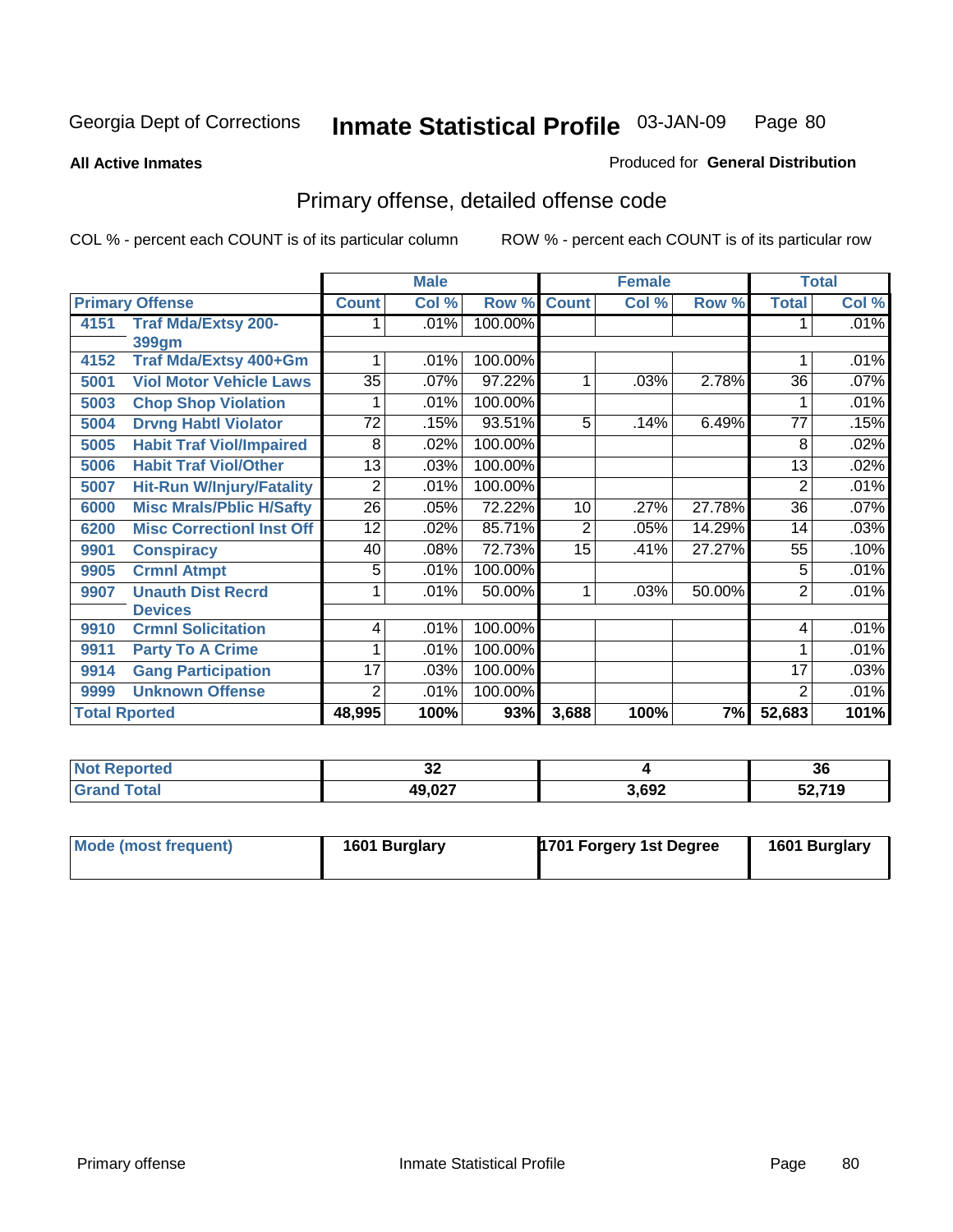**All Active Inmates**

#### Produced for **General Distribution**

# County of conviction of primary offense

|                         |                             |                  | <b>Male</b> |        | <b>Female</b>   |       |        | <b>Total</b>     |       |
|-------------------------|-----------------------------|------------------|-------------|--------|-----------------|-------|--------|------------------|-------|
|                         | <b>County of Conviction</b> | <b>Count</b>     | Col %       | Row %  | <b>Count</b>    | Col % | Row %  | <b>Total</b>     | Col % |
| 1                       | <b>Appling</b>              | 105              | .21%        | 94.59% | $\overline{6}$  | .16%  | 5.41%  | 111              | .21%  |
| $\overline{2}$          | <b>Atkinson</b>             | 44               | .09%        | 93.62% | $\overline{3}$  | .08%  | 6.38%  | $\overline{47}$  | .09%  |
| $\overline{\mathbf{3}}$ | <b>Bacon</b>                | 60               | .12%        | 95.24% | $\overline{3}$  | .08%  | 4.76%  | 63               | .12%  |
| 4                       | <b>Baker</b>                | $\overline{10}$  | .02%        | 90.91% | $\mathbf 1$     | .03%  | 9.09%  | $\overline{11}$  | .02%  |
| 5                       | <b>Baldwin</b>              | 353              | .72%        | 94.39% | $\overline{21}$ | .57%  | 5.61%  | $\overline{374}$ | .71%  |
| 6                       | <b>Banks</b>                | $\overline{58}$  | .12%        | 87.88% | $\overline{8}$  | .22%  | 12.12% | 66               | .13%  |
| 7                       | <b>Barrow</b>               | $\overline{257}$ | .52%        | 93.12% | 19              | .52%  | 6.88%  | 276              | .52%  |
| 8                       | <b>Bartow</b>               | $\overline{570}$ | 1.16%       | 89.20% | 69              | 1.87% | 10.80% | 639              | 1.21% |
| 9                       | <b>Ben Hill</b>             | 259              | .53%        | 93.17% | $\overline{19}$ | .52%  | 6.83%  | 278              | .53%  |
| 10                      | <b>Berrien</b>              | 88               | .18%        | 93.62% | $\overline{6}$  | .16%  | 6.38%  | $\overline{94}$  | .18%  |
| 11                      | <b>Bibb</b>                 | 1,026            | 2.09%       | 94.82% | $\overline{56}$ | 1.52% | 5.18%  | 1,082            | 2.05% |
| 12                      | <b>Bleckley</b>             | 80               | .16%        | 87.91% | 11              | .30%  | 12.09% | $\overline{91}$  | .17%  |
| $\overline{13}$         | <b>Brantley</b>             | $\overline{59}$  | .12%        | 92.19% | $\overline{5}$  | .14%  | 7.81%  | 64               | .12%  |
| 14                      | <b>Brooks</b>               | $\overline{57}$  | .12%        | 95.00% | $\overline{3}$  | .08%  | 5.00%  | 60               | .11%  |
| 15                      | <b>Bryan</b>                | $\overline{95}$  | .19%        | 94.06% | $\overline{6}$  | .16%  | 5.94%  | 101              | .19%  |
| 16                      | <b>Bulloch</b>              | 471              | .96%        | 92.72% | $\overline{37}$ | 1.00% | 7.28%  | 508              | .96%  |
| 17                      | <b>Burke</b>                | $\overline{213}$ | .43%        | 95.09% | $\overline{11}$ | .30%  | 4.91%  | $\overline{224}$ | .43%  |
| 18                      | <b>Butts</b>                | 139              | .28%        | 95.21% | $\overline{7}$  | .19%  | 4.79%  | 146              | .28%  |
| 19                      | <b>Calhoun</b>              | $\overline{32}$  | .07%        | 91.43% | $\overline{3}$  | .08%  | 8.57%  | $\overline{35}$  | .07%  |
| 20                      | <b>Camden</b>               | 144              | .29%        | 94.74% | $\overline{8}$  | .22%  | 5.26%  | 152              | .29%  |
| 21                      | <b>Candler</b>              | $\overline{86}$  | .18%        | 89.58% | $\overline{10}$ | .27%  | 10.42% | $\overline{96}$  | .18%  |
| 22                      | <b>Carroll</b>              | 565              | 1.15%       | 90.54% | $\overline{59}$ | 1.60% | 9.46%  | 624              | 1.18% |
| 23                      | <b>Catoosa</b>              | $\overline{277}$ | .57%        | 89.07% | $\overline{34}$ | .92%  | 10.93% | $\overline{311}$ | .59%  |
| 24                      | <b>Charlton</b>             | 62               | .13%        | 95.38% | $\overline{3}$  | .08%  | 4.62%  | 65               | .12%  |
| 25                      | <b>Chatham</b>              | 2,407            | 4.91%       | 94.73% | 134             | 3.63% | 5.27%  | 2,541            | 4.82% |
| 26                      | <b>Chattahoochee</b>        | $\overline{26}$  | .05%        | 92.86% | $\overline{2}$  | .05%  | 7.14%  | $\overline{28}$  | .05%  |
| 27                      | <b>Chattooga</b>            | 232              | .47%        | 90.27% | $\overline{25}$ | .68%  | 9.73%  | $\overline{257}$ | .49%  |
| 28                      | <b>Cherokee</b>             | 533              | 1.09%       | 89.58% | 62              | 1.68% | 10.42% | 595              | 1.13% |
| 29                      | <b>Clarke</b>               | 403              | .82%        | 94.60% | $\overline{23}$ | .62%  | 5.40%  | 426              | .81%  |
| 30                      | <b>Clay</b>                 | $\overline{27}$  | .06%        | 90.00% | $\overline{3}$  | .08%  | 10.00% | $\overline{30}$  | .06%  |
| 31                      | <b>Clayton</b>              | 1,492            | 3.05%       | 93.02% | 112             | 3.04% | 6.98%  | 1,604            | 3.04% |
| 32                      | <b>Clinch</b>               | 47               | .10%        | 95.92% | $\mathbf{2}$    | .05%  | 4.08%  | 49               | .09%  |
| 33                      | <b>Cobb</b>                 | 2,735            | 5.58%       | 90.47% | 288             | 7.81% | 9.53%  | 3,023            | 5.74% |
| 34                      | <b>Coffee</b>               | 239              | .49%        | 93.73% | 16              | .43%  | 6.27%  | 255              | .48%  |
| 35                      | <b>Colquitt</b>             | 335              | .68%        | 93.84% | 22              | .60%  | 6.16%  | 357              | .68%  |
| 36                      | <b>Columbia</b>             | 291              | .59%        | 90.94% | 29              | .79%  | 9.06%  | 320              | .61%  |
| 37                      | <b>Cook</b>                 | 135              | .28%        | 94.41% | 8               | .22%  | 5.59%  | 143              | .27%  |
| 38                      | <b>Coweta</b>               | 540              | 1.10%       | 92.62% | 43              | 1.17% | 7.38%  | 583              | 1.11% |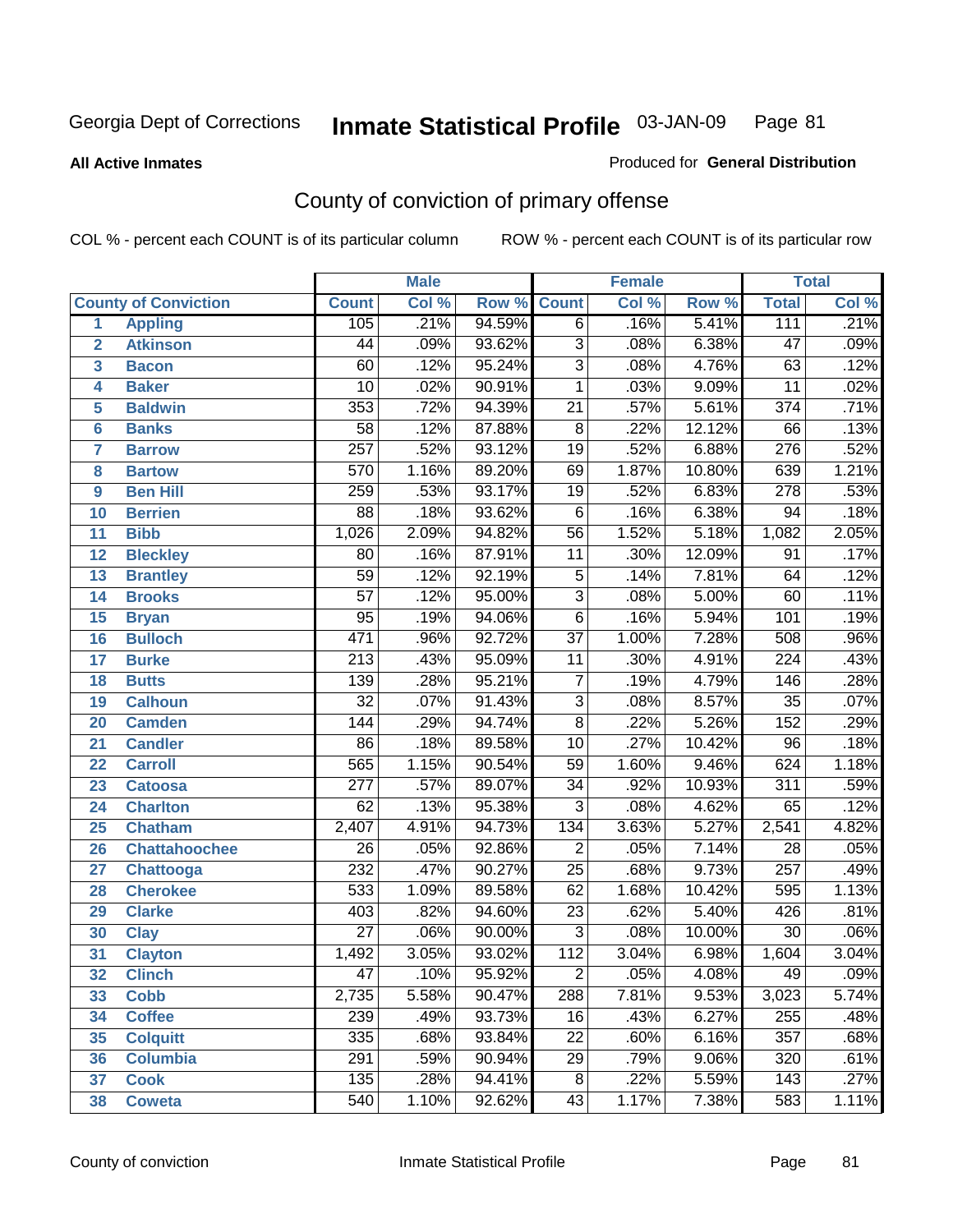#### **All Active Inmates**

#### Produced for **General Distribution**

# County of conviction of primary offense

|                 |                             |                  | <b>Male</b> |         | <b>Female</b>    |       |        | <b>Total</b>     |       |  |
|-----------------|-----------------------------|------------------|-------------|---------|------------------|-------|--------|------------------|-------|--|
|                 | <b>County of Conviction</b> | <b>Count</b>     | Col %       | Row %   | <b>Count</b>     | Col % | Row %  | <b>Total</b>     | Col % |  |
| 39              | <b>Crawford</b>             | $\overline{22}$  | .04%        | 88.00%  | $\overline{3}$   | .08%  | 12.00% | $\overline{25}$  | .05%  |  |
| 40              | <b>Crisp</b>                | $\overline{285}$ | .58%        | 95.64%  | $\overline{13}$  | .35%  | 4.36%  | 298              | .57%  |  |
| 41              | <b>Dade</b>                 | 136              | .28%        | 95.10%  | $\overline{7}$   | .19%  | 4.90%  | 143              | .27%  |  |
| 42              | <b>Dawson</b>               | 94               | .19%        | 90.38%  | $\overline{10}$  | .27%  | 9.62%  | 104              | .20%  |  |
| 43              | <b>Decatur</b>              | $\overline{312}$ | .64%        | 93.41%  | $\overline{22}$  | .60%  | 6.59%  | 334              | .63%  |  |
| 44              | <b>Dekalb</b>               | 2,841            | 5.80%       | 94.70%  | 159              | 4.31% | 5.30%  | 3,000            | 5.69% |  |
| 45              | <b>Dodge</b>                | 166              | .34%        | 92.22%  | 14               | .38%  | 7.78%  | $\overline{180}$ | .34%  |  |
| 46              | <b>Dooly</b>                | 112              | .23%        | 94.92%  | $\overline{6}$   | .16%  | 5.08%  | $\overline{118}$ | .22%  |  |
| 47              | <b>Dougherty</b>            | $\overline{957}$ | 1.95%       | 94.47%  | $\overline{56}$  | 1.52% | 5.53%  | 1,013            | 1.92% |  |
| 48              | <b>Douglas</b>              | 1,084            | 2.21%       | 90.33%  | 116              | 3.15% | 9.67%  | 1,200            | 2.28% |  |
| 49              | <b>Early</b>                | 80               | .16%        | 98.77%  | 1                | .03%  | 1.23%  | 81               | .15%  |  |
| 50              | <b>Echols</b>               | $\overline{8}$   | .02%        | 100.00% |                  |       |        | 8                | .02%  |  |
| $\overline{51}$ | <b>Effingham</b>            | 144              | .29%        | 94.12%  | $\overline{9}$   | .24%  | 5.88%  | 153              | .29%  |  |
| 52              | <b>Elbert</b>               | $\overline{147}$ | .30%        | 97.35%  | $\overline{4}$   | .11%  | 2.65%  | $\overline{151}$ | .29%  |  |
| 53              | <b>Emanuel</b>              | 164              | .33%        | 97.04%  | $\overline{5}$   | .14%  | 2.96%  | 169              | .32%  |  |
| $\overline{54}$ | <b>Evans</b>                | $\overline{96}$  | .20%        | 97.96%  | $\overline{2}$   | .05%  | 2.04%  | $\overline{98}$  | .19%  |  |
| 55              | <b>Fannin</b>               | 99               | .20%        | 92.52%  | $\overline{8}$   | .22%  | 7.48%  | 107              | .20%  |  |
| 56              | <b>Fayette</b>              | 366              | .75%        | 88.83%  | 46               | 1.25% | 11.17% | 412              | .78%  |  |
| 57              | <b>Floyd</b>                | 844              | 1.72%       | 89.50%  | 99               | 2.68% | 10.50% | 943              | 1.79% |  |
| 58              | <b>Forsyth</b>              | 280              | .57%        | 86.42%  | $\overline{44}$  | 1.19% | 13.58% | 324              | .61%  |  |
| 59              | <b>Franklin</b>             | 154              | .31%        | 91.12%  | $\overline{15}$  | .41%  | 8.88%  | 169              | .32%  |  |
| 60              | <b>Fulton</b>               | 4,400            | 8.98%       | 96.45%  | $\overline{162}$ | 4.39% | 3.55%  | 4,562            | 8.66% |  |
| 61              | Gilmer                      | 105              | .21%        | 88.98%  | $\overline{13}$  | .35%  | 11.02% | $\overline{118}$ | .22%  |  |
| 62              | <b>Glascock</b>             | $\overline{10}$  | .02%        | 90.91%  | $\mathbf{1}$     | .03%  | 9.09%  | $\overline{11}$  | .02%  |  |
| 63              | <b>Glynn</b>                | 408              | .83%        | 95.10%  | $\overline{21}$  | .57%  | 4.90%  | 429              | .81%  |  |
| 64              | <b>Gordon</b>               | $\overline{272}$ | .56%        | 89.77%  | $\overline{31}$  | .84%  | 10.23% | $\overline{303}$ | .58%  |  |
| 65              | <b>Grady</b>                | 237              | .48%        | 95.18%  | $\overline{12}$  | .33%  | 4.82%  | 249              | .47%  |  |
| 66              | <b>Greene</b>               | 134              | .27%        | 95.71%  | $\overline{6}$   | .16%  | 4.29%  | 140              | .27%  |  |
| 67              | <b>Gwinnett</b>             | 1,881            | 3.84%       | 92.34%  | 156              | 4.23% | 7.66%  | 2,037            | 3.87% |  |
| 68              | <b>Habersham</b>            | $\overline{122}$ | .25%        | 95.31%  | $\overline{6}$   | .16%  | 4.69%  | $\overline{128}$ | .24%  |  |
| 69              | <b>Hall</b>                 | 748              | 1.53%       | 91.89%  | 66               | 1.79% | 8.11%  | 814              | 1.55% |  |
| 70              | <b>Hancock</b>              | 31               | .06%        | 96.88%  | 1                | .03%  | 3.13%  | 32               | .06%  |  |
| 71              | <b>Haralson</b>             | 89               | .18%        | 95.70%  | 4                | .11%  | 4.30%  | $\overline{93}$  | .18%  |  |
| 72              | <b>Harris</b>               | 128              | .26%        | 96.24%  | $\overline{5}$   | .14%  | 3.76%  | 133              | .25%  |  |
| 73              | <b>Hart</b>                 | 122              | .25%        | 95.31%  | $\overline{6}$   | .16%  | 4.69%  | 128              | .24%  |  |
| 74              | <b>Heard</b>                | 65               | .13%        | 83.33%  | $\overline{13}$  | .35%  | 16.67% | 78               | .15%  |  |
| 75              | <b>Henry</b>                | $\overline{542}$ | 1.11%       | 88.27%  | $\overline{72}$  | 1.95% | 11.73% | 614              | 1.17% |  |
| 76              | <b>Houston</b>              | 638              | 1.30%       | 93.14%  | $\overline{47}$  | 1.27% | 6.86%  | 685              | 1.30% |  |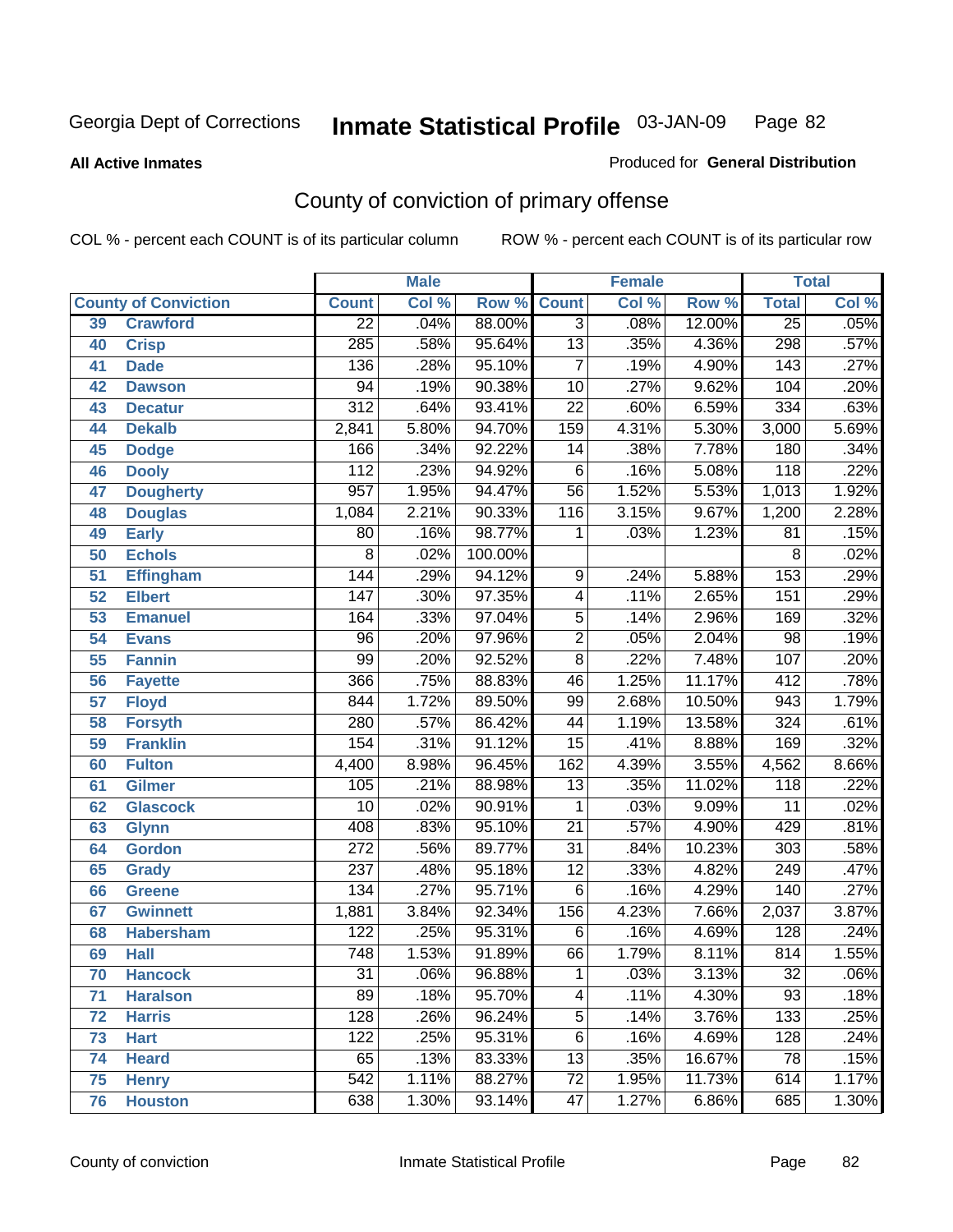#### **All Active Inmates**

#### Produced for **General Distribution**

# County of conviction of primary offense

|     |                             |                  | <b>Male</b> |         |                          | <b>Female</b> |        |                  | <b>Total</b> |
|-----|-----------------------------|------------------|-------------|---------|--------------------------|---------------|--------|------------------|--------------|
|     | <b>County of Conviction</b> | <b>Count</b>     | Col %       | Row %   | <b>Count</b>             | Col %         | Row %  | <b>Total</b>     | Col %        |
| 77  | <b>Irwin</b>                | $\overline{57}$  | .12%        | 95.00%  | $\overline{3}$           | .08%          | 5.00%  | 60               | .11%         |
| 78  | <b>Jackson</b>              | $\overline{211}$ | .43%        | 91.74%  | $\overline{19}$          | .52%          | 8.26%  | 230              | .44%         |
| 79  | <b>Jasper</b>               | 60               | .12%        | 93.75%  | 4                        | .11%          | 6.25%  | 64               | .12%         |
| 80  | <b>Jeff Davis</b>           | $\overline{81}$  | .17%        | 96.43%  | $\overline{3}$           | .08%          | 3.57%  | $\overline{84}$  | .16%         |
| 81  | <b>Jefferson</b>            | 125              | .26%        | 96.90%  | $\overline{4}$           | .11%          | 3.10%  | 129              | .24%         |
| 82  | <b>Jenkins</b>              | $\overline{75}$  | .15%        | 94.94%  | $\overline{\mathbf{4}}$  | .11%          | 5.06%  | 79               | .15%         |
| 83  | <b>Johnson</b>              | $\overline{57}$  | .12%        | 93.44%  | $\overline{\mathcal{A}}$ | .11%          | 6.56%  | 61               | .12%         |
| 84  | <b>Jones</b>                | 151              | .31%        | 93.21%  | 11                       | .30%          | 6.79%  | 162              | .31%         |
| 85  | <b>Lamar</b>                | $\overline{78}$  | .16%        | 93.98%  | $\overline{5}$           | .14%          | 6.02%  | 83               | .16%         |
| 86  | <b>Lanier</b>               | $\overline{38}$  | .08%        | 92.68%  | $\overline{3}$           | .08%          | 7.32%  | $\overline{41}$  | .08%         |
| 87  | <b>Laurens</b>              | $\frac{1}{335}$  | .68%        | 94.90%  | $\overline{18}$          | .49%          | 5.10%  | 353              | .67%         |
| 88  | Lee                         | $\overline{82}$  | .17%        | 96.47%  | $\overline{3}$           | .08%          | 3.53%  | 85               | .16%         |
| 89  | <b>Liberty</b>              | $\overline{305}$ | .62%        | 93.27%  | $\overline{22}$          | .60%          | 6.73%  | $\overline{327}$ | .62%         |
| 90  | <b>Lincoln</b>              | $\overline{34}$  | .07%        | 100.00% |                          |               |        | $\overline{34}$  | .06%         |
| 91  | Long                        | $\overline{77}$  | .16%        | 92.77%  | 6                        | .16%          | 7.23%  | 83               | .16%         |
| 92  | <b>Lowndes</b>              | 561              | 1.15%       | 93.81%  | $\overline{37}$          | 1.00%         | 6.19%  | 598              | 1.14%        |
| 93  | <b>Lumpkin</b>              | 114              | .23%        | 91.20%  | 11                       | .30%          | 8.80%  | 125              | .24%         |
| 94  | <b>Macon</b>                | 63               | .13%        | 94.03%  | $\overline{\mathcal{A}}$ | .11%          | 5.97%  | 67               | .13%         |
| 95  | <b>Madison</b>              | $\overline{118}$ | .24%        | 90.77%  | $\overline{12}$          | .33%          | 9.23%  | 130              | .25%         |
| 96  | <b>Marion</b>               | $\overline{47}$  | .10%        | 95.92%  | $\overline{2}$           | .05%          | 4.08%  | 49               | .09%         |
| 97  | <b>Mcduffie</b>             | 189              | .39%        | 95.94%  | $\overline{8}$           | .22%          | 4.06%  | 197              | .37%         |
| 98  | <b>Mcintosh</b>             | $\overline{72}$  | .15%        | 100.00% |                          |               |        | $\overline{72}$  | .14%         |
| 99  | <b>Meriwether</b>           | 195              | .40%        | 93.75%  | $\overline{13}$          | .35%          | 6.25%  | $\overline{208}$ | .39%         |
| 100 | <b>Miller</b>               | $\overline{34}$  | .07%        | 100.00% |                          |               |        | $\overline{34}$  | .06%         |
| 101 | <b>Mitchell</b>             | 184              | .38%        | 90.64%  | 19                       | .52%          | 9.36%  | $\overline{203}$ | .39%         |
| 102 | <b>Monroe</b>               | 162              | .33%        | 92.57%  | $\overline{13}$          | .35%          | 7.43%  | 175              | .33%         |
| 103 | <b>Montgomery</b>           | $\overline{59}$  | .12%        | 89.39%  | $\overline{7}$           | .19%          | 10.61% | 66               | .13%         |
| 104 | <b>Morgan</b>               | 135              | .28%        | 93.10%  | 10                       | .27%          | 6.90%  | $\overline{145}$ | .28%         |
| 105 | <b>Murray</b>               | 229              | .47%        | 90.87%  | $\overline{23}$          | .62%          | 9.13%  | 252              | .48%         |
| 106 | <b>Muscogee</b>             | 1,805            | 3.68%       | 93.96%  | 116                      | 3.15%         | 6.04%  | 1,921            | 3.65%        |
| 107 | <b>Newton</b>               | 556              | 1.13%       | 89.39%  | 66                       | 1.79%         | 10.61% | 622              | 1.18%        |
| 108 | <b>Oconee</b>               | 53               | .11%        | 98.15%  | 1                        | .03%          | 1.85%  | 54               | $.10\%$      |
| 109 | <b>Oglethorpe</b>           | $\overline{58}$  | .12%        | 90.63%  | $\overline{6}$           | .16%          | 9.38%  | 64               | .12%         |
| 110 | <b>Paulding</b>             | 232              | .47%        | 91.70%  | $\overline{21}$          | .57%          | 8.30%  | 253              | .48%         |
| 111 | <b>Peach</b>                | 87               | .18%        | 97.75%  | 2                        | .05%          | 2.25%  | 89               | .17%         |
| 112 | <b>Pickens</b>              | 90               | .18%        | 91.84%  | 8                        | .22%          | 8.16%  | 98               | .19%         |
| 113 | <b>Pierce</b>               | $\overline{70}$  | .14%        | 94.59%  | $\overline{4}$           | .11%          | 5.41%  | $\overline{74}$  | .14%         |
| 114 | <b>Pike</b>                 | $\overline{57}$  | .12%        | 91.94%  | $\overline{5}$           | .14%          | 8.06%  | 62               | .12%         |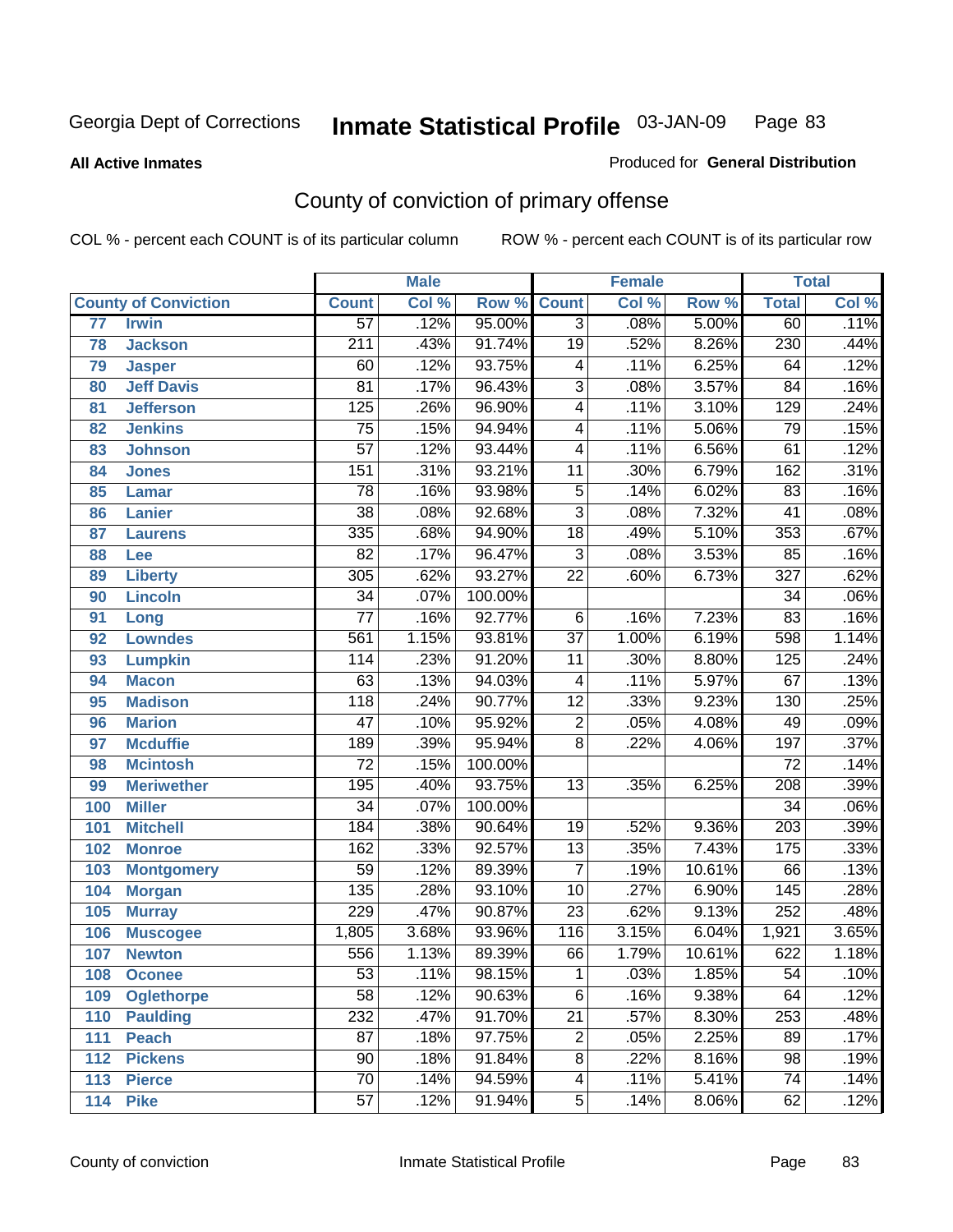**All Active Inmates**

### Produced for **General Distribution**

# County of conviction of primary offense

|     |                             |                  | <b>Male</b> |                    |                 | <b>Female</b> |        |                  | <b>Total</b> |
|-----|-----------------------------|------------------|-------------|--------------------|-----------------|---------------|--------|------------------|--------------|
|     | <b>County of Conviction</b> | <b>Count</b>     | Col %       | <b>Row % Count</b> |                 | Col %         | Row %  | <b>Total</b>     | Col %        |
| 115 | <b>Polk</b>                 | 149              | .30%        | 94.90%             | $\overline{8}$  | .22%          | 5.10%  | 157              | .30%         |
| 116 | <b>Pulaski</b>              | 80               | .16%        | 88.89%             | 10              | .27%          | 11.11% | 90               | .17%         |
| 117 | <b>Putnam</b>               | $\overline{129}$ | .26%        | 94.16%             | $\overline{8}$  | .22%          | 5.84%  | $\overline{137}$ | .26%         |
| 118 | Quitman                     | 16               | .03%        | 94.12%             | 1               | .03%          | 5.88%  | 17               | .03%         |
| 119 | <b>Rabun</b>                | 63               | .13%        | 91.30%             | $\overline{6}$  | .16%          | 8.70%  | 69               | .13%         |
| 120 | <b>Randolph</b>             | 49               | .10%        | 89.09%             | $\overline{6}$  | .16%          | 10.91% | $\overline{55}$  | .10%         |
| 121 | <b>Richmond</b>             | 1,742            | 3.56%       | 94.06%             | 110             | 2.98%         | 5.94%  | 1,852            | 3.52%        |
| 122 | <b>Rockdale</b>             | 469              | .96%        | 91.42%             | 44              | 1.19%         | 8.58%  | $\overline{513}$ | .97%         |
| 123 | <b>Schley</b>               | $\overline{26}$  | .05%        | 96.30%             | 1               | .03%          | 3.70%  | $\overline{27}$  | .05%         |
| 124 | <b>Screven</b>              | 120              | .24%        | 93.75%             | 8               | .22%          | 6.25%  | $\overline{128}$ | .24%         |
| 125 | <b>Seminole</b>             | 65               | .13%        | 89.04%             | $\overline{8}$  | .22%          | 10.96% | $\overline{73}$  | .14%         |
| 126 | <b>Spalding</b>             | $\overline{567}$ | 1.16%       | 91.75%             | $\overline{51}$ | 1.38%         | 8.25%  | 618              | 1.17%        |
| 127 | <b>Stephens</b>             | 182              | .37%        | 91.92%             | $\overline{16}$ | .43%          | 8.08%  | 198              | .38%         |
| 128 | <b>Stewart</b>              | $\overline{30}$  | .06%        | 90.91%             | $\overline{3}$  | .08%          | 9.09%  | $\overline{33}$  | .06%         |
| 129 | <b>Sumter</b>               | $\overline{246}$ | .50%        | 96.09%             | $\overline{10}$ | .27%          | 3.91%  | 256              | .49%         |
| 130 | <b>Talbot</b>               | 43               | .09%        | 93.48%             | $\overline{3}$  | .08%          | 6.52%  | 46               | .09%         |
| 131 | <b>Taliaferro</b>           | $\overline{24}$  | .05%        | 96.00%             | 1               | .03%          | 4.00%  | $\overline{25}$  | .05%         |
| 132 | <b>Tattnall</b>             | $\overline{178}$ | .36%        | 93.19%             | 13              | .35%          | 6.81%  | 191              | .36%         |
| 133 | <b>Taylor</b>               | $\overline{94}$  | .19%        | 94.95%             | $\overline{5}$  | .14%          | 5.05%  | 99               | .19%         |
| 134 | <b>Telfair</b>              | $\overline{122}$ | .25%        | 91.73%             | 11              | .30%          | 8.27%  | $\overline{133}$ | .25%         |
| 135 | <b>Terrell</b>              | $\overline{84}$  | .17%        | 98.82%             | $\mathbf{1}$    | .03%          | 1.18%  | 85               | .16%         |
| 136 | <b>Thomas</b>               | 294              | .60%        | 90.74%             | $\overline{30}$ | .81%          | 9.26%  | 324              | .61%         |
| 137 | <b>Tift</b>                 | $\overline{303}$ | .62%        | 95.89%             | $\overline{13}$ | .35%          | 4.11%  | $\overline{316}$ | .60%         |
| 138 | <b>Toombs</b>               | 283              | .58%        | 91.00%             | 28              | .76%          | 9.00%  | $\overline{311}$ | .59%         |
| 139 | <b>Towns</b>                | 48               | .10%        | 88.89%             | $\overline{6}$  | .16%          | 11.11% | $\overline{54}$  | .10%         |
| 140 | <b>Treutlen</b>             | $\overline{82}$  | .17%        | 98.80%             | 1               | .03%          | 1.20%  | 83               | .16%         |
| 141 | <b>Troup</b>                | $\overline{714}$ | 1.46%       | 90.04%             | 79              | 2.14%         | 9.96%  | 793              | 1.51%        |
| 142 | <b>Turner</b>               | 80               | .16%        | 97.56%             | $\overline{2}$  | .05%          | 2.44%  | 82               | .16%         |
| 143 | <b>Twiggs</b>               | 61               | .12%        | 88.41%             | $\overline{8}$  | .22%          | 11.59% | 69               | .13%         |
| 144 | <b>Union</b>                | $\overline{75}$  | .15%        | 87.21%             | 11              | .30%          | 12.79% | 86               | .16%         |
| 145 | <b>Upson</b>                | $\overline{222}$ | .45%        | 94.07%             | $\overline{14}$ | .38%          | 5.93%  | 236              | .45%         |
| 146 | <b>Walker</b>               | 394              | .80%        | 90.78%             | 40              | 1.08%         | 9.22%  | 434              | .82%         |
| 147 | <b>Walton</b>               | 399              | .81%        | 91.51%             | $\overline{37}$ | 1.00%         | 8.49%  | 436              | .83%         |
| 148 | <b>Ware</b>                 | 344              | .70%        | 93.99%             | $\overline{22}$ | .60%          | 6.01%  | 366              | .69%         |
| 149 | <b>Warren</b>               | 46               | .09%        | 93.88%             | $\overline{3}$  | .08%          | 6.12%  | 49               | .09%         |
| 150 | <b>Washington</b>           | 115              | .23%        | 93.50%             | 8               | .22%          | 6.50%  | 123              | .23%         |
| 151 | <b>Wayne</b>                | 155              | .32%        | 90.12%             | $\overline{17}$ | .46%          | 9.88%  | 172              | .33%         |
| 152 | <b>Webster</b>              | 6                | .01%        | 100.00%            |                 |               |        | 6                | .01%         |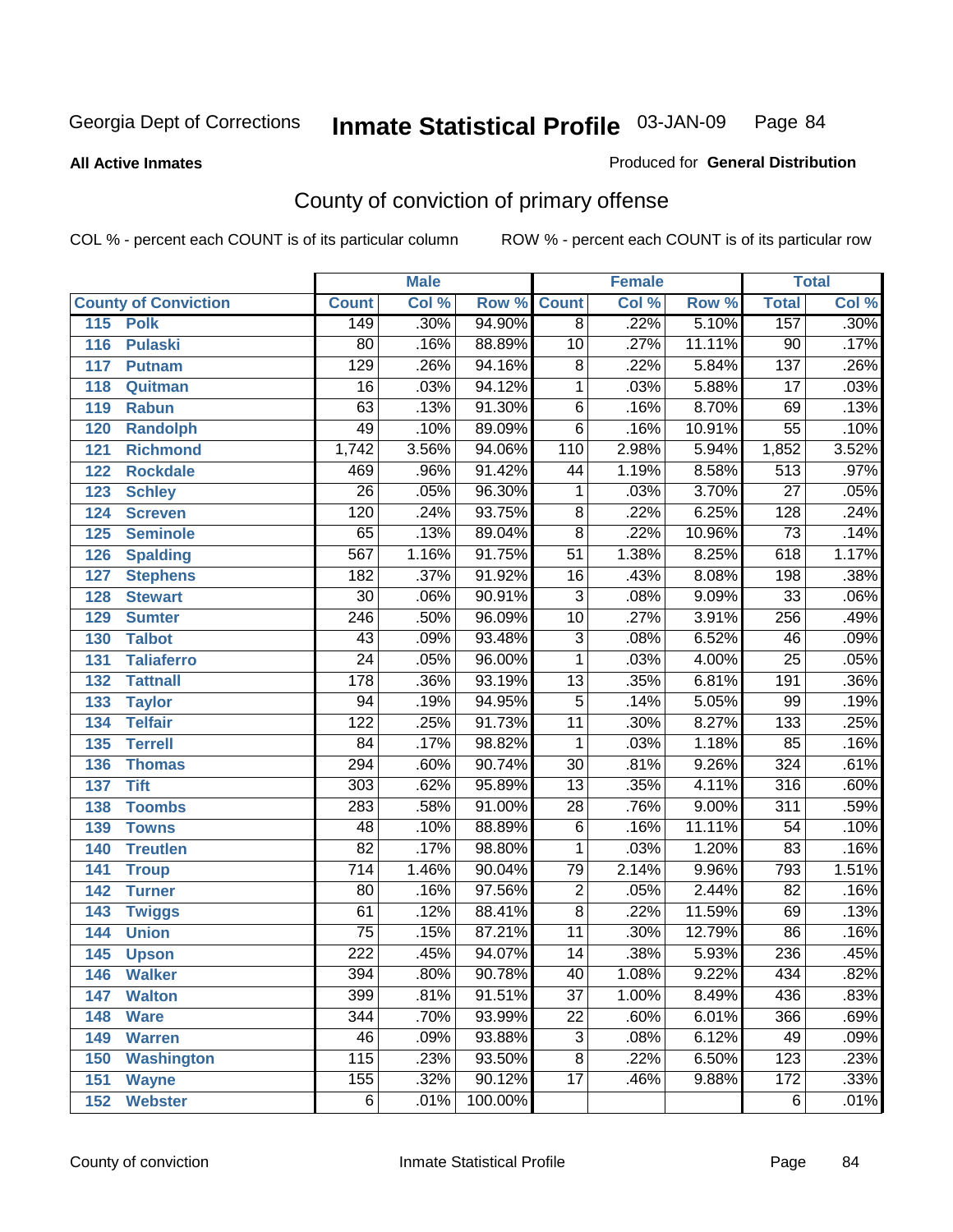**All Active Inmates**

### Produced for **General Distribution**

# County of conviction of primary offense

|                             |              | <b>Male</b> |             |       | <b>Female</b> |        |              | <b>Total</b> |
|-----------------------------|--------------|-------------|-------------|-------|---------------|--------|--------------|--------------|
| <b>County of Conviction</b> | <b>Count</b> | Col %       | Row % Count |       | Col %         | Row %  | <b>Total</b> | Col %        |
| <b>Wheeler</b><br>153       | 27           | $.06\%$     | 84.38%      | 5     | .14%          | 15.63% | 32           | $.06\%$      |
| <b>White</b><br>154         | 83           | .17%        | 87.37%      | 12    | .33%          | 12.63% | 95           | .18%         |
| <b>Whitfield</b><br>155     | 627          | 1.28%       | 89.32%      | 75    | 2.03%         | 10.68% | 702          | 1.33%        |
| 156<br><b>Wilcox</b>        | 61           | $.12\%$     | 93.85%      | 4     | $.11\%$       | 6.15%  | 65           | .12%         |
| <b>Wilkes</b><br>157        | 86           | .18%        | 98.85%      |       | $.03\%$       | 1.15%  | 87           | .17%         |
| <b>Wilkinson</b><br>158     | 63           | .13%        | 95.45%      | 3     | $.08\%$       | 4.55%  | 66           | .13%         |
| <b>Worth</b><br>159         | 138          | .28%        | 93.24%      | 10    | .27%          | 6.76%  | 148          | .28%         |
| <b>Total Rported</b>        | 48,995       | 100%        | 93%         | 3,688 | 100%          | 7%     | 52,683       | 100%         |

| Reported<br>' NOT | $\sim$<br>◡▵ |       | 36           |
|-------------------|--------------|-------|--------------|
| `ota.             | 49,027       | 3,692 | こつ フィハ<br>ាម |

| Mc | ™ulton | Cobb |  |
|----|--------|------|--|
|    |        |      |  |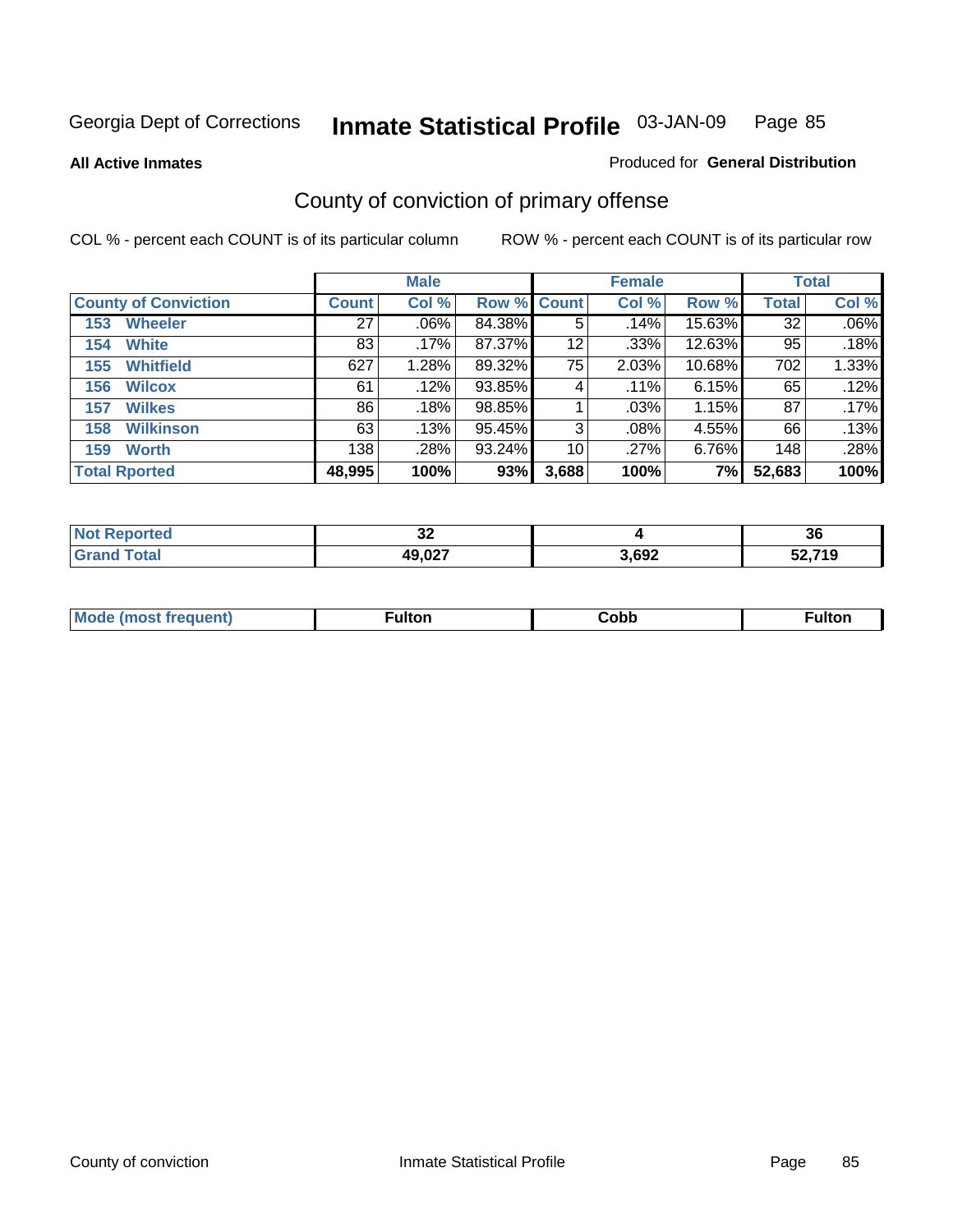**All Active Inmates**

#### Produced for **General Distribution**

# Circuit of conviction of primary offense

|                         |                                 |                  | <b>Male</b> |        |                  | <b>Female</b> |        |                  | <b>Total</b> |
|-------------------------|---------------------------------|------------------|-------------|--------|------------------|---------------|--------|------------------|--------------|
|                         | <b>Circuit of Conviction</b>    | <b>Count</b>     | Col %       | Row %  | <b>Count</b>     | Col %         | Row %  | <b>Total</b>     | Col %        |
| 1                       | <b>Alapaha Circuit</b>          | 352              | .72%        | 94.12% | $\overline{22}$  | .60%          | 5.88%  | 374              | .71%         |
| $\overline{2}$          | <b>Alcovy Circuit</b>           | 955              | 1.95%       | 90.26% | 103              | 2.79%         | 9.74%  | 1,058            | 2.01%        |
| $\overline{\mathbf{3}}$ | <b>Atlanta Circuit</b>          | 4,400            | 8.98%       | 96.45% | 162              | 4.39%         | 3.55%  | 4,562            | 8.66%        |
| 4                       | <b>Atlantic Circuit</b>         | 823              | 1.68%       | 94.38% | 49               | 1.33%         | 5.62%  | 872              | 1.66%        |
| 5                       | <b>Augusta Circuit</b>          | 2,246            | 4.58%       | 93.74% | 150              | 4.07%         | 6.26%  | 2,396            | 4.55%        |
| 6                       | <b>Blue Ridge Circuit</b>       | 533              | 1.09%       | 89.58% | 62               | 1.68%         | 10.42% | 595              | 1.13%        |
| 7                       | <b>Brunswick Circuit</b>        | 893              | 1.82%       | 94.20% | 55               | 1.49%         | 5.80%  | $\overline{948}$ | 1.80%        |
| 8                       | <b>Chattahoochee Circuit</b>    | 2,143            | 4.37%       | 94.16% | $\overline{133}$ | 3.61%         | 5.84%  | 2,276            | 4.32%        |
| 9                       | <b>Cherokee Circuit</b>         | 842              | 1.72%       | 89.38% | 100              | 2.71%         | 10.62% | 942              | 1.79%        |
| 10                      | <b>Clayton Circuit</b>          | 1,492            | 3.05%       | 93.02% | 112              | 3.04%         | 6.98%  | 1,604            | 3.04%        |
| 11                      | <b>Cobb Circuit</b>             | 2,735            | 5.58%       | 90.47% | 288              | 7.81%         | 9.53%  | 3,023            | 5.74%        |
| 12                      | <b>Conasauga Circuit</b>        | 856              | 1.75%       | 89.73% | 98               | 2.66%         | 10.27% | 954              | 1.81%        |
| 13                      | <b>Cordele Circuit</b>          | $\overline{717}$ | 1.46%       | 94.47% | $\overline{42}$  | 1.14%         | 5.53%  | 759              | 1.44%        |
| 14                      | <b>Coweta Circuit</b>           | 2,079            | 4.24%       | 90.94% | $\overline{207}$ | 5.61%         | 9.06%  | 2,286            | 4.34%        |
| 15                      | <b>Dougherty Circuit</b>        | 957              | 1.95%       | 94.47% | 56               | 1.52%         | 5.53%  | 1,013            | 1.92%        |
| 16                      | <b>Dublin Circuit</b>           | 535              | 1.09%       | 94.52% | 31               | .84%          | 5.48%  | 566              | 1.07%        |
| 17                      | <b>Eastern Circuit</b>          | 2,407            | 4.91%       | 94.73% | 134              | 3.63%         | 5.27%  | 2,541            | 4.82%        |
| 18                      | <b>Flint Circuit</b>            | 542              | 1.11%       | 88.27% | $\overline{72}$  | 1.95%         | 11.73% | 614              | 1.17%        |
| 19                      | <b>Griffin Circuit</b>          | 1,212            | 2.47%       | 91.27% | 116              | 3.15%         | 8.73%  | 1,328            | 2.52%        |
| 20                      | <b>Gwinnett Circuit</b>         | 1,881            | 3.84%       | 92.34% | 156              | 4.23%         | 7.66%  | 2,037            | 3.87%        |
| 21                      | <b>Houston Circuit</b>          | 638              | 1.30%       | 93.14% | $\overline{47}$  | 1.27%         | 6.86%  | 685              | 1.30%        |
| 22                      | <b>Lookout Mountain Circuit</b> | 1,039            | 2.12%       | 90.74% | 106              | 2.87%         | 9.26%  | 1,145            | 2.17%        |
| 23                      | <b>Macon Circuit</b>            | 1,135            | 2.32%       | 94.90% | 61               | 1.65%         | 5.10%  | 1,196            | 2.27%        |
| 24                      | <b>Middle Circuit</b>           | 773              | 1.58%       | 93.36% | 55               | 1.49%         | 6.64%  | 828              | 1.57%        |
| 25                      | <b>Mountain Circuit</b>         | $\overline{367}$ | .75%        | 92.91% | $\overline{28}$  | .76%          | 7.09%  | 395              | .75%         |
| 26                      | <b>Northeastern Circuit</b>     | 842              | 1.72%       | 91.72% | 76               | 2.06%         | 8.28%  | $\overline{918}$ | 1.74%        |
| 27                      | <b>Northern Circuit</b>         | 599              | 1.22%       | 93.30% | 43               | 1.17%         | 6.70%  | 642              | 1.22%        |
| 28                      | <b>Ocmulgee Circuit</b>         | 1,056            | 2.16%       | 94.29% | 64               | 1.74%         | 5.71%  | 1,120            | 2.13%        |
| 29                      | <b>Oconee Circuit</b>           | $\overline{534}$ | 1.09%       | 90.20% | $\overline{58}$  | 1.57%         | 9.80%  | 592              | 1.12%        |
| 30                      | <b>Ogeechee Circuit</b>         | 810              | 1.65%       | 93.32% | $\overline{58}$  | 1.57%         | 6.68%  | 868              | 1.65%        |
| 31                      | <b>Pataula Circuit</b>          | 355              | .72%        | 94.67% | 20               | .54%          | 5.33%  | $\overline{375}$ | .71%         |
| 32                      | <b>Piedmont Circuit</b>         | 526              | 1.07%       | 91.96% | 46               | 1.25%         | 8.04%  | 572              | 1.09%        |
| 33                      | <b>Rome Circuit</b>             | 844              | 1.72%       | 89.50% | 99               | 2.68%         | 10.50% | 943              | 1.79%        |
| 34                      | <b>South Georgia Circuit</b>    | 775              | 1.58%       | 93.15% | 57               | 1.55%         | 6.85%  | 832              | 1.58%        |
| 35                      | <b>Southern Circuit</b>         | 1,255            | 2.56%       | 93.17% | 92               | 2.49%         | 6.83%  | 1,347            | 2.56%        |
| 36                      | <b>Southwestern Circuit</b>     | 453              | .92%        | 95.57% | 21               | .57%          | 4.43%  | 474              | .90%         |
| 37                      | <b>Stone Mountain Circuit</b>   | 2,841            | 5.80%       | 94.70% | 159              | 4.31%         | 5.30%  | 3,000            | 5.69%        |
| 38                      | <b>Tallapoosa Circuit</b>       | 238              | .49%        | 95.20% | 12               | .33%          | 4.80%  | 250              | .47%         |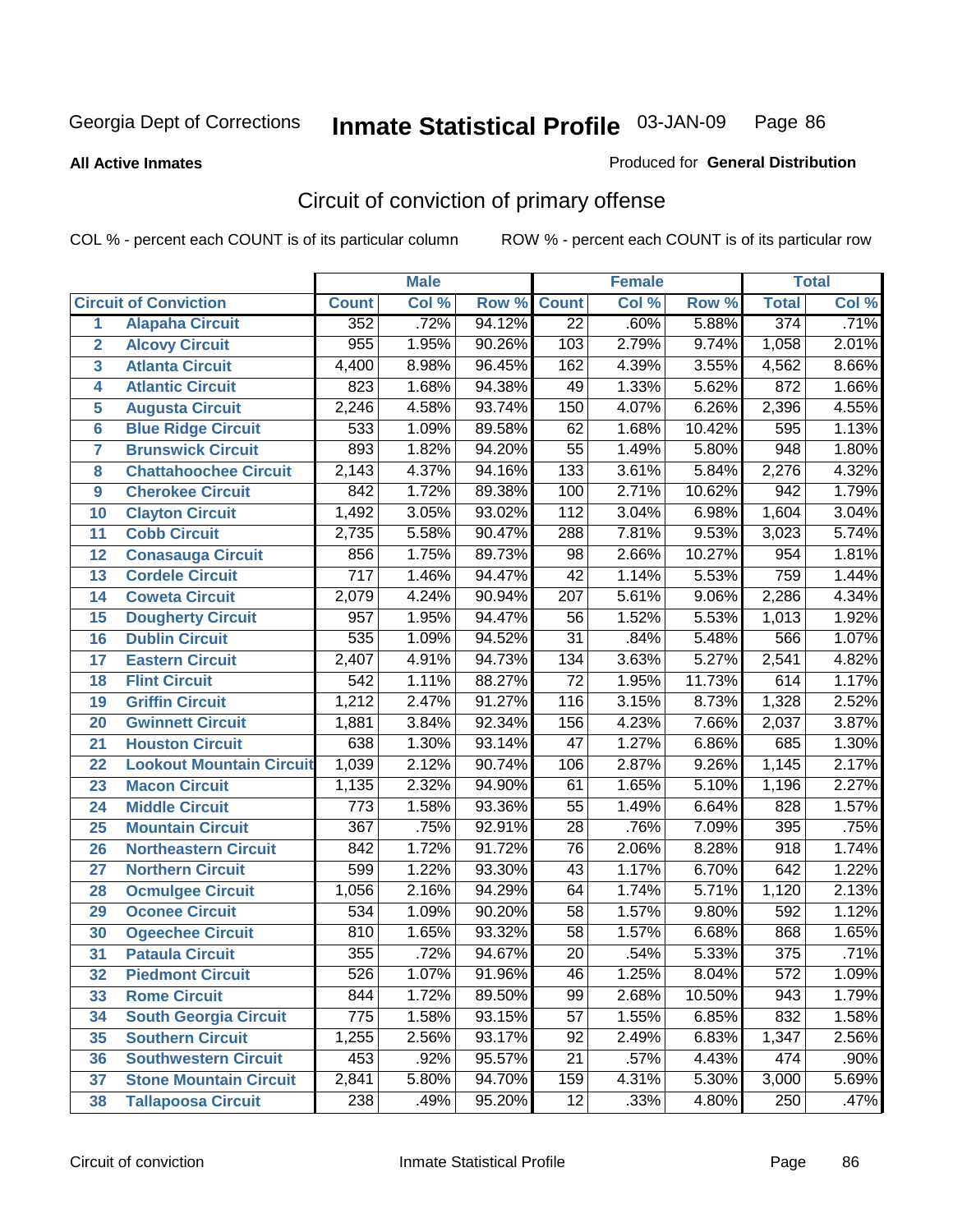**All Active Inmates**

#### Produced for **General Distribution**

# Circuit of conviction of primary offense

|    |                              |        | <b>Male</b> |        |                 | <b>Female</b> |        |              | <b>Total</b> |
|----|------------------------------|--------|-------------|--------|-----------------|---------------|--------|--------------|--------------|
|    | <b>Circuit of Conviction</b> |        | Col %       | Row %  | <b>Count</b>    | Col %         | Row %  | <b>Total</b> | Col %        |
| 39 | <b>Tifton Circuit</b>        | 578    | 1.18%       | 95.38% | $\overline{28}$ | .76%          | 4.62%  | 606          | 1.15%        |
| 40 | <b>Toombs Circuit</b>        | 389    | .79%        | 96.53% | 14              | .38%          | 3.47%  | 403          | .76%         |
| 41 | <b>Waycross Circuit</b>      | 834    | 1.70%       | 94.02% | 53              | 1.44%         | 5.98%  | 887          | 1.68%        |
| 42 | <b>Western Circuit</b>       | 456    | .93%        | 95.00% | 24              | .65%          | 5.00%  | 480          | .91%         |
| 43 | <b>Rockdale Circuit</b>      | 469    | .96%        | 91.42% | 44              | 1.19%         | 8.58%  | 513          | .97%         |
| 44 | <b>Douglas Circuit</b>       | 1,084  | 2.21%       | 90.33% | 116             | 3.15%         | 9.67%  | 1,200        | 2.28%        |
| 45 | <b>Appalachian Circuit</b>   | 294    | $.60\%$     | 91.02% | 29              | .79%          | 8.98%  | 323          | .61%         |
| 46 | <b>Enotah Circuit</b>        | 320    | .65%        | 88.89% | 40              | 1.08%         | 11.11% | 360          | .68%         |
| 47 | <b>Bell-Forsyth Circuit</b>  | 280    | $.57\%$     | 86.42% | 44              | 1.19%         | 13.58% | 324          | .61%         |
| 48 | <b>Towaliga Circuit</b>      | 379    | .77%        | 93.81% | 25              | .68%          | 6.19%  | 404          | $.77\%$      |
| 49 | <b>Paulding Circuit</b>      | 232    | .47%        | 91.70% | 21              | .57%          | 8.30%  | 253          | .48%         |
|    | <b>Total Rported</b>         | 48,995 | 100%        | 93%    | 3,688           | 100%          | 7%     | 52,683       | 100%         |

| тео | $\sim$<br>◡▵ |       | 36            |
|-----|--------------|-------|---------------|
|     | 49,027       | 3,692 | 50 74 A<br>13 |

| M, | $+1 - - + -$<br>annu -<br>uu | ∶obb<br>- - - - - | .<br>чна<br>- --------- |
|----|------------------------------|-------------------|-------------------------|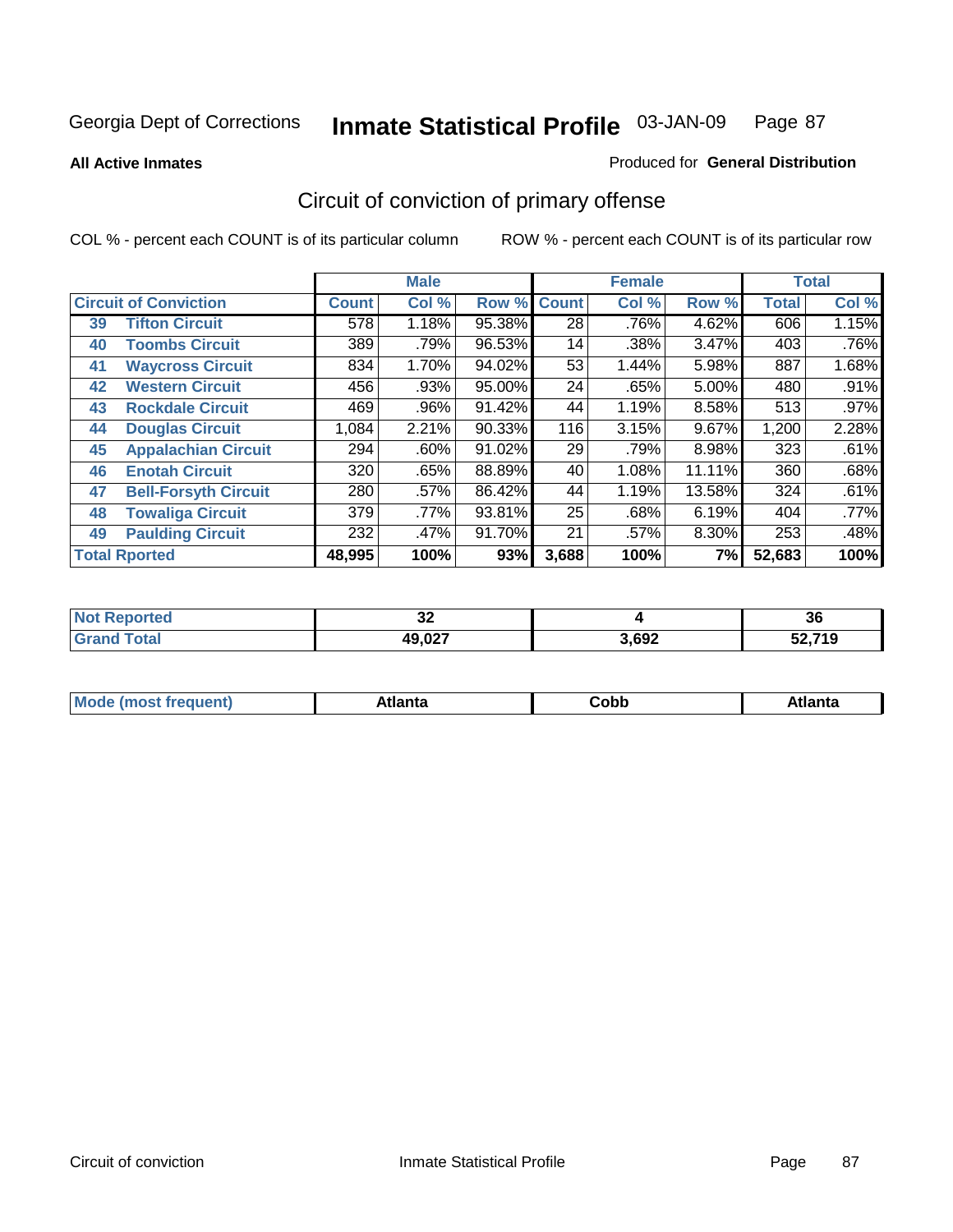### **All Active Inmates**

### Produced for **General Distribution**

### Years served (jail + prison) in this incarceration

|                       |                  | <b>Male</b> |         |                  | Female |        |                  | <b>Total</b> |
|-----------------------|------------------|-------------|---------|------------------|--------|--------|------------------|--------------|
| <b>Years Served</b>   | <b>Count</b>     | Col %       | Row %   | <b>Count</b>     | Col %  | Row %  | <b>Total</b>     | Col %        |
| Less than one year    | 7,635            | 15.84%      | 87.45%  | 1,096            | 30.04% | 12.55% | 8,731            | 16.84%       |
| 1 to 1.99 years       | 10,557           | 21.90%      | 90.60%  | 1,095            | 30.01% | 9.40%  | 11,652           | 22.47%       |
| 2 to 2.99 years       | 6,601            | 13.69%      | 93.37%  | 469              | 12.85% | 6.63%  | 7,070            | 13.63%       |
| 3 to 3.99 years       | 4,244            | 8.80%       | 94.75%  | $\overline{235}$ | 6.44%  | 5.25%  | 4,479            | 8.64%        |
| 4 to 4.99 years       | 2,852            | 5.92%       | 95.45%  | 136              | 3.73%  | 4.55%  | 2,988            | 5.76%        |
| 5 to 5.99 years       | 2,195            | 4.55%       | 96.02%  | $\overline{91}$  | 2.49%  | 3.98%  | 2,286            | 4.41%        |
| $6$ to 6.99 years     | 1,878            | 3.90%       | 95.38%  | $\overline{91}$  | 2.49%  | 4.62%  | 1,969            | 3.80%        |
| 7 to 7.99 years       | 1,734            | 3.60%       | 96.07%  | $\overline{71}$  | 1.95%  | 3.93%  | 1,805            | 3.48%        |
| 8 to 8.99 years       | 1,498            | 3.11%       | 95.96%  | 63               | 1.73%  | 4.04%  | 1,561            | 3.01%        |
| 9 to 9.99 years       | 1,377            | 2.86%       | 95.89%  | $\overline{59}$  | 1.62%  | 4.11%  | 1,436            | 2.77%        |
| 10 to 10.99 years     | 1,029            | 2.13%       | 96.08%  | 42               | 1.15%  | 3.92%  | 1,071            | 2.07%        |
| 11 to 11.99 years     | 1,022            | 2.12%       | 96.69%  | $\overline{35}$  | 0.96%  | 3.31%  | 1,057            | 2.04%        |
| 12 to 12.99 years     | 852              | 1.77%       | 97.48%  | $\overline{22}$  | 0.60%  | 2.52%  | 874              | 1.69%        |
| 13 to 13.99 years     | $\overline{743}$ | 1.54%       | 96.37%  | $\overline{28}$  | 0.77%  | 3.63%  | 771              | 1.49%        |
| 14 to 14.99 years     | 655              | 1.36%       | 97.04%  | $\overline{20}$  | 0.55%  | 2.96%  | 675              | 1.30%        |
| 15 to 15.99 years     | 579              | 1.20%       | 96.34%  | $\overline{22}$  | 0.60%  | 3.66%  | 601              | 1.16%        |
| 16 to 16.99 years     | 415              | 0.86%       | 96.74%  | 14               | 0.38%  | 3.26%  | 429              | 0.83%        |
| 17 to 17.99 years     | 416              | 0.86%       | 96.74%  | $\overline{14}$  | 0.38%  | 3.26%  | 430              | 0.83%        |
| 18 to 18.99 years     | 361              | 0.75%       | 96.52%  | 13               | 0.36%  | 3.48%  | $\overline{374}$ | 0.72%        |
| 19 to 19.99 years     | $\overline{272}$ | 0.56%       | 97.84%  | $\overline{6}$   | 0.16%  | 2.16%  | $\overline{278}$ | 0.54%        |
| 20 to 20.99 years     | $\overline{218}$ | 0.45%       | 95.61%  | $\overline{10}$  | 0.27%  | 4.39%  | $\overline{228}$ | 0.44%        |
| 21 to 21.99 years     | 199              | 0.41%       | 98.03%  | 4                | 0.11%  | 1.97%  | 203              | 0.39%        |
| 22 to 22.99 years     | 148              | 0.31%       | 99.33%  | 1                | 0.03%  | 0.67%  | 149              | 0.29%        |
| 23 to 23.99 years     | 138              | 0.29%       | 98.57%  | $\overline{2}$   | 0.05%  | 1.43%  | 140              | 0.27%        |
| 24 to 24.99 years     | 116              | 0.24%       | 95.87%  | $\overline{5}$   | 0.14%  | 4.13%  | 121              | 0.23%        |
| 25 to 25.99 years     | $\overline{78}$  | 0.16%       | 98.73%  | $\overline{1}$   | 0.03%  | 1.27%  | 79               | 0.15%        |
| 26 to 26.99 years     | 68               | 0.14%       | 98.55%  | $\mathbf{1}$     | 0.03%  | 1.45%  | 69               | 0.13%        |
| 27 to 27.99 years     | 64               | 0.13%       | 100.00% |                  |        |        | 64               | 0.12%        |
| 28 to 28.99 years     | $\overline{57}$  | 0.12%       | 98.28%  | $\mathbf{1}$     | 0.03%  | 1.72%  | $\overline{58}$  | 0.11%        |
| 29 to 29.99 years     | $\overline{37}$  | 0.08%       | 100.00% |                  |        |        | $\overline{37}$  | 0.07%        |
| Thirty + years        | 170              | 0.35%       | 98.84%  | $\overline{2}$   | 0.05%  | 1.16%  | 172              | 0.33%        |
| <b>Total Reported</b> | 48,208           | 100%        | 92.96%  | 3,649            | 100%   | 7.04%  | 51,857           | 100.0%       |

| <b>Not Reported</b> | 819    | 43    | 862    |
|---------------------|--------|-------|--------|
| <b>Grand Total</b>  | 49,027 | 3,692 | 52,719 |
|                     |        |       |        |
| Mean<br>(average)   | 5.13   | 3.06  | 4.98   |
| _________           |        |       |        |

| N                              | J.IJ               | v.vv               | טע.ד                  |
|--------------------------------|--------------------|--------------------|-----------------------|
| Median (middle)                | 2.88               | 1.61               | 2.76                  |
| <b>Mode</b><br>(most frequent) | Less than one year | Less than one year | Less than one<br>vear |
|                                |                    |                    |                       |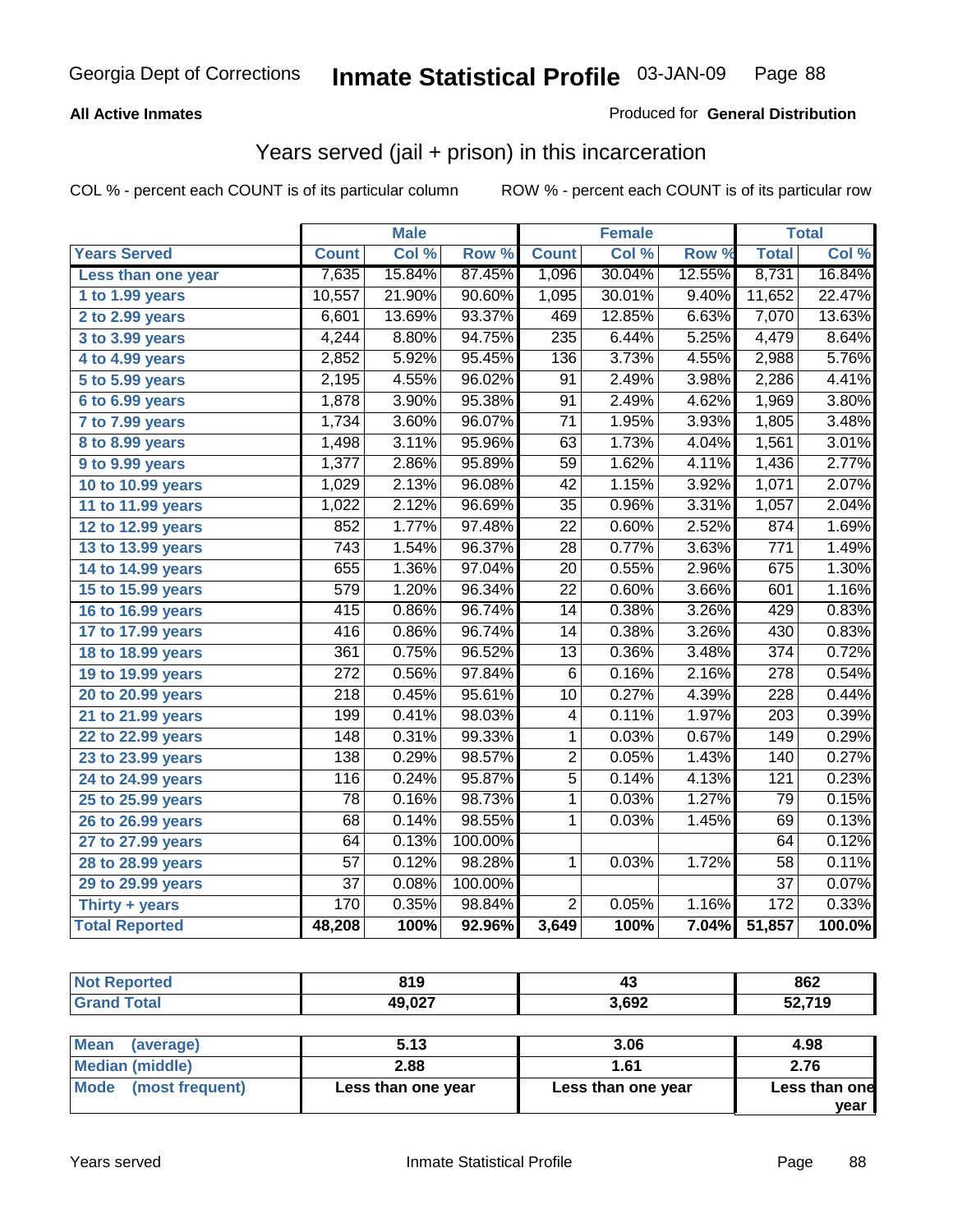#### **All Active Inmates**

Produced for **General Distribution**

### Results of most recent HIV tests

|                         |              | <b>Male</b> |         |              | <b>Female</b> |          |        | Total  |
|-------------------------|--------------|-------------|---------|--------------|---------------|----------|--------|--------|
| <b>HIV Test Results</b> | <b>Count</b> | Col %       | Row %   | <b>Count</b> | Col %         | Row %    | Total  | Col %  |
| <b>Positive</b>         | 871          | 1.82%       | 90.63%  | 90           | 2.56%         | $9.37\%$ | 961    | 1.87%  |
| <b>Negative</b>         | 47,001       | 98.16%      | 93.22%  | 3.421        | 97.44%        | $6.78\%$ | 50,422 | 98.11% |
| <b>Indeterminate</b>    | 9            | 0.02%       | 100.00% |              |               |          |        | 0.02%  |
| <b>Refused</b>          |              | 0.01%       | 100.00% |              |               |          |        | 0.01%  |
| <b>Total Reported</b>   | 47,882       | 100%        | 93.17%  | 3,511        | 100%          | 6.83%    | 51,393 | 100.0% |

| <b>Not</b><br><b>rted</b> | 145     | 181   | .326   |
|---------------------------|---------|-------|--------|
| <b>otal</b><br>∣Grar      | 10 N 27 | 3,692 | 59 71Q |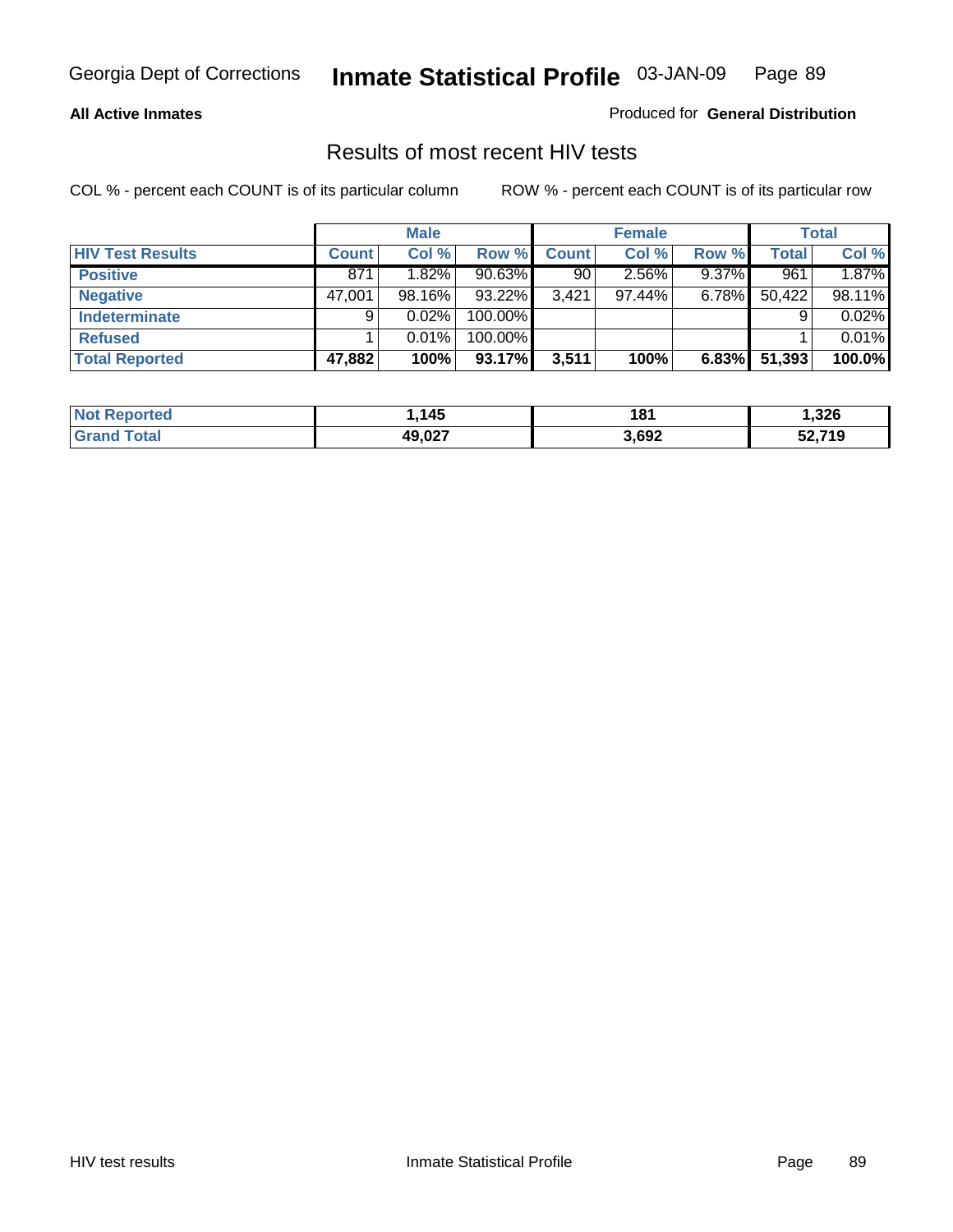#### **All Active Inmates**

### Produced for **General Distribution**

### Results of most recent tuberculosis test

|                                  |              | <b>Male</b> |           |              | <b>Female</b> |          |              | Total  |
|----------------------------------|--------------|-------------|-----------|--------------|---------------|----------|--------------|--------|
| <b>Tuberculosis Test Results</b> | <b>Count</b> | Col %       | Row %     | <b>Count</b> | Col %         | Row %    | <b>Total</b> | Col %  |
| <b>Positive on current test</b>  | 4,850        | $10.09\%$   | $98.10\%$ | 94           | 2.67%         | $1.90\%$ | 4,944        | 9.58%  |
| <b>Positive on previous test</b> | 3.759        | 7.82%       | 96.53%    | 135          | $3.83\%$      | $3.47\%$ | 3,894        | 7.54%  |
| <b>Negative</b>                  | 39.475       | $82.09\%$   | 92.29%    | 3,298        | $93.51\%$     | $7.71\%$ | 42,773       | 82.87% |
| <b>Refused</b>                   | 6            | $0.01\%$    | 100.00%   |              |               |          |              | 0.01%  |
| <b>Total Reported</b>            | 48,090       | 100%        | 93.17%    | 3,527        | 100%          | 6.83%    | 51,617       | 100%   |

| <b>Not</b><br>Reported | 937    | 165   | ,102   |
|------------------------|--------|-------|--------|
| <b>Grand</b><br>⊤otar  | 49,027 | 3,692 | 52,719 |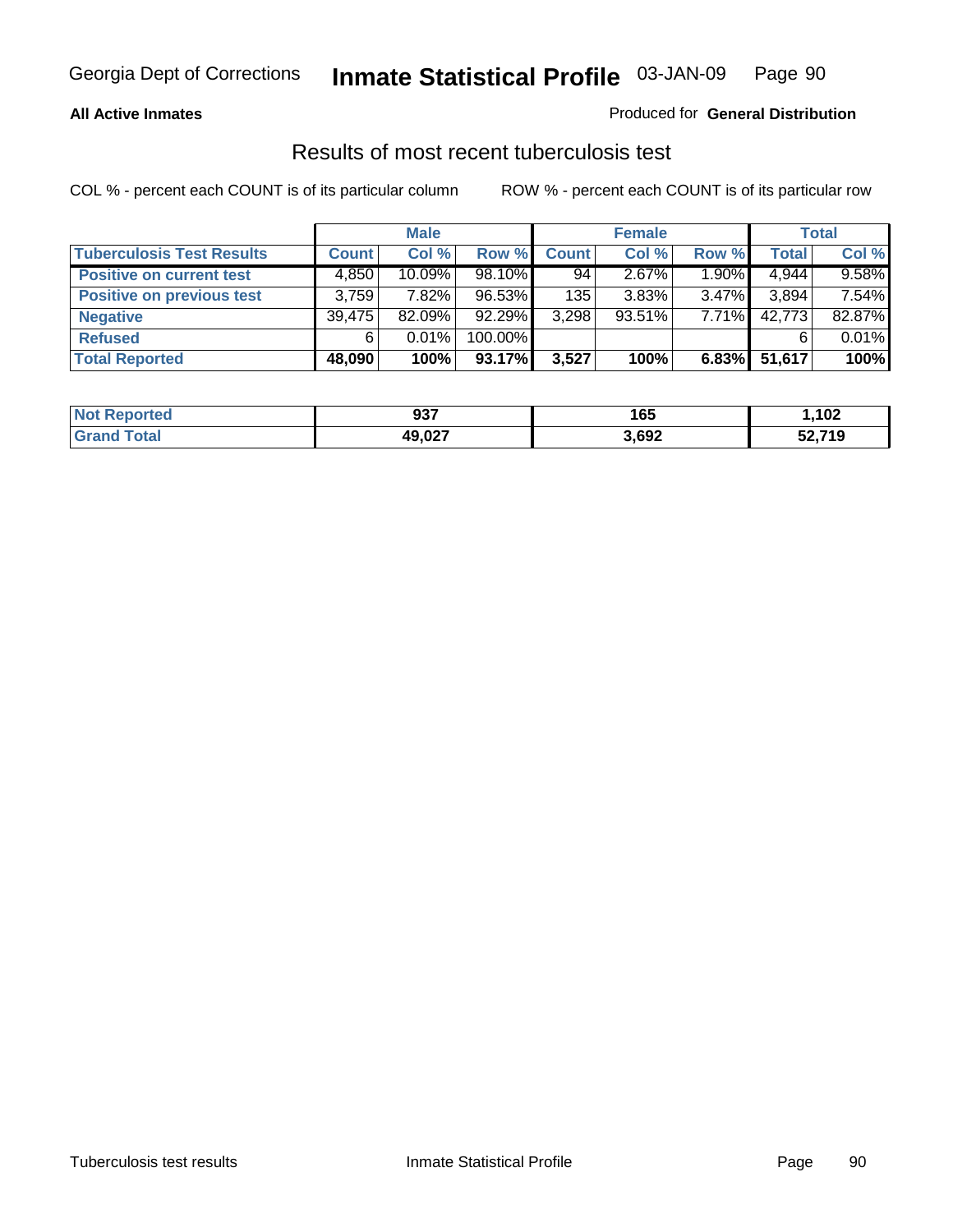### **All Active Inmates**

Produced for **General Distribution**

### Results of most recent syphilis test

|                                 |              | <b>Male</b> |        |              | <b>Female</b> |           |        | Total  |
|---------------------------------|--------------|-------------|--------|--------------|---------------|-----------|--------|--------|
| <b>Syphilis Test Results</b>    | <b>Count</b> | Col %       | Row %  | <b>Count</b> | Col %         | Row %     | Total  | Col %  |
| <b>Positive on current test</b> | 876          | $1.85\%$    | 87.43% | 126          | 3.58%         | $12.57\%$ | 1,002  | 1.97%  |
| <b>Negative</b>                 | 46.505       | 98.15%      | 93.20% | 3,391        | 96.42%        | $6.80\%$  | 49,896 | 98.03% |
| <b>Total Reported</b>           | 47,381       | 100%        | 93.09% | 3,517        | 100%          | 6.91%     | 50,898 | 100%   |

| <b>Not Reported</b> | 646. ا | 175   | 1,821  |
|---------------------|--------|-------|--------|
| <b>Grand Total</b>  | 49,027 | 3,692 | 52,719 |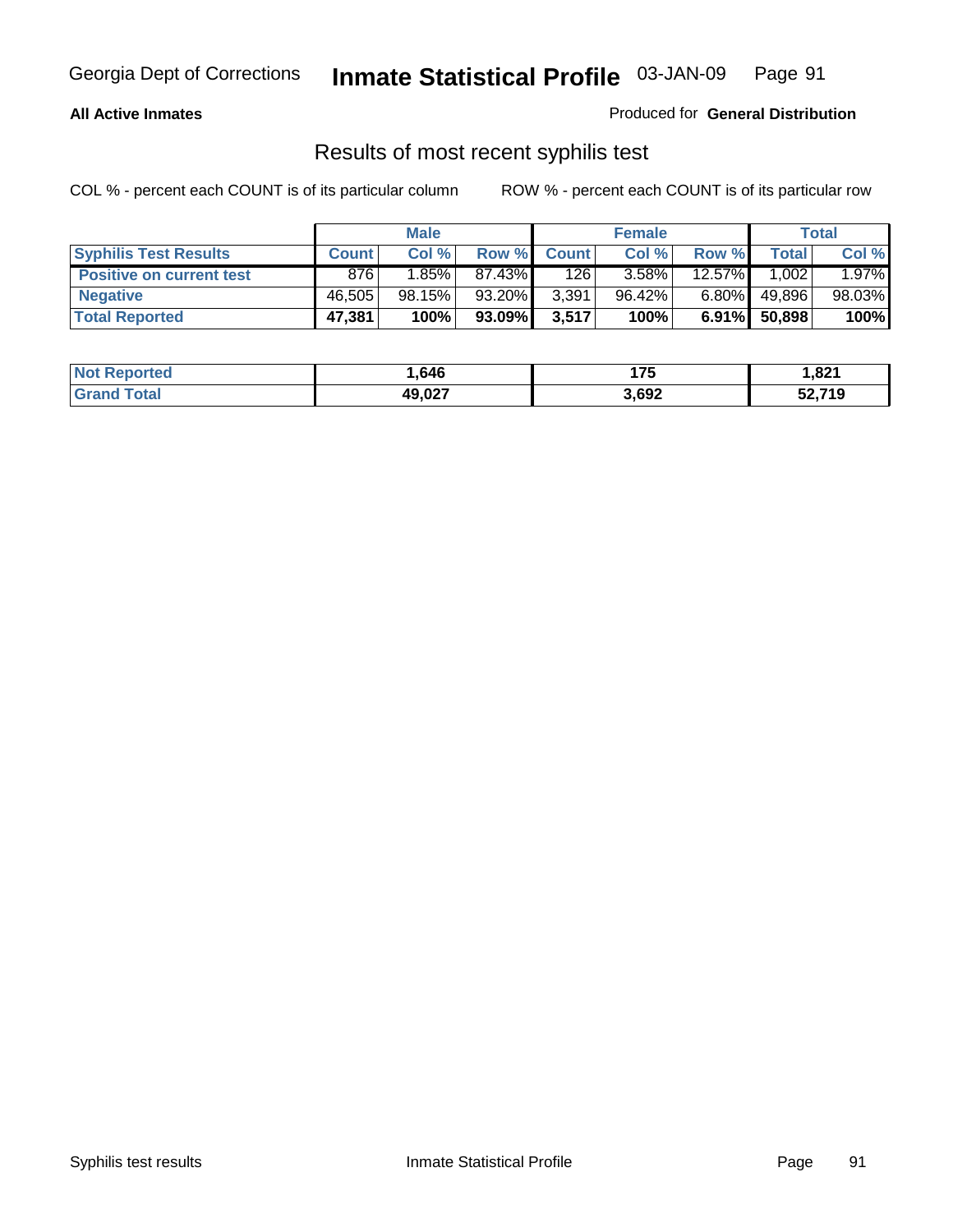#### **All Active Inmates**

Produced for **General Distribution**

### Results of most recent Hepatitis-C test

|                                 |              | <b>Male</b> |           |              | <b>Female</b> |          |             | Total  |
|---------------------------------|--------------|-------------|-----------|--------------|---------------|----------|-------------|--------|
| <b>Hepatitis-C Test Results</b> | <b>Count</b> | Col %       | Row %I    | <b>Count</b> | Col %         | Row %    | $\tau$ otal | Col %  |
| <b>Positive on current test</b> | 312          | $34.71\%$   | $97.20\%$ |              | $52.94\%$     | $2.80\%$ | 321         | 35.04% |
| <b>Negative</b>                 | 587          | 65.29%      | 98.66%    |              | 47.06%        | $1.34\%$ | 595         | 64.96% |
| <b>Total Reported</b>           | 899          | 100%        | 98.14%    | 17           | 100%          | 1.86%    | 916         | 100%   |

| <b>Not Reported</b> | 48,128 | 3,675 | 51,803 |
|---------------------|--------|-------|--------|
| <b>Grand Total</b>  | 49,027 | 3,692 | 52,719 |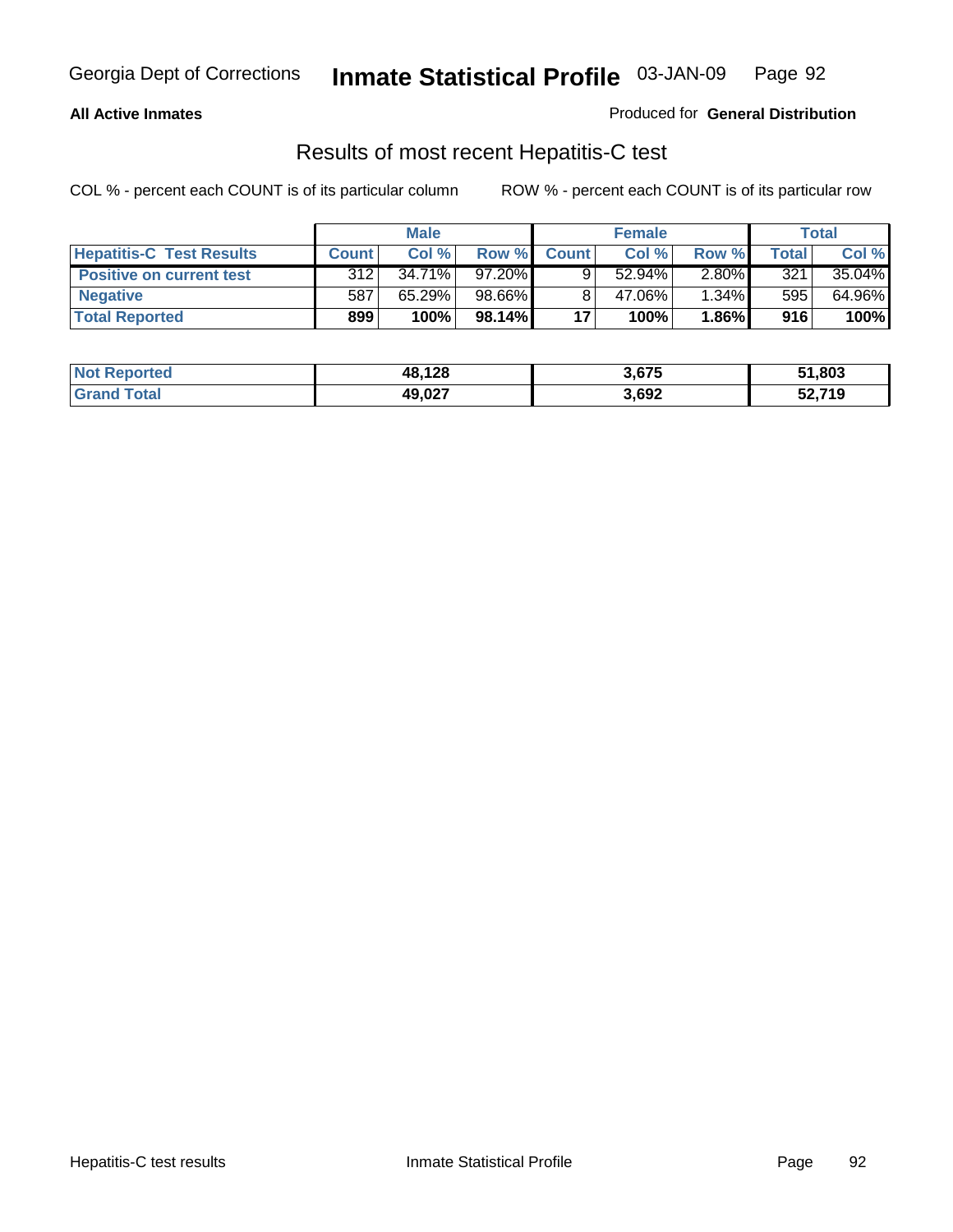### **All Active Inmates**

#### Produced for **General Distribution**

### Results of most recent pregnancy test

|                                 | <b>Male</b>  |      | <b>Female</b> |              |        | <b>Total</b> |       |        |
|---------------------------------|--------------|------|---------------|--------------|--------|--------------|-------|--------|
| <b>Pregnancy Test Results</b>   | <b>Count</b> | Col% | Row %         | <b>Count</b> | Col %  | Row %        | Total | Col %  |
| <b>Positive on current test</b> |              |      |               | 41           | 1.81%  | 100.00%      | 41    | 1.81%  |
| <b>Negative</b>                 |              |      |               | 2.223        | 98.19% | 100.00%      | 2,223 | 98.19% |
| <b>Total Reported</b>           |              | %    | $0.00\%$      | 2,264        | 100%   | 100.00%      | 2,264 | 100%   |

| <b>Not Reported</b> | 49,027 | .,428 | 50,455 |
|---------------------|--------|-------|--------|
| <b>Grand Total</b>  | 49,027 | 3,692 | 52,719 |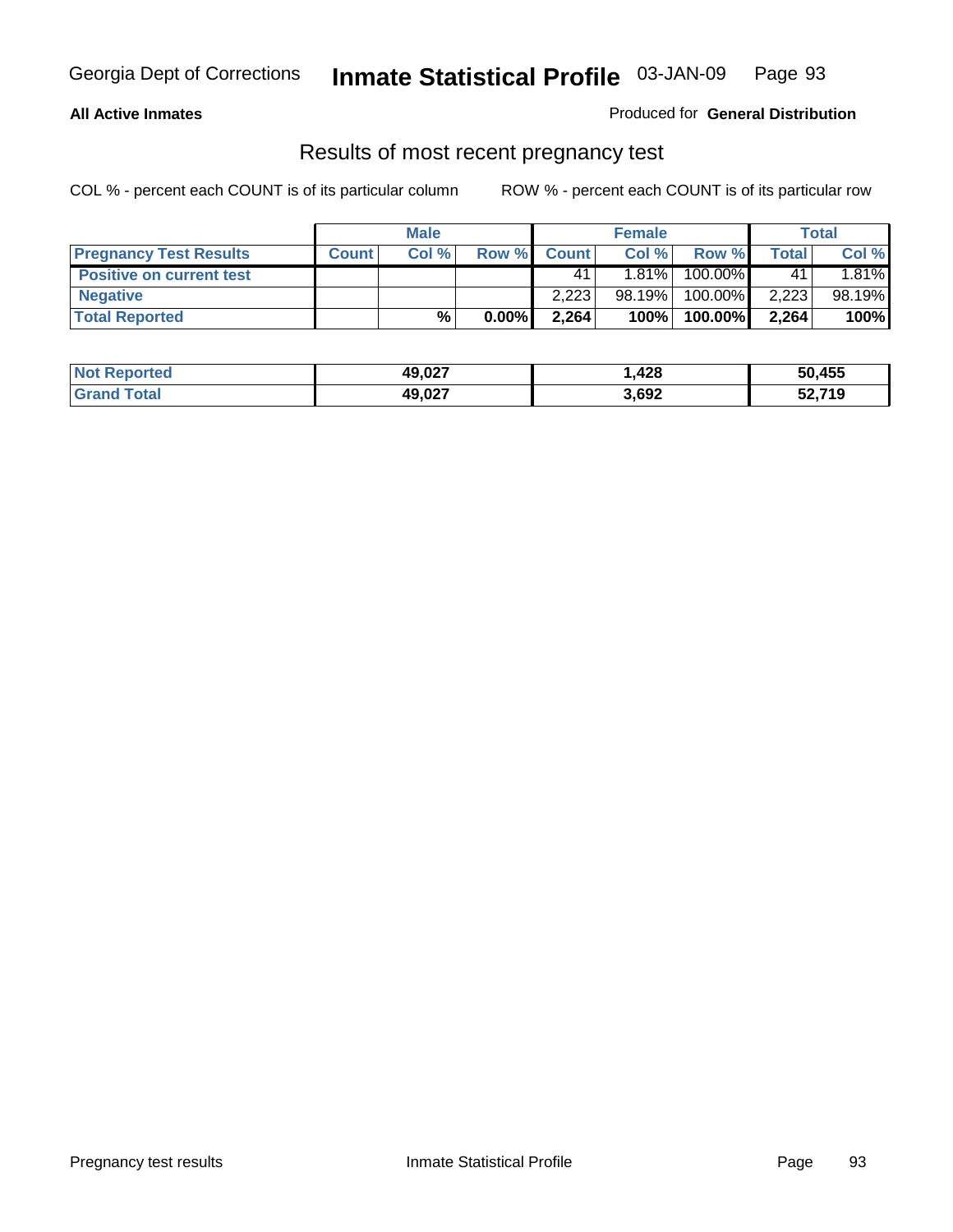### **All Active Inmates**

#### Produced for **General Distribution**

### Results of most recent diabetes test

|                              | <b>Male</b>  |         | <b>Female</b> |              |                       | Total  |       |         |
|------------------------------|--------------|---------|---------------|--------------|-----------------------|--------|-------|---------|
| <b>Diabetes Test Results</b> | <b>Count</b> | Col %   | Row %         | <b>Count</b> | Col %                 | Row %I | Total | Col %   |
| Positive on current test     | 64           | 100.00% | 98.46%        |              | $100.\overline{00\%}$ | 1.54%  | 65    | 100.00% |
| <b>Total Reported</b>        | 64           | 100%    | 98.46%        |              | 100%                  | 1.54%  | 65    | 100%    |

| <b>Not Reported</b> | 48,963 | 3,691 | 52,654 |
|---------------------|--------|-------|--------|
| <b>Sand Total</b>   | 49,027 | 3,692 | 52,719 |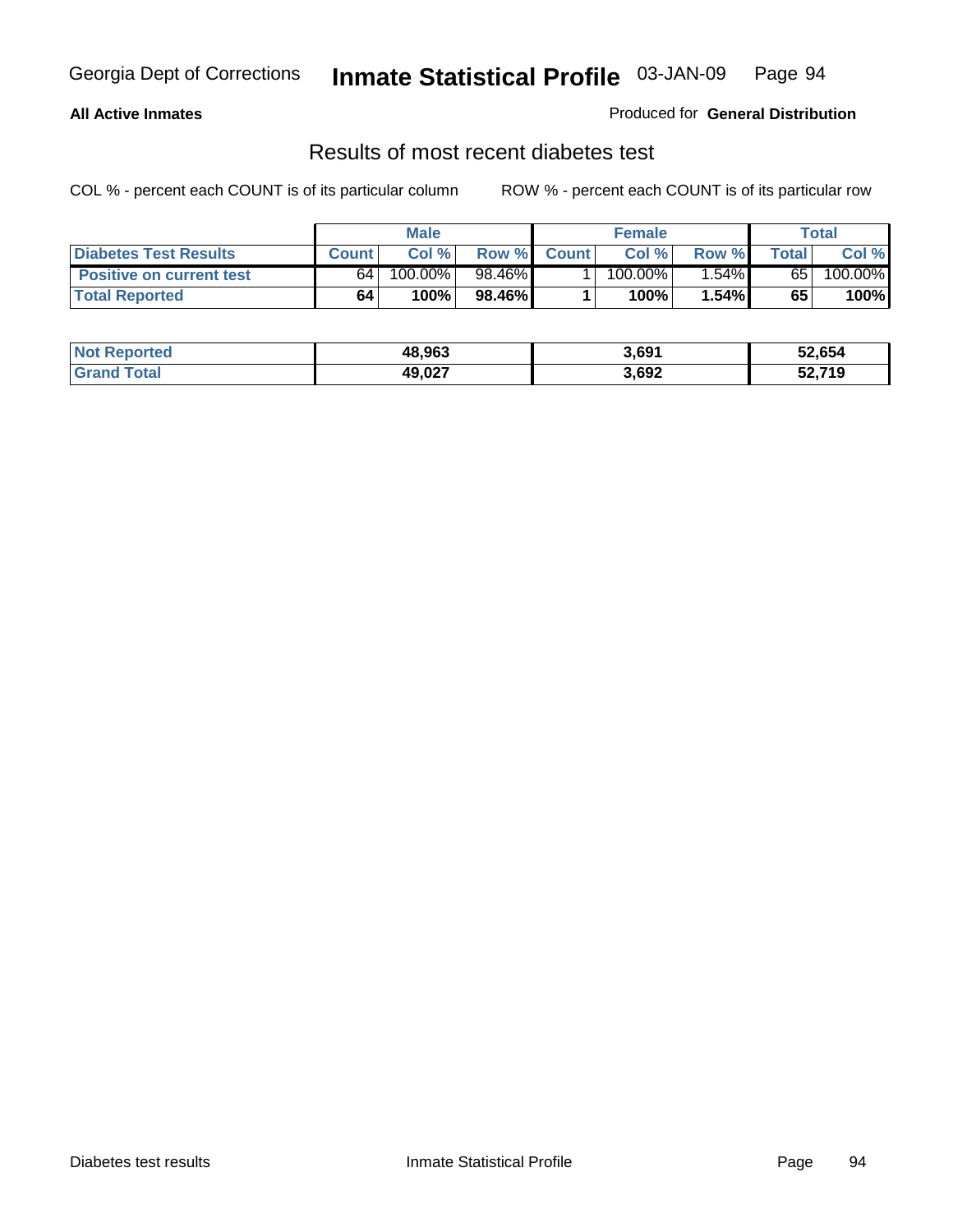#### **All Active Inmates**

### Produced for **General Distribution**

### Results of most recent hypertension test

|                                  | <b>Male</b>  |           |         | <b>Female</b> |         |          | <b>Total</b> |           |
|----------------------------------|--------------|-----------|---------|---------------|---------|----------|--------------|-----------|
| <b>Hypertension Test Results</b> | <b>Count</b> | Col %     | Row %   | <b>Count</b>  | Col%    | Row %    | Total        | Col %     |
| <b>Positive on current test</b>  | 312          | $97.50\%$ | 99.05%  |               | 100.00% | $0.95\%$ | 315          | $97.52\%$ |
| <b>Negative</b>                  |              | 2.50%     | 100.00% |               |         |          |              | $2.48\%$  |
| <b>Total Reported</b>            | 320          | 100%      | 99.07%  |               | 100%    | 0.93%    | 323          | 100%      |

| <b>Not Reported</b> | 48,707 | 3,689 | 52,396 |
|---------------------|--------|-------|--------|
| <b>Grand Total</b>  | 49,027 | 3,692 | 52,719 |